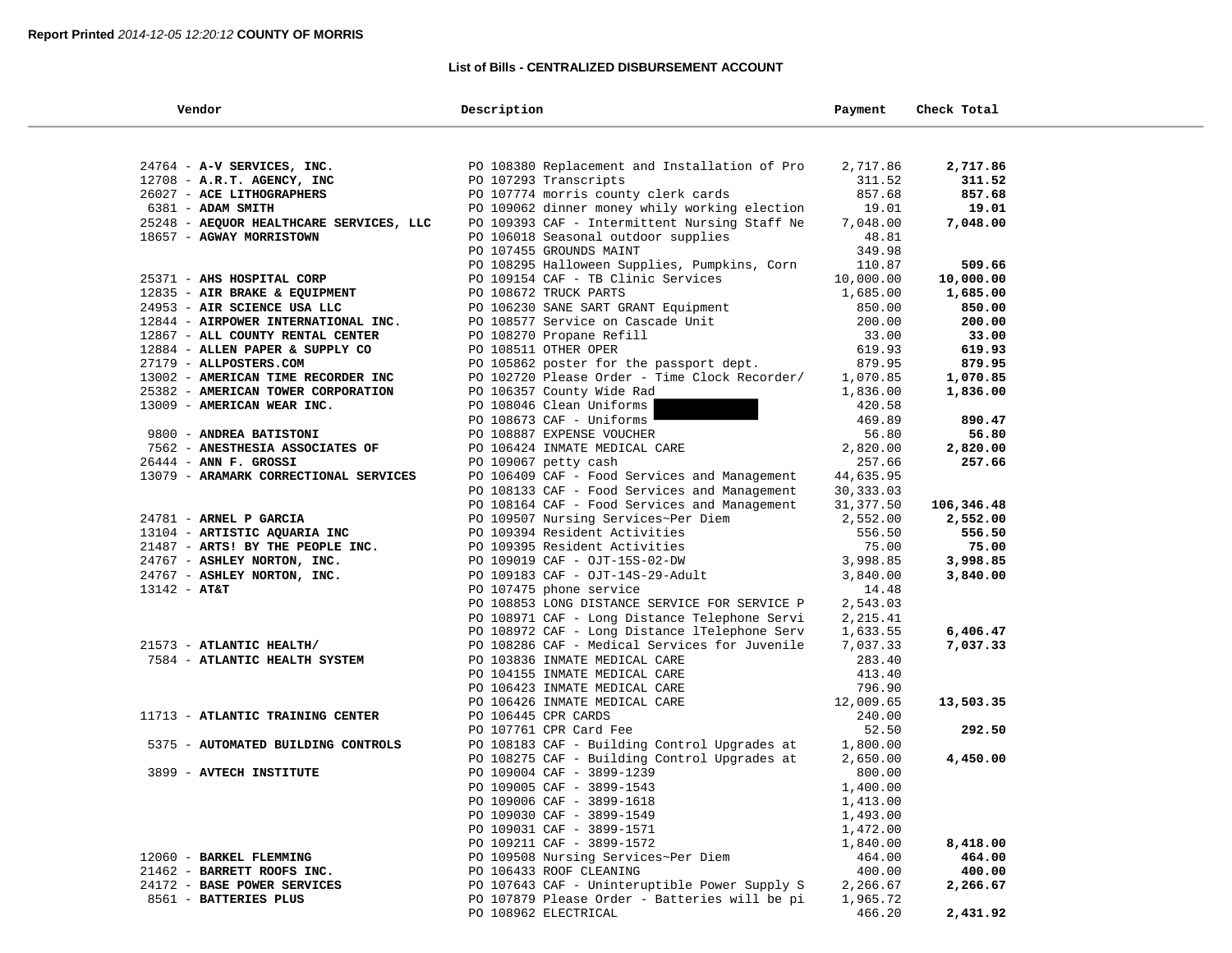|                                                                          |                  |                                                                                                                                                                                                                                                                                 | 687.79    |           |
|--------------------------------------------------------------------------|------------------|---------------------------------------------------------------------------------------------------------------------------------------------------------------------------------------------------------------------------------------------------------------------------------|-----------|-----------|
|                                                                          |                  |                                                                                                                                                                                                                                                                                 | 678.00    |           |
|                                                                          |                  |                                                                                                                                                                                                                                                                                 | 1,975.00  | 3,340.79  |
|                                                                          |                  |                                                                                                                                                                                                                                                                                 | 630.00    |           |
|                                                                          |                  |                                                                                                                                                                                                                                                                                 | 710.00    | 1,340.00  |
|                                                                          |                  |                                                                                                                                                                                                                                                                                 | 875.00    | 875.00    |
|                                                                          |                  |                                                                                                                                                                                                                                                                                 | 108.95    | 108.95    |
|                                                                          |                  |                                                                                                                                                                                                                                                                                 | 378.69    | 378.69    |
|                                                                          |                  |                                                                                                                                                                                                                                                                                 | 40.94     | 40.94     |
|                                                                          |                  |                                                                                                                                                                                                                                                                                 | 110.93    | 110.93    |
|                                                                          |                  |                                                                                                                                                                                                                                                                                 |           |           |
|                                                                          |                  |                                                                                                                                                                                                                                                                                 | 2,125.00  |           |
|                                                                          |                  | PO 104794 Furniture & Fixtures                                                                                                                                                                                                                                                  | 602.64    | 2,727.64  |
| 27097 - EXEMPLIS CORPORATION                                             |                  | PO 103930 PLEASE ORDER FURNITURE AS LISTED ON                                                                                                                                                                                                                                   | 2,073.60  | 2,073.60  |
| 26217 - BINARY INTELLIGENCE, LLC                                         |                  | PO 107726 Investigative                                                                                                                                                                                                                                                         | 797.00    | 797.00    |
| 9476 - BINSKY & SNYDER SERVICES LLC                                      |                  | PO 107190 CAF - Boiler Services for Various B                                                                                                                                                                                                                                   | 3,250.00  |           |
|                                                                          |                  | PO 108102 CAF - Boiler Services for Various B                                                                                                                                                                                                                                   | 410.13    |           |
|                                                                          |                  | PO 108469 CAF - Boiler Services for Various B                                                                                                                                                                                                                                   | 7,581.30  |           |
|                                                                          |                  | PO 108599 CAF - Boiler Services for Various B                                                                                                                                                                                                                                   | 3,255.00  | 14,496.43 |
| 16109 - BIO-REFERENCE LABORATORIES, INC                                  |                  | PO 106410 CAF - Medical Laboratory Diagnostic                                                                                                                                                                                                                                   | 1,606.39  | 1,606.39  |
| 11916 - BOARD OF FIRE COMMISSION#3                                       |                  | PO 108441 Polling Place Rental Fee for Novemb                                                                                                                                                                                                                                   | 50.00     | 50.00     |
|                                                                          |                  | 13413 - BOONTON AUTO PARTS<br>2485 - BOROUGH OF BUTLER<br>3145 - BRISTOL DONALD COMPANY<br>26314 - BROWN & BROWN METRO, INC.<br>26314 - BROWN & BROWN METRO, INC.<br>2634 - BROWN & BROWN METRO, INC.<br>2634 - BROWN & BROWN METRO, INC.<br>                                   | 83.37     | 83.37     |
|                                                                          |                  |                                                                                                                                                                                                                                                                                 | 591.51    | 591.51    |
|                                                                          |                  |                                                                                                                                                                                                                                                                                 | 827.38    | 827.38    |
|                                                                          |                  |                                                                                                                                                                                                                                                                                 | 6, 250.00 | 6,250.00  |
|                                                                          |                  |                                                                                                                                                                                                                                                                                 |           |           |
|                                                                          |                  |                                                                                                                                                                                                                                                                                 | 6, 250.00 | 6,250.00  |
|                                                                          |                  | 5643 - BUNKY'S TOWING & AUTO REPAIR PO 107886 AUTO PARTS<br>13540 - BURRINI'S OLDE WORLD MARKET PO 108694 refreshments for the dedication                                                                                                                                       | 625.00    | 625.00    |
|                                                                          |                  |                                                                                                                                                                                                                                                                                 | 780.00    | 780.00    |
| 13863 - $\text{C}$ M F BUSINESS SUPPLIES, INC. PO 108302 SPECIALTY PAPER |                  |                                                                                                                                                                                                                                                                                 | 287.94    | 287.94    |
| 13856 - CABLEVISION                                                      |                  | PO 108762 OPTIMUM ONLINE                                                                                                                                                                                                                                                        | 59.95     | 59.95     |
|                                                                          |                  |                                                                                                                                                                                                                                                                                 |           | 96.00     |
| 11347 - CARDSDIRECT, LLC                                                 |                  |                                                                                                                                                                                                                                                                                 |           | 145.60    |
|                                                                          |                  |                                                                                                                                                                                                                                                                                 |           | 139.00    |
| 27035 - CARLO N DURAN                                                    |                  |                                                                                                                                                                                                                                                                                 |           | 1,036.00  |
| 24820 - CARLOS PEREZ JR.                                                 |                  |                                                                                                                                                                                                                                                                                 |           | 78.66     |
|                                                                          |                  | 485 - <b>CARPENT FOUNDRY COMPANY</b><br>485 - <b>CARPENT FOUNDRY COMPANY</b><br>485 - <b>CARPENT EXECUT, LLC</b><br>485 - <b>CARPENT EXECUT AND ANY</b><br>485 - <b>CARPENT EXECUT ANTIFICATIVE</b><br>4820 - <b>CARLOS PEREZ JR.</b><br>4820 - <b>CARLOS PEREZ JR.</b><br>4820 |           | 1,632.00  |
| 13194 - CARMEN N. AYALA                                                  |                  |                                                                                                                                                                                                                                                                                 |           | 64.40     |
| 25474 - CARRELLE L CALIXTE                                               |                  |                                                                                                                                                                                                                                                                                 |           | 2,897.10  |
| 10296 - CCG MARKETING SOLUTIONS                                          |                  | PO 108691 CAF - Printing of Addresses and Mai                                                                                                                                                                                                                                   | 33,108.71 |           |
|                                                                          |                  | PO 108828 CAF - Printing of Poll Books                                                                                                                                                                                                                                          | 4,569.84  |           |
|                                                                          |                  | PO 108829 CAF - Poll Book Production Services 2,572.10                                                                                                                                                                                                                          |           | 40,250.65 |
|                                                                          |                  |                                                                                                                                                                                                                                                                                 |           |           |
| 4598 - CDW GOVERNMENT LLC                                                |                  | PO 105578 computers, monitors, printers for N                                                                                                                                                                                                                                   | 14,397.60 |           |
|                                                                          |                  | PO 106718 Equipment                                                                                                                                                                                                                                                             | 1,442.31  |           |
|                                                                          |                  | PO 106694 Quote #FPXH297 HPSBElitepad 1000 G                                                                                                                                                                                                                                    | 1,459.20  |           |
|                                                                          |                  | PO 107259 Hard Drives                                                                                                                                                                                                                                                           | 1,343.80  |           |
|                                                                          |                  | 20487 - CENTURYLINK<br>20487 - CENTURYLINK<br>24625 - CFCS - HOPE HOUSE<br>24625 - CFCS - HOPE HOUSE<br>24625 - CFCS - HOPE HOUSE<br>24625 - CFCS - HOPE HOUSE<br>24625 - CFCS - HOPE HOUSE<br>24625 - CFCS - HOPE HOUSE<br>24625 - CFCS - HO                                   | 1,774.43  | 20,417.34 |
|                                                                          |                  |                                                                                                                                                                                                                                                                                 | 209.41    | 209.41    |
|                                                                          |                  |                                                                                                                                                                                                                                                                                 | 1,383.00  | 1,383.00  |
|                                                                          |                  |                                                                                                                                                                                                                                                                                 | 6,047.00  | 6,047.00  |
|                                                                          |                  |                                                                                                                                                                                                                                                                                 | 4,702.00  | 4,702.00  |
| 24625 - CFCS - HOPE HOUSE                                                |                  | PO 109025 CAF - Grant in Aid Funding 2014                                                                                                                                                                                                                                       | 3,982.00  | 3,982.00  |
| 24625 - CFCS - HOPE HOUSE                                                |                  | PO 109165 CAF - 2014 Funding through the Olde                                                                                                                                                                                                                                   | 3,375.00  | 3,375.00  |
| 7253 - CHARLES JURGENSEN                                                 |                  | PO 109343 EXPENSE VOUCHER                                                                                                                                                                                                                                                       | 25.00     | 25.00     |
| 13788 - CHERRY WEBER & ASSOC. PC                                         |                  | PO 108840 CAF - Construction Support Services                                                                                                                                                                                                                                   | 7,506.76  |           |
|                                                                          |                  | PO 108845 CAF - Inspection Services for Brid                                                                                                                                                                                                                                    | 15,211.00 | 22,717.76 |
| 20528 - CHRISTOPHER P STATILE PA                                         |                  | PO 108846 CAF - Construction Inspection for R                                                                                                                                                                                                                                   | 20,372.50 | 20,372.50 |
| 15854 - CHRISTOPHER P. LUONGO                                            |                  | PO 109188 NJ ICLE SEMINAR                                                                                                                                                                                                                                                       | 210.00    | 210.00    |
| 26531 - CLARKE MOSQUITO CONTROL                                          |                  | PO 106950 Flushing solvent and dippers                                                                                                                                                                                                                                          | 340.73    | 340.73    |
| 27037 - COLLETE K NYANARO                                                |                  |                                                                                                                                                                                                                                                                                 |           |           |
|                                                                          |                  | PO 109512 Nursing Services~Per Diem                                                                                                                                                                                                                                             | 1,184.00  | 1,184.00  |
| 23947 - COLONIAL TELEVISION                                              | PO 107383 TV     |                                                                                                                                                                                                                                                                                 | 1,089.85  | 1,089.85  |
| 26074 - COMMUNICATIONS SERVICE                                           |                  | PO 108401 Service - CIS Vehicles                                                                                                                                                                                                                                                | 406.35    | 406.35    |
| 13937 - COMPUTER CABLE & CONNECTOR CO                                    | PO 108025 Cables |                                                                                                                                                                                                                                                                                 | 174.00    | 174.00    |
| 4290 - CONTINENTAL FIRE & SAFETY INC.                                    |                  | PO 106130 Regulator and Relief Valve                                                                                                                                                                                                                                            | 1,096.30  | 1,096.30  |
| 8043 - CONTRACT PHARMACY SERVICES INC                                    |                  | PO 104962 CAF - Pharmaceutical and Related Se                                                                                                                                                                                                                                   | 24,010.12 | 24,010.12 |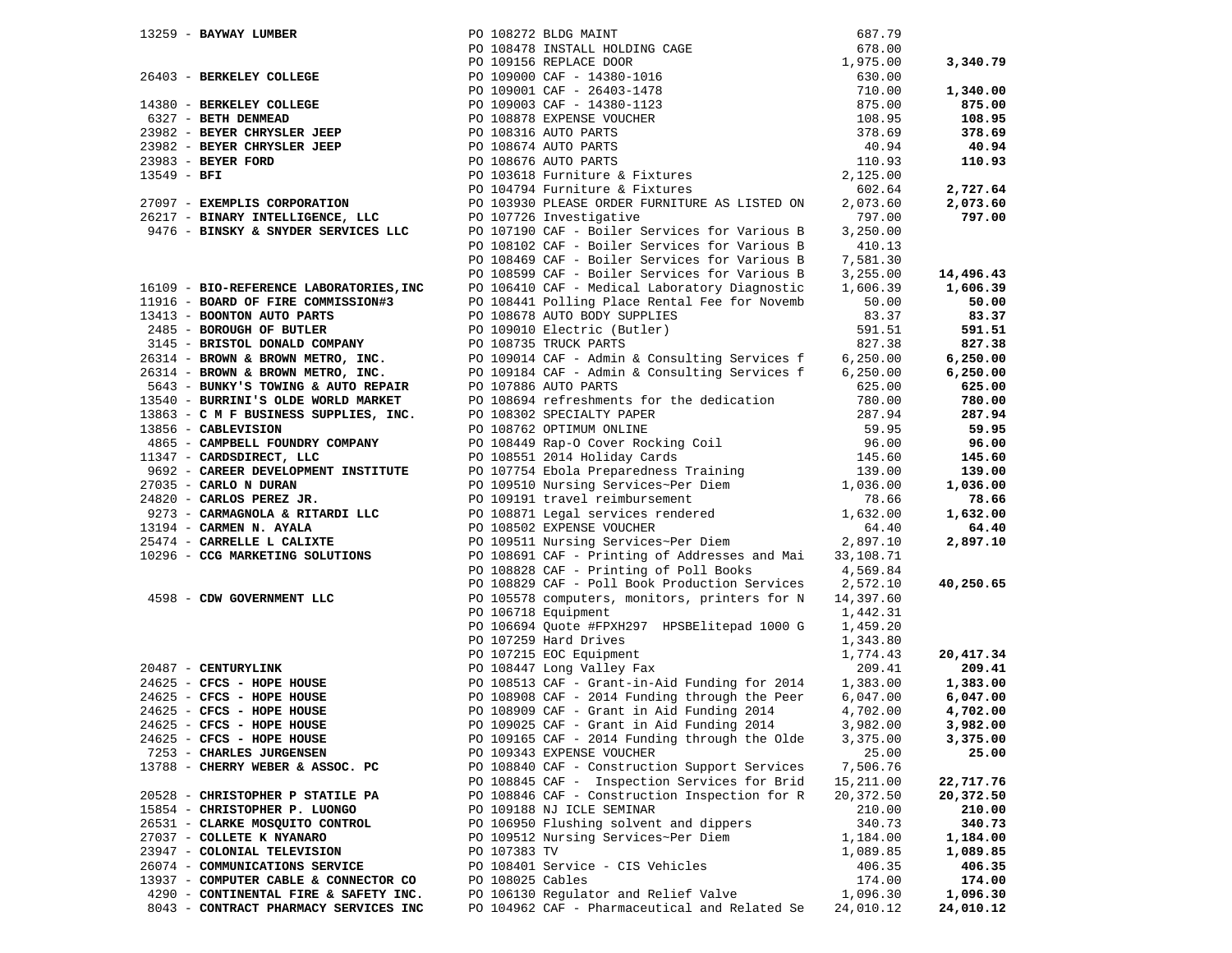|                | 26101 - COOPER ELECTRIC SUPPLY CO.     |                    | PO 107767 CAF - Electrical Supplies                                              | 376.87         | 376.87         |
|----------------|----------------------------------------|--------------------|----------------------------------------------------------------------------------|----------------|----------------|
|                | 26101 - COOPER ELECTRIC SUPPLY CO.     |                    | PO 107768 CAF - Electrical Supplies                                              | 222.57         | 222.57         |
|                | 26101 - COOPER ELECTRIC SUPPLY CO.     |                    | PO 107770 SMALL TOOLS                                                            | 10.01          | 10.01          |
|                | 26101 - COOPER ELECTRIC SUPPLY CO.     |                    | PO 108104 CAF - Electrical Supplies                                              | 5,067.92       | 5,067.92       |
|                | 26101 - COOPER ELECTRIC SUPPLY CO.     |                    | PO 108273 CAF - Electrical Supplies                                              | 1,742.61       | 1,742.61       |
|                | 26101 - COOPER ELECTRIC SUPPLY CO.     |                    | PO 108494 CAF - Electrical Supplies                                              | 397.83         | 397.83         |
|                | 26101 - COOPER ELECTRIC SUPPLY CO.     |                    | PO 108496 CAF - Electrical Supplies                                              | 545.39         | 545.39         |
| $24429 - COPS$ |                                        | PO 108568 Training |                                                                                  | 199.00         | 199.00         |
|                | 14643 - CORNERSTONE FAMILY             |                    | PO 109023 CAF - Operation of the Adult Day Ca                                    | 19,687.14      | 19,687.14      |
|                | 14644 - CORNERSTONE FAMILY PROGRAMS    |                    | PO 109396 CAF - Social Work Services                                             | 21,000.00      | 21,000.00      |
|                | 14029 - COUNTY COLLEGE OF MORRIS       |                    | PO 105116 registration form course #88153 dat                                    | 95.00          |                |
|                |                                        |                    | PO 105123 registration form course #88153 dat                                    | 95.00          |                |
|                |                                        |                    | PO 105192 registration form course #88115 dat                                    | 95.00          |                |
|                |                                        |                    | PO 105197 registration form course #88115 dat                                    | 95.00          |                |
|                |                                        |                    | PO 105241 registration form course #88153ated                                    | 95.00          |                |
|                |                                        |                    |                                                                                  |                |                |
|                |                                        |                    | PO 105246 registration form course #88153 dat                                    | 95.00          |                |
|                |                                        |                    | PO 105222 registration form course #88115 dat                                    | 95.00          |                |
|                |                                        |                    | PO 105225 registration form course #88153 dat                                    | 95.00          | 760.00         |
|                | 14029 - COUNTY COLLEGE OF MORRIS       |                    | PO 105203 registration form course #88115 dat                                    | 95.00          |                |
|                |                                        |                    | PO 105204 registration form course #88153 dat                                    | 95.00          |                |
|                |                                        |                    | PO 105463 registration form course #88153 dat                                    | 95.00          |                |
|                |                                        |                    | PO 106955 registration form course #88112 dat                                    | 95.00          |                |
|                |                                        |                    | PO 106956 registration form course #88111 dat                                    | 95.00          |                |
|                |                                        |                    | PO 106960 registration form course #88111 dat                                    | 95.00          |                |
|                |                                        |                    | PO 106961 registration form course #88112 dat                                    | 95.00          |                |
|                |                                        |                    | PO 106968 registration form course #88112 dat                                    | 95.00          | 760.00         |
|                | 14027 - COUNTY COLLEGE OF MORRIS       |                    | PO 108588 EXPENDITURES RE: MAJOR REPAIRS/REST                                    | 821.18         | 821.18         |
|                | 14027 - COUNTY COLLEGE OF MORRIS       |                    | PO 108589 EXPENDITUES RE: MAJOR REPAIRS AND R                                    | 25,988.85      | 25,988.85      |
|                | 14027 - COUNTY COLLEGE OF MORRIS       |                    | PO 108590 EXPENDITURES RE: MAJOR REPAIRS AND                                     | 451,999.66     | 451,999.66     |
|                | 14027 - COUNTY COLLEGE OF MORRIS       |                    | PO 109215 Expenditures in connection with maj                                    | 7,273.46       | 7,273.46       |
|                | 14022 - COUNTY COLLEGE OF MORRIS       |                    | PO 109340 1ST HALF 11/14 OPERATING BUDGET COU                                    | 398,409.91     | 398,409.91     |
|                | 14029 - COUNTY COLLEGE OF MORRIS       |                    | PO 109770 CAF - 2014 Printing Services                                           | 15,720.75      | 15,720.75      |
|                | 14031 - COUNTY CONCRETE CORP.          |                    | PO 108450 Yellow Mason Sand                                                      | 195.51         | 195.51         |
|                | 13 - COUNTY OF MORRIS                  |                    | PO 109758 2nd Half 11/14 Metered Mail                                            | 343.67         | 343.67         |
|                | 13 - COUNTY OF MORRIS                  |                    | PO 109761 2nd Half 11/14 Metered Mail                                            | 7,171.88       | 7,171.88       |
|                | 13 - COUNTY OF MORRIS                  |                    | PO 109768 TRANSFER FUNDS FOR DEDICATED MOTOR                                     | 127,935.47     | 127,935.47     |
|                | 13 - COUNTY OF MORRIS                  |                    | PO 109769 TRANSFER FUNDS FOR DEDICATED WEIGHT                                    | 42,480.21      | 42,480.21      |
|                | 14041 - COUNTY WELDING SUPPLY CO       |                    | PO 106618 Acetylene, Oxygen                                                      | 44.69          |                |
|                |                                        |                    | PO 106796 welding materials                                                      | 183.72         |                |
|                |                                        |                    | PO 106837 Welding materials                                                      | 226.35         |                |
|                |                                        |                    | PO 107144 WELDING MATERIALS                                                      | 62.02          | 516.78         |
|                | 11283 - CROSS COUNTRY EDUCATION, LLC   | PO 106428 TRAINING |                                                                                  | 179.00         | 179.00         |
|                | $19233 - \text{CULLIGAN}$              |                    | PO 105515 SOLAR SALT                                                             | 1,260.00       | 1,260.00       |
|                | 8370 - CUMMINS POWER SYSTEMS LLC       |                    | PO 107522 SOFTWARE RENEWAL                                                       | 461.25         | 461.25         |
|                | 12523 - D&B AUTO SUPPLY                |                    | PO 108318 AUTO PARTS                                                             | 1,825.35       |                |
|                |                                        |                    | PO 108744 AUTO PARTS                                                             | 1,170.23       | 2,995.58       |
|                | 11783 - D.R. JOHNSON & ASSOCIATES, LLC |                    | PO 109110 CAF - Review of Land Development Ap                                    | 2,065.54       | 2,065.54       |
|                | 14123 - DAILY RECORD                   |                    | PO 108919 ADVERTISEMENT                                                          | 80.76          | 80.76          |
|                | 14123 - DAILY RECORD                   |                    | PO 109292 Contract Awards - $11/12/14$ Meeting                                   | 334.52         | 334.52         |
|                | 14123 - DAILY RECORD                   |                    | PO 109528 ADVERTISEMENT                                                          | 255.68         | 255.68         |
|                | 27177 - DAMACINA L. OKE                |                    | PO 109513 Nursing Services~Per Diem                                              | 3,037.17       | 3,037.17       |
|                | 14032 - DANIEL W. O'MULLAN             |                    | PO 109613 Petty cash reimbursement - #1590 -                                     | 35.00          | 35.00          |
|                | 11155 - DANILO LAPID                   |                    | PO 109524 Nursing Services~Per Diem                                              | 1,346.25       | 1,346.25       |
|                | 27421 - DANNY BELOUS                   |                    | PO 109397 Consultation Services                                                  | 87.00          | 87.00          |
|                | 15905 - DARREN O'NEILL                 |                    | PO 108785 RMB Petty Cash                                                         | 576.80         | 576.80         |
|                | 15905 - DARREN O'NEILL                 |                    | PO 109579 Petty Cash RMB 2014                                                    | 183.98         | 183.98         |
|                | 26449 - DAVID GILLIHAM                 |                    | PO 108879 EXPENSE VOUCHER                                                        | 57.50          | 57.50          |
|                | 25386 - DAVID JEAN-LOUIS               |                    | PO 109514 Nursing Services~Per Diem                                              |                |                |
|                | $274$ - DEER PARK                      |                    | PO 106786 WATER SURROGATE'S COURT                                                | 2,461.40       | 2,461.40       |
|                |                                        |                    |                                                                                  | 25.21          | 25.21          |
|                | $274$ - DEER PARK<br>$274$ - DEER PARK |                    | PO 108293 Resident Drinking Water                                                | 47.84<br>62.98 | 47.84          |
|                |                                        |                    | PO 108418 Bottle Water                                                           |                | 62.98          |
|                |                                        |                    |                                                                                  |                |                |
|                | $274$ - DEER PARK<br>$274$ - DEER PARK |                    | PO 108451 Montville Garage Bottle Water<br>PO 108452 Hanover Garage Bottle Water | 16.54<br>36.07 | 16.54<br>36.07 |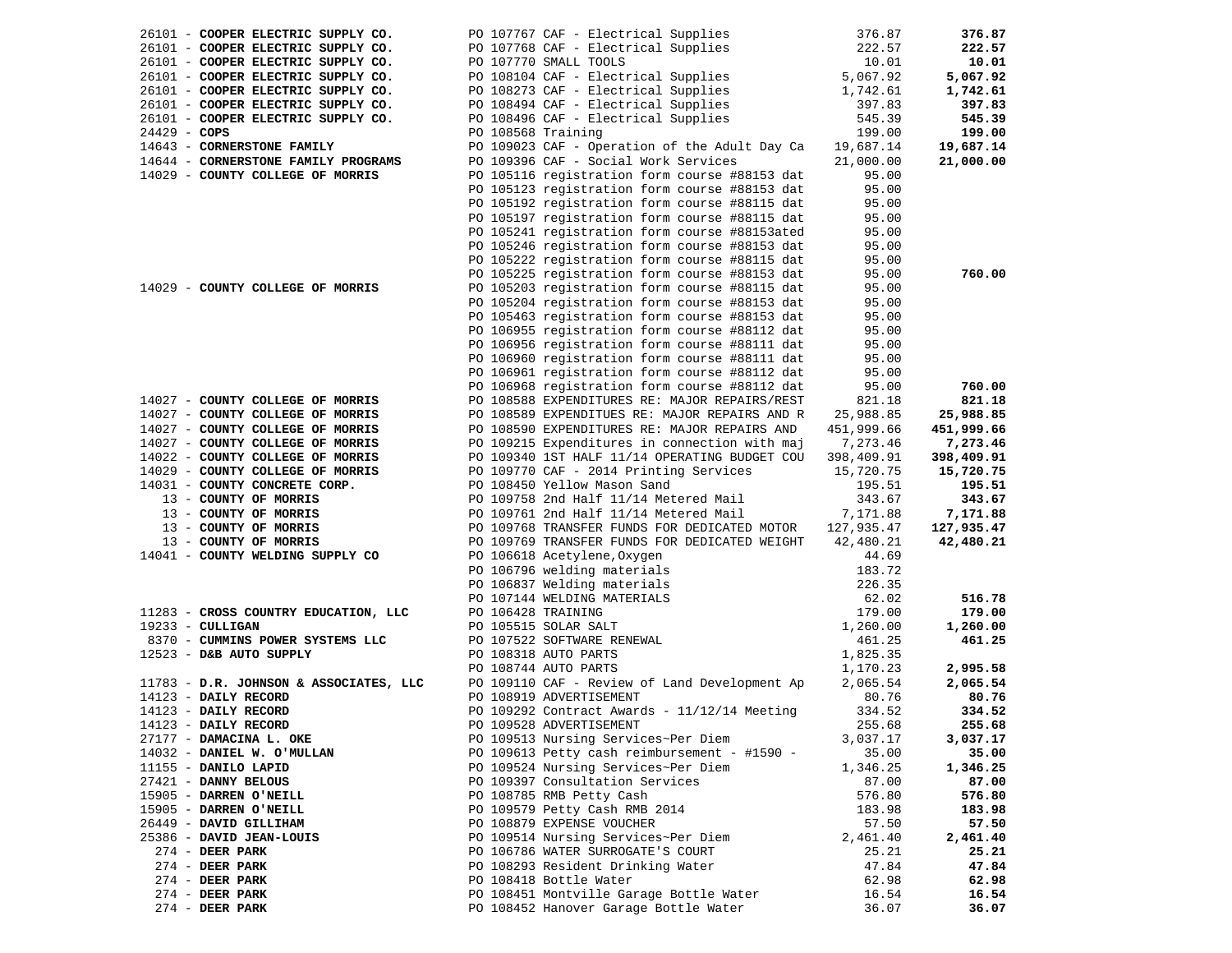|                                       | 274 - DEER PARK<br>274 - DEER PARK<br>274 - DEER PARK<br>274 - DEER PARK<br>274 - DEER PARK<br>274 - DEER PARK<br>274 - DEER PARK<br>274 - DEER PARK<br>274 - DEER PARK<br>274 - DEER PARK<br>274 - DEER PARK<br>274 - DEER PARK<br>274 - DEER PARK<br>             |          |          |
|---------------------------------------|---------------------------------------------------------------------------------------------------------------------------------------------------------------------------------------------------------------------------------------------------------------------|----------|----------|
|                                       |                                                                                                                                                                                                                                                                     |          |          |
|                                       |                                                                                                                                                                                                                                                                     |          |          |
|                                       |                                                                                                                                                                                                                                                                     |          |          |
|                                       |                                                                                                                                                                                                                                                                     |          |          |
|                                       |                                                                                                                                                                                                                                                                     |          |          |
|                                       |                                                                                                                                                                                                                                                                     |          |          |
|                                       |                                                                                                                                                                                                                                                                     |          |          |
|                                       |                                                                                                                                                                                                                                                                     |          |          |
|                                       |                                                                                                                                                                                                                                                                     |          |          |
|                                       |                                                                                                                                                                                                                                                                     |          |          |
|                                       |                                                                                                                                                                                                                                                                     |          |          |
|                                       |                                                                                                                                                                                                                                                                     |          |          |
|                                       |                                                                                                                                                                                                                                                                     |          |          |
|                                       |                                                                                                                                                                                                                                                                     |          |          |
|                                       |                                                                                                                                                                                                                                                                     |          |          |
|                                       |                                                                                                                                                                                                                                                                     |          |          |
|                                       |                                                                                                                                                                                                                                                                     |          |          |
|                                       |                                                                                                                                                                                                                                                                     |          |          |
|                                       |                                                                                                                                                                                                                                                                     |          |          |
|                                       |                                                                                                                                                                                                                                                                     |          |          |
|                                       |                                                                                                                                                                                                                                                                     |          |          |
|                                       |                                                                                                                                                                                                                                                                     |          |          |
|                                       |                                                                                                                                                                                                                                                                     |          |          |
|                                       |                                                                                                                                                                                                                                                                     |          |          |
|                                       |                                                                                                                                                                                                                                                                     |          |          |
|                                       |                                                                                                                                                                                                                                                                     |          |          |
|                                       |                                                                                                                                                                                                                                                                     |          |          |
|                                       |                                                                                                                                                                                                                                                                     |          |          |
|                                       |                                                                                                                                                                                                                                                                     |          |          |
|                                       |                                                                                                                                                                                                                                                                     |          |          |
|                                       |                                                                                                                                                                                                                                                                     |          |          |
|                                       |                                                                                                                                                                                                                                                                     |          |          |
|                                       |                                                                                                                                                                                                                                                                     |          |          |
|                                       |                                                                                                                                                                                                                                                                     |          |          |
|                                       |                                                                                                                                                                                                                                                                     |          |          |
|                                       | 24449 <b>DIRECT ENERGY BUDINESS ADARETING</b> POIDSPS OR DETROIT ENERGY 1107<br>24449 <b>DIRECT ENERGY BUDINESS ADARETING</b> POIDSPS OR DETROIT ENERGY 1007 VALLET 2008<br>24122 <b>DIRECT SURGEY INC.</b><br>2412 <b>DIRECT SURGEY INC.</b><br>2412 <b>DIRECT</b> |          |          |
|                                       |                                                                                                                                                                                                                                                                     |          |          |
|                                       |                                                                                                                                                                                                                                                                     |          |          |
|                                       |                                                                                                                                                                                                                                                                     |          |          |
|                                       |                                                                                                                                                                                                                                                                     |          |          |
|                                       |                                                                                                                                                                                                                                                                     |          |          |
|                                       |                                                                                                                                                                                                                                                                     |          |          |
|                                       |                                                                                                                                                                                                                                                                     |          |          |
|                                       |                                                                                                                                                                                                                                                                     |          |          |
|                                       |                                                                                                                                                                                                                                                                     |          |          |
|                                       |                                                                                                                                                                                                                                                                     |          |          |
|                                       |                                                                                                                                                                                                                                                                     |          |          |
|                                       |                                                                                                                                                                                                                                                                     |          |          |
|                                       |                                                                                                                                                                                                                                                                     |          |          |
| 27135 - ELIZABETH VILLASENOR          | PO 109516 Nursing Services~Per Diem                                                                                                                                                                                                                                 | 3,404.00 | 3,404.00 |
| 14505 - ELIZABETHTOWN GAS COMPANY     | PO 109301 NATURAL GAS - LONG VALLEY                                                                                                                                                                                                                                 | 69.12    |          |
|                                       | PO 109589 NATURAL GAS - LONG VALLEY                                                                                                                                                                                                                                 | 106.74   | 175.86   |
| 27141 - ELLEN M. NOLL                 | PO 109517 Nursing Services~Per Diem                                                                                                                                                                                                                                 | 928.00   | 928.00   |
| 3606 - EMAINT ENTERPRISES LLC         | PO 108756 MAINTENANCE RENEWAL                                                                                                                                                                                                                                       | 1,299.00 | 1,299.00 |
| 2047 - EMPLOYMENT HORIZONS, INC.      | PO 108933 JANITORIAL / GROUNDSKEEPING SERVICE                                                                                                                                                                                                                       | 927.00   | 927.00   |
| 14569 - ENVIRONMENTAL SYSTEMS         | PO 107561 Software Support                                                                                                                                                                                                                                          | 400.00   | 400.00   |
| 6038 - ESSEX COUNTY HOSPITAL          | PO 108915 Adjuster's Payments                                                                                                                                                                                                                                       | 7,389.80 | 7,389.80 |
| 20265 - EVELYN TOLENTINO              | PO 109499 Nursing Services~Per Diem                                                                                                                                                                                                                                 | 675.25   | 675.25   |
| 24887 - EVERBRIDGE, INC.              | PO 96061 Everbridge System Training                                                                                                                                                                                                                                 | 8,000.00 | 8,000.00 |
| 26716 - EXECUTIVE POOL SERVICES       | PO 108763 GROUND MAINT                                                                                                                                                                                                                                              | 2,746.00 | 2,746.00 |
| 2878 - FAIRLEIGH DICKINSON UNIVERSITY | PO 109057 CAF - 2878-1415                                                                                                                                                                                                                                           | 41.68    | 41.68    |
| 12515 - FASTENAL COMPANY              | PO 108479 BLDG MAINT                                                                                                                                                                                                                                                | 290.19   |          |
|                                       |                                                                                                                                                                                                                                                                     |          |          |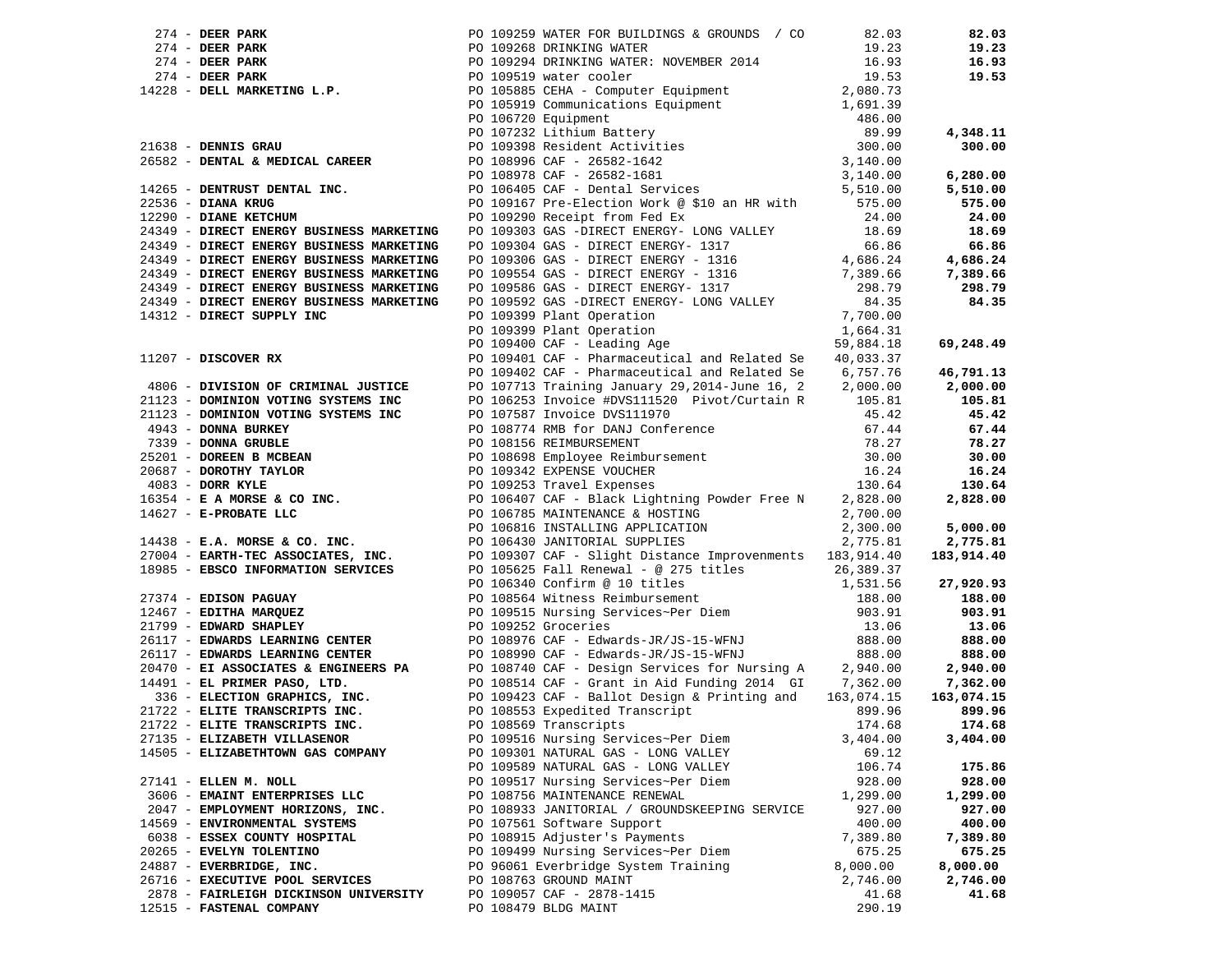|                                          | PO 108484 BULBS |                                                                                                                                                                                                                                                                        | 437.31   | 727.50    |
|------------------------------------------|-----------------|------------------------------------------------------------------------------------------------------------------------------------------------------------------------------------------------------------------------------------------------------------------------|----------|-----------|
|                                          |                 |                                                                                                                                                                                                                                                                        |          | 270.00    |
|                                          |                 |                                                                                                                                                                                                                                                                        |          |           |
|                                          |                 |                                                                                                                                                                                                                                                                        |          |           |
|                                          |                 |                                                                                                                                                                                                                                                                        |          | 389.69    |
|                                          |                 |                                                                                                                                                                                                                                                                        |          |           |
|                                          |                 |                                                                                                                                                                                                                                                                        |          | 370.79    |
|                                          |                 |                                                                                                                                                                                                                                                                        |          | 973.50    |
|                                          |                 |                                                                                                                                                                                                                                                                        |          | 154.69    |
|                                          |                 |                                                                                                                                                                                                                                                                        |          | 139.92    |
|                                          |                 |                                                                                                                                                                                                                                                                        |          | 612.00    |
|                                          |                 |                                                                                                                                                                                                                                                                        |          | 932.80    |
|                                          |                 |                                                                                                                                                                                                                                                                        |          | 443.83    |
|                                          |                 |                                                                                                                                                                                                                                                                        |          |           |
|                                          |                 |                                                                                                                                                                                                                                                                        |          | 561.52    |
|                                          |                 |                                                                                                                                                                                                                                                                        |          | 150.00    |
|                                          |                 |                                                                                                                                                                                                                                                                        |          | 540.00    |
|                                          |                 |                                                                                                                                                                                                                                                                        |          |           |
|                                          |                 |                                                                                                                                                                                                                                                                        |          | 2,128.58  |
|                                          |                 |                                                                                                                                                                                                                                                                        |          | 493.00    |
|                                          |                 |                                                                                                                                                                                                                                                                        |          | 400.00    |
|                                          |                 |                                                                                                                                                                                                                                                                        |          | 348.00    |
|                                          |                 |                                                                                                                                                                                                                                                                        |          | 72,882.14 |
|                                          |                 |                                                                                                                                                                                                                                                                        |          | 7,488.00  |
|                                          |                 |                                                                                                                                                                                                                                                                        |          |           |
|                                          |                 |                                                                                                                                                                                                                                                                        |          |           |
|                                          |                 |                                                                                                                                                                                                                                                                        |          | 3,332.74  |
|                                          |                 |                                                                                                                                                                                                                                                                        |          | 63.10     |
|                                          |                 |                                                                                                                                                                                                                                                                        |          | 520.00    |
|                                          |                 |                                                                                                                                                                                                                                                                        |          | 450.00    |
|                                          |                 |                                                                                                                                                                                                                                                                        |          | 937.80    |
|                                          |                 |                                                                                                                                                                                                                                                                        |          | 1,332.00  |
|                                          |                 |                                                                                                                                                                                                                                                                        |          | 877.50    |
|                                          |                 |                                                                                                                                                                                                                                                                        |          | 17,131.00 |
|                                          |                 |                                                                                                                                                                                                                                                                        |          | 524.00    |
|                                          |                 |                                                                                                                                                                                                                                                                        |          | 673.03    |
|                                          |                 |                                                                                                                                                                                                                                                                        |          | 4,255.45  |
|                                          |                 |                                                                                                                                                                                                                                                                        |          | 2,844.00  |
|                                          |                 |                                                                                                                                                                                                                                                                        |          | 400.00    |
|                                          |                 |                                                                                                                                                                                                                                                                        |          | 4,356.75  |
|                                          |                 |                                                                                                                                                                                                                                                                        |          |           |
|                                          |                 |                                                                                                                                                                                                                                                                        |          |           |
|                                          |                 |                                                                                                                                                                                                                                                                        |          |           |
|                                          |                 |                                                                                                                                                                                                                                                                        |          |           |
|                                          |                 |                                                                                                                                                                                                                                                                        |          |           |
|                                          |                 |                                                                                                                                                                                                                                                                        |          |           |
|                                          |                 |                                                                                                                                                                                                                                                                        |          |           |
|                                          |                 | 1913) <b>Paying Universe 2018</b><br>1921 <b>Paying Universe Columbians</b> 2012<br>1923 <b>Private Maximiz Columbians</b> 2012<br>1923 <b>Private School Columbians 2018</b><br>1923 <b>Private School Columbians 2018</b><br>1923 <b>Private School Columbians 2</b> |          | 7,280.00  |
|                                          |                 |                                                                                                                                                                                                                                                                        |          |           |
|                                          |                 |                                                                                                                                                                                                                                                                        |          |           |
|                                          |                 | PO 109329 CAF - 4592-1541                                                                                                                                                                                                                                              | 870.00   | 2,490.00  |
| 1664 - INGRAM LIBRARY SERVICES           |                 | PO 108801 Received Books                                                                                                                                                                                                                                               | 864.30   |           |
|                                          |                 | PO 108802 Received Books                                                                                                                                                                                                                                               | 2,228.55 | 3,092.85  |
| 1664 - INGRAM LIBRARY SERVICES           |                 | PO 108804 Received Books & Media                                                                                                                                                                                                                                       | 2,015.99 |           |
|                                          |                 | PO 108805 Received Books                                                                                                                                                                                                                                               | 2,680.33 | 4,696.32  |
| 1664 - INGRAM LIBRARY SERVICES           |                 | PO 108806 Received Books & Media                                                                                                                                                                                                                                       | 2,286.62 |           |
|                                          |                 | PO 108807 Received Books                                                                                                                                                                                                                                               | 4,109.25 | 6,395.87  |
| 4859 - INSTITUTE FOR FORENSIC PSYCHOLOGY |                 | PO 106446 NEW HIRE EVALUATIONS                                                                                                                                                                                                                                         | 5,950.00 | 5,950.00  |
| 19236 - INSTITUTE-FORENSIC PSYCHOLOGY    |                 | PO 108024 Psych Eval                                                                                                                                                                                                                                                   | 425.00   | 425.00    |
| 6100 - INTER CITY TIRE                   | PO 108325 TIRES |                                                                                                                                                                                                                                                                        | 258.44   | 258.44    |
| 25455 - INTERNATIONAL ACADEMIES OF       |                 | PO 107666 Education, School, Training                                                                                                                                                                                                                                  | 1,150.00 | 1,150.00  |
| 10483 - IZENBERG APPRAISAL ASSOCIATES    |                 | PO 109206 W.Main St.-Woodland, Mendham Twp. B                                                                                                                                                                                                                          | 270.00   | 270.00    |
| 15433 - J & D SALES & SERVICE LLC        |                 | PO 108327 SERVICE WATER RECYCLER                                                                                                                                                                                                                                       | 389.00   |           |
|                                          |                 |                                                                                                                                                                                                                                                                        |          |           |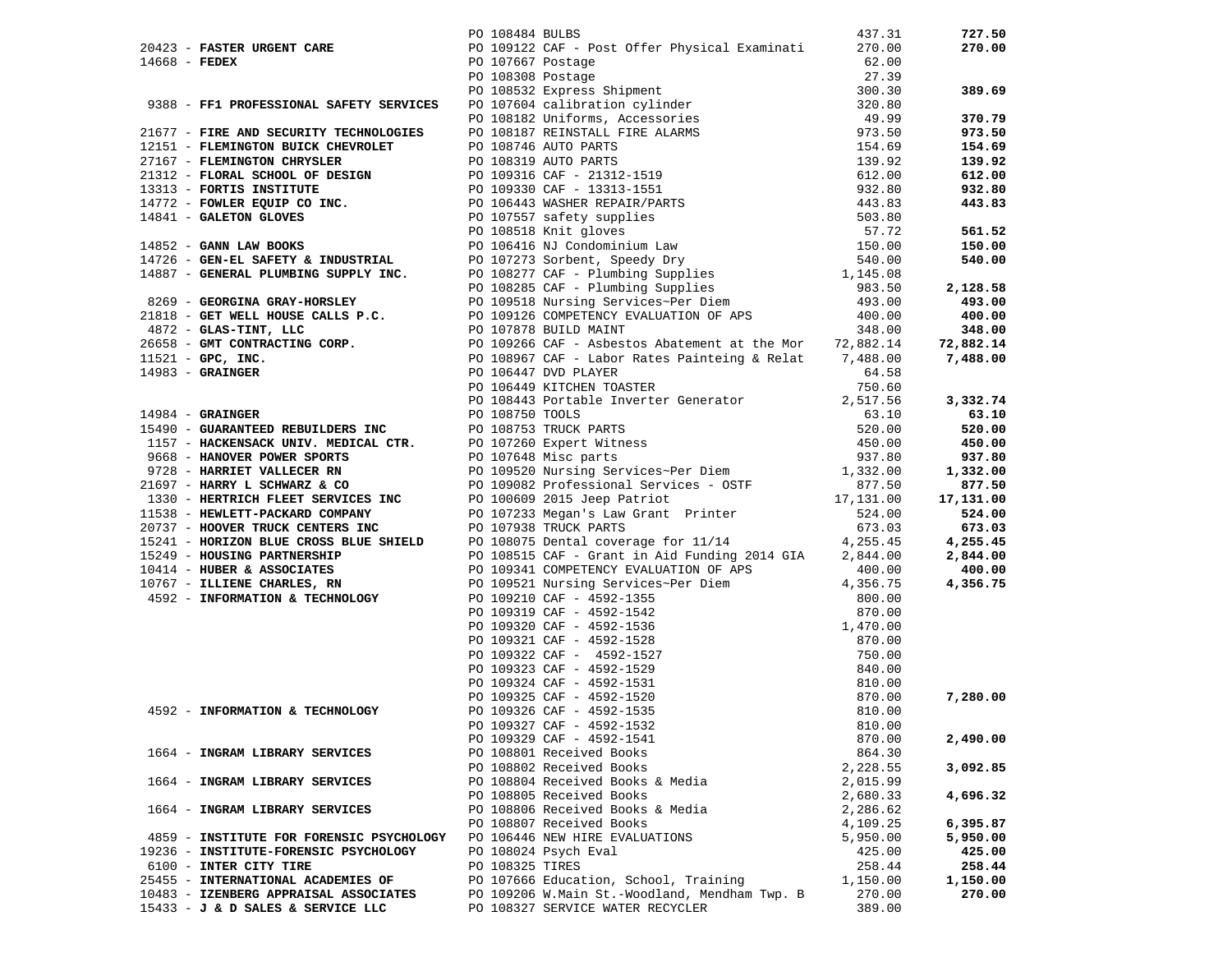|                                      |                    | 1115 Juan Proposition of the Content of Content of the Content of the Content of the Content of the Content of the Content of the Content of the Content of the Content of the Content of the Content of the Content of the |            |            |
|--------------------------------------|--------------------|-----------------------------------------------------------------------------------------------------------------------------------------------------------------------------------------------------------------------------|------------|------------|
|                                      |                    |                                                                                                                                                                                                                             |            |            |
|                                      |                    |                                                                                                                                                                                                                             |            |            |
|                                      |                    |                                                                                                                                                                                                                             |            |            |
|                                      |                    |                                                                                                                                                                                                                             |            |            |
|                                      |                    |                                                                                                                                                                                                                             |            |            |
| 801 - KRISTINE A. BEIRNE             |                    | PO 108498 EXPENSE VOUCHER                                                                                                                                                                                                   | 63.90      | 63.90      |
| 25556 - KRISTINE PHIPANY             |                    | PO 109408 Resident Activities                                                                                                                                                                                               | 150.00     | 150.00     |
| 7434 - LABORATORY CORPORATION OF     |                    | PO 107257 DNA testing from 8/30/14 to 9/27/14                                                                                                                                                                               | 193.50     | 193.50     |
| 15682 - LANDMARK 1 APPRAISAL, LLC    |                    | PO 108712 CAF - Real Estate Appraisal Service                                                                                                                                                                               | 7,800.00   |            |
|                                      |                    | PO 108747 CAF - Real Estate Appraisal Service                                                                                                                                                                               | 8,200.00   | 16,000.00  |
| 12726 - LANGUAGE LINE SERVICES       |                    | PO 105587 LANGUAGE TRANSLATION SERVICE                                                                                                                                                                                      | 78.20      | 78.20      |
| 15688 - LANIGAN ASSOCIATES INC       |                    | PO 93016 Body Armor                                                                                                                                                                                                         | 1,753.40   | 1,753.40   |
| 27371 - LAURA BERTELLI               |                    | PO 108838 Reimbursement - Richard Stockton Co                                                                                                                                                                               | 52.83      | 52.83      |
| 7821 - LAURA ROBERTS                 |                    | PO 109061 reimbursement for dinner while work                                                                                                                                                                               | 18.19      | 18.19      |
| 15709 - LAWMEN SUPPLY CO OF NJ, INC. |                    | PO 99601 Please Order - Supplies for SERT/In                                                                                                                                                                                | 140,467.05 | 140,467.05 |
| 11936 - LEXISNEXIS RISK DATA         |                    | PO 107313 Investigative Expense                                                                                                                                                                                             | 1,468.50   | 1,468.50   |
| 15775 - LIFESAVERS INC               | PO 107690 Training |                                                                                                                                                                                                                             | 275.00     |            |
|                                      |                    | PO 108100 Education, School, Training                                                                                                                                                                                       | 5.00       | 280.00     |
| 15816 - LONGFELLOWS SANDWICH DELI    |                    | PO 108314 refreshments for the General Electi                                                                                                                                                                               | 330.00     | 330.00     |
|                                      |                    |                                                                                                                                                                                                                             |            |            |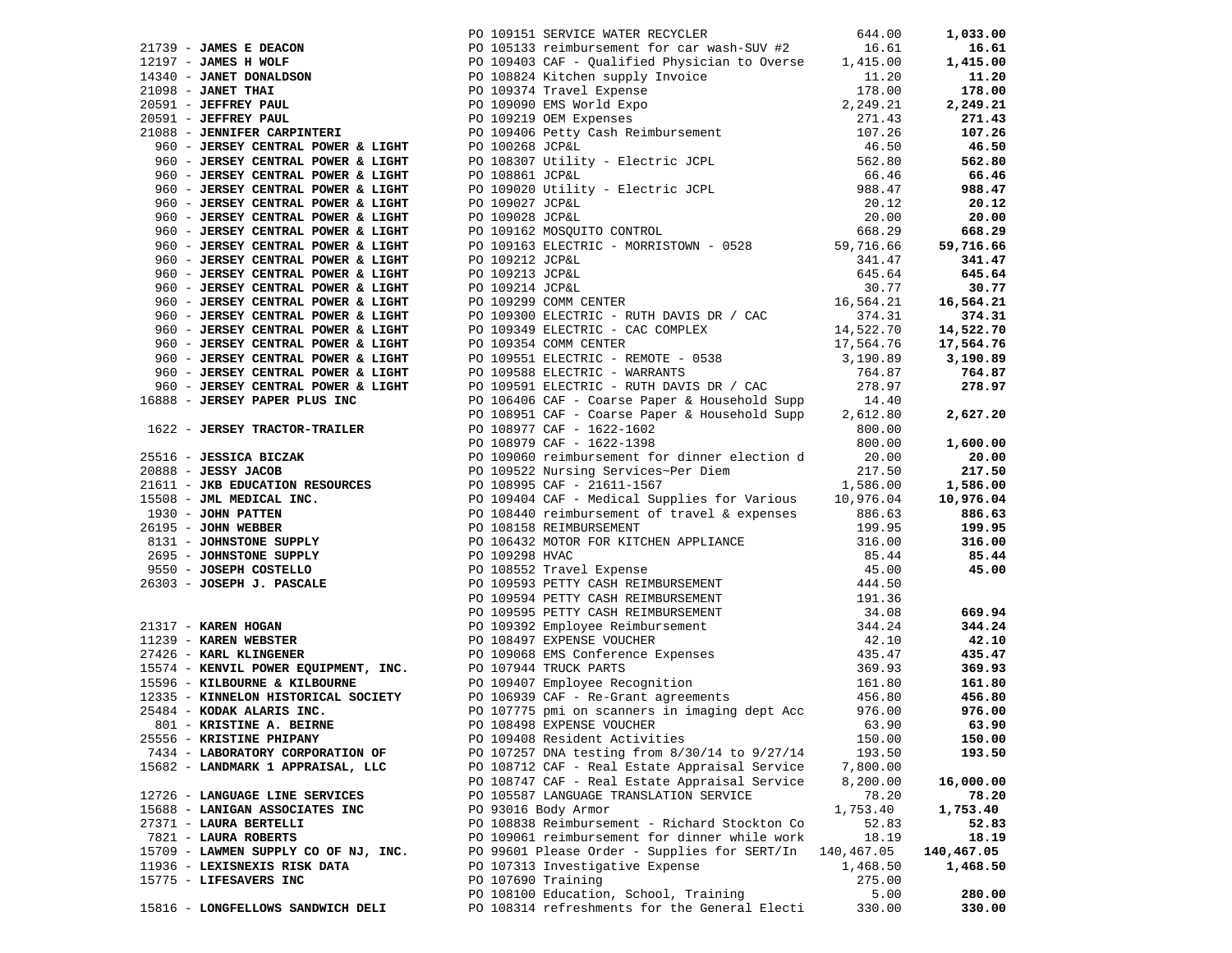|                                      |                    | 19816 <b>LOOPERLOOP SANDARD POLICES</b> 19918 Submar for 11 Pople 11 11 0-14 19<br>1983 <b>LOOP EXAMPLE CONFIGER CONFIGERATION</b> CONFIGER CONFIGENCIAL CONFIGENCIAL CONFIGENCIAL CONFIGENCIAL CONFIGENCIAL CONFIGENCIAL CONFIGENCIAL CON |          | 181.86                     |
|--------------------------------------|--------------------|--------------------------------------------------------------------------------------------------------------------------------------------------------------------------------------------------------------------------------------------|----------|----------------------------|
|                                      |                    |                                                                                                                                                                                                                                            |          | 350.00                     |
|                                      |                    |                                                                                                                                                                                                                                            |          | 28.58                      |
|                                      |                    |                                                                                                                                                                                                                                            |          | 1,957.30                   |
|                                      |                    |                                                                                                                                                                                                                                            |          | 2,880.00                   |
|                                      |                    |                                                                                                                                                                                                                                            |          | 3,750.00                   |
|                                      |                    |                                                                                                                                                                                                                                            |          | 256.01                     |
|                                      |                    |                                                                                                                                                                                                                                            |          | 3,675.15                   |
|                                      |                    |                                                                                                                                                                                                                                            |          | 3,626.00                   |
|                                      |                    |                                                                                                                                                                                                                                            |          | 278.50                     |
|                                      |                    |                                                                                                                                                                                                                                            |          | 2,368.00                   |
|                                      |                    |                                                                                                                                                                                                                                            |          | 1,150.00                   |
|                                      |                    |                                                                                                                                                                                                                                            |          | 72.00                      |
|                                      |                    |                                                                                                                                                                                                                                            |          | 11,466.45                  |
|                                      |                    |                                                                                                                                                                                                                                            |          | 790.56                     |
|                                      |                    |                                                                                                                                                                                                                                            |          | 119.42                     |
|                                      |                    |                                                                                                                                                                                                                                            |          | 696.00                     |
|                                      |                    |                                                                                                                                                                                                                                            |          |                            |
|                                      |                    |                                                                                                                                                                                                                                            |          | 1,200.00                   |
|                                      |                    |                                                                                                                                                                                                                                            |          | 2,964.60                   |
|                                      |                    |                                                                                                                                                                                                                                            |          | 22.75                      |
|                                      |                    |                                                                                                                                                                                                                                            |          | 178.00                     |
|                                      |                    |                                                                                                                                                                                                                                            |          | 1,036.00                   |
|                                      |                    |                                                                                                                                                                                                                                            |          |                            |
|                                      |                    |                                                                                                                                                                                                                                            |          | 279.50                     |
|                                      |                    |                                                                                                                                                                                                                                            |          | 350.00                     |
|                                      |                    |                                                                                                                                                                                                                                            |          | 21,507.50                  |
|                                      |                    |                                                                                                                                                                                                                                            |          | 200.03                     |
|                                      |                    |                                                                                                                                                                                                                                            |          | 72.71                      |
|                                      |                    |                                                                                                                                                                                                                                            |          | 1,330.89                   |
|                                      |                    |                                                                                                                                                                                                                                            |          | 160.00                     |
|                                      |                    |                                                                                                                                                                                                                                            |          |                            |
|                                      |                    |                                                                                                                                                                                                                                            |          | 819.00<br>100.00<br>100.00 |
|                                      |                    |                                                                                                                                                                                                                                            |          | 156.00                     |
|                                      |                    |                                                                                                                                                                                                                                            |          | 2,220.00                   |
|                                      |                    |                                                                                                                                                                                                                                            |          | 592.61                     |
|                                      |                    |                                                                                                                                                                                                                                            |          | 1,813.00                   |
|                                      |                    |                                                                                                                                                                                                                                            |          |                            |
|                                      |                    |                                                                                                                                                                                                                                            |          |                            |
|                                      |                    |                                                                                                                                                                                                                                            |          |                            |
|                                      |                    |                                                                                                                                                                                                                                            |          |                            |
|                                      |                    |                                                                                                                                                                                                                                            |          |                            |
|                                      |                    |                                                                                                                                                                                                                                            |          |                            |
|                                      |                    |                                                                                                                                                                                                                                            |          |                            |
|                                      |                    |                                                                                                                                                                                                                                            |          |                            |
|                                      |                    |                                                                                                                                                                                                                                            |          |                            |
|                                      |                    | 295 - MID-ATIANTIC TRUCK CENTRE INC 201875 TRUCK PARTS<br>2963.56 4,702.36<br>2963.56 4,702.36<br>297.00 897.00 897.00<br>297.00 897.00 897.00<br>297.00 897.00 897.00 897.00<br>297.00 897.00 897.00 897.00<br>297.00 897.00 897.00 897.0 |          |                            |
|                                      |                    |                                                                                                                                                                                                                                            |          |                            |
|                                      |                    |                                                                                                                                                                                                                                            |          |                            |
|                                      |                    |                                                                                                                                                                                                                                            |          |                            |
| 16321 - MORRISTOWN LUMBER &          |                    | PO 108454 Hanger, Paint                                                                                                                                                                                                                    | 42.46    |                            |
|                                      |                    | PO 108752 Machinery Repairs & Parts                                                                                                                                                                                                        | 71.04    |                            |
|                                      |                    | PO 108820 Misc. supplies                                                                                                                                                                                                                   | 53.73    | 167.23                     |
| 16340 - MORRISTOWN PARKING AUTHORITY |                    | PO 108685 Parking Card replacements                                                                                                                                                                                                        | 390.00   | 390.00                     |
| 21791 - MOTOROLA SOLUTIONS INC       |                    | PO 107863 County Wide Radio                                                                                                                                                                                                                | 88.00    | 88.00                      |
| 25150 - MOUNTAIN CREEK RESORT, INC.  |                    | PO 106494 Resident Activities-Consignment Wat                                                                                                                                                                                              | 895.68   | 895.68                     |
| 19501 - MSC INDUSTRIAL SUPPLY CO.    |                    | PO 106090 SHOP SUPPLIES                                                                                                                                                                                                                    | 34.27    |                            |
|                                      |                    | PO 107948 SHOP SUPPLIES                                                                                                                                                                                                                    | 228.86   |                            |
|                                      | PO 108288 HARDWARE |                                                                                                                                                                                                                                            | 823.19   | 1,086.32                   |
| 21858 - MUNICIPAL CAPITAL CORP       |                    | PO 106438 COPIER LEASE PAYMENT                                                                                                                                                                                                             | 742.57   | 742.57                     |
| 21858 - MUNICIPAL CAPITAL CORP       |                    | PO 108140 COPIER LEASE PAYMENT                                                                                                                                                                                                             | 742.57   | 742.57                     |
| 21858 - MUNICIPAL CAPITAL CORP       |                    | PO 108290 Quartly Copy Machine Rental                                                                                                                                                                                                      | 1,029.09 | 1,029.09                   |
| 21858 - MUNICIPAL CAPITAL CORP       |                    | PO 108382 Warehouse Copier-Contract 13199-03                                                                                                                                                                                               | 225.52   | 225.52                     |
|                                      |                    |                                                                                                                                                                                                                                            |          |                            |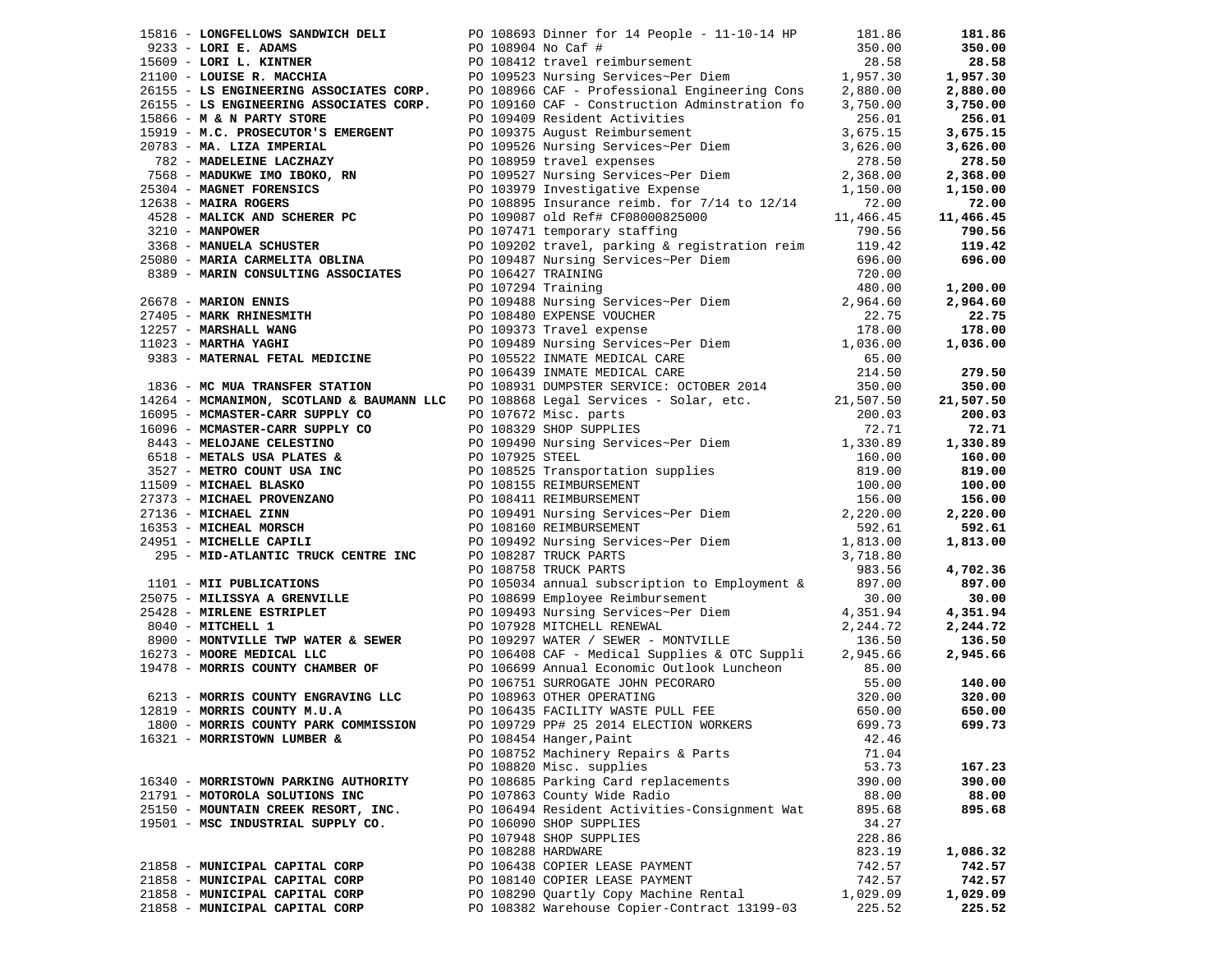| 21858 - MUNICIPAL CAPITAL CORP         |                                                                        | PO 108558 digital copier payment                                                      | 896.40    | 896.40    |
|----------------------------------------|------------------------------------------------------------------------|---------------------------------------------------------------------------------------|-----------|-----------|
| 21858 - MUNICIPAL CAPITAL CORP         |                                                                        | PO 108559 copier quarterly payment<br>PO 108575 Quarterly payment for Copier          | 896.40    | 896.40    |
| 21858 - MUNICIPAL CAPITAL CORP         |                                                                        |                                                                                       | 946.02    | 946.02    |
| 21858 - MUNICIPAL CAPITAL CORP         |                                                                        | PO 108683 Ricoh Copier 5503 Oct, Nov, Dec 201                                         | 1,137.42  | 1,137.42  |
| 21858 - MUNICIPAL CAPITAL CORP         |                                                                        | PO 108684 Ricoh 301 Lease Oct, Nov Dec 2014                                           | 197.23    | 197.23    |
| 21858 - MUNICIPAL CAPITAL CORP         |                                                                        | PO 108688 Treasurer Copier 3rd Quarter 2014                                           | 764.32    | 764.32    |
| 21858 - MUNICIPAL CAPITAL CORP         |                                                                        | PO 108719 lease payment on savin 9130 &mp4002                                         | 1,507.59  | 1,507.59  |
| 21858 - MUNICIPAL CAPITAL CORP         |                                                                        | PO 108760 COPIER LEASE                                                                | 944.07    | 944.07    |
| 21858 - MUNICIPAL CAPITAL CORP         |                                                                        |                                                                                       | 5,333.65  | 5,333.65  |
| 21858 - MUNICIPAL CAPITAL CORP         |                                                                        | PO 108857 Rental/Copiers<br>PO 108902 Copier Lease<br>PO 109411 Office Machine Rental | 1,697.67  | 1,697.67  |
| 21858 - MUNICIPAL CAPITAL CORP         |                                                                        |                                                                                       | 3,793.00  | 3,793.00  |
| 19523 - N.J. NATURAL GAS COMPANY       |                                                                        | PO 109302 NATURAL GAS - MONTVILLE                                                     | 217.56    |           |
|                                        |                                                                        | PO 109557 NATURAL GAS - WHARTON BRIDGE GEN                                            | 26.10     |           |
|                                        |                                                                        | PO 109558 NATURAL GAS - WHARTON ROADS                                                 | 183.55    |           |
|                                        |                                                                        | PO 109559 NATURAL GAS - WHARTON BRIDGES                                               | 261.26    |           |
|                                        |                                                                        | PO 109569 NATURAL GAS - DOVER PROBATION                                               | 46.16     |           |
|                                        |                                                                        | PO 109571 NATURAL GAS - WHARTON OFF -                                                 | 52.13     |           |
|                                        |                                                                        | PO 109587 NATURAL GAS - MONTVILLE                                                     | 332.87    | 1,119.63  |
| 21122 - NATIONAL FUEL OIL INC.         |                                                                        | PO 108289 CAF - NJS#A72768 - Diesel Fuel                                              | 2,789.56  | 2,789.56  |
| 16480 - NATIONAL INDUSTRIES            |                                                                        | PO 109412 Machinery Repairs & Parts                                                   | 1,827.00  | 1,827.00  |
| 11836 - NETCONG DIAL-A-RIDE            |                                                                        | PO 108799 CAF - SCADRTAP Subgrant# SC004                                              | 4,771.50  | 4,771.50  |
| 20856 - NEW HORIZONS COMPUTER LEARNING |                                                                        | PO 108997 CAF - 20856-1339                                                            | 3,200.00  | 3,200.00  |
| 20856 - NEW HORIZONS COMPUTER LEARNING |                                                                        | PO 108998 CAF - 20856-1426                                                            | 3,200.00  | 3,200.00  |
| 20856 - NEW HORIZONS COMPUTER LEARNING |                                                                        | PO 109002 CAF - 20856-1340                                                            | 3,200.00  | 3,200.00  |
| 16552 - NEWBRIDGE SERVICES INC         |                                                                        | PO 109313 CAF - Subgrant Agreement # NEWSER-1                                         | 211.25    |           |
|                                        |                                                                        | PO 109315 CAF - Subgrant Agreement # NEWSER-1                                         | 211.25    |           |
|                                        |                                                                        | PO 108907 CAF - 2014 Funding through the Olde                                         | 20,521.00 | 20,943.50 |
| 12176 - NEWSBANK INC                   |                                                                        | PO 108787 Renewal of "Newark Star-Ledger Vesi                                         | 5,252.12  |           |
|                                        |                                                                        | PO 108788 Annual Subscription Renewal of "The                                         | 4,747.88  | 10,000.00 |
| 24712 - NICHOLAS L. ROCCAFORTE         |                                                                        | PO 109413 Resident Activities                                                         | 75.00     | 75.00     |
| $16570 - NISIVOCCIA, LLP$              |                                                                        | PO 104998 CAF - 2013 Auditing Services                                                | 39,795.00 | 39,795.00 |
| $10662$ - NMS LABS                     |                                                                        | PO 108865 CAF - Toxicological Testing Service                                         | 5,467.00  | 5,467.00  |
| 10488 - NORITSU AMERICA CORPORATION    |                                                                        | PO 108248 Please Order - Paper Cpl. L. Flynn/                                         | 1,100.00  | 1,100.00  |
| 25537 - NORTH JERSEY BOBCAT            |                                                                        | PO 108317 TRUCK PARTS                                                                 | 378.70    | 378.70    |
| 16738 - NORTHEASTERN HARDWARE CO INC   |                                                                        | PO 108455 Wacker                                                                      | 1,879.00  | 1,879.00  |
| 16742 - NORTHERN SAFETY CO. INC.       |                                                                        | PO 108417 Safety Items                                                                | 734.13    | 734.13    |
| 4654 - OFFICE TEAM                     |                                                                        | PO 106644 Temporary Employee-Kimberly Johnson                                         | 1,284.39  | 1,284.39  |
| 4654 - OFFICE TEAM                     |                                                                        | PO 107390 Temporary Employee-Kimberly Johnson                                         | 1,266.30  | 1,266.30  |
| 4654 - OFFICE TEAM                     |                                                                        | PO 107853 Temporary Employee-Kimberly Johnson                                         | 506.52    | 506.52    |
| 21567 - OFS/FOF SALES CORP             |                                                                        | PO 104793 Furniture & Fixtures                                                        | 1,211.25  | 1,211.25  |
| $1456 - OLGA$ MATOS                    |                                                                        | PO 108900 Insurance reimb. for 7/14 to 12/14                                          | 72.00     | 72.00     |
| 25021 - ONE SOURCE OF NEW JERSEY LLC   |                                                                        | PO 108445 One Source Alloy                                                            | 161.00    | 161.00    |
| 15457 - PAMELA JAMES                   |                                                                        | PO 109063 reimbursement for picking up item a                                         | 166.35    | 166.35    |
| 16887 - PAPER MART INC                 |                                                                        | PO 108554 Copy Paper                                                                  | 1,682.20  |           |
|                                        |                                                                        | PO 108597 Copy Paper                                                                  | 480.00    | 2,162.20  |
| 8535 - PAULA JORDAO                    |                                                                        | PO 108018 Travel Exp.                                                                 | 218.40    | 218.40    |
| 26161 - PETE LOHMUS                    |                                                                        | PO 108161 REIMBURSEMENT                                                               | 581.59    | 581.59    |
| 17066 - PLAINSMAN AUTO SUPPLY          |                                                                        | PO 108764 AUTO PARTS                                                                  | 2,555.91  |           |
|                                        |                                                                        | PO 108822 Misc. parts for 2002 Chevy Blazer                                           | 334.45    |           |
|                                        |                                                                        | PO 108905 Misc. parts                                                                 | 59.54     |           |
|                                        |                                                                        | PO 109095 AUTO PARTS                                                                  | 2,139.97  | 5,089.87  |
| 17084 - POLAND SPRING WATER CO.        |                                                                        | PO 109258 Poland Spring Water/Rental Inv. 14J                                         | 39.36     | 39.36     |
| 5120 - POSTER COMPLIANCE CENTER        |                                                                        | PO 106404 POSTER COMPLIANCE RENEWAL                                                   | 69.00     | 69.00     |
|                                        | 7207 - PRACTICE ASSOCIATES MEDICAL GROUP PO 106425 INMATE MEDICAL CARE |                                                                                       | 2, 274.35 | 2,274.35  |
| 26363 - PRAXAIR DISTRIBUTION           |                                                                        | PO 104511 WELDING SUPPLIES                                                            | 65.16     | 65.16     |
| 26363 - PRAXAIR DISTRIBUTION           |                                                                        | PO 107959 WELDING SUPPLIES                                                            | 277.50    | 277.50    |
| 21915 - PROFESSIONAL RESOURCES         |                                                                        | PO 108103 MASIWARE 4 upgrade                                                          | 92.65     | 92.65     |
| 17189 - PSE&G CO                       |                                                                        | PO 109470 GAS - PSE & G - MOMBAG                                                      | 3,665.13  |           |
|                                        |                                                                        | PO 109572 GAS - PSE & G - MOSOUITO                                                    | 294.49    |           |
|                                        |                                                                        | PO 109590 GAS - PSE & G - MOMBAG                                                      | 4,173.29  | 8,132.91  |
| $264$ - R & J CONTROL, INC.            |                                                                        | PO 107981 Generator Repair                                                            | 535.35    |           |
|                                        |                                                                        | PO 108268 Emergency Generator Maintenance                                             | 839.35    | 1,374.70  |
| 12473 - R.D. SALES DOOR & HARDWARE LLC |                                                                        | PO 107396 Locksmith services rendered                                                 | 728.80    |           |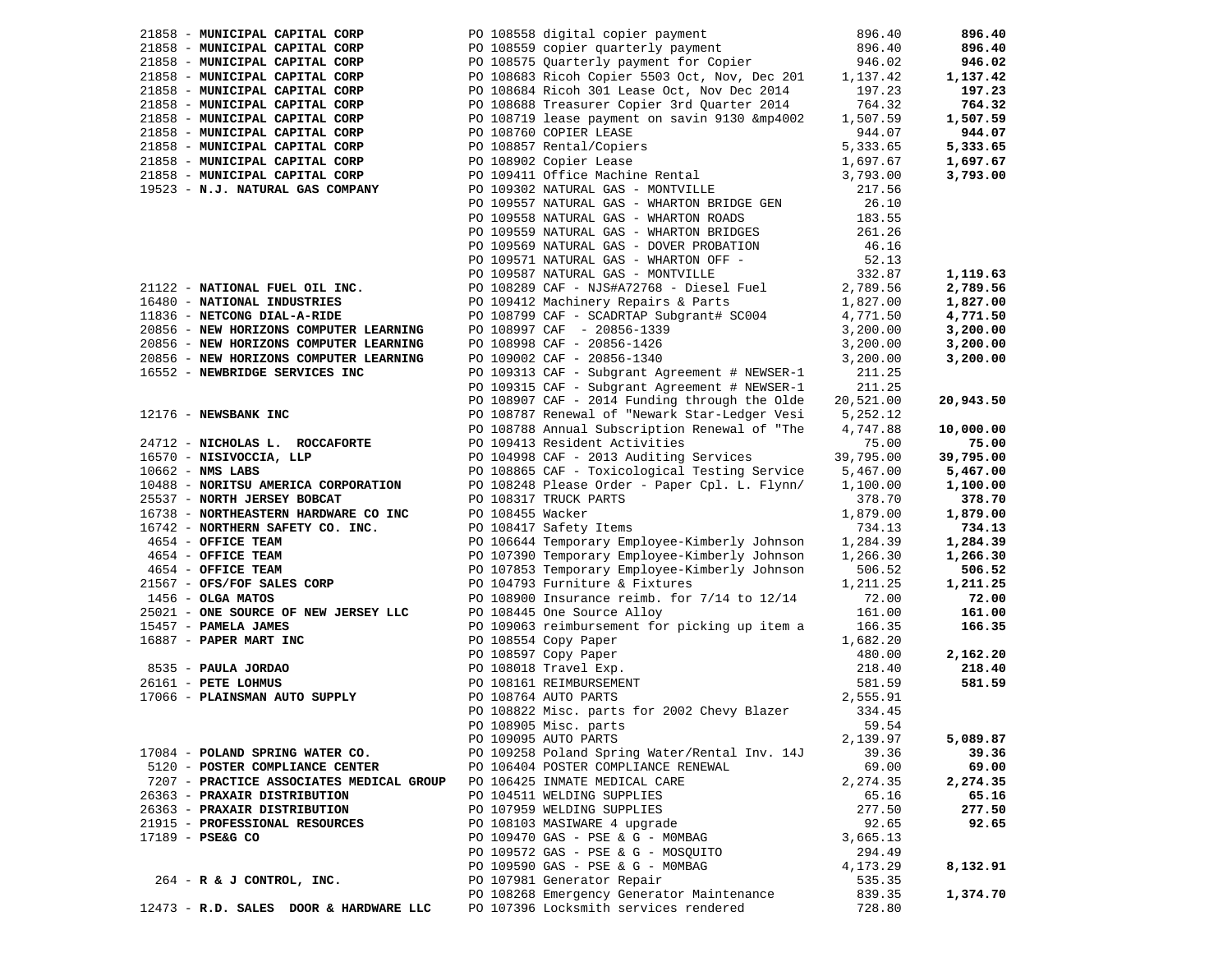|                                       |                    | 20231 Mar-Tech Technology and 2020 Minimization of Mount Charter the set of the 11970 Minimization of the 11970 Minimization of the 11970 Minimization of the 11970 Minimization of the 11970 Minimization of the 11970 Minim |            |            |
|---------------------------------------|--------------------|-------------------------------------------------------------------------------------------------------------------------------------------------------------------------------------------------------------------------------|------------|------------|
|                                       |                    |                                                                                                                                                                                                                               |            |            |
|                                       |                    |                                                                                                                                                                                                                               |            |            |
|                                       |                    |                                                                                                                                                                                                                               |            |            |
|                                       |                    |                                                                                                                                                                                                                               |            |            |
|                                       |                    |                                                                                                                                                                                                                               |            |            |
|                                       |                    |                                                                                                                                                                                                                               |            |            |
|                                       |                    |                                                                                                                                                                                                                               |            |            |
|                                       |                    |                                                                                                                                                                                                                               |            |            |
|                                       |                    |                                                                                                                                                                                                                               |            |            |
|                                       |                    |                                                                                                                                                                                                                               |            |            |
|                                       |                    |                                                                                                                                                                                                                               |            |            |
|                                       |                    |                                                                                                                                                                                                                               |            |            |
|                                       |                    |                                                                                                                                                                                                                               |            |            |
|                                       |                    |                                                                                                                                                                                                                               |            |            |
|                                       |                    |                                                                                                                                                                                                                               |            |            |
|                                       |                    |                                                                                                                                                                                                                               |            |            |
|                                       |                    |                                                                                                                                                                                                                               |            |            |
|                                       |                    |                                                                                                                                                                                                                               |            |            |
|                                       |                    |                                                                                                                                                                                                                               |            |            |
|                                       |                    |                                                                                                                                                                                                                               |            |            |
|                                       |                    |                                                                                                                                                                                                                               |            |            |
|                                       |                    |                                                                                                                                                                                                                               |            |            |
|                                       |                    |                                                                                                                                                                                                                               |            |            |
|                                       |                    |                                                                                                                                                                                                                               |            |            |
|                                       |                    |                                                                                                                                                                                                                               |            |            |
|                                       |                    |                                                                                                                                                                                                                               |            |            |
|                                       |                    |                                                                                                                                                                                                                               |            |            |
|                                       |                    |                                                                                                                                                                                                                               |            |            |
|                                       |                    |                                                                                                                                                                                                                               |            |            |
|                                       |                    |                                                                                                                                                                                                                               |            |            |
|                                       |                    |                                                                                                                                                                                                                               |            |            |
|                                       |                    |                                                                                                                                                                                                                               |            |            |
|                                       |                    |                                                                                                                                                                                                                               |            |            |
|                                       |                    |                                                                                                                                                                                                                               |            |            |
|                                       |                    |                                                                                                                                                                                                                               |            |            |
|                                       |                    |                                                                                                                                                                                                                               |            |            |
|                                       |                    |                                                                                                                                                                                                                               |            |            |
|                                       |                    |                                                                                                                                                                                                                               |            |            |
|                                       |                    |                                                                                                                                                                                                                               |            |            |
|                                       |                    |                                                                                                                                                                                                                               |            |            |
|                                       |                    |                                                                                                                                                                                                                               |            |            |
|                                       |                    |                                                                                                                                                                                                                               |            |            |
|                                       |                    |                                                                                                                                                                                                                               |            |            |
|                                       |                    |                                                                                                                                                                                                                               |            |            |
|                                       |                    |                                                                                                                                                                                                                               |            |            |
|                                       |                    |                                                                                                                                                                                                                               |            |            |
|                                       |                    |                                                                                                                                                                                                                               |            |            |
|                                       |                    |                                                                                                                                                                                                                               |            |            |
|                                       |                    |                                                                                                                                                                                                                               |            |            |
|                                       |                    |                                                                                                                                                                                                                               |            |            |
|                                       |                    |                                                                                                                                                                                                                               |            |            |
|                                       |                    | PO 108768 AUTO PARTS                                                                                                                                                                                                          | 55.87      | 2,732.84   |
| 8503 - SMITH TRACTOR & EQUIPMENT INC. |                    | PO 107966 TRUCK PARTS                                                                                                                                                                                                         | 667.52     | 667.52     |
| 6981 - SODEXO INC & AFFILIATES        |                    | PO 108810 CAF - Dietary Services                                                                                                                                                                                              | 5,853.80   | 5,853.80   |
| 6981 - SODEXO INC & AFFILIATES        |                    | PO 108835 CAF - Dietary Services                                                                                                                                                                                              | 8,382.61   | 8,382.61   |
|                                       |                    |                                                                                                                                                                                                                               |            |            |
| 6981 - SODEXO INC & AFFILIATES        |                    | PO 109120 CAF - Dietary Services                                                                                                                                                                                              | 185,837.56 | 185,837.56 |
| 6981 - SODEXO INC & AFFILIATES        |                    | PO 109127 ADVISORY COUNCIL MEETING                                                                                                                                                                                            | 162.60     | 162.60     |
| 11348 - SOMERSET COUNTY POLICE        | PO 106411 TRAINING |                                                                                                                                                                                                                               | 150.00     |            |
|                                       | PO 108565 Training |                                                                                                                                                                                                                               | 30.00      | 180.00     |
| 17755 - SOUTHEAST MORRIS COUNTY       |                    | PO 108957 WATER - OTR MEM                                                                                                                                                                                                     | 1,848.85   | 1,848.85   |
| 17755 - SOUTHEAST MORRIS COUNTY       |                    | PO 109265 WATER - MONTHLY                                                                                                                                                                                                     | 9,055.55   | 9,055.55   |
| 17755 - SOUTHEAST MORRIS COUNTY       |                    | PO 109419 Water Usage                                                                                                                                                                                                         | 5,772.10   | 5,772.10   |
| 17772 - SPEEDWELL ELECTRIC MOTORS     |                    | PO 109420 Plant Operation                                                                                                                                                                                                     | 456.50     | 456.50     |
| $6732$ - SPRINT                       |                    | PO 107262 Air Cards                                                                                                                                                                                                           | 119.97     | 119.97     |
| 19915 - STANDARD TILE ROXBURY CORP.   | PO 106434 TILE     |                                                                                                                                                                                                                               | 464.40     | 464.40     |
|                                       |                    |                                                                                                                                                                                                                               |            |            |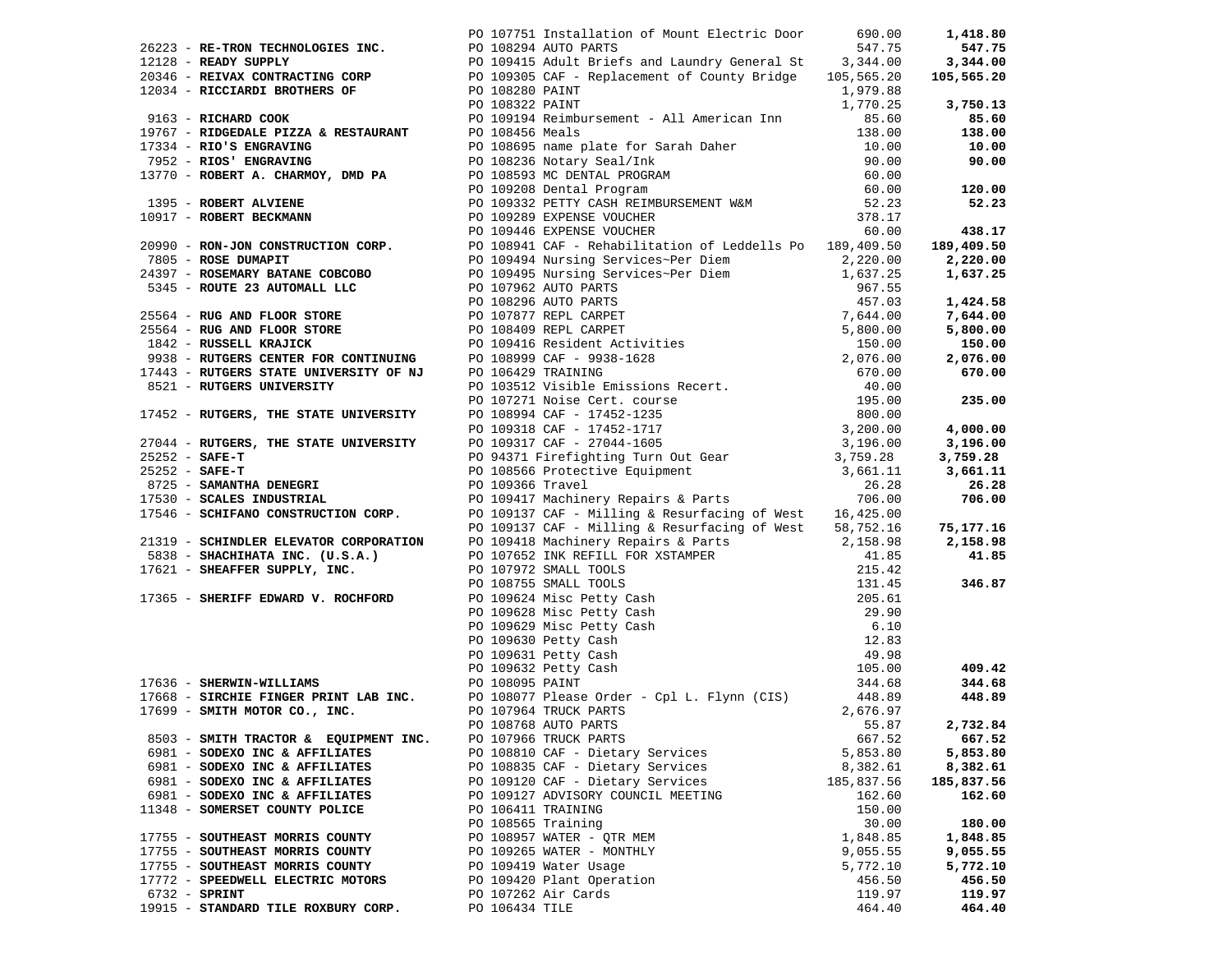|                                  |  |                                               |           | 441.11    |
|----------------------------------|--|-----------------------------------------------|-----------|-----------|
|                                  |  |                                               |           | 336.22    |
|                                  |  |                                               |           | 588.75    |
|                                  |  |                                               |           | 1,795.62  |
|                                  |  |                                               |           | 109.12    |
|                                  |  |                                               |           | 1,191.69  |
|                                  |  |                                               |           | 660.97    |
|                                  |  |                                               |           | 90.98     |
|                                  |  |                                               |           | 90.20     |
|                                  |  |                                               |           | 543.76    |
|                                  |  |                                               |           | 303.34    |
|                                  |  |                                               |           | 40.18     |
|                                  |  |                                               |           |           |
|                                  |  |                                               |           | 103.85    |
|                                  |  |                                               |           | 114.88    |
|                                  |  |                                               |           | 885.58    |
|                                  |  |                                               |           | 958.84    |
|                                  |  |                                               |           | 178.88    |
|                                  |  |                                               |           | 48.05     |
|                                  |  |                                               |           | 1,233.15  |
|                                  |  |                                               |           | 125.92    |
|                                  |  |                                               |           | 76.47     |
|                                  |  |                                               |           | 811.24    |
|                                  |  |                                               |           | 162.18    |
|                                  |  |                                               |           | 518.96    |
|                                  |  |                                               |           | 36.07     |
|                                  |  |                                               |           | 47.09     |
|                                  |  |                                               |           | 83.53     |
|                                  |  |                                               |           | 505.95    |
|                                  |  |                                               |           | 87.81     |
|                                  |  |                                               |           |           |
|                                  |  |                                               |           | 3,407.46  |
|                                  |  |                                               |           | 90.00     |
|                                  |  |                                               |           | 3,235.00  |
|                                  |  |                                               |           | 30.00     |
|                                  |  |                                               |           | 45.40     |
|                                  |  |                                               |           | 200.00    |
|                                  |  |                                               |           | 1,327.61  |
|                                  |  |                                               |           | 1,471.08  |
|                                  |  |                                               |           | 455.48    |
|                                  |  |                                               |           | 1,540.48  |
|                                  |  |                                               |           | 1,153.83  |
|                                  |  |                                               |           | 165.00    |
|                                  |  |                                               |           | 837.00    |
|                                  |  |                                               |           | 14.00     |
|                                  |  |                                               |           | 2,889.33  |
|                                  |  |                                               |           | 48.80     |
|                                  |  |                                               |           | 133.00    |
|                                  |  |                                               |           | 118.00    |
|                                  |  |                                               |           | 67,857.70 |
|                                  |  |                                               |           | 344.00    |
|                                  |  |                                               |           |           |
|                                  |  |                                               |           |           |
|                                  |  | PO 108542 temporary staffing                  | 1,023.05  |           |
|                                  |  | PO 108543 temporary staffing                  | 1,001.00  |           |
|                                  |  | PO 108560 temporary staffing                  | 1,001.00  |           |
|                                  |  | PO 108561 temporary staffing                  | 3,165.25  |           |
|                                  |  | PO 108686 Adj. & Purch. Temps w/e 10/26/14 &  | 2,154.76  |           |
|                                  |  | PO 108911 Adj. & Purch. Temps w/e 11/9/14     | 965.26    | 12,441.82 |
| 26677 - TEODORA O. DELEON        |  | PO 109497 Nursing Services~Per Diem           | 1,175.49  | 1,175.49  |
| 27034 - TERESA OMWENGA           |  | PO 109498 Nursing Services~Per Diem           | 888.00    | 888.00    |
| 3962 - TESSCO INC.               |  | PO 108313 County Wide Radio                   | 507.40    | 507.40    |
| 20797 - THE MUSIAL GROUP PA      |  | PO 108850 CAF - Final Design and Constr Docs  | 2,475.00  |           |
|                                  |  | PO 108852 CAF - Final Design and Constr Docs  | 10,631.00 | 13,106.00 |
| 2447 - THE PORTASOFT COMPANY INC |  | PO 106442 OUARTERLY CONTRACT PAYMENT WATER SO | 412.53    | 412.53    |
| 19739 - THE RBA GROUP INC.       |  | PO 108675 Professional Engineering            | 543.84    | 543.84    |
|                                  |  |                                               |           |           |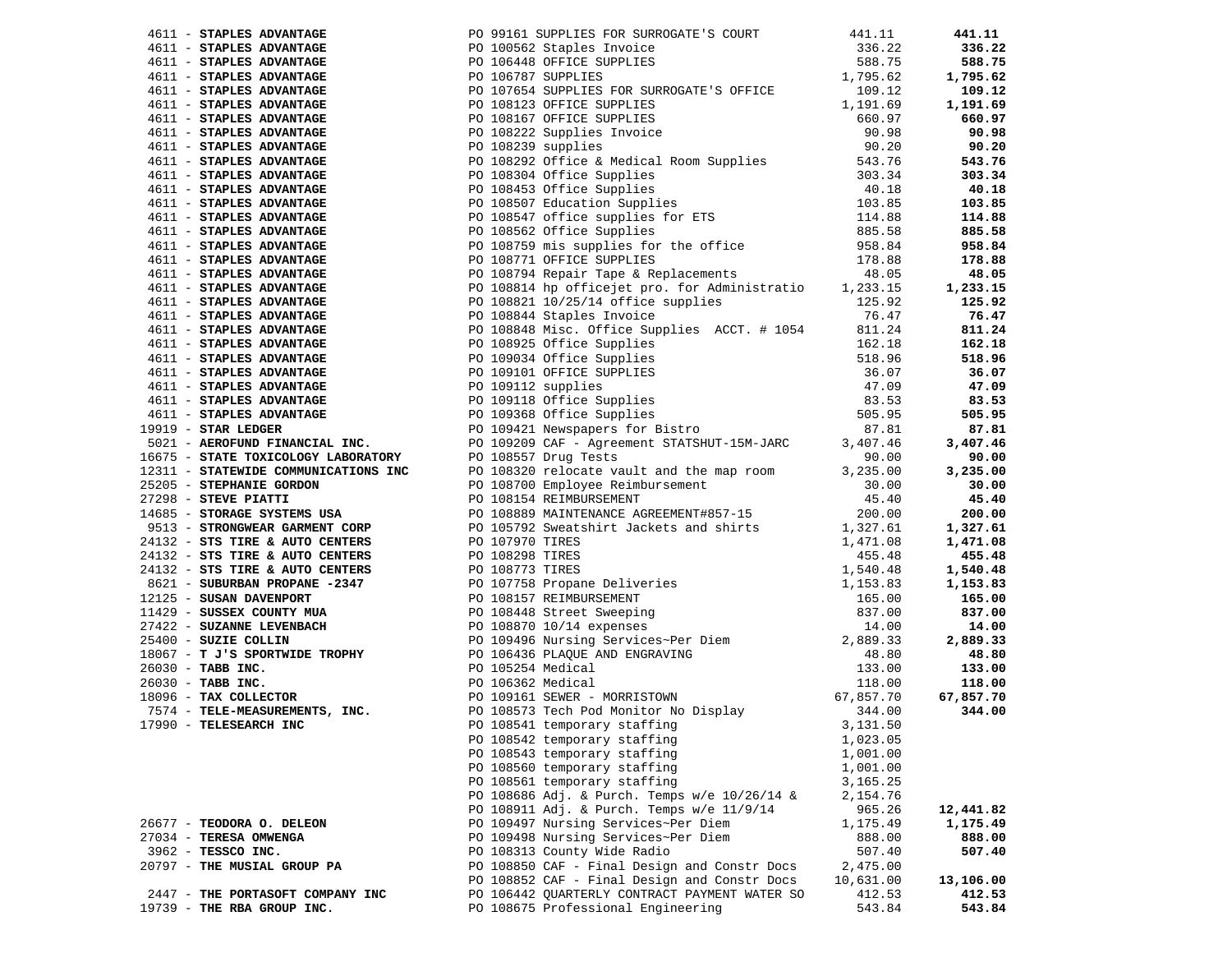|                           | 160.18                                                                                                                                                                                                                                                                                                                                                                                                                                                                                                                                                                                                                                                                                                                                                                                                                                                                                                                                                                                                                                                                                                                                                                                                                                                                                                                                                                                                                                                                                                                                                                                                                                                                                                                                                                                                                                                                                                                                                                                                                                                                                                                                                                                                                         | 160.18                                                                                                                                                                                                                                                                                                                                                                                                                                                                                                                                                                                                                                                                                                                                        |
|---------------------------|--------------------------------------------------------------------------------------------------------------------------------------------------------------------------------------------------------------------------------------------------------------------------------------------------------------------------------------------------------------------------------------------------------------------------------------------------------------------------------------------------------------------------------------------------------------------------------------------------------------------------------------------------------------------------------------------------------------------------------------------------------------------------------------------------------------------------------------------------------------------------------------------------------------------------------------------------------------------------------------------------------------------------------------------------------------------------------------------------------------------------------------------------------------------------------------------------------------------------------------------------------------------------------------------------------------------------------------------------------------------------------------------------------------------------------------------------------------------------------------------------------------------------------------------------------------------------------------------------------------------------------------------------------------------------------------------------------------------------------------------------------------------------------------------------------------------------------------------------------------------------------------------------------------------------------------------------------------------------------------------------------------------------------------------------------------------------------------------------------------------------------------------------------------------------------------------------------------------------------|-----------------------------------------------------------------------------------------------------------------------------------------------------------------------------------------------------------------------------------------------------------------------------------------------------------------------------------------------------------------------------------------------------------------------------------------------------------------------------------------------------------------------------------------------------------------------------------------------------------------------------------------------------------------------------------------------------------------------------------------------|
|                           | 3,351.50                                                                                                                                                                                                                                                                                                                                                                                                                                                                                                                                                                                                                                                                                                                                                                                                                                                                                                                                                                                                                                                                                                                                                                                                                                                                                                                                                                                                                                                                                                                                                                                                                                                                                                                                                                                                                                                                                                                                                                                                                                                                                                                                                                                                                       |                                                                                                                                                                                                                                                                                                                                                                                                                                                                                                                                                                                                                                                                                                                                               |
|                           | 33,449.43                                                                                                                                                                                                                                                                                                                                                                                                                                                                                                                                                                                                                                                                                                                                                                                                                                                                                                                                                                                                                                                                                                                                                                                                                                                                                                                                                                                                                                                                                                                                                                                                                                                                                                                                                                                                                                                                                                                                                                                                                                                                                                                                                                                                                      |                                                                                                                                                                                                                                                                                                                                                                                                                                                                                                                                                                                                                                                                                                                                               |
|                           | 18,069.29                                                                                                                                                                                                                                                                                                                                                                                                                                                                                                                                                                                                                                                                                                                                                                                                                                                                                                                                                                                                                                                                                                                                                                                                                                                                                                                                                                                                                                                                                                                                                                                                                                                                                                                                                                                                                                                                                                                                                                                                                                                                                                                                                                                                                      |                                                                                                                                                                                                                                                                                                                                                                                                                                                                                                                                                                                                                                                                                                                                               |
|                           | 33,592.09                                                                                                                                                                                                                                                                                                                                                                                                                                                                                                                                                                                                                                                                                                                                                                                                                                                                                                                                                                                                                                                                                                                                                                                                                                                                                                                                                                                                                                                                                                                                                                                                                                                                                                                                                                                                                                                                                                                                                                                                                                                                                                                                                                                                                      |                                                                                                                                                                                                                                                                                                                                                                                                                                                                                                                                                                                                                                                                                                                                               |
|                           | 467.50                                                                                                                                                                                                                                                                                                                                                                                                                                                                                                                                                                                                                                                                                                                                                                                                                                                                                                                                                                                                                                                                                                                                                                                                                                                                                                                                                                                                                                                                                                                                                                                                                                                                                                                                                                                                                                                                                                                                                                                                                                                                                                                                                                                                                         |                                                                                                                                                                                                                                                                                                                                                                                                                                                                                                                                                                                                                                                                                                                                               |
|                           | 55,465.71                                                                                                                                                                                                                                                                                                                                                                                                                                                                                                                                                                                                                                                                                                                                                                                                                                                                                                                                                                                                                                                                                                                                                                                                                                                                                                                                                                                                                                                                                                                                                                                                                                                                                                                                                                                                                                                                                                                                                                                                                                                                                                                                                                                                                      | 144,395.52                                                                                                                                                                                                                                                                                                                                                                                                                                                                                                                                                                                                                                                                                                                                    |
|                           | 2,106.39                                                                                                                                                                                                                                                                                                                                                                                                                                                                                                                                                                                                                                                                                                                                                                                                                                                                                                                                                                                                                                                                                                                                                                                                                                                                                                                                                                                                                                                                                                                                                                                                                                                                                                                                                                                                                                                                                                                                                                                                                                                                                                                                                                                                                       | 2,106.39                                                                                                                                                                                                                                                                                                                                                                                                                                                                                                                                                                                                                                                                                                                                      |
|                           |                                                                                                                                                                                                                                                                                                                                                                                                                                                                                                                                                                                                                                                                                                                                                                                                                                                                                                                                                                                                                                                                                                                                                                                                                                                                                                                                                                                                                                                                                                                                                                                                                                                                                                                                                                                                                                                                                                                                                                                                                                                                                                                                                                                                                                | 3,850.00                                                                                                                                                                                                                                                                                                                                                                                                                                                                                                                                                                                                                                                                                                                                      |
|                           | 282.95                                                                                                                                                                                                                                                                                                                                                                                                                                                                                                                                                                                                                                                                                                                                                                                                                                                                                                                                                                                                                                                                                                                                                                                                                                                                                                                                                                                                                                                                                                                                                                                                                                                                                                                                                                                                                                                                                                                                                                                                                                                                                                                                                                                                                         | 282.95                                                                                                                                                                                                                                                                                                                                                                                                                                                                                                                                                                                                                                                                                                                                        |
|                           | 27.17                                                                                                                                                                                                                                                                                                                                                                                                                                                                                                                                                                                                                                                                                                                                                                                                                                                                                                                                                                                                                                                                                                                                                                                                                                                                                                                                                                                                                                                                                                                                                                                                                                                                                                                                                                                                                                                                                                                                                                                                                                                                                                                                                                                                                          |                                                                                                                                                                                                                                                                                                                                                                                                                                                                                                                                                                                                                                                                                                                                               |
|                           |                                                                                                                                                                                                                                                                                                                                                                                                                                                                                                                                                                                                                                                                                                                                                                                                                                                                                                                                                                                                                                                                                                                                                                                                                                                                                                                                                                                                                                                                                                                                                                                                                                                                                                                                                                                                                                                                                                                                                                                                                                                                                                                                                                                                                                | 652.17                                                                                                                                                                                                                                                                                                                                                                                                                                                                                                                                                                                                                                                                                                                                        |
|                           |                                                                                                                                                                                                                                                                                                                                                                                                                                                                                                                                                                                                                                                                                                                                                                                                                                                                                                                                                                                                                                                                                                                                                                                                                                                                                                                                                                                                                                                                                                                                                                                                                                                                                                                                                                                                                                                                                                                                                                                                                                                                                                                                                                                                                                |                                                                                                                                                                                                                                                                                                                                                                                                                                                                                                                                                                                                                                                                                                                                               |
|                           |                                                                                                                                                                                                                                                                                                                                                                                                                                                                                                                                                                                                                                                                                                                                                                                                                                                                                                                                                                                                                                                                                                                                                                                                                                                                                                                                                                                                                                                                                                                                                                                                                                                                                                                                                                                                                                                                                                                                                                                                                                                                                                                                                                                                                                | 38,770.06                                                                                                                                                                                                                                                                                                                                                                                                                                                                                                                                                                                                                                                                                                                                     |
|                           |                                                                                                                                                                                                                                                                                                                                                                                                                                                                                                                                                                                                                                                                                                                                                                                                                                                                                                                                                                                                                                                                                                                                                                                                                                                                                                                                                                                                                                                                                                                                                                                                                                                                                                                                                                                                                                                                                                                                                                                                                                                                                                                                                                                                                                | 1,173.00                                                                                                                                                                                                                                                                                                                                                                                                                                                                                                                                                                                                                                                                                                                                      |
|                           |                                                                                                                                                                                                                                                                                                                                                                                                                                                                                                                                                                                                                                                                                                                                                                                                                                                                                                                                                                                                                                                                                                                                                                                                                                                                                                                                                                                                                                                                                                                                                                                                                                                                                                                                                                                                                                                                                                                                                                                                                                                                                                                                                                                                                                | 53.75                                                                                                                                                                                                                                                                                                                                                                                                                                                                                                                                                                                                                                                                                                                                         |
|                           |                                                                                                                                                                                                                                                                                                                                                                                                                                                                                                                                                                                                                                                                                                                                                                                                                                                                                                                                                                                                                                                                                                                                                                                                                                                                                                                                                                                                                                                                                                                                                                                                                                                                                                                                                                                                                                                                                                                                                                                                                                                                                                                                                                                                                                | 174,481.80                                                                                                                                                                                                                                                                                                                                                                                                                                                                                                                                                                                                                                                                                                                                    |
|                           |                                                                                                                                                                                                                                                                                                                                                                                                                                                                                                                                                                                                                                                                                                                                                                                                                                                                                                                                                                                                                                                                                                                                                                                                                                                                                                                                                                                                                                                                                                                                                                                                                                                                                                                                                                                                                                                                                                                                                                                                                                                                                                                                                                                                                                | 410.00                                                                                                                                                                                                                                                                                                                                                                                                                                                                                                                                                                                                                                                                                                                                        |
|                           |                                                                                                                                                                                                                                                                                                                                                                                                                                                                                                                                                                                                                                                                                                                                                                                                                                                                                                                                                                                                                                                                                                                                                                                                                                                                                                                                                                                                                                                                                                                                                                                                                                                                                                                                                                                                                                                                                                                                                                                                                                                                                                                                                                                                                                | 146.00                                                                                                                                                                                                                                                                                                                                                                                                                                                                                                                                                                                                                                                                                                                                        |
|                           |                                                                                                                                                                                                                                                                                                                                                                                                                                                                                                                                                                                                                                                                                                                                                                                                                                                                                                                                                                                                                                                                                                                                                                                                                                                                                                                                                                                                                                                                                                                                                                                                                                                                                                                                                                                                                                                                                                                                                                                                                                                                                                                                                                                                                                | 425.00                                                                                                                                                                                                                                                                                                                                                                                                                                                                                                                                                                                                                                                                                                                                        |
|                           |                                                                                                                                                                                                                                                                                                                                                                                                                                                                                                                                                                                                                                                                                                                                                                                                                                                                                                                                                                                                                                                                                                                                                                                                                                                                                                                                                                                                                                                                                                                                                                                                                                                                                                                                                                                                                                                                                                                                                                                                                                                                                                                                                                                                                                | 602.49                                                                                                                                                                                                                                                                                                                                                                                                                                                                                                                                                                                                                                                                                                                                        |
|                           |                                                                                                                                                                                                                                                                                                                                                                                                                                                                                                                                                                                                                                                                                                                                                                                                                                                                                                                                                                                                                                                                                                                                                                                                                                                                                                                                                                                                                                                                                                                                                                                                                                                                                                                                                                                                                                                                                                                                                                                                                                                                                                                                                                                                                                | 58.45                                                                                                                                                                                                                                                                                                                                                                                                                                                                                                                                                                                                                                                                                                                                         |
|                           |                                                                                                                                                                                                                                                                                                                                                                                                                                                                                                                                                                                                                                                                                                                                                                                                                                                                                                                                                                                                                                                                                                                                                                                                                                                                                                                                                                                                                                                                                                                                                                                                                                                                                                                                                                                                                                                                                                                                                                                                                                                                                                                                                                                                                                |                                                                                                                                                                                                                                                                                                                                                                                                                                                                                                                                                                                                                                                                                                                                               |
|                           |                                                                                                                                                                                                                                                                                                                                                                                                                                                                                                                                                                                                                                                                                                                                                                                                                                                                                                                                                                                                                                                                                                                                                                                                                                                                                                                                                                                                                                                                                                                                                                                                                                                                                                                                                                                                                                                                                                                                                                                                                                                                                                                                                                                                                                | 34,200.00                                                                                                                                                                                                                                                                                                                                                                                                                                                                                                                                                                                                                                                                                                                                     |
|                           |                                                                                                                                                                                                                                                                                                                                                                                                                                                                                                                                                                                                                                                                                                                                                                                                                                                                                                                                                                                                                                                                                                                                                                                                                                                                                                                                                                                                                                                                                                                                                                                                                                                                                                                                                                                                                                                                                                                                                                                                                                                                                                                                                                                                                                | 1,936.70                                                                                                                                                                                                                                                                                                                                                                                                                                                                                                                                                                                                                                                                                                                                      |
|                           |                                                                                                                                                                                                                                                                                                                                                                                                                                                                                                                                                                                                                                                                                                                                                                                                                                                                                                                                                                                                                                                                                                                                                                                                                                                                                                                                                                                                                                                                                                                                                                                                                                                                                                                                                                                                                                                                                                                                                                                                                                                                                                                                                                                                                                | 339.64                                                                                                                                                                                                                                                                                                                                                                                                                                                                                                                                                                                                                                                                                                                                        |
|                           |                                                                                                                                                                                                                                                                                                                                                                                                                                                                                                                                                                                                                                                                                                                                                                                                                                                                                                                                                                                                                                                                                                                                                                                                                                                                                                                                                                                                                                                                                                                                                                                                                                                                                                                                                                                                                                                                                                                                                                                                                                                                                                                                                                                                                                |                                                                                                                                                                                                                                                                                                                                                                                                                                                                                                                                                                                                                                                                                                                                               |
|                           |                                                                                                                                                                                                                                                                                                                                                                                                                                                                                                                                                                                                                                                                                                                                                                                                                                                                                                                                                                                                                                                                                                                                                                                                                                                                                                                                                                                                                                                                                                                                                                                                                                                                                                                                                                                                                                                                                                                                                                                                                                                                                                                                                                                                                                | 502.88                                                                                                                                                                                                                                                                                                                                                                                                                                                                                                                                                                                                                                                                                                                                        |
|                           |                                                                                                                                                                                                                                                                                                                                                                                                                                                                                                                                                                                                                                                                                                                                                                                                                                                                                                                                                                                                                                                                                                                                                                                                                                                                                                                                                                                                                                                                                                                                                                                                                                                                                                                                                                                                                                                                                                                                                                                                                                                                                                                                                                                                                                | 1,189.90                                                                                                                                                                                                                                                                                                                                                                                                                                                                                                                                                                                                                                                                                                                                      |
|                           |                                                                                                                                                                                                                                                                                                                                                                                                                                                                                                                                                                                                                                                                                                                                                                                                                                                                                                                                                                                                                                                                                                                                                                                                                                                                                                                                                                                                                                                                                                                                                                                                                                                                                                                                                                                                                                                                                                                                                                                                                                                                                                                                                                                                                                | 759.66                                                                                                                                                                                                                                                                                                                                                                                                                                                                                                                                                                                                                                                                                                                                        |
|                           |                                                                                                                                                                                                                                                                                                                                                                                                                                                                                                                                                                                                                                                                                                                                                                                                                                                                                                                                                                                                                                                                                                                                                                                                                                                                                                                                                                                                                                                                                                                                                                                                                                                                                                                                                                                                                                                                                                                                                                                                                                                                                                                                                                                                                                | 182.34                                                                                                                                                                                                                                                                                                                                                                                                                                                                                                                                                                                                                                                                                                                                        |
|                           |                                                                                                                                                                                                                                                                                                                                                                                                                                                                                                                                                                                                                                                                                                                                                                                                                                                                                                                                                                                                                                                                                                                                                                                                                                                                                                                                                                                                                                                                                                                                                                                                                                                                                                                                                                                                                                                                                                                                                                                                                                                                                                                                                                                                                                | 5,412.00                                                                                                                                                                                                                                                                                                                                                                                                                                                                                                                                                                                                                                                                                                                                      |
|                           |                                                                                                                                                                                                                                                                                                                                                                                                                                                                                                                                                                                                                                                                                                                                                                                                                                                                                                                                                                                                                                                                                                                                                                                                                                                                                                                                                                                                                                                                                                                                                                                                                                                                                                                                                                                                                                                                                                                                                                                                                                                                                                                                                                                                                                | 772.00                                                                                                                                                                                                                                                                                                                                                                                                                                                                                                                                                                                                                                                                                                                                        |
|                           |                                                                                                                                                                                                                                                                                                                                                                                                                                                                                                                                                                                                                                                                                                                                                                                                                                                                                                                                                                                                                                                                                                                                                                                                                                                                                                                                                                                                                                                                                                                                                                                                                                                                                                                                                                                                                                                                                                                                                                                                                                                                                                                                                                                                                                | 2,651.46                                                                                                                                                                                                                                                                                                                                                                                                                                                                                                                                                                                                                                                                                                                                      |
|                           |                                                                                                                                                                                                                                                                                                                                                                                                                                                                                                                                                                                                                                                                                                                                                                                                                                                                                                                                                                                                                                                                                                                                                                                                                                                                                                                                                                                                                                                                                                                                                                                                                                                                                                                                                                                                                                                                                                                                                                                                                                                                                                                                                                                                                                | 15,111.42                                                                                                                                                                                                                                                                                                                                                                                                                                                                                                                                                                                                                                                                                                                                     |
|                           |                                                                                                                                                                                                                                                                                                                                                                                                                                                                                                                                                                                                                                                                                                                                                                                                                                                                                                                                                                                                                                                                                                                                                                                                                                                                                                                                                                                                                                                                                                                                                                                                                                                                                                                                                                                                                                                                                                                                                                                                                                                                                                                                                                                                                                | 9,359.00                                                                                                                                                                                                                                                                                                                                                                                                                                                                                                                                                                                                                                                                                                                                      |
|                           |                                                                                                                                                                                                                                                                                                                                                                                                                                                                                                                                                                                                                                                                                                                                                                                                                                                                                                                                                                                                                                                                                                                                                                                                                                                                                                                                                                                                                                                                                                                                                                                                                                                                                                                                                                                                                                                                                                                                                                                                                                                                                                                                                                                                                                | 5,118.00                                                                                                                                                                                                                                                                                                                                                                                                                                                                                                                                                                                                                                                                                                                                      |
|                           |                                                                                                                                                                                                                                                                                                                                                                                                                                                                                                                                                                                                                                                                                                                                                                                                                                                                                                                                                                                                                                                                                                                                                                                                                                                                                                                                                                                                                                                                                                                                                                                                                                                                                                                                                                                                                                                                                                                                                                                                                                                                                                                                                                                                                                | 59.40                                                                                                                                                                                                                                                                                                                                                                                                                                                                                                                                                                                                                                                                                                                                         |
|                           |                                                                                                                                                                                                                                                                                                                                                                                                                                                                                                                                                                                                                                                                                                                                                                                                                                                                                                                                                                                                                                                                                                                                                                                                                                                                                                                                                                                                                                                                                                                                                                                                                                                                                                                                                                                                                                                                                                                                                                                                                                                                                                                                                                                                                                | 60.43                                                                                                                                                                                                                                                                                                                                                                                                                                                                                                                                                                                                                                                                                                                                         |
|                           |                                                                                                                                                                                                                                                                                                                                                                                                                                                                                                                                                                                                                                                                                                                                                                                                                                                                                                                                                                                                                                                                                                                                                                                                                                                                                                                                                                                                                                                                                                                                                                                                                                                                                                                                                                                                                                                                                                                                                                                                                                                                                                                                                                                                                                | 68.26                                                                                                                                                                                                                                                                                                                                                                                                                                                                                                                                                                                                                                                                                                                                         |
|                           |                                                                                                                                                                                                                                                                                                                                                                                                                                                                                                                                                                                                                                                                                                                                                                                                                                                                                                                                                                                                                                                                                                                                                                                                                                                                                                                                                                                                                                                                                                                                                                                                                                                                                                                                                                                                                                                                                                                                                                                                                                                                                                                                                                                                                                |                                                                                                                                                                                                                                                                                                                                                                                                                                                                                                                                                                                                                                                                                                                                               |
|                           |                                                                                                                                                                                                                                                                                                                                                                                                                                                                                                                                                                                                                                                                                                                                                                                                                                                                                                                                                                                                                                                                                                                                                                                                                                                                                                                                                                                                                                                                                                                                                                                                                                                                                                                                                                                                                                                                                                                                                                                                                                                                                                                                                                                                                                | 1,185.41                                                                                                                                                                                                                                                                                                                                                                                                                                                                                                                                                                                                                                                                                                                                      |
|                           |                                                                                                                                                                                                                                                                                                                                                                                                                                                                                                                                                                                                                                                                                                                                                                                                                                                                                                                                                                                                                                                                                                                                                                                                                                                                                                                                                                                                                                                                                                                                                                                                                                                                                                                                                                                                                                                                                                                                                                                                                                                                                                                                                                                                                                | 281.28                                                                                                                                                                                                                                                                                                                                                                                                                                                                                                                                                                                                                                                                                                                                        |
|                           |                                                                                                                                                                                                                                                                                                                                                                                                                                                                                                                                                                                                                                                                                                                                                                                                                                                                                                                                                                                                                                                                                                                                                                                                                                                                                                                                                                                                                                                                                                                                                                                                                                                                                                                                                                                                                                                                                                                                                                                                                                                                                                                                                                                                                                | 65.91                                                                                                                                                                                                                                                                                                                                                                                                                                                                                                                                                                                                                                                                                                                                         |
|                           |                                                                                                                                                                                                                                                                                                                                                                                                                                                                                                                                                                                                                                                                                                                                                                                                                                                                                                                                                                                                                                                                                                                                                                                                                                                                                                                                                                                                                                                                                                                                                                                                                                                                                                                                                                                                                                                                                                                                                                                                                                                                                                                                                                                                                                | 14,360.19                                                                                                                                                                                                                                                                                                                                                                                                                                                                                                                                                                                                                                                                                                                                     |
|                           |                                                                                                                                                                                                                                                                                                                                                                                                                                                                                                                                                                                                                                                                                                                                                                                                                                                                                                                                                                                                                                                                                                                                                                                                                                                                                                                                                                                                                                                                                                                                                                                                                                                                                                                                                                                                                                                                                                                                                                                                                                                                                                                                                                                                                                | 13,116.41                                                                                                                                                                                                                                                                                                                                                                                                                                                                                                                                                                                                                                                                                                                                     |
|                           |                                                                                                                                                                                                                                                                                                                                                                                                                                                                                                                                                                                                                                                                                                                                                                                                                                                                                                                                                                                                                                                                                                                                                                                                                                                                                                                                                                                                                                                                                                                                                                                                                                                                                                                                                                                                                                                                                                                                                                                                                                                                                                                                                                                                                                | 18,725.81                                                                                                                                                                                                                                                                                                                                                                                                                                                                                                                                                                                                                                                                                                                                     |
|                           |                                                                                                                                                                                                                                                                                                                                                                                                                                                                                                                                                                                                                                                                                                                                                                                                                                                                                                                                                                                                                                                                                                                                                                                                                                                                                                                                                                                                                                                                                                                                                                                                                                                                                                                                                                                                                                                                                                                                                                                                                                                                                                                                                                                                                                | 271.59                                                                                                                                                                                                                                                                                                                                                                                                                                                                                                                                                                                                                                                                                                                                        |
|                           |                                                                                                                                                                                                                                                                                                                                                                                                                                                                                                                                                                                                                                                                                                                                                                                                                                                                                                                                                                                                                                                                                                                                                                                                                                                                                                                                                                                                                                                                                                                                                                                                                                                                                                                                                                                                                                                                                                                                                                                                                                                                                                                                                                                                                                | 321.65                                                                                                                                                                                                                                                                                                                                                                                                                                                                                                                                                                                                                                                                                                                                        |
|                           |                                                                                                                                                                                                                                                                                                                                                                                                                                                                                                                                                                                                                                                                                                                                                                                                                                                                                                                                                                                                                                                                                                                                                                                                                                                                                                                                                                                                                                                                                                                                                                                                                                                                                                                                                                                                                                                                                                                                                                                                                                                                                                                                                                                                                                | 60.36                                                                                                                                                                                                                                                                                                                                                                                                                                                                                                                                                                                                                                                                                                                                         |
|                           |                                                                                                                                                                                                                                                                                                                                                                                                                                                                                                                                                                                                                                                                                                                                                                                                                                                                                                                                                                                                                                                                                                                                                                                                                                                                                                                                                                                                                                                                                                                                                                                                                                                                                                                                                                                                                                                                                                                                                                                                                                                                                                                                                                                                                                |                                                                                                                                                                                                                                                                                                                                                                                                                                                                                                                                                                                                                                                                                                                                               |
|                           |                                                                                                                                                                                                                                                                                                                                                                                                                                                                                                                                                                                                                                                                                                                                                                                                                                                                                                                                                                                                                                                                                                                                                                                                                                                                                                                                                                                                                                                                                                                                                                                                                                                                                                                                                                                                                                                                                                                                                                                                                                                                                                                                                                                                                                |                                                                                                                                                                                                                                                                                                                                                                                                                                                                                                                                                                                                                                                                                                                                               |
|                           |                                                                                                                                                                                                                                                                                                                                                                                                                                                                                                                                                                                                                                                                                                                                                                                                                                                                                                                                                                                                                                                                                                                                                                                                                                                                                                                                                                                                                                                                                                                                                                                                                                                                                                                                                                                                                                                                                                                                                                                                                                                                                                                                                                                                                                |                                                                                                                                                                                                                                                                                                                                                                                                                                                                                                                                                                                                                                                                                                                                               |
|                           | 80.04                                                                                                                                                                                                                                                                                                                                                                                                                                                                                                                                                                                                                                                                                                                                                                                                                                                                                                                                                                                                                                                                                                                                                                                                                                                                                                                                                                                                                                                                                                                                                                                                                                                                                                                                                                                                                                                                                                                                                                                                                                                                                                                                                                                                                          | 7,940.46                                                                                                                                                                                                                                                                                                                                                                                                                                                                                                                                                                                                                                                                                                                                      |
|                           | 652.70                                                                                                                                                                                                                                                                                                                                                                                                                                                                                                                                                                                                                                                                                                                                                                                                                                                                                                                                                                                                                                                                                                                                                                                                                                                                                                                                                                                                                                                                                                                                                                                                                                                                                                                                                                                                                                                                                                                                                                                                                                                                                                                                                                                                                         | 652.70                                                                                                                                                                                                                                                                                                                                                                                                                                                                                                                                                                                                                                                                                                                                        |
|                           | 552.42                                                                                                                                                                                                                                                                                                                                                                                                                                                                                                                                                                                                                                                                                                                                                                                                                                                                                                                                                                                                                                                                                                                                                                                                                                                                                                                                                                                                                                                                                                                                                                                                                                                                                                                                                                                                                                                                                                                                                                                                                                                                                                                                                                                                                         | 552.42                                                                                                                                                                                                                                                                                                                                                                                                                                                                                                                                                                                                                                                                                                                                        |
|                           |                                                                                                                                                                                                                                                                                                                                                                                                                                                                                                                                                                                                                                                                                                                                                                                                                                                                                                                                                                                                                                                                                                                                                                                                                                                                                                                                                                                                                                                                                                                                                                                                                                                                                                                                                                                                                                                                                                                                                                                                                                                                                                                                                                                                                                |                                                                                                                                                                                                                                                                                                                                                                                                                                                                                                                                                                                                                                                                                                                                               |
|                           | 72.69                                                                                                                                                                                                                                                                                                                                                                                                                                                                                                                                                                                                                                                                                                                                                                                                                                                                                                                                                                                                                                                                                                                                                                                                                                                                                                                                                                                                                                                                                                                                                                                                                                                                                                                                                                                                                                                                                                                                                                                                                                                                                                                                                                                                                          |                                                                                                                                                                                                                                                                                                                                                                                                                                                                                                                                                                                                                                                                                                                                               |
|                           | 3,843.06                                                                                                                                                                                                                                                                                                                                                                                                                                                                                                                                                                                                                                                                                                                                                                                                                                                                                                                                                                                                                                                                                                                                                                                                                                                                                                                                                                                                                                                                                                                                                                                                                                                                                                                                                                                                                                                                                                                                                                                                                                                                                                                                                                                                                       |                                                                                                                                                                                                                                                                                                                                                                                                                                                                                                                                                                                                                                                                                                                                               |
|                           | 111.65                                                                                                                                                                                                                                                                                                                                                                                                                                                                                                                                                                                                                                                                                                                                                                                                                                                                                                                                                                                                                                                                                                                                                                                                                                                                                                                                                                                                                                                                                                                                                                                                                                                                                                                                                                                                                                                                                                                                                                                                                                                                                                                                                                                                                         |                                                                                                                                                                                                                                                                                                                                                                                                                                                                                                                                                                                                                                                                                                                                               |
|                           | 606.75                                                                                                                                                                                                                                                                                                                                                                                                                                                                                                                                                                                                                                                                                                                                                                                                                                                                                                                                                                                                                                                                                                                                                                                                                                                                                                                                                                                                                                                                                                                                                                                                                                                                                                                                                                                                                                                                                                                                                                                                                                                                                                                                                                                                                         |                                                                                                                                                                                                                                                                                                                                                                                                                                                                                                                                                                                                                                                                                                                                               |
|                           | 418.30                                                                                                                                                                                                                                                                                                                                                                                                                                                                                                                                                                                                                                                                                                                                                                                                                                                                                                                                                                                                                                                                                                                                                                                                                                                                                                                                                                                                                                                                                                                                                                                                                                                                                                                                                                                                                                                                                                                                                                                                                                                                                                                                                                                                                         | 6,652.25                                                                                                                                                                                                                                                                                                                                                                                                                                                                                                                                                                                                                                                                                                                                      |
| PO 109328 CAF - 18388-947 | 609.80                                                                                                                                                                                                                                                                                                                                                                                                                                                                                                                                                                                                                                                                                                                                                                                                                                                                                                                                                                                                                                                                                                                                                                                                                                                                                                                                                                                                                                                                                                                                                                                                                                                                                                                                                                                                                                                                                                                                                                                                                                                                                                                                                                                                                         | 609.80                                                                                                                                                                                                                                                                                                                                                                                                                                                                                                                                                                                                                                                                                                                                        |
|                           | PO 109256 Reimbursement of Petty Cash<br>PO 108936 CA F- Milling & Resurfacing of Scho<br>PO 108936 CA F- Milling & Resurfacing of Scho<br>PO 109273 CAF - Milling & Resurfacing of Main<br>PO 109273 CAF - Milling & Resurfacing of Main<br>PO 109274 CAF - Milling & Resurfacing of Diam<br>PO 109274 CAF - Milling & Resurfacing of Diam<br>PO 107806 Electric / Solar Energy<br>PO 108520 769 Shunpike Rd, Chatham Twp.<br>PO 108300 JANITORIAL SUPPLIES<br>PO 107963 TRUCK PARTS<br>PO 108297 TRUCK PARTS<br>PO 108841 CAF - Milling & Resurfacing of Lake<br>PO 108841 CAF - Milling & Resurfacing of Lake<br>PO 107061 NJACTB Conference Reimbursement-Kat<br>PO 108958 WATER - HEALTH MNGMNT<br>PO 106444 AIR QUALITY PERMIT<br>PO 108247 Machine Source<br>PO 107864 County Wide Radio<br>PO 108118 COLOR COPIES<br>PO 109275 Replacement of K Cartridge<br>PO 106431 ELECTRICAL SUPPLIES<br>PO 109422 Plant Operation<br>PO 100979 group life insurance<br>PO 107468 Oct.-Nov. premium<br>PO 108897 Security Officer - $(10/24/14-10/30/$<br>PO 108252 Please Order - Repair Cameras / P.<br>PO 108697 summary of charges on account # 6x7<br>PO 108249 CAF - 11/14 Proprietary Computer So<br>PO 108230 CAF - Custom Fitted Uniforms<br>PO 108410 CAF - Custom Fitted Uniforms<br>PO 108598 CAF - Labor Rates Electric<br>PO 108955 CAF - Emergency Backup Generator In<br>PO 108956 CAF - Emergency Backup Generator In<br>PO 108503 EXPENSE VOUCHER<br>PO 108305 Telephone pobox4833<br>PO 108326 Telephone pobox 4833 (III) RTL<br>PO 108809 Phone Bill for Wharton Garage<br>PO 108903 PHONE BILL<br>PO 108880 Wharton Office<br>PO 108888 MORRIS CO SHERIFF'S OFC & INST<br>PO 108944 CAF - Telephone Services for Servic<br>PO 108952 Phillipsburg November phone service<br>PO 109013 Telephone pobox4833<br>PO 109021 Telephone pobox4833<br>PO 107714 Cell phones<br>PO 107719 Cell phone<br>PO 108531 MCPO Cell Phones<br>PO 109107 Wireless Service<br>PO 108775 TRUCK PARTS<br>PO 109011 Interpreter Fees<br>PO 106437 LOG BOOKS<br>PO 108126 OFFICE SUPPLIES<br>PO 108074 Office Supplies<br>PO 108434 office supplies<br>PO 108795 Received Supplies<br>PO 108935 OFFICE SUPPLIES- WEIGHTS & MEASURES | 3,850.00<br>625.00<br>15,071.88<br>23,698.18<br>1,173.00<br>53.75<br>PO 108836 CAF - Kenvil Team Track Improvement 174,481.80<br>410.00<br>146.00<br>425.00<br>602.49<br>58.45<br>PO 109157 CAF - 125kW Standby Generator Insta<br>4,940.00<br>PO 109158 CAF - 125kW Standby Generator Insta<br>29,260.00<br>1,936.70<br>339.64<br>297.70<br>205.18<br>1,189.90<br>759.66<br>182.34<br>5,412.00<br>772.00<br>2,651.46<br>15,111.42<br>9,359.00<br>5,118.00<br>59.40<br>60.43<br>68.26<br>397.26<br>788.15<br>281.28<br>65.91<br>PO 108942 CAF - Telephone Services for Servic<br>14,360.19<br>PO 108943 CAF - Telephone Services for Servic<br>13,116.41<br>18,725.81<br>271.59<br>321.65<br>60.36<br>830.48<br>59.33<br>6,970.61<br>1,599.80 |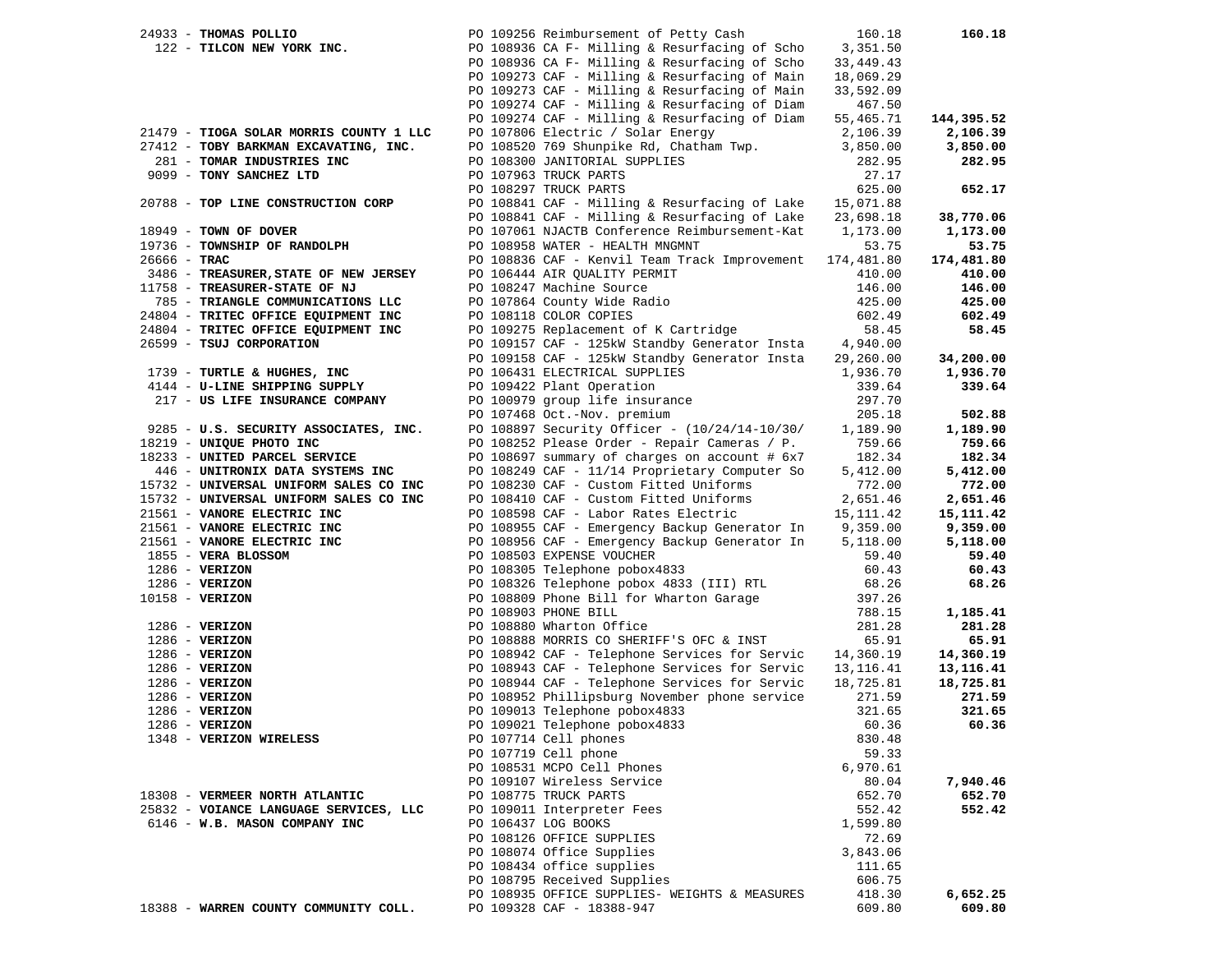|                             | 18396 - WASHINGTON TWP POLICE DEPT |                   | PO 109139 Schooleys Mountain Traffic Control 696.00     |          | 696.00       |
|-----------------------------|------------------------------------|-------------------|---------------------------------------------------------|----------|--------------|
| 13392 - WEBSTER PLUMBING &  |                                    |                   | PO 105767 CAF - Labor Rates Plumbing                    | 1,175.00 |              |
|                             |                                    |                   | PO 105767 CAF - Labor Rates Plumbing                    | 1,975.20 |              |
|                             |                                    |                   | PO 108754 Emergency Repair for Sewer Pipe Ove           | 5,161.00 | 8,311.20     |
|                             | 5455 - WEST PAYMENT CENTER         |                   | PO 107703 Monthly On-Line Service Sept 01, 20 861.24    |          |              |
|                             |                                    |                   | PO 107704 Monthly Billing for Sept 05, 2014 t 1,102.00  |          |              |
|                             |                                    |                   | PO 108043 Adjuster's Office - 2015 NJ COURT P           | 141.00   | 2,104.24     |
| 10812 - WEST PAYMENT CENTER |                                    | PO 107725 Westlaw |                                                         | 2,691.15 | 2,691.15     |
|                             | 18453 - WHARTON WATER DEPARTMENT   |                   | PO 108964 WATER - WHARTON                               | 100.48   | 100.48       |
| 10826 - WHITES HEALTHCARE   |                                    |                   | PO 108509 Resident Medications                          | 141.58   | 141.58       |
| 13246 - WILLIAM F. BARNISH  |                                    |                   | PO 108926 USE OF PROPERTY LOCATED AT 91/ 93 B 14,509.96 |          | 14,509.96    |
| 5851 - WILLIAM KERSEY       |                                    |                   | PO 108601 Society of Professional Assessors C           | 904.80   | 904.80       |
|                             | 8335 - WILLIAM PATERSON UNIVERSITY |                   | PO 108991 CAF - 8335-1640                               | 1,066.40 |              |
|                             |                                    |                   | PO 108992 CAF - 8335-1492                               | 2,653.70 |              |
|                             |                                    |                   | PO 108993 CAF - 8335-1566                               | 1,866.20 |              |
|                             |                                    |                   | PO 108975 CAF - 8335-1622                               | 1,520.00 |              |
|                             |                                    |                   | PO 108981 CAF - 8335-1544                               | 1,813.90 | 8,920.20     |
| $18564$ - XEROX CORP        |                                    |                   | PO 107792 maintenance for wide format and xer           | 206.68   |              |
|                             |                                    |                   | PO 107854 maintenance on wide format printer            | 128.26   | 334.94       |
| TOTAL                       |                                    |                   |                                                         |          | 4,133,761.76 |

|  |  |  |  | Total to be paid from Fund 01 Current Fund    | 1,950,160.94 |
|--|--|--|--|-----------------------------------------------|--------------|
|  |  |  |  | Total to be paid from Fund 02 Grant Fund      | 518,809.52   |
|  |  |  |  | Total to be paid from Fund 04 County Capital  | 1,455,685.93 |
|  |  |  |  | Total to be paid from Fund 13 Dedicated Trust | 209,105.37   |
|  |  |  |  |                                               |              |
|  |  |  |  |                                               | 4,133,761.76 |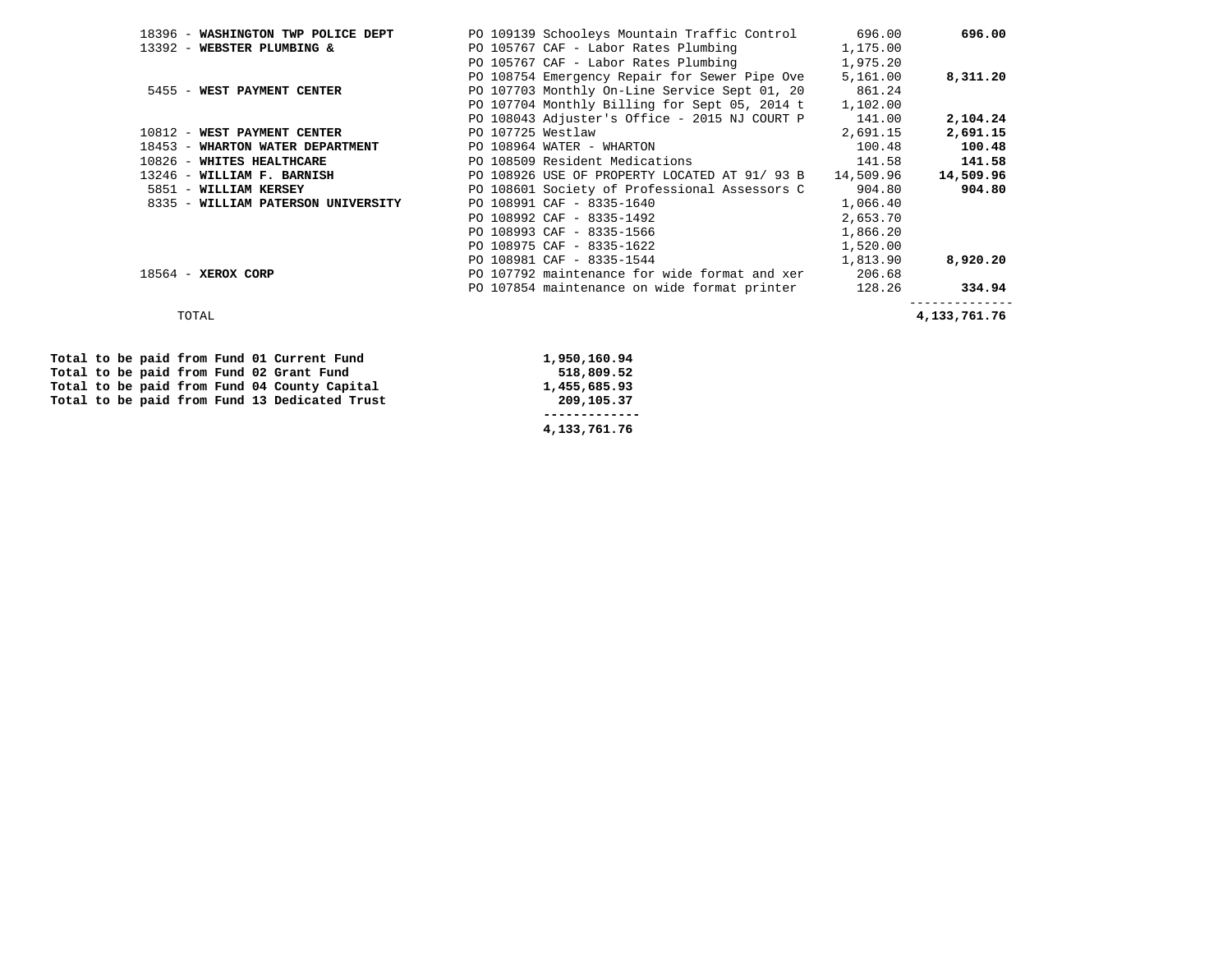### **List of Bills (Department/Account Detail) - CENTRALIZED DISBURSEMENT ACCOUNT**

| Account                            | <b>PO #</b>                 | Vendor                                | Description                                | Payment  | Account Total         |
|------------------------------------|-----------------------------|---------------------------------------|--------------------------------------------|----------|-----------------------|
|                                    |                             |                                       | <b>Current Fund</b>                        |          |                       |
| <b>County Administrator</b>        |                             |                                       |                                            |          |                       |
|                                    | 109761 COUNTY OF MORRIS     |                                       | 2nd Half 11/14 Metered Mail                | 21.88    |                       |
| 01-201-20-100100-068               |                             | Postage & Metered Mail                | TOTAL FOR ACCOUNT                          |          | 21.88                 |
|                                    |                             | TOTAL for County Administrator        |                                            |          | ============<br>21.88 |
| <b>Personnel</b>                   |                             |                                       |                                            |          |                       |
|                                    | 109761 COUNTY OF MORRIS     |                                       | 2nd Half 11/14 Metered Mail                | 67.05    |                       |
| 01-201-20-105100-068               |                             | Postage & Metered Mail                | TOTAL FOR ACCOUNT                          |          | 67.05                 |
|                                    |                             | 108685 MORRISTOWN PARKING AUTHORITY   | 7 scan card replacements 43070, 43754, 437 | 105.00   |                       |
|                                    |                             | 108685 MORRISTOWN PARKING AUTHORITY   | 17 scan card replacements 4001-40019       | 285.00   |                       |
| 01-201-20-105100-077               |                             | Social Service Costs                  | TOTAL FOR ACCOUNT                          |          | 390.00                |
|                                    |                             | 108683 MUNICIPAL CAPITAL CORP         | Oct, Nov, Dec 2014 Copier Lease 5503       | 1,137.42 |                       |
|                                    |                             | 108684 MUNICIPAL CAPITAL CORP         | Ricoh 301 Lease Oct, Nov, Dec #13099 Inv   | 197.23   |                       |
| 01-201-20-105100-164               |                             | Office Machines - Rental              | TOTAL FOR ACCOUNT                          |          | 1,334.65              |
|                                    |                             |                                       |                                            |          | ============          |
|                                    | TOTAL for Personnel         |                                       |                                            |          | 1,791.70              |
| <b>DEPARTMENT 105115</b>           |                             |                                       |                                            |          |                       |
|                                    |                             | 109122 FASTER URGENT CARE             | Antonelli, James - Fitness for Duty Exam   | 190.00   |                       |
|                                    |                             | 109122 FASTER URGENT CARE             | Bixler, Jr. Dale - Dot 5 Panel/ Assay of   | 80.00    |                       |
| 01-201-20-105115-049               |                             | Laboratory Services                   | TOTAL FOR ACCOUNT                          |          | 270.00                |
|                                    |                             |                                       |                                            |          | ============          |
|                                    | TOTAL for DEPARTMENT 105115 |                                       |                                            |          | 270.00                |
| <b>Board of Chosen Freeholders</b> |                             |                                       |                                            |          |                       |
|                                    | 109290 DIANE KETCHUM        |                                       | Receipt from Fed Ex for a letter sent pr   | 24.00    |                       |
| 01-201-20-110100-058               |                             | Office Supplies & Stationery          | TOTAL FOR ACCOUNT                          |          | 24.00                 |
|                                    | 109761 COUNTY OF MORRIS     |                                       | 2nd Half 11/14 Metered Mail                | 104.63   |                       |
|                                    | 109761 COUNTY OF MORRIS     |                                       | 2nd Half 11/14 Metered Mail                | 36.35    |                       |
| 01-201-20-110100-068               |                             | Postage & Metered Mail                | TOTAL FOR ACCOUNT                          |          | 140.98                |
|                                    |                             |                                       |                                            |          | ============          |
|                                    |                             | TOTAL for Board of Chosen Freeholders |                                            |          | 164.98                |
| <b>Clerk of the Board</b>          |                             |                                       |                                            |          |                       |
|                                    | 109528 DAILY RECORD         |                                       | ASB-03668474 FAMILY PROMISE ROOF 2014      | 126.96   |                       |
|                                    | 109528 DAILY RECORD         |                                       | ASB-03668474 ASBESTOS COURTHOUSE 3RD FL    | 128.72   |                       |
|                                    | 109292 DAILY RECORD         |                                       | ASB-70021774 - T & M<br>$(p/d \ 11/18)$    |          | 63.16                 |
|                                    | 109292 DAILY RECORD         |                                       | Landmark I/Sterling, DiSanto(p/d 11/18)    | 54.80    |                       |
|                                    | 109292 DAILY RECORD         |                                       | Nisivoccia $(p/d 11/18)$                   | 52.60    |                       |
|                                    | 109292 DAILY RECORD         |                                       | Vanasse Hangen Brustlin (p/d 11/18)        | 54.80    |                       |

109292 DAILY RECORD Vanasse Hangen Brustlin (p/d 11/18) 54.80

Acacia Financial ( $p/d$  11/18)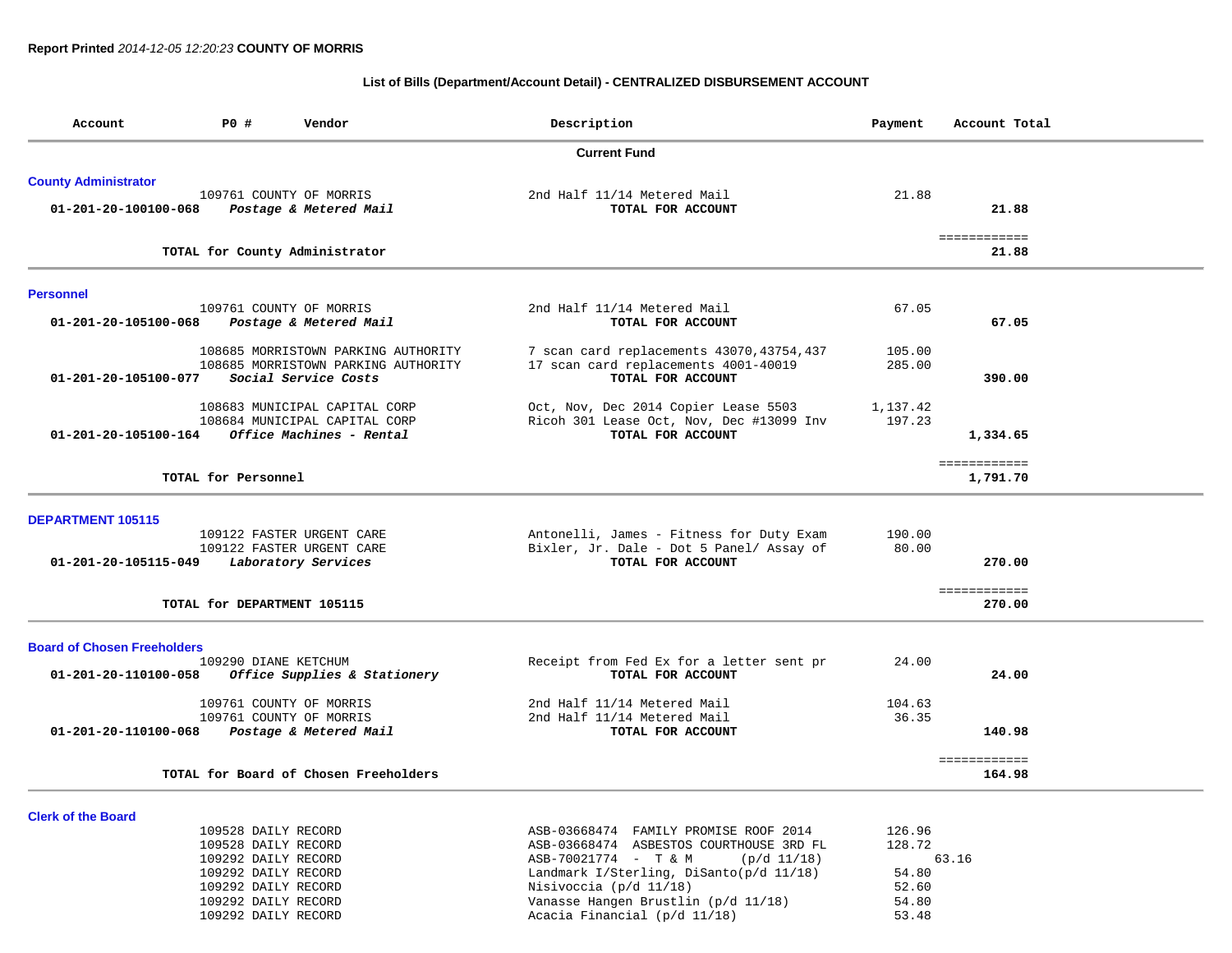| 108919 DAILY RECORD                                     | ASB-03668474 SEALED PROPOSAL 11/12/14<br>80.76 |              |
|---------------------------------------------------------|------------------------------------------------|--------------|
| 01-201-20-110105-022<br>Advertising                     | TOTAL FOR ACCOUNT                              | 670.96       |
| 100562 STAPLES ADVANTAGE                                | HP CF210A Black Toner<br>60.46                 |              |
| 100562 STAPLES ADVANTAGE                                | 76.70<br>HP CF211A Cyan Toner                  |              |
| 100562 STAPLES ADVANTAGE                                | HP CF 212A Yellow Toner<br>76.70               |              |
| 100562 STAPLES ADVANTAGE                                | 76.70<br>HP CF 213A Magneta Toner              |              |
| 100562 STAPLES ADVANTAGE<br>Markers                     | 12.38                                          |              |
| 100562 STAPLES ADVANTAGE                                | 33.28<br>8.5x11 Copier Paper                   |              |
| 01-201-20-110105-058<br>Office Supplies & Stationery    | TOTAL FOR ACCOUNT                              | 336.22       |
|                                                         |                                                |              |
| 108824 JANET DONALDSON                                  | Knife for Clerk of the Board's Office<br>11.20 |              |
| 108844 STAPLES ADVANTAGE                                | 34.58<br>$81/2 \times 11$ Paper                |              |
| 108844 STAPLES ADVANTAGE<br>$81/2x14$ Paper             | 41.89                                          |              |
| Other Administrative Supplies<br>01-201-20-110105-095   | TOTAL FOR ACCOUNT                              | 87.67        |
| Mobile Chest<br>108222 STAPLES ADVANTAGE                | 79.79                                          |              |
| 108222 STAPLES ADVANTAGE<br>Steno Books                 | 1.64                                           |              |
| 108222 STAPLES ADVANTAGE                                | Legal File Folders<br>9.55                     |              |
| 01-201-20-110105-162<br><i>Furniture &amp; Fixtures</i> | TOTAL FOR ACCOUNT                              | 90.98        |
|                                                         |                                                | ============ |
|                                                         |                                                |              |

| <b>County Clerk</b> |  |  |
|---------------------|--|--|
|                     |  |  |

| County Clerk                                          |                                           |        |          |
|-------------------------------------------------------|-------------------------------------------|--------|----------|
| 105204 COUNTY COLLEGE OF MORRIS                       | registration form for Anna McMahon cours  | 95.00  |          |
| 105203 COUNTY COLLEGE OF MORRIS                       | registration form for Anna McMahon cours  | 95.00  |          |
| 106960 COUNTY COLLEGE OF MORRIS                       | registration form for violeta vasilas co  | 95.00  |          |
| 106961 COUNTY COLLEGE OF MORRIS                       | registration form for violeta vasilas co  | 95.00  |          |
| 106955 COUNTY COLLEGE OF MORRIS                       | registration form for dorothea ingram co  | 95.00  |          |
| 106956 COUNTY COLLEGE OF MORRIS                       | registration form for dorothea ingram co  | 95.00  |          |
| 105123 COUNTY COLLEGE OF MORRIS                       | registration form for patricia vassisdis  | 95.00  |          |
| 105192 COUNTY COLLEGE OF MORRIS                       | registration form for Maureen Grieco Cou  | 95.00  |          |
| 105116 COUNTY COLLEGE OF MORRIS                       | registration form for Bernadine Rea cour  | 95.00  |          |
| 105241 COUNTY COLLEGE OF MORRIS                       | registration form for diana Natal course  | 95.00  |          |
| 105197 COUNTY COLLEGE OF MORRIS                       | registration form for diana Natal course  | 95.00  |          |
| 105246 COUNTY COLLEGE OF MORRIS                       | registration form for Dorothea Ingram co  | 95.00  |          |
| 105222 COUNTY COLLEGE OF MORRIS                       | registration form for Ann Bedkowski cour  | 95.00  |          |
| 105225 COUNTY COLLEGE OF MORRIS                       | registration form for Ann Bedkowski cour  | 95.00  |          |
| 105463 COUNTY COLLEGE OF MORRIS                       | registration form for deborah merz cours  | 95.00  |          |
| 106968 COUNTY COLLEGE OF MORRIS                       | registration form for maureen grieco cou  | 95.00  |          |
| 01-201-20-120100-039<br>Education, Schools & Training | TOTAL FOR ACCOUNT                         |        | 1,520.00 |
|                                                       |                                           |        |          |
| 107854 XEROX CORP                                     | base charge on wide format 6204 printer   | 67.90  |          |
| 107854 XEROX CORP                                     | WFCNTRL2 univ accxes ser.#FRX-359968 mai  | 60.36  |          |
| 107792 XEROX CORP                                     | meter usage on wc7335p printer ser.#FKA9  | 111.63 |          |
| 107792 XEROX CORP                                     | meter usage on WC7335p ser, #FKA-937519 7 | 27.15  |          |
| 107792 XEROX CORP                                     | base charge on the wide format 6204cp fo  | 67.90  |          |
| 107775 KODAK ALARIS INC.                              | PMS spec tune up on scanners ref #463867  | 488.00 |          |
| 107775 KODAK ALARIS INC.                              | pms spec tune up on scanner kodak I4600   | 488.00 |          |
| 01-201-20-120100-044<br>Equipment Service Agreements  | TOTAL FOR ACCOUNT                         |        | 1,310.94 |
| 108695 RIO'S ENGRAVING                                | name plate for sarah daher                | 10.00  |          |
| 108759 STAPLES ADVANTAGE                              | earloops for the phone                    | 16.95  |          |
| 108759 STAPLES ADVANTAGE                              | earloops for headsets                     | 16.95  |          |
| 108759 STAPLES ADVANTAGE                              | usb for the computer dept.                | 39.29  |          |
| 108759 STAPLES ADVANTAGE                              | mis supplies for the office               | 259.54 |          |
| 108759 STAPLES ADVANTAGE                              | mis supplies for the office               | 461.13 |          |
| 108759 STAPLES ADVANTAGE                              | 3m air filter for computer room           | 83.98  |          |
| 1007E0 CEADIRC ADVANTACE                              | namo bodgog lagom ingomtablo              | 01.00  |          |

108759 STAPLES ADVANTAGE name badges laser insertable 81.00 anne badges laser insertable 81.00 anne badges laser insertable 81.00 anne badges laser insertable 81.00 anne badges laser insertable 81.00 anne 868**.84** and a se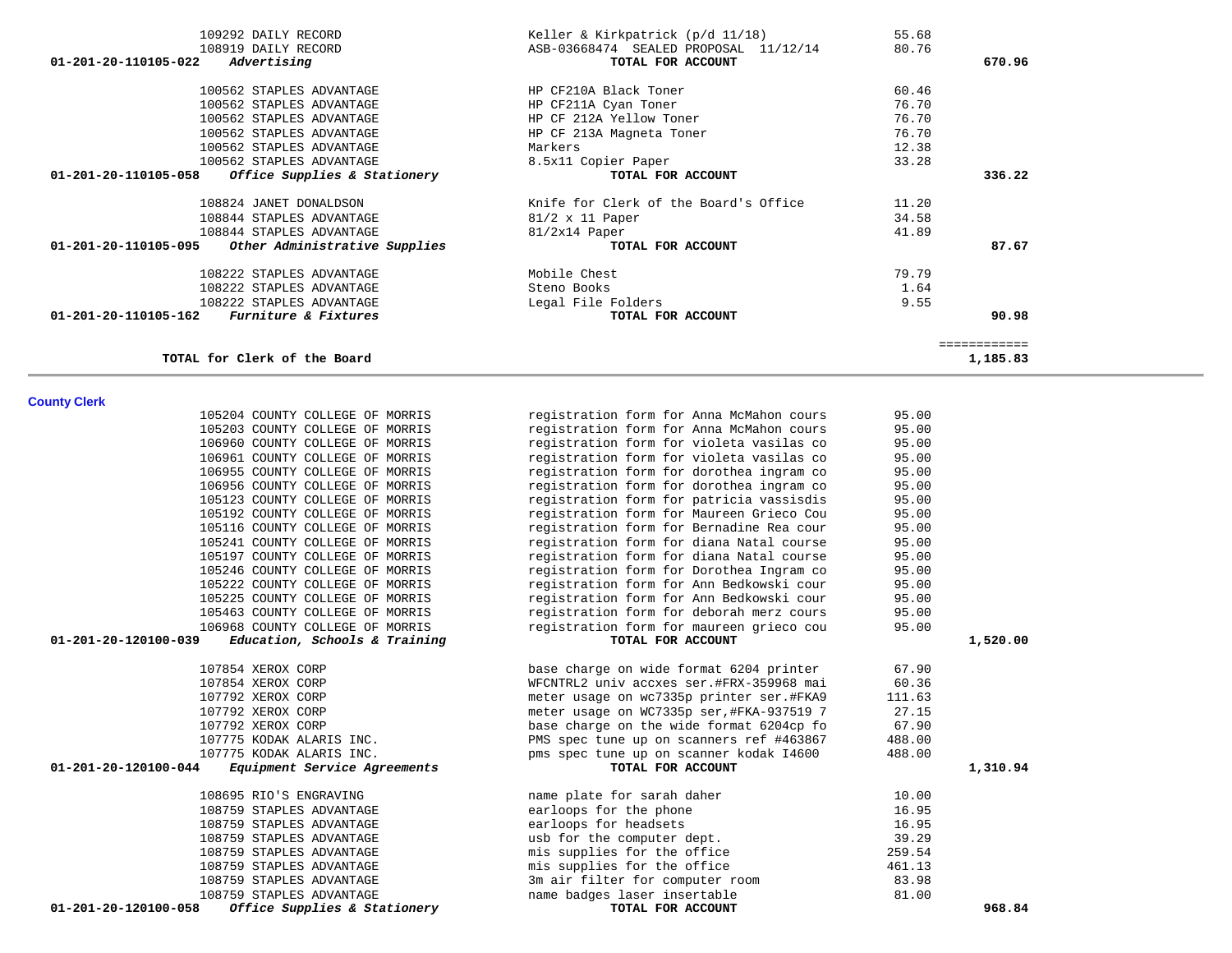| 109761 COUNTY OF MORRIS                                    | 2nd Half 11/14 Metered Mail              | 1,900.77 |             |
|------------------------------------------------------------|------------------------------------------|----------|-------------|
| 01-201-20-120100-068<br>Postage & Metered Mail             | TOTAL FOR ACCOUNT                        |          | 1,900.77    |
| 107774 ACE LITHOGRAPHERS                                   | morris county clerk -holiday cards 2014  | 857.68   |             |
| 105862 ALLPOSTERS.COM                                      | Item # 3696951,8950471,8943550,3547780,2 | 879.95   |             |
| $01 - 201 - 20 - 120100 - 069$<br>Printing                 | TOTAL FOR ACCOUNT                        |          | 1,737.63    |
| 108697 UNITED PARCEL SERVICE                               | summary on account #6x7742 weekly servic | 182.34   |             |
| 01-201-20-120100-084<br>Other Outside Services             | TOTAL FOR ACCOUNT                        |          | 182.34      |
| 108719 MUNICIPAL CAPITAL CORP                              | lease payment on savin copier C9130 for  | 881.58   |             |
| 108719 MUNICIPAL CAPITAL CORP                              | lease payment on ricoh mp4002sp copier o | 626.01   |             |
| $01 - 201 - 20 - 120100 - 164$<br>Office Machines - Rental | TOTAL FOR ACCOUNT                        |          | 1,507.59    |
| 109067 ANN F. GROSSI                                       | petty cash reimbursement to john for pic | 114.35   |             |
| 109063 PAMELA JAMES                                        | reimbursement for picking up mis items f | 166.35   |             |
| 01-201-20-120100-185<br>Food                               | TOTAL FOR ACCOUNT                        |          | 280.70      |
|                                                            |                                          |          | :========== |
| TOTAL for County Clerk                                     |                                          |          | 9,408.81    |

## **County Board of Elections**

| 109761 COUNTY OF MORRIS                         | 2nd Half 11/14 Metered Mail              | 2.88   |          |
|-------------------------------------------------|------------------------------------------|--------|----------|
| 01-201-20-121100-068<br>Postage & Metered Mail  | TOTAL FOR ACCOUNT                        |        | 2.88     |
| 109167 DIANA KRUG                               | Monday, November 10, 2014 8:30AM-4:30PM  | 75.00  |          |
| 109167 DIANA KRUG                               | Wednesday, November 12, 2014 8:30AM-4:30 | 75.00  |          |
| 109167 DIANA KRUG                               | Thursday, November 13, 2014 8:30AM-4:30P | 75.00  |          |
| 109167 DIANA KRUG                               | Friday, November 14, 2014 8:30AM-2:30PM  | 55.00  |          |
| 109167 DIANA KRUG                               | Monday, November 17, 2014 8:30AM-4:30PM  | 75.00  |          |
| 109167 DIANA KRUG                               | Tuesday, November 18, 2014 8:30AM-4:30PM | 75.00  |          |
| 109167 DIANA KRUG                               | Wednesday, November 19, 2014 8:30AM-4:00 | 70.00  |          |
| 109167 DIANA KRUG                               | Friday, Novmeber 20, 2014 8:30AM-4:30PM  | 75.00  |          |
| 109729 MORRIS COUNTY PARK COMMISSION            | PP#25 2014 - ELECTION WORKERS GROSS EARN | 650.00 |          |
| <i>Election Officer</i><br>01-201-20-121100-096 | TOTAL FOR ACCOUNT                        |        | 1,225.00 |

============

### TOTAL for County Board of Elections **1,227.88**

## **Superintendent of Elections**

| 108691 CCG MARKETING SOLUTIONS                                                   | General Election - November 4, 2014 Addr                      | 32,828.71 |           |
|----------------------------------------------------------------------------------|---------------------------------------------------------------|-----------|-----------|
| 108691 CCG MARKETING SOLUTIONS                                                   | Trucking & Courier                                            | 280.00    |           |
| Ballot Addressing<br>01-201-20-121105-026                                        | TOTAL FOR ACCOUNT                                             |           | 33,108.71 |
| 108829 CCG MARKETING SOLUTIONS                                                   | November 4, 2014 General Election Poll B                      | 2,572.10  |           |
| 108828 CCG MARKETING SOLUTIONS                                                   | November 4, 2014 General Election Poll B                      | 2,139.35  |           |
| 108441 BOARD OF FIRE COMMISSION#3                                                | November 4, 2014 General Election Pollin                      | 50.00     |           |
| 108382 MUNICIPAL CAPITAL CORP                                                    | Ricoh MP 301SPF Copier @ Warehouse - Qua                      | 225.52    |           |
| 01-201-20-121105-057<br>National Voter Registration                              | TOTAL FOR ACCOUNT                                             |           | 4,986.97  |
| 109761 COUNTY OF MORRIS<br>01-201-20-121105-068<br>Postage & Metered Mail        | 2nd Half 11/14 Metered Mail<br>TOTAL FOR ACCOUNT              | 257.52    | 257.52    |
|                                                                                  |                                                               |           |           |
| 108828 CCG MARKETING SOLUTIONS<br>01-201-20-121105-076<br>School Board Elections | November 4, 2014 General Election Poll B<br>TOTAL FOR ACCOUNT | 2,430.49  | 2,430.49  |
|                                                                                  |                                                               |           |           |
| 109258 POLAND SPRING WATER CO.                                                   | $10/1/14$ - $10/31/14$ Invoice Date $10/31/14$                | 39.36     |           |
| Other Administrative Supplies<br>01-201-20-121105-095                            | TOTAL FOR ACCOUNT                                             |           | 39.36     |
| 107587 DOMINION VOTING SYSTEMS INC                                               | Label/Cartidge Vote Sim                                       | 38.88     |           |
|                                                                                  |                                                               |           |           |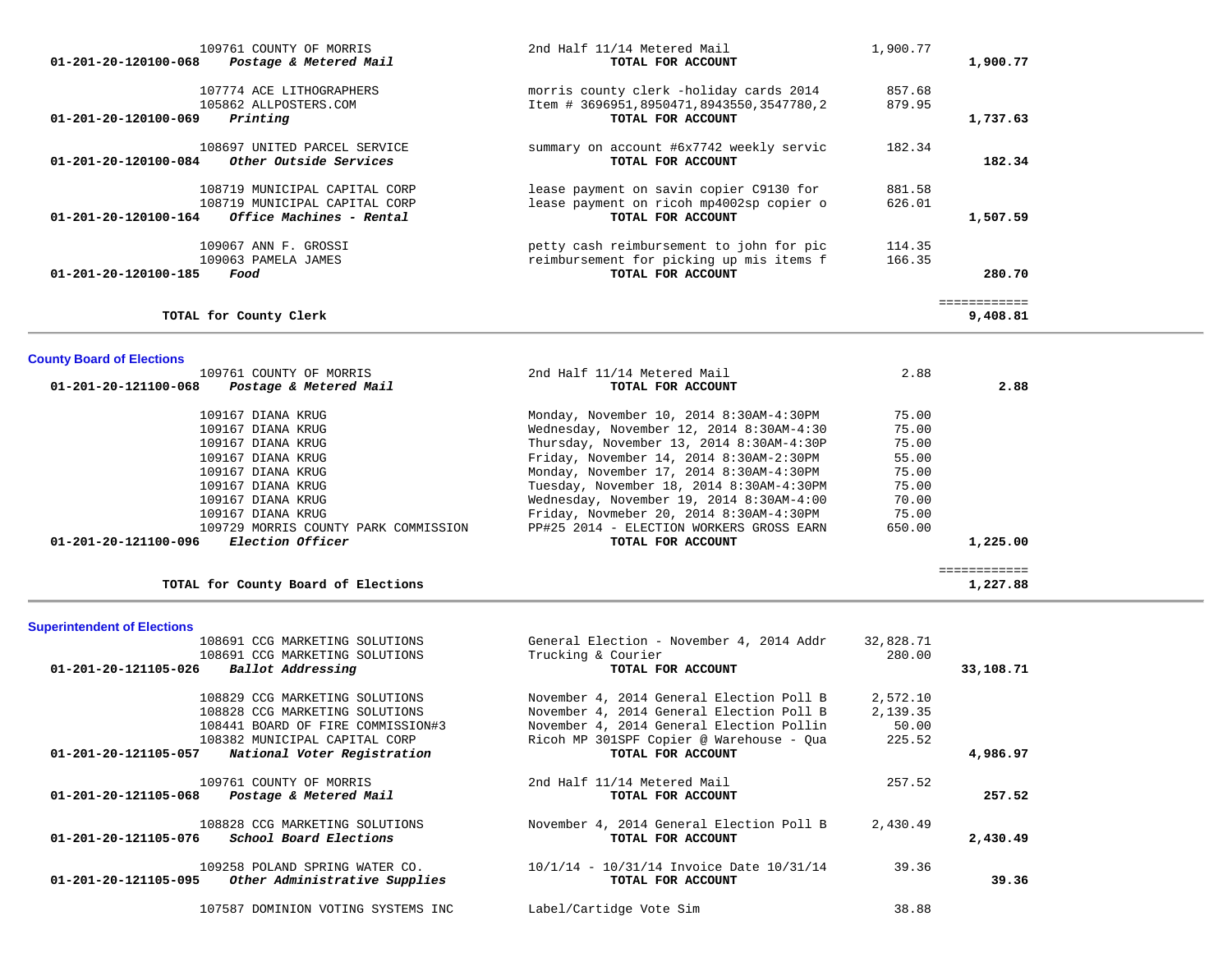| $01 - 201 - 20 - 121105 - 104$<br>Electronic Voting Machine | TOTAL FOR ACCOUNT        |       |
|-------------------------------------------------------------|--------------------------|-------|
| 106253 DOMINION VOTING SYSTEMS INC                          | Freight                  | 6.81  |
| 106253 DOMINION VOTING SYSTEMS INC                          | Pivot/Curtain Rod - md D | 99.00 |
| 107587 DOMINION VOTING SYSTEMS INC                          | Freight                  | 6.54  |

| 01-201-20-121105-104<br>Electronic Voting Machine | TOTAL FOR ACCOUNT        | 151.23 |
|---------------------------------------------------|--------------------------|--------|
| 106253 DOMINION VOTING SYSTEMS INC                | Freight                  |        |
| 106253 DOMINION VOTING SYSTEMS INC                | Pivot/Curtain Rod - md D | 99.00  |
| 107587 DOMINION VOTING SYSTEMS INC                | Freight                  |        |

============

**TOTAL for Superintendent of Elections 40,974.28**

| <b>County Elections (Cty Clerk)</b>                              |                                          |            |              |
|------------------------------------------------------------------|------------------------------------------|------------|--------------|
| 109761 COUNTY OF MORRIS                                          | 2nd Half 11/14 Metered Mail              | 122.88     |              |
| 01-201-20-121110-068<br>Postage & Metered Mail                   | TOTAL FOR ACCOUNT                        |            | 122.88       |
| 108814 STAPLES ADVANTAGE                                         | hp/officejet pro and color cartridges    | 1,233.15   |              |
| 01-201-20-121110-069<br>Printing                                 | TOTAL FOR ACCOUNT                        |            | 1,233.15     |
|                                                                  |                                          |            |              |
| 109423 ELECTION GRAPHICS, INC.                                   | printing of ballots and the machine face | 3,653.86   |              |
| School Board Elections<br>01-201-20-121110-076                   | TOTAL FOR ACCOUNT                        |            | 3,653.86     |
|                                                                  |                                          |            |              |
| 109423 ELECTION GRAPHICS, INC.                                   | ballots printed and machine faces        | 159,420.29 |              |
| 01-201-20-121110-097<br>Printing - Ballots                       | TOTAL FOR ACCOUNT                        |            | 159,420.29   |
| 109067 ANN F. GROSSI                                             | petty cash for mis items picked up for t | 143.31     |              |
| 109062 ADAM SMITH                                                | dinner money while working elections 11/ | 19.01      |              |
| 108694 BURRINI'S OLDE WORLD MARKET                               | refreshments for the dedication that was | 780.00     |              |
| 109060 JESSICA BICZAK                                            | reimbursement for dinner while working e | 20.00      |              |
| 109061 LAURA ROBERTS                                             | reimbursement for dinner while working e | 18.19      |              |
|                                                                  | refreshments for the November 4,2014 Gen | 330.00     |              |
| 108314 LONGFELLOWS SANDWICH DELI<br>01-201-20-121110-185<br>Food | TOTAL FOR ACCOUNT                        |            | 1,310.51     |
|                                                                  |                                          |            |              |
|                                                                  |                                          |            | ============ |
| TOTAL for County Elections (Cty Clerk)                           |                                          |            | 165,740.69   |
|                                                                  |                                          |            |              |
| <b>County Treasurer</b>                                          |                                          |            |              |
| 109761 COUNTY OF MORRIS                                          | 2nd Half 11/14 Metered Mail              | 470.39     |              |
| Postage & Metered Mail<br>01-201-20-130100-068                   | TOTAL FOR ACCOUNT                        |            | 470.39       |
|                                                                  |                                          |            |              |
| 108688 MUNICIPAL CAPITAL CORP                                    | Ricoh MP 5002SP Copier, Treasurer's Offi | 764.32     |              |
| Office Machines - Rental<br>01-201-20-130100-164                 | TOTAL FOR ACCOUNT                        |            | 764.32       |
|                                                                  |                                          |            | ============ |
| TOTAL for County Treasurer                                       |                                          |            | 1,234.71     |
|                                                                  |                                          |            |              |
| <b>Purchasing Division</b>                                       |                                          |            |              |
| 108911 TELESEARCH INC                                            | C.Kristiansen w/e 11/9/14                | 394.88     |              |
| 108686 TELESEARCH INC                                            | C.Kristiansen w/e 10/26/14               | 463.13     |              |
| 108686 TELESEARCH INC                                            | C.Kristiansen w/e 11/2/14                | 492.38     |              |
| Outside Salaries and Wages<br>01-201-20-130105-016               | TOTAL FOR ACCOUNT                        |            | 1,350.39     |
|                                                                  |                                          |            |              |
| 108889 STORAGE SYSTEMS USA                                       | ANNUAL PREVENTIVE MAINTENANCE FROM 12/01 | 200.00     |              |
| 01-201-20-130105-044<br>Equipment Service Agreements             | TOTAL FOR ACCOUNT                        |            | 200.00       |
| 107652 SHACHIHATA INC. (U.S.A.)                                  | INK XSTAMPER LT BLUE                     | 11.31      |              |
| 107652 SHACHIHATA INC. (U.S.A.)                                  | INK 5-CARTRIDGE XSTAMPER - BLUE          | 11.21      |              |
| 107652 SHACHIHATA INC. (U.S.A.)                                  | SIGN PENS                                | 4.76       |              |
| 107652 SHACHIHATA INC. (U.S.A.)                                  | SIGN PENS                                | 9.52       |              |
| 107652 SHACHIHATA INC. (U.S.A.)                                  | FREIGHT                                  | 5.05       |              |
| 01-201-20-130105-058<br>Office Supplies & Stationery             | TOTAL FOR ACCOUNT                        |            | 41.85        |
|                                                                  |                                          |            |              |
| 109761 COUNTY OF MORRIS                                          | 2nd Half 11/14 Metered Mail              | 173.53     |              |
| Postage & Metered Mail<br>01-201-20-130105-068                   | TOTAL FOR ACCOUNT                        |            | 173.53       |

 **01-201-20-130105-068** *Postage & Metered Mail* **TOTAL FOR ACCOUNT 173.53**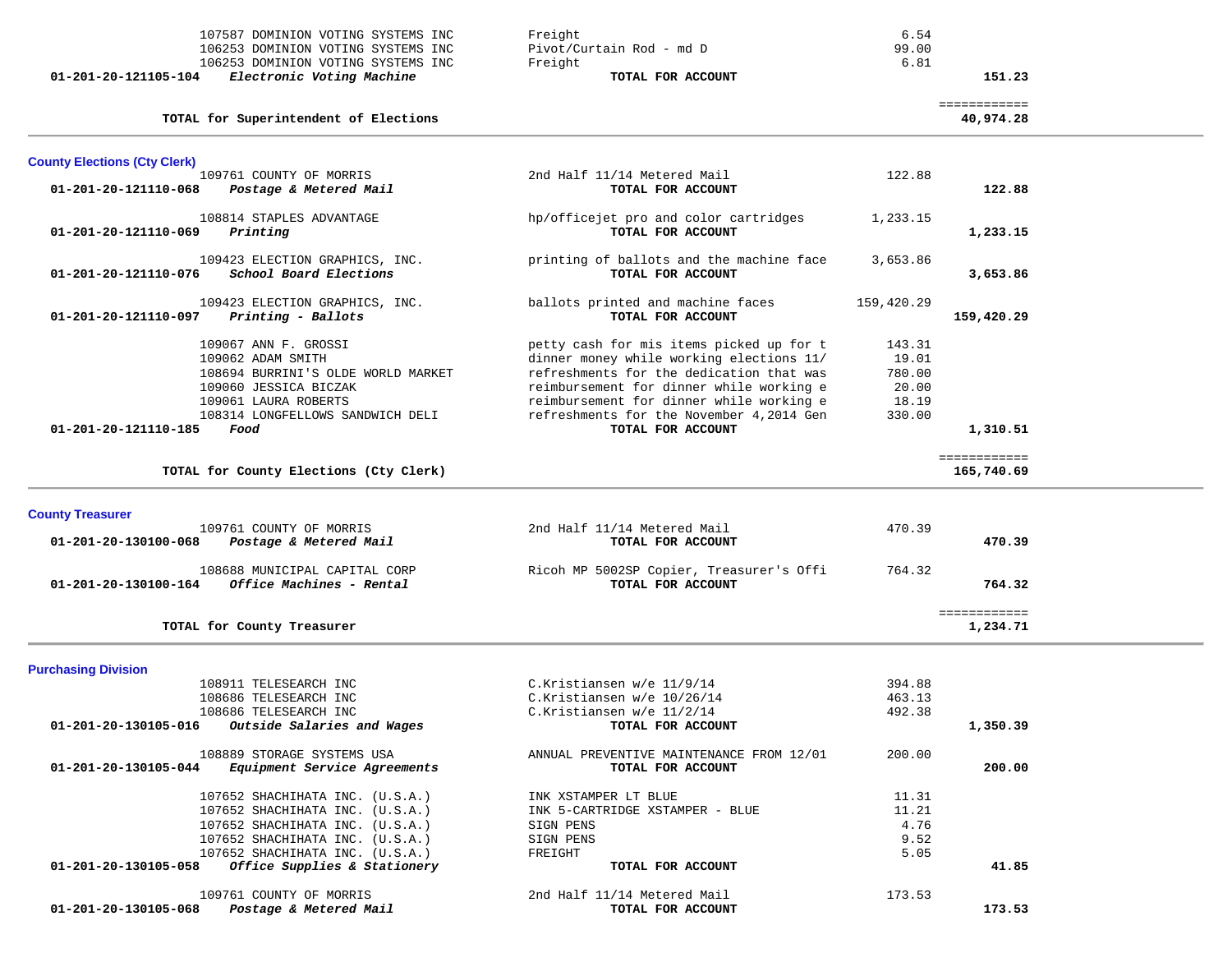| 109268 DEER PARK<br>01-201-20-130105-095<br>Other Administrative Supplies            | 0434495552<br>10/15/14-11/14/14<br>TOTAL FOR ACCOUNT          | 19.23              | 19.23                       |  |
|--------------------------------------------------------------------------------------|---------------------------------------------------------------|--------------------|-----------------------------|--|
| TOTAL for Purchasing Division                                                        |                                                               |                    | ============<br>1,785.00    |  |
| <b>Office Services</b>                                                               |                                                               |                    |                             |  |
| 109770 COUNTY COLLEGE OF MORRIS<br>01-201-20-130110-069<br>Printing                  | PRINTING FOR NOVEMBER 2014 AS PER CONTRA<br>TOTAL FOR ACCOUNT | 15,720.75          | 15,720.75                   |  |
| TOTAL for Office Services                                                            |                                                               |                    | ============<br>15,720.75   |  |
| <b>Information Technology Div</b>                                                    |                                                               |                    |                             |  |
| 109761 COUNTY OF MORRIS<br>Postage & Metered Mail<br>01-201-20-140100-068            | 2nd Half 11/14 Metered Mail<br>TOTAL FOR ACCOUNT              | 2.88               | 2.88                        |  |
| TOTAL for Information Technology Div                                                 |                                                               |                    | ============<br>2.88        |  |
| <b>County Board of Taxation</b>                                                      |                                                               |                    |                             |  |
| 109761 COUNTY OF MORRIS<br>Postage & Metered Mail<br>01-201-20-150100-068            | 2nd Half 11/14 Metered Mail<br>TOTAL FOR ACCOUNT              | 46.32              | 46.32                       |  |
| TOTAL for County Board of Taxation                                                   |                                                               |                    | <b>EEEEEEEEEEE</b><br>46.32 |  |
| <b>County Counsel</b>                                                                |                                                               |                    |                             |  |
| 108871 CARMAGNOLA & RITARDI LLC                                                      | Thiel (MCPO)                                                  | 1,068.00           |                             |  |
| 108871 CARMAGNOLA & RITARDI LLC                                                      | Clancy (MCPO)                                                 | 564.00             |                             |  |
| 108868 MCMANIMON, SCOTLAND & BAUMANN LLC                                             | MasTec litigation                                             | 18,525.50          |                             |  |
| 108868 MCMANIMON, SCOTLAND & BAUMANN LLC<br>108868 MCMANIMON, SCOTLAND & BAUMANN LLC | Sunlight Morris matter<br>Solar I RFP                         | 1,386.00<br>945.00 |                             |  |
| 108868 MCMANIMON, SCOTLAND & BAUMANN LLC                                             | County Solar general                                          | 651.00             |                             |  |
| 01-201-20-155100-051<br>Legal                                                        | TOTAL FOR ACCOUNT                                             |                    | 23,139.50                   |  |
| 109613 DANIEL W. O'MULLAN                                                            | Petty cash reimbursement - #1590 - \$35.0                     | 35.00              |                             |  |
| 01-201-20-155100-059<br>Other General Expenses                                       | TOTAL FOR ACCOUNT                                             |                    | 35.00                       |  |
| 109761 COUNTY OF MORRIS                                                              | 2nd Half 11/14 Metered Mail                                   | 6.08               |                             |  |
| Postage & Metered Mail<br>01-201-20-155100-068                                       | TOTAL FOR ACCOUNT                                             |                    | 6.08                        |  |
| TOTAL for County Counsel                                                             |                                                               |                    | ============<br>23,180.58   |  |
| <b>County Surrogate</b>                                                              |                                                               |                    |                             |  |
| 106751 MORRIS COUNTY CHAMBER OF                                                      | SURROGATE JOHN PECORARO ATTENDING BREAKF                      | 55.00              |                             |  |
| 106699 MORRIS COUNTY CHAMBER OF                                                      | ANNUAL ECONOMIC OUTLOOK LUNCHEON                              | 85.00              |                             |  |
| 01-201-20-160100-023<br>Associations and Memberships                                 | TOTAL FOR ACCOUNT                                             |                    | 140.00                      |  |
| 107654 STAPLES ADVANTAGE                                                             | 9/23/14, 1032165                                              | 109.12             |                             |  |
| 99161 STAPLES ADVANTAGE                                                              | 4/18/14,1032165                                               | 36.40              |                             |  |
| 99161 STAPLES ADVANTAGE                                                              | $4/16/14$ , CREDIT                                            | $-29.30$           |                             |  |
| 99161 STAPLES ADVANTAGE                                                              | 5/29/14, 1032165                                              | 434.01             |                             |  |
| 106787 STAPLES ADVANTAGE                                                             | SUPPLIES FOR SURROGATE'S OFFICE, 04-3390                      | 159.78             |                             |  |
| 106787 STAPLES ADVANTAGE                                                             |                                                               | 23.60              |                             |  |

106787 STAPLES ADVANTAGE 23.60

106787 STAPLES ADVANTAGE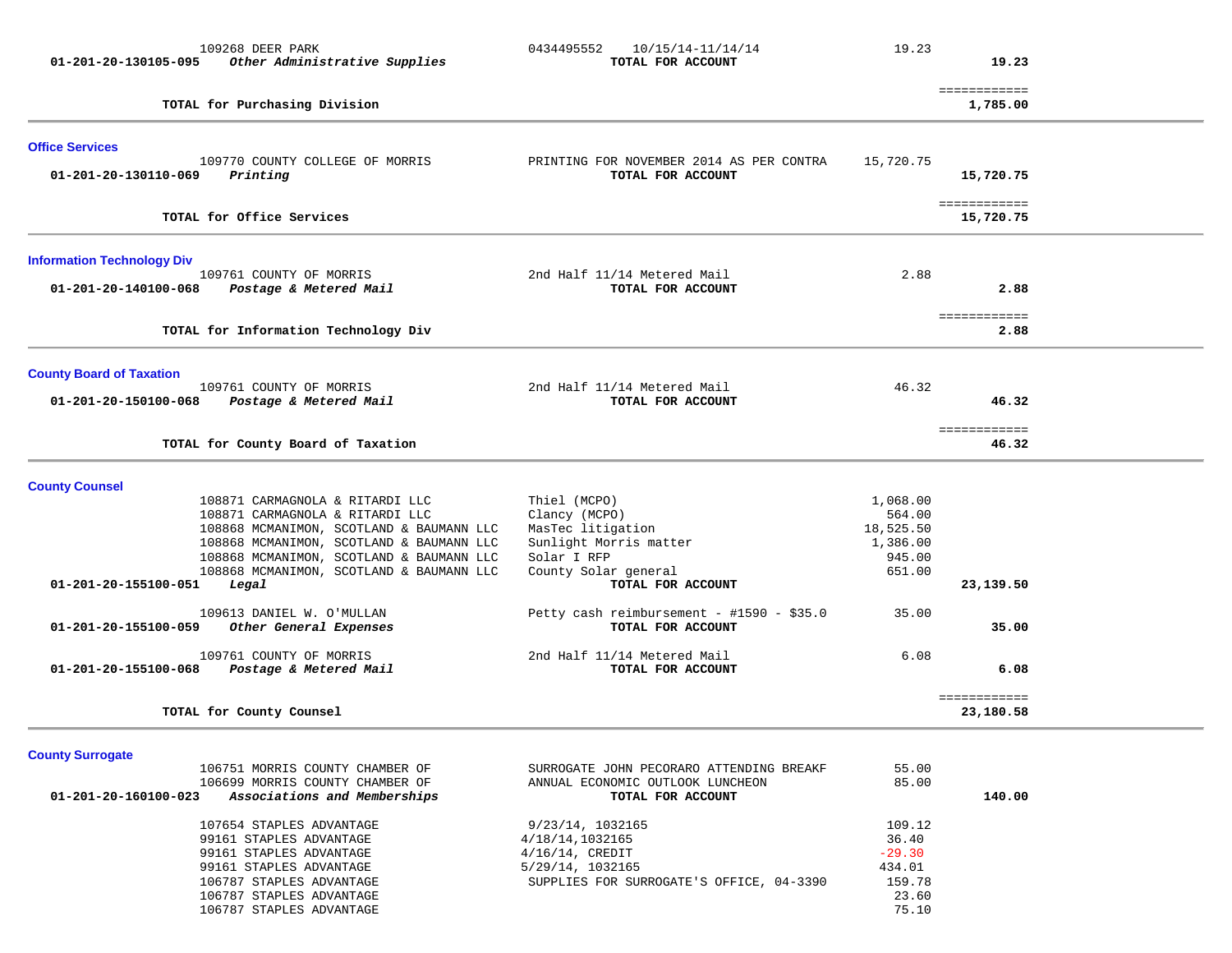|                            | 106787 STAPLES ADVANTAGE           |                                          | $-3.05$   |                          |  |
|----------------------------|------------------------------------|------------------------------------------|-----------|--------------------------|--|
|                            | 106787 STAPLES ADVANTAGE           |                                          | 3.05      |                          |  |
|                            | 106787 STAPLES ADVANTAGE           |                                          | 980.45    |                          |  |
|                            | 106787 STAPLES ADVANTAGE           |                                          | 40.71     |                          |  |
|                            | 106787 STAPLES ADVANTAGE           |                                          | $-12.70$  |                          |  |
|                            | 106787 STAPLES ADVANTAGE           |                                          | 83.75     |                          |  |
|                            | 106787 STAPLES ADVANTAGE           |                                          | 199.69    |                          |  |
|                            | 106787 STAPLES ADVANTAGE           |                                          | 161.49    |                          |  |
|                            | 106787 STAPLES ADVANTAGE           |                                          | 83.75     |                          |  |
| 01-201-20-160100-058       | Office Supplies & Stationery       | TOTAL FOR ACCOUNT                        |           | 2,345.85                 |  |
|                            |                                    |                                          |           |                          |  |
|                            | 109761 COUNTY OF MORRIS            | 2nd Half 11/14 Metered Mail              | 319.52    |                          |  |
| 01-201-20-160100-068       | Postage & Metered Mail             | TOTAL FOR ACCOUNT                        |           | 319.52                   |  |
|                            |                                    |                                          |           |                          |  |
|                            | 106785 E-PROBATE LLC               | HOSTING MORRIS COUNTY'S SURROGATE OFFICE | 450.00    |                          |  |
|                            | 106785 E-PROBATE LLC               | COMPUTER SOFTWARE MAINTENANCE FOR SURROG | 2,250.00  |                          |  |
| 01-201-20-160100-078       | Software Maintenance               | TOTAL FOR ACCOUNT                        |           | 2,700.00                 |  |
|                            |                                    |                                          |           |                          |  |
|                            | 109188 CHRISTOPHER P. LUONGO       | NJ ICLE ETHICAL CONCERN SEMINAR          | 210.00    |                          |  |
|                            | 106786 DEER PARK                   | $0434552170, 08/15-9/14/14$              | 25.21     |                          |  |
| 01-201-20-160100-095       | Other Administrative Supplies      | TOTAL FOR ACCOUNT                        |           | 235.21                   |  |
|                            |                                    |                                          |           |                          |  |
|                            |                                    |                                          |           | ============             |  |
|                            | TOTAL for County Surrogate         |                                          |           | 5,740.58                 |  |
|                            |                                    |                                          |           |                          |  |
|                            |                                    |                                          |           |                          |  |
| <b>Engineering</b>         |                                    |                                          |           |                          |  |
|                            | 109761 COUNTY OF MORRIS            | 2nd Half 11/14 Metered Mail              | 0.96      |                          |  |
|                            | 109761 COUNTY OF MORRIS            | 2nd Half 11/14 Metered Mail              | 84.09     |                          |  |
|                            | 109761 COUNTY OF MORRIS            | 2nd Half 11/14 Metered Mail              | 58.79     |                          |  |
| 01-201-20-165100-068       | Postage & Metered Mail             | TOTAL FOR ACCOUNT                        |           | 143.84                   |  |
|                            |                                    |                                          |           |                          |  |
|                            | 108525 METRO COUNT USA INC         | Field - Road Nails 50 Pack               | 560.00    |                          |  |
|                            | 108525 METRO COUNT USA INC         | Field - Figure 8 Road Cleat 10 Pack      | 380.00    |                          |  |
|                            | 108525 METRO COUNT USA INC         | Discount                                 | $-141.00$ |                          |  |
|                            |                                    |                                          |           |                          |  |
|                            | 108525 METRO COUNT USA INC         | Freight                                  | 20.00     |                          |  |
| 01-201-20-165100-095       | Other Administrative Supplies      | TOTAL FOR ACCOUNT                        |           | 819.00                   |  |
|                            | 109275 TRITEC OFFICE EQUIPMENT INC | Replacement of K CartridgeFor: Ricoh MPC | 58.45     |                          |  |
| 01-201-20-165100-164       | Office Machines - Rental           | TOTAL FOR ACCOUNT                        |           | 58.45                    |  |
|                            |                                    |                                          |           |                          |  |
|                            | 108518 GALETON GLOVES              | Knit Glvs LTX Palm Mens Sz X-large 12 Pa | 57.72     |                          |  |
|                            |                                    | TOTAL FOR ACCOUNT                        |           |                          |  |
| 01-201-20-165100-225       | Chemicals & Sprays                 |                                          |           | 57.72                    |  |
|                            |                                    |                                          |           |                          |  |
|                            | TOTAL for Engineering              |                                          |           | ============<br>1,079.01 |  |
|                            |                                    |                                          |           |                          |  |
|                            |                                    |                                          |           |                          |  |
| <b>Heritage Commission</b> |                                    |                                          |           |                          |  |
|                            | 109761 COUNTY OF MORRIS            | 2nd Half 11/14 Metered Mail              | 10.49     |                          |  |
| 01-201-20-175100-068       | Postage & Metered Mail             | TOTAL FOR ACCOUNT                        |           | 10.49                    |  |
|                            |                                    |                                          |           |                          |  |
|                            |                                    |                                          |           | ============             |  |
|                            | TOTAL for Heritage Commission      |                                          |           | 10.49                    |  |
|                            |                                    |                                          |           |                          |  |
|                            |                                    |                                          |           |                          |  |
| <b>Planning Board</b>      |                                    |                                          |           |                          |  |
|                            | 109761 COUNTY OF MORRIS            | 2nd Half 11/14 Metered Mail              | 161.69    |                          |  |
| 01-201-20-180100-068       | Postage & Metered Mail             | TOTAL FOR ACCOUNT                        |           | 161.69                   |  |
|                            |                                    |                                          |           |                          |  |
|                            |                                    |                                          |           | ============             |  |
|                            | TOTAL for Planning Board           |                                          |           | 161.69                   |  |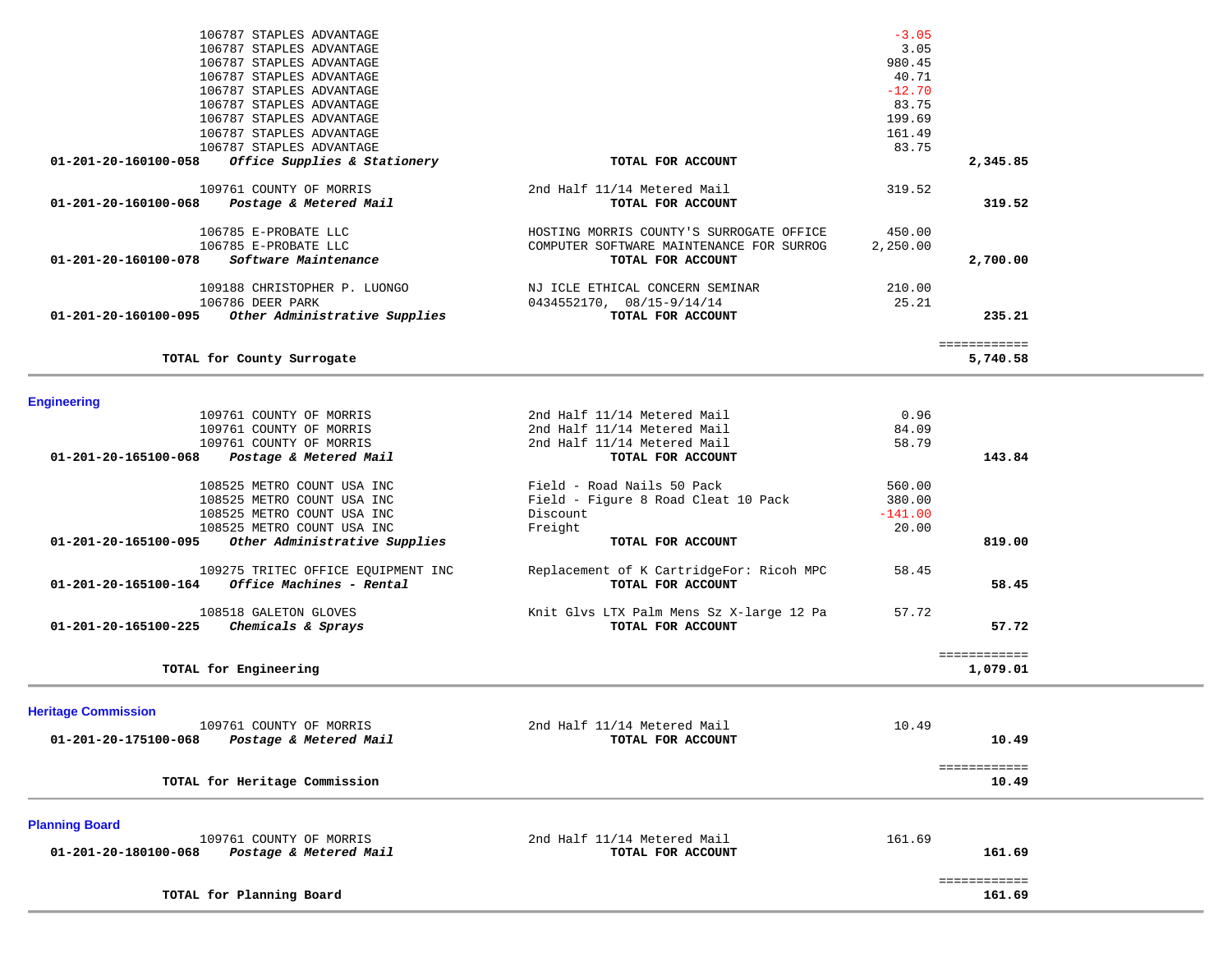| 109332 ROBERT ALVIENE                                                 |                                         | $8/21/2014$ - CY DRAKE - OFFICE KEYS                                   | 10.70            |              |  |
|-----------------------------------------------------------------------|-----------------------------------------|------------------------------------------------------------------------|------------------|--------------|--|
| 109332 ROBERT ALVIENE                                                 |                                         | $9/12/2014$ - CY DRAKE - LOCKSMITH KEYS                                | 23.53            |              |  |
| 332 ROBERT ALVIENE<br>Other General Expenses<br>109332 ROBERT ALVIENE |                                         | $9/23/2014$ - R. HECK - CDL DIFFERENTIAL                               | 18.00            |              |  |
| 01-201-22-201100-059                                                  |                                         | TOTAL FOR ACCOUNT                                                      |                  | 52.23        |  |
| 109294 DEER PARK                                                      |                                         | $10/15/14 - 11/14/14$                                                  | 16.93            |              |  |
| 108933 EMPLOYMENT HORIZONS, INC.                                      |                                         | JANITORIAL SERVICE: OCT 2014                                           | 842.00           |              |  |
| 108933 EMPLOYMENT HORIZONS, INC.                                      |                                         | LAWN SERVICE: OCT 2014                                                 | 85.00            |              |  |
| 108931 MC MUA TRANSFER STATION                                        |                                         | CUSTOMER # WEIGHTSM                                                    | 350.00           |              |  |
| 01-201-22-201100-084 Other Outside Services                           |                                         | TOTAL FOR ACCOUNT                                                      |                  | 1,293.93     |  |
|                                                                       |                                         |                                                                        |                  |              |  |
|                                                                       | 109163 JERSEY CENTRAL POWER & LIGHT     | 10 00 07 0512 7 7/ WEIGHTS & MEASURES                                  | 656.12           |              |  |
| $01 - 201 - 22 - 201100 - 137$ Electricity                            |                                         | TOTAL FOR ACCOUNT                                                      |                  | 656.12       |  |
|                                                                       |                                         |                                                                        |                  |              |  |
|                                                                       | 109554 DIRECT ENERGY BUSINESS MARKETING | WEIGHTS & MEASURES (612830/612936)                                     | 130.13           |              |  |
|                                                                       | 109306 DIRECT ENERGY BUSINESS MARKETING | WEIGHTS & MEASURES (612830/612936)                                     | 22.78            |              |  |
| 109590 PSE&G CO                                                       |                                         | REF # MOMBAG/ 65-513-961-00 W & M                                      | 127.03           |              |  |
| 109470 PSE&G CO                                                       |                                         | REF # MOMBAG/ 65-513-961-00 W & M                                      | 107.55           |              |  |
| 01-201-22-201100-141 Natural Gas                                      |                                         | TOTAL FOR ACCOUNT                                                      |                  | 387.49       |  |
| 108972 AT&T                                                           |                                         | CTY WEIGHTS & MEASURES 1001-102-9542 0                                 | 11.75            |              |  |
| 108853 AT&T                                                           |                                         | CTY WEIGHTS & MEASURES 1001-102-9542 10                                | 13.02            |              |  |
| 108944 VERIZON                                                        |                                         | CTY WEIGHTS & MEASURES 201 V63-1789 999                                | 235.98           |              |  |
| 108943 VERIZON                                                        |                                         | CTY WEIGHTS & MEASURES 201 V63-1789 999                                | 169.44           |              |  |
| 108942 VERIZON                                                        |                                         | CTY WEIGHTS & MEASURES 201 V63-1789 999                                | 78.53            |              |  |
| 01-201-22-201100-146<br>Telephone                                     |                                         | TOTAL FOR ACCOUNT                                                      |                  | 508.72       |  |
|                                                                       |                                         |                                                                        |                  |              |  |
|                                                                       |                                         |                                                                        |                  | ============ |  |
|                                                                       |                                         |                                                                        |                  | 3,604.73     |  |
| TOTAL for County Weights & Measures                                   |                                         |                                                                        |                  |              |  |
|                                                                       |                                         |                                                                        |                  |              |  |
| <b>Employee Group Insurance</b>                                       |                                         |                                                                        |                  |              |  |
|                                                                       | 109184 BROWN & BROWN METRO, INC.        | Health Benefits Program October 2014                                   | 6,250.00         |              |  |
| 109014 BROWN & BROWN METRO, INC.                                      |                                         | November 2014                                                          | 6, 250.00        |              |  |
| 01-201-23-220100-090 Employee Group Insurance Expenditures            |                                         | TOTAL FOR ACCOUNT                                                      |                  | 12,500.00    |  |
|                                                                       |                                         |                                                                        |                  | ============ |  |
| TOTAL for Employee Group Insurance                                    |                                         |                                                                        |                  | 12,500.00    |  |
|                                                                       |                                         |                                                                        |                  |              |  |
| <b>Office of Emergency Management</b>                                 |                                         |                                                                        |                  |              |  |
| 109107 VERIZON WIRELESS                                               |                                         | Wireless Service - MCP                                                 | 80.04            |              |  |
| 01-201-25-252100-031 Cellular Phones/Pagers                           |                                         | TOTAL FOR ACCOUNT                                                      |                  | 80.04        |  |
|                                                                       |                                         |                                                                        |                  |              |  |
| 109118 STAPLES ADVANTAGE                                              |                                         | Cust#NYC1054187, 11/13/14                                              | 83.53            |              |  |
| 108925 STAPLES ADVANTAGE                                              |                                         | NYC1054187, HP Rugged Case for tablet, 1                               | 75.23            |              |  |
| 108925 STAPLES ADVANTAGE                                              |                                         | NYC1054187, Stylus (2), 11/6/14                                        | 78.58            |              |  |
|                                                                       |                                         | TOTAL FOR ACCOUNT                                                      |                  | 237.34       |  |
| 01-201-25-252100-058 Office Supplies & Stationery                     |                                         |                                                                        |                  |              |  |
| 108270 ALL COUNTY RENTAL CENTER                                       |                                         | Propane Refill 301b 10/18/14 Account 82                                | 33.00            |              |  |
| 107215 CDW GOVERNMENT LLC                                             |                                         | Plantronics equipment per attached Quote                               | 1,774.43         |              |  |
| 96061 EVERBRIDGE, INC.                                                |                                         | Everbridge Mass Notification System Prem                               | 8,000.00         |              |  |
| 107561 ENVIRONMENTAL SYSTEMS                                          |                                         | ArcGIS for Desktop Basic Single Use Prim                               | 400.00           |              |  |
| 109219 JEFFREY PAUL                                                   |                                         | OEM general and training expenses per at                               | 271.43           |              |  |
| 109090 JEFFREY PAUL                                                   |                                         | Conference expenses per attached                                       | 1,849.21         |              |  |
| 109068 KARL KLINGENER<br>108268 R & J CONTROL, INC.                   |                                         | NJ EMS Conference Expenses<br>500KW Emergency Generator Maintenance pe | 435.47<br>839.35 |              |  |

108935 W.B. MASON COMPANY INC CUSTOMER # C1033751 ORDER# S019469237 A 418.30

108302 C M F BUSINESS SUPPLIES, INC. 3 PART NCR PAPER FOR INSPECTIONS 287.94  **01-201-22-201100-058** *Office Supplies & Stationery* **TOTAL FOR ACCOUNT 706.24**

**County Weights & Measures**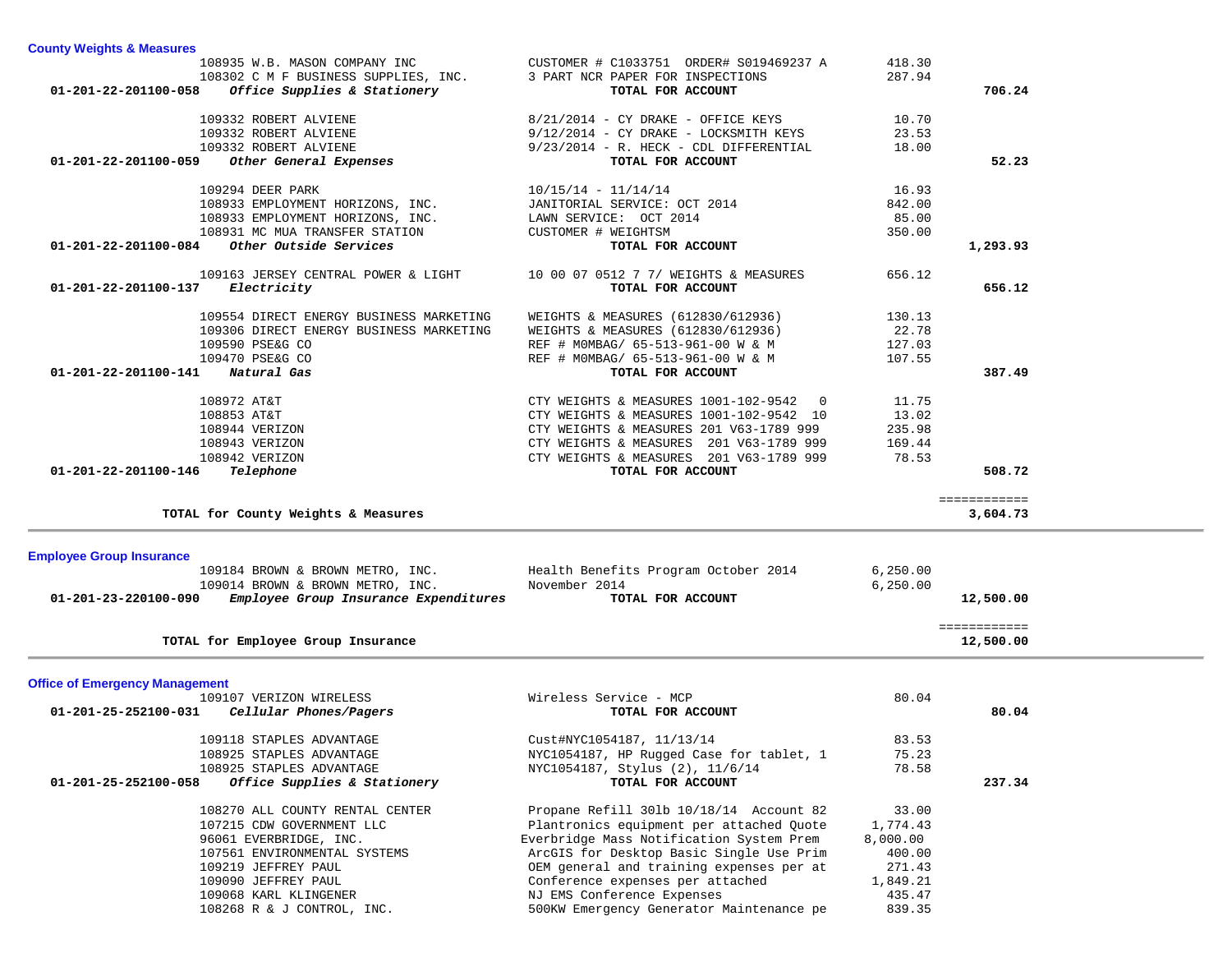| 01-201-25-252100-059             | 107981 R & J CONTROL, INC.<br>Other General Expenses                                                                                                              | OEM 225KW Generator Repair per Work Orde<br>TOTAL FOR ACCOUNT                                                                                                                                       | 535.35                                | 14,138.24                |  |
|----------------------------------|-------------------------------------------------------------------------------------------------------------------------------------------------------------------|-----------------------------------------------------------------------------------------------------------------------------------------------------------------------------------------------------|---------------------------------------|--------------------------|--|
| 01-201-25-252100-068             | 109761 COUNTY OF MORRIS<br>109761 COUNTY OF MORRIS<br>Postage & Metered Mail                                                                                      | 2nd Half 11/14 Metered Mail<br>2nd Half 11/14 Metered Mail<br>TOTAL FOR ACCOUNT                                                                                                                     | 1.61<br>5.24                          | 6.85                     |  |
| 01-201-25-252100-082             | 109090 JEFFREY PAUL<br>Travel Expense                                                                                                                             | Conference expenses per attached<br>TOTAL FOR ACCOUNT                                                                                                                                               | 400.00                                | 400.00                   |  |
| 01-201-25-252100-164             | 108902 MUNICIPAL CAPITAL CORP<br>108902 MUNICIPAL CAPITAL CORP<br>Office Machines - Rental                                                                        | 4th Qtr 2014, OEM<br>4th Qtr 2014, L&PS<br>TOTAL FOR ACCOUNT                                                                                                                                        | 1,016.21<br>681.46                    | 1,697.67<br>============ |  |
|                                  | TOTAL for Office of Emergency Management                                                                                                                          |                                                                                                                                                                                                     |                                       | 16,560.14                |  |
| <b>Communications Center</b>     |                                                                                                                                                                   |                                                                                                                                                                                                     |                                       |                          |  |
| 01-201-25-252105-039             | 108100 LIFESAVERS INC<br>107666 INTERNATIONAL ACADEMIES OF<br>Education Schools & Training                                                                        | 10/28/14, Admin. fee for CPR cards (pape<br>10/16/14, EMD recert-Geisler; EPD recert<br>TOTAL FOR ACCOUNT                                                                                           | 5.00<br>1,150.00                      | 1,155.00                 |  |
| 01-201-25-252105-044             | 107643 BASE POWER SERVICES<br>Equipment Service Agreements                                                                                                        | 10/21/14, Minor UPS PMs-BLT (using 2 CAF<br>TOTAL FOR ACCOUNT                                                                                                                                       | 2,266.67                              | 2,266.67                 |  |
|                                  | 108304 STAPLES ADVANTAGE<br>108304 STAPLES ADVANTAGE<br>108304 STAPLES ADVANTAGE<br>108304 STAPLES ADVANTAGE<br>01-201-25-252105-058 Office Supplies & Stationery | 10/25/14, NYC1054187, Office supplies, o<br>10/29/14, NYC1054187, Office supplies, o<br>10/23/14, NYC1054187, Office supplies, o<br>10/30/14, NYC1054187, Office supplies, o<br>TOTAL FOR ACCOUNT   | 49.72<br>168.36<br>13.11<br>72.15     | 303.34                   |  |
| 01-201-25-252105-068             | 108308 FEDEX<br>107667 FEDEX<br>109761 COUNTY OF MORRIS<br>Postage & Metered Mail                                                                                 | 10/27/14, acct# 3876-2044-3, postage, tr<br>Acct# 3876-2044-3, OCT. 20,2014, 10/1<br>2nd Half 11/14 Metered Mail<br>TOTAL FOR ACCOUNT                                                               | 27.39<br>62.00<br>11.74               | 101.13                   |  |
| 01-201-25-252105-117             | 109011 VOIANCE LANGUAGE SERVICES, LLC<br>Interpretor Fees                                                                                                         | 10/31/14, Interpreter fees, 10/1/14-10/3<br>TOTAL FOR ACCOUNT                                                                                                                                       | 552.42                                | 552.42                   |  |
| 01-201-25-252105-131             | 106357 AMERICAN TOWER CORPORATION<br>107863 MOTOROLA SOLUTIONS INC<br>108313 TESSCO INC.<br>107864 TRIANGLE COMMUNICATIONS LLC<br>County Wide Radio System        | Tower rental December 2014, Green Pond R<br>7/3/14, WPLN6904A Assy: Kit, Keyload Cable<br>10/31/14 quote, 450-482 3dB Fiberglass O<br>Install Yagi on roof of Millington Schoo<br>TOTAL FOR ACCOUNT | 1,836.00<br>88.00<br>507.40<br>425.00 | 2,856.40                 |  |
| 01-201-25-252105-137 Electricity | 109010 BOROUGH OF BUTLER<br>109020 JERSEY CENTRAL POWER & LIGHT<br>109020 JERSEY CENTRAL POWER & LIGHT<br>108307 JERSEY CENTRAL POWER & LIGHT                     | 3680-0, 11/5/14, Denise Drive cell tower<br>100 078 772 421, 11/12/14, Hickory Taver<br>100 078 771 605, 11/13/14, George St Dov<br>100 078 772 546, 10/29/14, Weldon Rd Oak<br>TOTAL FOR ACCOUNT   | 591.51<br>526.20<br>462.27<br>562.80  | 2,142.78                 |  |
|                                  | 103618 BFI<br>104794 BFI<br>104793 OFS/FOF SALES CORP<br>01-201-25-252105-162 Furniture & Fixtures                                                                | 8/6/14, Quote# 0000227454, ST3T-1860-133<br>Quote# 0000227526, 8/14/14, *WC121/SA260<br>Quote# 0000227525, 8/14/14, B2246LEW-MLM<br>TOTAL FOR ACCOUNT                                               | 2,125.00<br>602.64<br>1,211.25        | 3,938.89                 |  |
| 01-201-25-252105-189 Medical     | 105254 TABB INC.<br>106362 TABB INC.                                                                                                                              | 8/29/14, Pre-employment investigations,<br>9/30/14, acct# 3059, Pre-employment inve<br>TOTAL FOR ACCOUNT                                                                                            | 133.00<br>118.00                      | 251.00                   |  |
| 01-201-25-252105-202             | 108182 FF1 PROFESSIONAL SAFETY SERVICES<br>Uniform And Accessories                                                                                                | 10/31/14, Taclite Pro Pants, J.Masker<br>TOTAL FOR ACCOUNT                                                                                                                                          | 49.99                                 | 49.99                    |  |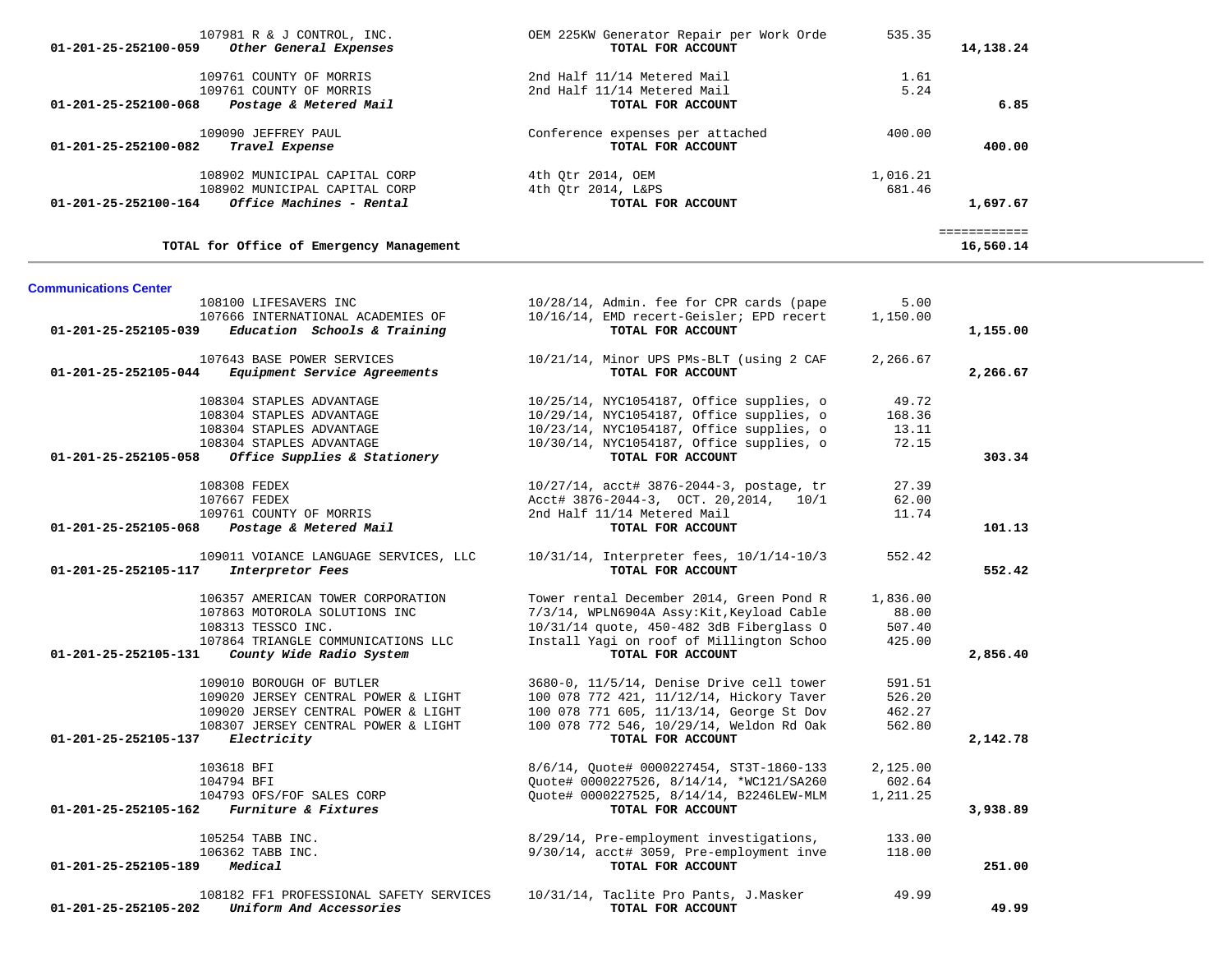| 106718 CDW GOVERNMENT LLC<br>106718 CDW GOVERNMENT LLC<br>106718 CDW GOVERNMENT LLC<br>105919 DELL MARKETING L.P.<br>106720 DELL MARKETING L.P.<br>01-201-25-252105-258<br>Equipment | Quote FQFR555, 10/6/14, 2583236 HP 110V<br>Quote FQFR555, 10/6/14, 2519054 HP LJ EN<br>Quote FQFR555, 10/6/14, 1989497 HP LJ Pr<br>Ouote 1020197209148, 9/19/14, Laptop for<br>Quote 692406547, 10/6/14, cust# 11076610<br>TOTAL FOR ACCOUNT | 287.25<br>956.54<br>198.52<br>1,691.39<br>486.00<br>3,619.70 |  |
|--------------------------------------------------------------------------------------------------------------------------------------------------------------------------------------|----------------------------------------------------------------------------------------------------------------------------------------------------------------------------------------------------------------------------------------------|--------------------------------------------------------------|--|
| TOTAL for Communications Center                                                                                                                                                      |                                                                                                                                                                                                                                              | ============<br>17,237.32                                    |  |
| <b>County Medical Examiner Office</b>                                                                                                                                                |                                                                                                                                                                                                                                              |                                                              |  |
| 108925 STAPLES ADVANTAGE                                                                                                                                                             | NYC1054187, Staples, 10/29/14                                                                                                                                                                                                                | 8.37                                                         |  |
| 01-201-25-254100-058<br>Office Supplies & Stationery                                                                                                                                 | TOTAL FOR ACCOUNT                                                                                                                                                                                                                            | 8.37                                                         |  |
| 109761 COUNTY OF MORRIS                                                                                                                                                              | 2nd Half 11/14 Metered Mail                                                                                                                                                                                                                  | 26.22                                                        |  |
| 01-201-25-254100-068<br>Postage & Metered Mail                                                                                                                                       | TOTAL FOR ACCOUNT                                                                                                                                                                                                                            | 26.22                                                        |  |
| 108865 NMS LABS                                                                                                                                                                      | Morris Toxicology 10/14                                                                                                                                                                                                                      | 3,132.00                                                     |  |
| 108865 NMS LABS                                                                                                                                                                      | Sussex Toxicology 10/14                                                                                                                                                                                                                      | 1,085.00                                                     |  |
| 108865 NMS LABS                                                                                                                                                                      | Warren Toxicology 10/14                                                                                                                                                                                                                      | 1,250.00                                                     |  |
| 01-201-25-254100-084<br>Other Outside Services                                                                                                                                       | TOTAL FOR ACCOUNT                                                                                                                                                                                                                            | 5,467.00                                                     |  |
|                                                                                                                                                                                      |                                                                                                                                                                                                                                              | ============                                                 |  |
| TOTAL for County Medical Examiner Office                                                                                                                                             |                                                                                                                                                                                                                                              | 5,501.59                                                     |  |

#### **County Sheriff's Department**

| 109630 SHERIFF EDWARD V. ROCHFORD                     | E. Rochford Bible                            | 12.83  |          |
|-------------------------------------------------------|----------------------------------------------|--------|----------|
| 01-201-25-270100-028<br>Books & Periodicals           | TOTAL FOR ACCOUNT                            |        | 12.83    |
| 108077 SIRCHIE FINGER PRINT LAB INC.                  | SKU:128LB - Black Rubber/GEL Fingerprint     | 59.80  |          |
| 108077 SIRCHIE FINGER PRINT LAB INC.                  | SKU:128LW - White Rubber/GEL Fingerprint     | 59.80  |          |
| 108077 SIRCHIE FINGER PRINT LAB INC.                  | $SKU:130LB - Black 1 1/2inch x 2 inch Hin$   | 77.50  |          |
| 108077 SIRCHIE FINGER PRINT LAB INC.                  | $SKU:131LB - Black 2 inch x 4 inch Hinge$    | 67.50  |          |
| 108077 SIRCHIE FINGER PRINT LAB INC.                  | $SKU:131LB4 - Black 4 inch x 4 inch Hinge$   | 77.50  |          |
| 108077 SIRCHIE FINGER PRINT LAB INC.                  | SKU: AMW100 - Antimicrobial Hand Wipes       | 25.00  |          |
| 108077 SIRCHIE FINGER PRINT LAB INC.                  | SKU: CNA2001 - The Finder Cvanoacrylate P    | 55.80  |          |
| 108077 SIRCHIE FINGER PRINT LAB INC.                  | Shipping & Handling will be determined u     | 25.99  |          |
| Identification Equip&Supplies<br>01-201-25-270100-047 | TOTAL FOR ACCOUNT                            |        | 448.89   |
| 108236 RIOS' ENGRAVING                                | $(1)$ N - 40 X-Tamper Self Inkers & $(1)$ NJ | 90.00  |          |
| Office Supplies & Stationery<br>01-201-25-270100-058  | TOTAL FOR ACCOUNT                            |        | 90.00    |
| 109624 SHERIFF EDWARD V. ROCHFORD                     | E. O'Rourke - belt rack for uniforms         | 109.99 |          |
| 109624 SHERIFF EDWARD V. ROCHFORD                     | E. O'Rourke - Quartermaster tools            | 18.15  |          |
| 109624 SHERIFF EDWARD V. ROCHFORD                     | E. O'Rourke - Quartermaster Containers -     | 51.49  |          |
| 109624 SHERIFF EDWARD V. ROCHFORD                     | E. O'Rourke - Ball Point pen refills         | 25.98  |          |
| 01-201-25-270100-059<br>Other General Expenses        | TOTAL FOR ACCOUNT                            |        | 205.61   |
| 108248 NORITSU AMERICA CORPORATION                    | Item#H073187-00 - Roll Paper 12"x100' Se     | 730.00 |          |
| 108248 NORITSU AMERICA CORPORATION                    | Item#H073135-00 - Roll Paper 10"x100' Se     | 295.00 |          |
| 108248 NORITSU AMERICA CORPORATION                    | Shipping & Handling                          | 75.00  |          |
| 01-201-25-270100-064<br>Photographic Suppies          | TOTAL FOR ACCOUNT                            |        | 1,100.00 |
| 109761 COUNTY OF MORRIS                               | 2nd Half 11/14 Metered Mail                  | 440.33 |          |
| 01-201-25-270100-068 Postage & Metered Mail           | TOTAL FOR ACCOUNT                            |        | 440.33   |
| 109628 SHERIFF EDWARD V. ROCHFORD                     | Tolls - S. Weiler                            | 4.60   |          |
| 109628 SHERIFF EDWARD V. ROCHFORD                     | Tolls - S. Weiler                            | 9.20   |          |
| 109628 SHERIFF EDWARD V. ROCHFORD                     | Tolls - S. Weiler                            | 4.60   |          |
| 109628 SHERIFF EDWARD V. ROCHFORD                     | Tolls S. Weiler                              | 4.60   |          |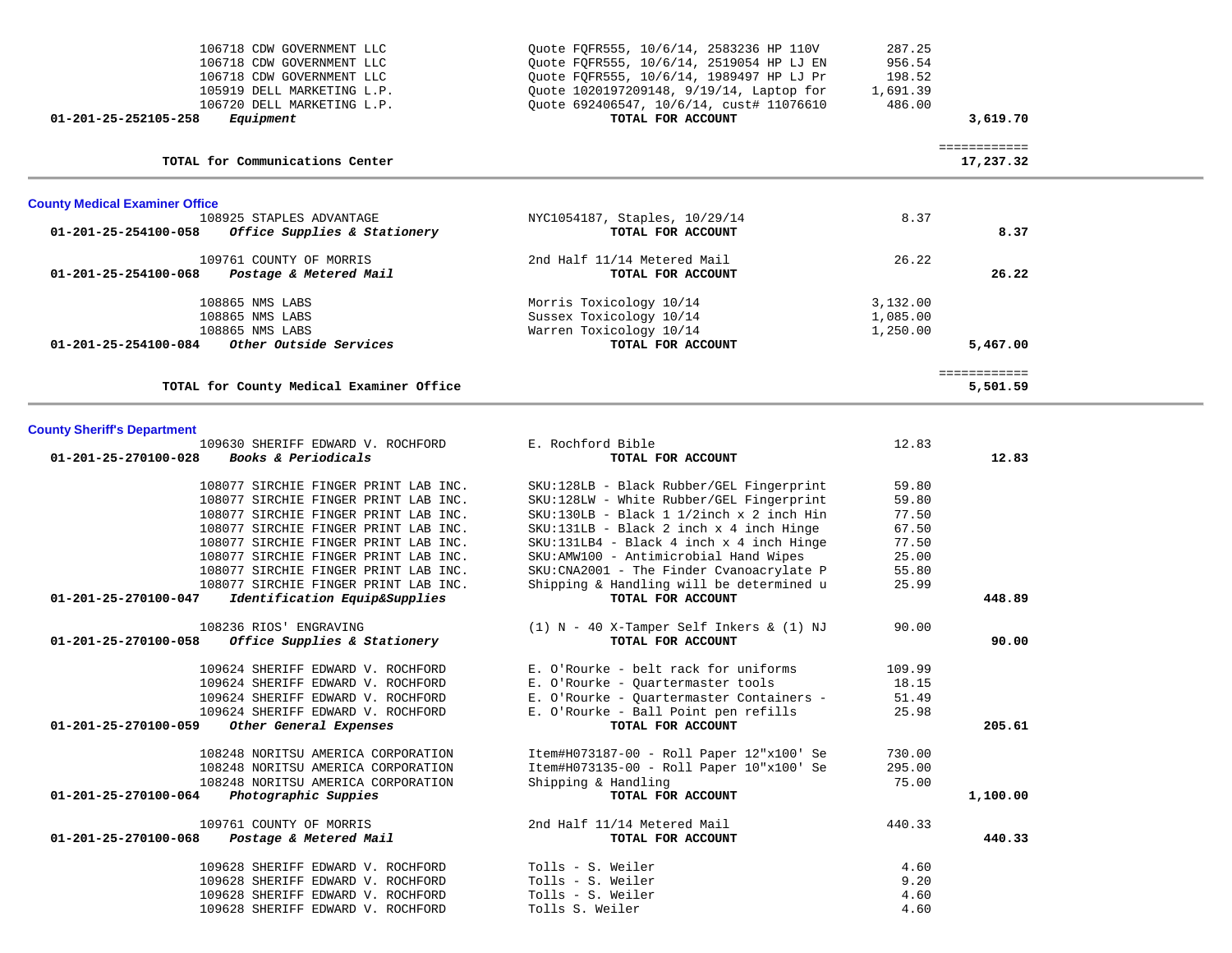| 109628 SHERIFF EDWARD V. ROCHFORD<br>109629 SHERIFF EDWARD V. ROCHFORD                   | Tolls- C. Kovacs<br>Tolls - R. Brown                                                | 6.90<br>6.10       |              |
|------------------------------------------------------------------------------------------|-------------------------------------------------------------------------------------|--------------------|--------------|
| 108838 LAURA BERTELLI                                                                    | $Parking/Tolls/Gas - 11/6/14$                                                       | 52.83              |              |
| 109194 RICHARD COOK<br>01-201-25-270100-082<br>Travel Expense                            | Lodging McGuire AFB NJ & Tolls<br>TOTAL FOR ACCOUNT                                 | 85.60              | 174.43       |
|                                                                                          |                                                                                     |                    |              |
| 108857 MUNICIPAL CAPITAL CORP                                                            | RENTALS - $(7)$ Ricoh MP4002SP & $(2)$ Ricoh M                                      | 5,333.65           |              |
| Office Machines - Rental<br>01-201-25-270100-164                                         | TOTAL FOR ACCOUNT                                                                   |                    | 5,333.65     |
| 109632 SHERIFF EDWARD V. ROCHFORD                                                        | E. O'Rourke - Patches for uniforms jacke                                            | 105.00             |              |
| 108410 UNIVERSAL UNIFORM SALES CO INC                                                    | M. McMahon - Shirts/Pants/Boots, Inv dtd                                            | 607.00             |              |
| 108410 UNIVERSAL UNIFORM SALES CO INC                                                    | L. Bertelli - Boots, Inv dtd 10/28/14, P                                            | 99.99              |              |
| 108410 UNIVERSAL UNIFORM SALES CO INC                                                    | J. Atoche - Jacket/Shirts/Pants/Loops/Ha                                            | 785.50             |              |
| 108410 UNIVERSAL UNIFORM SALES CO INC<br>108410 UNIVERSAL UNIFORM SALES CO INC           | W. Rodriguez - Name Plate/Pants/Shirts/B<br>L. Bertelli - Equipment Mike Black, Inv | 759.00<br>99.99    |              |
| 108410 UNIVERSAL UNIFORM SALES CO INC                                                    | R. Gupko - Equipment, Inv dtd 10/21/14,                                             | 94.99              |              |
| 108410 UNIVERSAL UNIFORM SALES CO INC                                                    | E. Valvano - Equipment, Inv dtd 10/21/14                                            | 99.99              |              |
| 108410 UNIVERSAL UNIFORM SALES CO INC                                                    | E. O'Rourke - Fleece Jacket, Inv dtd 10/                                            | 89.00              |              |
| 108410 UNIVERSAL UNIFORM SALES CO INC                                                    | D. Bonfanti - Civilian Jacket, Inv dtd 1                                            | 16.00              |              |
| 108230 UNIVERSAL UNIFORM SALES CO INC                                                    | LEO - Badge, Inv dtd 1-26614, POS#1-2661                                            | 150.00             |              |
| 108230 UNIVERSAL UNIFORM SALES CO INC                                                    | BERNARD - Belt, Inv dtd 9/3/14, POS#1-27                                            | 44.00              |              |
| 108230 UNIVERSAL UNIFORM SALES CO INC<br>Uniform And Accessories<br>01-201-25-270100-202 | SARAPITO - Shirts/Hat/Pants, Inv dtd 5/0<br>TOTAL FOR ACCOUNT                       | 578.00             | 3,528.46     |
|                                                                                          |                                                                                     |                    |              |
| 108247 TREASURER-STATE OF NJ                                                             | Annual Fee XRay - 11/1/14 - 10/31/15, In                                            | 146.00             |              |
| X-Ray & Medical Supplies<br>01-201-25-270100-203                                         | TOTAL FOR ACCOUNT                                                                   |                    | 146.00       |
| 107879 BATTERIES PLUS                                                                    | 1.5V IND AAA ALK, PC2400                                                            | 409.20             |              |
| 107879 BATTERIES PLUS                                                                    | 1.5V IND AA ALK, PC1500                                                             | 132.00             |              |
| 107879 BATTERIES PLUS                                                                    | C ALKALINE BULK, PC1400                                                             | 214.20             |              |
| 107879 BATTERIES PLUS                                                                    | 3V PHOTO LITHIUM, NUCR123B                                                          | 598.00             |              |
| 107879 BATTERIES PLUS                                                                    | 9V INDUSTRIAL ALK, PC1604                                                           | 69.12              |              |
| 107879 BATTERIES PLUS                                                                    | 3V LITHIUM COIN, NUCR2016, AUDBPCR2016,                                             | 143.60             |              |
| 107879 BATTERIES PLUS                                                                    | 12V LEAD, WKA 12-18NB, BBBP17-12B1, SLAA                                            | 399.60             |              |
| 109631 SHERIFF EDWARD V. ROCHFORD<br>01-201-25-270100-258<br>Equipment                   | D. Ackerman - 2 microphones for PSD<br>TOTAL FOR ACCOUNT                            | 49.98              | 2,015.70     |
|                                                                                          |                                                                                     |                    |              |
| 108401 COMMUNICATIONS SERVICE                                                            | Console Faceplates and Replacement radio                                            | 106.35             |              |
| 108401 COMMUNICATIONS SERVICE                                                            | Strip Emergency Lighting, Siren and Radi                                            | 300.00             |              |
| 102720 AMERICAN TIME RECORDER INC                                                        | New AR-E/Time Clock Recorder                                                        | 775.00             |              |
| 102720 AMERICAN TIME RECORDER INC<br>102720 AMERICAN TIME RECORDER INC                   | Upper Dye Plate Reading: RECEIVED (\$40.0<br>Lower Dye Plate Reading: CIS           | 80.00<br>40.00     |              |
| 102720 AMERICAN TIME RECORDER INC                                                        | Led Display for time stamp                                                          | 154.00             |              |
| 102720 AMERICAN TIME RECORDER INC                                                        | Freight                                                                             | 21.85              |              |
| 108252 UNIQUE PHOTO INC                                                                  | REPAIR - TAMRON 17-50 294383 Complete Ma                                            | 310.00             |              |
| 108252 UNIQUE PHOTO INC                                                                  | REPAIR - CANON 60D 1571005172 Complete M                                            | 224.83             |              |
| 108252 UNIQUE PHOTO INC                                                                  | REPAIR - CANON 60D 1471018776 Complete M                                            | 224.83             |              |
| Machinery Repairs & Parts<br>01-201-25-270100-262                                        | TOTAL FOR ACCOUNT                                                                   |                    | 2,236.86     |
|                                                                                          |                                                                                     |                    | ============ |
| TOTAL for County Sheriff's Department                                                    |                                                                                     |                    | 15,732.76    |
|                                                                                          |                                                                                     |                    |              |
| <b>County Prosecutor's Office</b>                                                        |                                                                                     |                    |              |
| 108531 VERIZON WIRELESS<br>107714 VERIZON WIRELESS                                       | Account #242004961-00001 (Sept.24-Oct.23<br>Account #982471570-00001(9/13-10/12/14) | 6,970.61<br>830.48 |              |
| 107719 VERIZON WIRELESS                                                                  | Account #882249917-00001 (9/10-10/9/14)                                             | 59.33              |              |
| Cellular Phones/Pagers<br>01-201-25-275100-031                                           | TOTAL FOR ACCOUNT                                                                   |                    | 7,860.42     |
|                                                                                          |                                                                                     |                    |              |
| 108025 COMPUTER CABLE & CONNECTOR CO<br>107232 DELL MARKETING L.P.                       | UTP- CAT 5E Patch Cablex 35 FT - Quote #                                            | 174.00             |              |
| Data Processing Supplies<br>01-201-25-275100-037                                         | Dell 42 WHr 6-Cell Lithium Primary Batte<br>TOTAL FOR ACCOUNT                       | 89.99              | 263.99       |
|                                                                                          |                                                                                     |                    |              |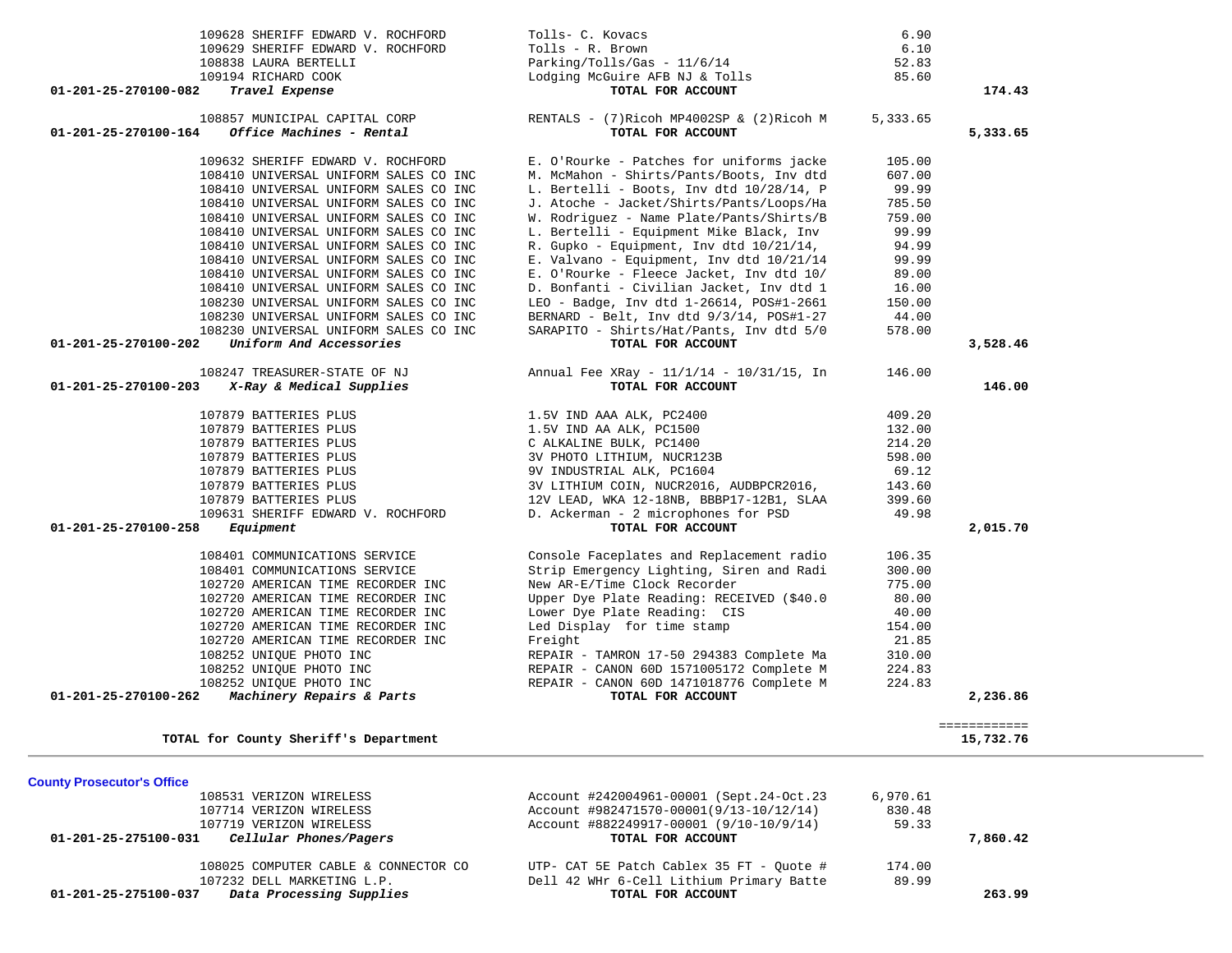| Performance and Accountability (Oct. 22-<br>Report Writing-Det.Laguerre (10/29/14)<br>Basic Course for Investigators- Det.Jess<br>TOTAL FOR ACCOUNT<br>Appellate Account #1003917278-Sept.2014 | 480.00<br>30.00<br>2,000.00                                                                                                                                                                                                                                                                                                                                                                                                                                                                                                                                                                                                                                                                                                                                                                                                                     | 2,709.00                                                                                                                                                                                                            |
|------------------------------------------------------------------------------------------------------------------------------------------------------------------------------------------------|-------------------------------------------------------------------------------------------------------------------------------------------------------------------------------------------------------------------------------------------------------------------------------------------------------------------------------------------------------------------------------------------------------------------------------------------------------------------------------------------------------------------------------------------------------------------------------------------------------------------------------------------------------------------------------------------------------------------------------------------------------------------------------------------------------------------------------------------------|---------------------------------------------------------------------------------------------------------------------------------------------------------------------------------------------------------------------|
|                                                                                                                                                                                                |                                                                                                                                                                                                                                                                                                                                                                                                                                                                                                                                                                                                                                                                                                                                                                                                                                                 |                                                                                                                                                                                                                     |
|                                                                                                                                                                                                |                                                                                                                                                                                                                                                                                                                                                                                                                                                                                                                                                                                                                                                                                                                                                                                                                                                 |                                                                                                                                                                                                                     |
|                                                                                                                                                                                                |                                                                                                                                                                                                                                                                                                                                                                                                                                                                                                                                                                                                                                                                                                                                                                                                                                                 |                                                                                                                                                                                                                     |
|                                                                                                                                                                                                |                                                                                                                                                                                                                                                                                                                                                                                                                                                                                                                                                                                                                                                                                                                                                                                                                                                 |                                                                                                                                                                                                                     |
|                                                                                                                                                                                                | 1,344.42                                                                                                                                                                                                                                                                                                                                                                                                                                                                                                                                                                                                                                                                                                                                                                                                                                        |                                                                                                                                                                                                                     |
|                                                                                                                                                                                                | 1,346.73                                                                                                                                                                                                                                                                                                                                                                                                                                                                                                                                                                                                                                                                                                                                                                                                                                        |                                                                                                                                                                                                                     |
| Law Library account #1000176025 -Sept.20                                                                                                                                                       |                                                                                                                                                                                                                                                                                                                                                                                                                                                                                                                                                                                                                                                                                                                                                                                                                                                 |                                                                                                                                                                                                                     |
| TOTAL FOR ACCOUNT                                                                                                                                                                              |                                                                                                                                                                                                                                                                                                                                                                                                                                                                                                                                                                                                                                                                                                                                                                                                                                                 | 2,691.15                                                                                                                                                                                                            |
| 100 Holiday Cards #DP3811 ** ORDER #C75                                                                                                                                                        | 145.60                                                                                                                                                                                                                                                                                                                                                                                                                                                                                                                                                                                                                                                                                                                                                                                                                                          |                                                                                                                                                                                                                     |
| 8 1/2 x 11                                                                                                                                                                                     | 1,234.00                                                                                                                                                                                                                                                                                                                                                                                                                                                                                                                                                                                                                                                                                                                                                                                                                                        |                                                                                                                                                                                                                     |
| 8 1/2x14                                                                                                                                                                                       | 448.20                                                                                                                                                                                                                                                                                                                                                                                                                                                                                                                                                                                                                                                                                                                                                                                                                                          |                                                                                                                                                                                                                     |
|                                                                                                                                                                                                |                                                                                                                                                                                                                                                                                                                                                                                                                                                                                                                                                                                                                                                                                                                                                                                                                                                 |                                                                                                                                                                                                                     |
|                                                                                                                                                                                                |                                                                                                                                                                                                                                                                                                                                                                                                                                                                                                                                                                                                                                                                                                                                                                                                                                                 |                                                                                                                                                                                                                     |
|                                                                                                                                                                                                |                                                                                                                                                                                                                                                                                                                                                                                                                                                                                                                                                                                                                                                                                                                                                                                                                                                 |                                                                                                                                                                                                                     |
|                                                                                                                                                                                                |                                                                                                                                                                                                                                                                                                                                                                                                                                                                                                                                                                                                                                                                                                                                                                                                                                                 |                                                                                                                                                                                                                     |
|                                                                                                                                                                                                |                                                                                                                                                                                                                                                                                                                                                                                                                                                                                                                                                                                                                                                                                                                                                                                                                                                 |                                                                                                                                                                                                                     |
|                                                                                                                                                                                                |                                                                                                                                                                                                                                                                                                                                                                                                                                                                                                                                                                                                                                                                                                                                                                                                                                                 |                                                                                                                                                                                                                     |
|                                                                                                                                                                                                |                                                                                                                                                                                                                                                                                                                                                                                                                                                                                                                                                                                                                                                                                                                                                                                                                                                 | 2,587.65                                                                                                                                                                                                            |
| Account #1051-0576-2 (Oct.17,2014)                                                                                                                                                             | 54.20                                                                                                                                                                                                                                                                                                                                                                                                                                                                                                                                                                                                                                                                                                                                                                                                                                           |                                                                                                                                                                                                                     |
| Account#105105762 (10/24-10/30/14)                                                                                                                                                             | 194.38                                                                                                                                                                                                                                                                                                                                                                                                                                                                                                                                                                                                                                                                                                                                                                                                                                          |                                                                                                                                                                                                                     |
| Account#105105762 (10/31 & 11/6/14)                                                                                                                                                            | 51.72                                                                                                                                                                                                                                                                                                                                                                                                                                                                                                                                                                                                                                                                                                                                                                                                                                           |                                                                                                                                                                                                                     |
| 2nd Half 11/14 Metered Mail                                                                                                                                                                    | 722.87                                                                                                                                                                                                                                                                                                                                                                                                                                                                                                                                                                                                                                                                                                                                                                                                                                          |                                                                                                                                                                                                                     |
| TOTAL FOR ACCOUNT                                                                                                                                                                              |                                                                                                                                                                                                                                                                                                                                                                                                                                                                                                                                                                                                                                                                                                                                                                                                                                                 | 1,023.17                                                                                                                                                                                                            |
|                                                                                                                                                                                                |                                                                                                                                                                                                                                                                                                                                                                                                                                                                                                                                                                                                                                                                                                                                                                                                                                                 |                                                                                                                                                                                                                     |
| TOTAL FOR ACCOUNT                                                                                                                                                                              |                                                                                                                                                                                                                                                                                                                                                                                                                                                                                                                                                                                                                                                                                                                                                                                                                                                 | 3,675.15                                                                                                                                                                                                            |
|                                                                                                                                                                                                |                                                                                                                                                                                                                                                                                                                                                                                                                                                                                                                                                                                                                                                                                                                                                                                                                                                 |                                                                                                                                                                                                                     |
|                                                                                                                                                                                                |                                                                                                                                                                                                                                                                                                                                                                                                                                                                                                                                                                                                                                                                                                                                                                                                                                                 |                                                                                                                                                                                                                     |
|                                                                                                                                                                                                |                                                                                                                                                                                                                                                                                                                                                                                                                                                                                                                                                                                                                                                                                                                                                                                                                                                 |                                                                                                                                                                                                                     |
|                                                                                                                                                                                                |                                                                                                                                                                                                                                                                                                                                                                                                                                                                                                                                                                                                                                                                                                                                                                                                                                                 |                                                                                                                                                                                                                     |
|                                                                                                                                                                                                | 174.68                                                                                                                                                                                                                                                                                                                                                                                                                                                                                                                                                                                                                                                                                                                                                                                                                                          |                                                                                                                                                                                                                     |
| TOTAL FOR ACCOUNT                                                                                                                                                                              |                                                                                                                                                                                                                                                                                                                                                                                                                                                                                                                                                                                                                                                                                                                                                                                                                                                 | 2,729.96                                                                                                                                                                                                            |
|                                                                                                                                                                                                |                                                                                                                                                                                                                                                                                                                                                                                                                                                                                                                                                                                                                                                                                                                                                                                                                                                 |                                                                                                                                                                                                                     |
|                                                                                                                                                                                                |                                                                                                                                                                                                                                                                                                                                                                                                                                                                                                                                                                                                                                                                                                                                                                                                                                                 |                                                                                                                                                                                                                     |
|                                                                                                                                                                                                |                                                                                                                                                                                                                                                                                                                                                                                                                                                                                                                                                                                                                                                                                                                                                                                                                                                 |                                                                                                                                                                                                                     |
|                                                                                                                                                                                                |                                                                                                                                                                                                                                                                                                                                                                                                                                                                                                                                                                                                                                                                                                                                                                                                                                                 |                                                                                                                                                                                                                     |
|                                                                                                                                                                                                |                                                                                                                                                                                                                                                                                                                                                                                                                                                                                                                                                                                                                                                                                                                                                                                                                                                 |                                                                                                                                                                                                                     |
|                                                                                                                                                                                                |                                                                                                                                                                                                                                                                                                                                                                                                                                                                                                                                                                                                                                                                                                                                                                                                                                                 | 645.68                                                                                                                                                                                                              |
|                                                                                                                                                                                                |                                                                                                                                                                                                                                                                                                                                                                                                                                                                                                                                                                                                                                                                                                                                                                                                                                                 |                                                                                                                                                                                                                     |
| Internet Evidence Finder Software Licens                                                                                                                                                       | 1,150.00                                                                                                                                                                                                                                                                                                                                                                                                                                                                                                                                                                                                                                                                                                                                                                                                                                        |                                                                                                                                                                                                                     |
| Soni ICD-UX533 Digital Recorders-for Det                                                                                                                                                       | 631.68                                                                                                                                                                                                                                                                                                                                                                                                                                                                                                                                                                                                                                                                                                                                                                                                                                          |                                                                                                                                                                                                                     |
|                                                                                                                                                                                                |                                                                                                                                                                                                                                                                                                                                                                                                                                                                                                                                                                                                                                                                                                                                                                                                                                                 |                                                                                                                                                                                                                     |
|                                                                                                                                                                                                |                                                                                                                                                                                                                                                                                                                                                                                                                                                                                                                                                                                                                                                                                                                                                                                                                                                 |                                                                                                                                                                                                                     |
|                                                                                                                                                                                                |                                                                                                                                                                                                                                                                                                                                                                                                                                                                                                                                                                                                                                                                                                                                                                                                                                                 |                                                                                                                                                                                                                     |
|                                                                                                                                                                                                |                                                                                                                                                                                                                                                                                                                                                                                                                                                                                                                                                                                                                                                                                                                                                                                                                                                 |                                                                                                                                                                                                                     |
| TOTAL FOR ACCOUNT                                                                                                                                                                              |                                                                                                                                                                                                                                                                                                                                                                                                                                                                                                                                                                                                                                                                                                                                                                                                                                                 | 3,558.15                                                                                                                                                                                                            |
|                                                                                                                                                                                                |                                                                                                                                                                                                                                                                                                                                                                                                                                                                                                                                                                                                                                                                                                                                                                                                                                                 |                                                                                                                                                                                                                     |
|                                                                                                                                                                                                |                                                                                                                                                                                                                                                                                                                                                                                                                                                                                                                                                                                                                                                                                                                                                                                                                                                 |                                                                                                                                                                                                                     |
|                                                                                                                                                                                                |                                                                                                                                                                                                                                                                                                                                                                                                                                                                                                                                                                                                                                                                                                                                                                                                                                                 | 450.00                                                                                                                                                                                                              |
| Background Drug Tests                                                                                                                                                                          | 90.00                                                                                                                                                                                                                                                                                                                                                                                                                                                                                                                                                                                                                                                                                                                                                                                                                                           |                                                                                                                                                                                                                     |
| 10/21/14 - Psychological Evaluation=-Det                                                                                                                                                       | 425.00                                                                                                                                                                                                                                                                                                                                                                                                                                                                                                                                                                                                                                                                                                                                                                                                                                          |                                                                                                                                                                                                                     |
| TOTAL FOR ACCOUNT                                                                                                                                                                              |                                                                                                                                                                                                                                                                                                                                                                                                                                                                                                                                                                                                                                                                                                                                                                                                                                                 | 515.00                                                                                                                                                                                                              |
|                                                                                                                                                                                                |                                                                                                                                                                                                                                                                                                                                                                                                                                                                                                                                                                                                                                                                                                                                                                                                                                                 |                                                                                                                                                                                                                     |
| TOTAL FOR ACCOUNT                                                                                                                                                                              |                                                                                                                                                                                                                                                                                                                                                                                                                                                                                                                                                                                                                                                                                                                                                                                                                                                 | 797.00                                                                                                                                                                                                              |
|                                                                                                                                                                                                | Sony ICD-PX333 For Transcription-(Ellerm<br>Purell Hand Sanitizer<br>Stamp Ink Refill<br>Remarx- Markers<br>Desk Calanders and batteries<br>TOTAL FOR ACCOUNT<br>Reimbursement to the Emergent Revolving<br>Grand Jury Transcripts<br>WD My Passport Ultra USB 1TB BLK Externa<br>State v Gary Smith: Requested expedited<br>14-04-00346-I - Requested by Assistant P<br>Train Ticket-2 Day + Week Pass<br>Train Ticket 2 Days + Week Pass<br>VOP Hearing-State v Colin Kelley (mileag<br>Parking: RE: Case #2014X-00580<br>Travel to Trenton (9/24, 10/9, 10/14 & 10/<br>TOTAL FOR ACCOUNT<br>DVR System Replacement<br>Account #1416815 - August 31, 2014 (balan<br>1416815 September 30, 2014<br>Accoutn #296629811: 9/7-10/6/14<br>Requested bt AP Meg Rodriguez : State v<br>TOTAL FOR ACCOUNT<br>Exhibit Device Chip-Off Extraction *Req. | 99.58<br>115.38<br>12.84<br>26.10<br>505.95<br>3,675.15<br>311.52<br>1,343.80<br>899.96<br>178.00<br>178.00<br>26.28<br>45.00<br>218.40<br>188.00<br>532.70<br>935.80<br>119.97<br>450.00<br>797.00<br>============ |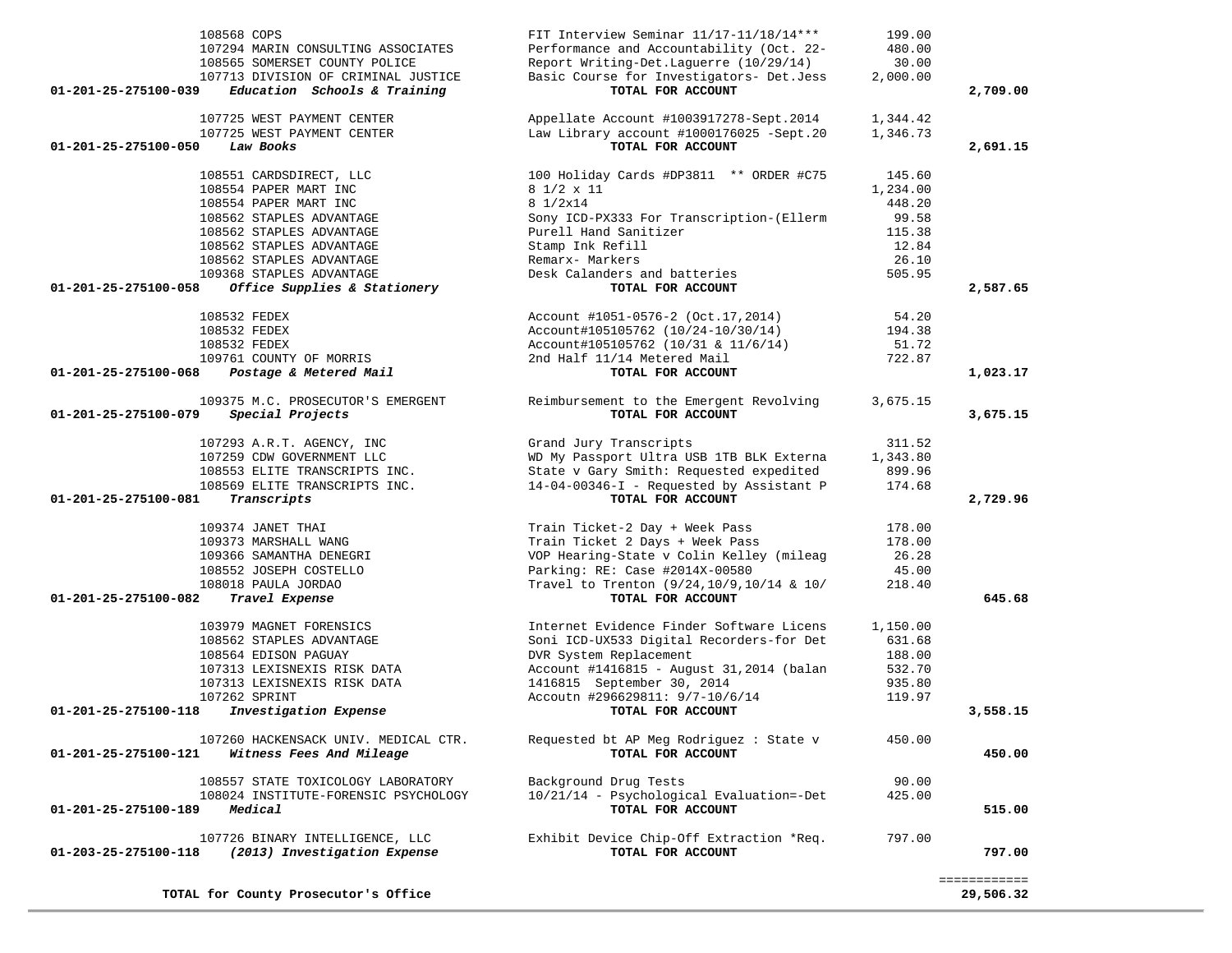|                                                                                                                                                                                                                                                                                                                                                                                              |                                          |        | 3,398.20 |
|----------------------------------------------------------------------------------------------------------------------------------------------------------------------------------------------------------------------------------------------------------------------------------------------------------------------------------------------------------------------------------------------|------------------------------------------|--------|----------|
| 196448 ATLANTIC TRAINING CENTER (2007 1998) 2008<br>196448 ATLANTIC TRAINING PRINCIPAL DRIES IN (2008)<br>19916 PETE LOBING PRINCIPAL LCC TRAINING PRINCIPAL ON 2.6.14<br>19916 PETE LOBING PRINCIPAL AND REMANSIONS REMANSIONS ON 199<br>106442 THE PORTASOFT COMPANY INC<br>129619 QUARTERLY CONTRACT PAYMENT FOR WA<br><b>TOTAL FOR ACCOUNT</b><br>100169 QUARTER CONTRACT PAYMENT FOR WA |                                          |        |          |
|                                                                                                                                                                                                                                                                                                                                                                                              |                                          |        |          |
|                                                                                                                                                                                                                                                                                                                                                                                              |                                          |        | 412.53   |
|                                                                                                                                                                                                                                                                                                                                                                                              |                                          |        |          |
|                                                                                                                                                                                                                                                                                                                                                                                              |                                          |        |          |
|                                                                                                                                                                                                                                                                                                                                                                                              |                                          |        |          |
|                                                                                                                                                                                                                                                                                                                                                                                              |                                          |        |          |
|                                                                                                                                                                                                                                                                                                                                                                                              |                                          |        |          |
|                                                                                                                                                                                                                                                                                                                                                                                              |                                          |        |          |
|                                                                                                                                                                                                                                                                                                                                                                                              |                                          |        |          |
|                                                                                                                                                                                                                                                                                                                                                                                              |                                          |        |          |
|                                                                                                                                                                                                                                                                                                                                                                                              |                                          |        |          |
|                                                                                                                                                                                                                                                                                                                                                                                              |                                          |        |          |
|                                                                                                                                                                                                                                                                                                                                                                                              |                                          |        |          |
|                                                                                                                                                                                                                                                                                                                                                                                              |                                          |        |          |
|                                                                                                                                                                                                                                                                                                                                                                                              |                                          |        |          |
|                                                                                                                                                                                                                                                                                                                                                                                              |                                          |        |          |
|                                                                                                                                                                                                                                                                                                                                                                                              |                                          |        |          |
|                                                                                                                                                                                                                                                                                                                                                                                              |                                          |        |          |
|                                                                                                                                                                                                                                                                                                                                                                                              |                                          |        | 4,716.39 |
| $(01-201-757-800100^{10} \times 100100 \times 100100 \times 100100 \times 100100 \times 100100 \times 100100 \times 100100 \times 100100 \times 100100 \times 100100 \times 100100 \times 100100 \times 100100 \times 100100 \times 100100 \times 100100 \times 100100 \times 100100 \times 100100 \times 100100 \times 100100 \times 100100$                                                |                                          |        |          |
|                                                                                                                                                                                                                                                                                                                                                                                              |                                          |        |          |
|                                                                                                                                                                                                                                                                                                                                                                                              |                                          |        |          |
|                                                                                                                                                                                                                                                                                                                                                                                              |                                          |        |          |
|                                                                                                                                                                                                                                                                                                                                                                                              |                                          |        |          |
|                                                                                                                                                                                                                                                                                                                                                                                              |                                          |        |          |
|                                                                                                                                                                                                                                                                                                                                                                                              |                                          |        |          |
| 106449 GRAINGER                                                                                                                                                                                                                                                                                                                                                                              | KITCHEN TOASTER DATED 9.23.14            | 750.60 |          |
| 108158 JOHN WEBBER                                                                                                                                                                                                                                                                                                                                                                           | REIMBURSEMENT FOR REMOTE CONTROL         | 199.95 |          |
| 108154 STEVE PIATTI                                                                                                                                                                                                                                                                                                                                                                          | REIMBURSEMENT FOR THREAD DATED 10.14.14  | 45.40  |          |
| 106444 TREASURER, STATE OF NEW JERSEY                                                                                                                                                                                                                                                                                                                                                        | AIR QUALITY PERMIT FROM 1.1.15 TO 12.31. | 410.00 |          |
| 106404 POSTER COMPLIANCE CENTER                                                                                                                                                                                                                                                                                                                                                              | POSTER COMPLIANCE RENEWAL. 1 YEAR        | 69.00  |          |
| Other General Expenses<br>01-201-25-280100-059                                                                                                                                                                                                                                                                                                                                               | TOTAL FOR ACCOUNT                        |        | 1,984.03 |
| 109594 JOSEPH J. PASCALE                                                                                                                                                                                                                                                                                                                                                                     | POSTAGE FOR FIT TEST MACHINE DATED 1.22. | 14.36  |          |
| 109594 JOSEPH J. PASCALE                                                                                                                                                                                                                                                                                                                                                                     | POSTAGE FOR ID PRINTER DATED 5.27.14. CH | 53.25  |          |
| 109594 JOSEPH J. PASCALE                                                                                                                                                                                                                                                                                                                                                                     | POSTAGE FOR ID PRINTER DATED 9.19.14. CH | 51.55  |          |
| 109594 JOSEPH J. PASCALE                                                                                                                                                                                                                                                                                                                                                                     | POSTAGE FOR RESTRAINT SAMPLE DATED 4.11. | 19.60  |          |
|                                                                                                                                                                                                                                                                                                                                                                                              |                                          |        |          |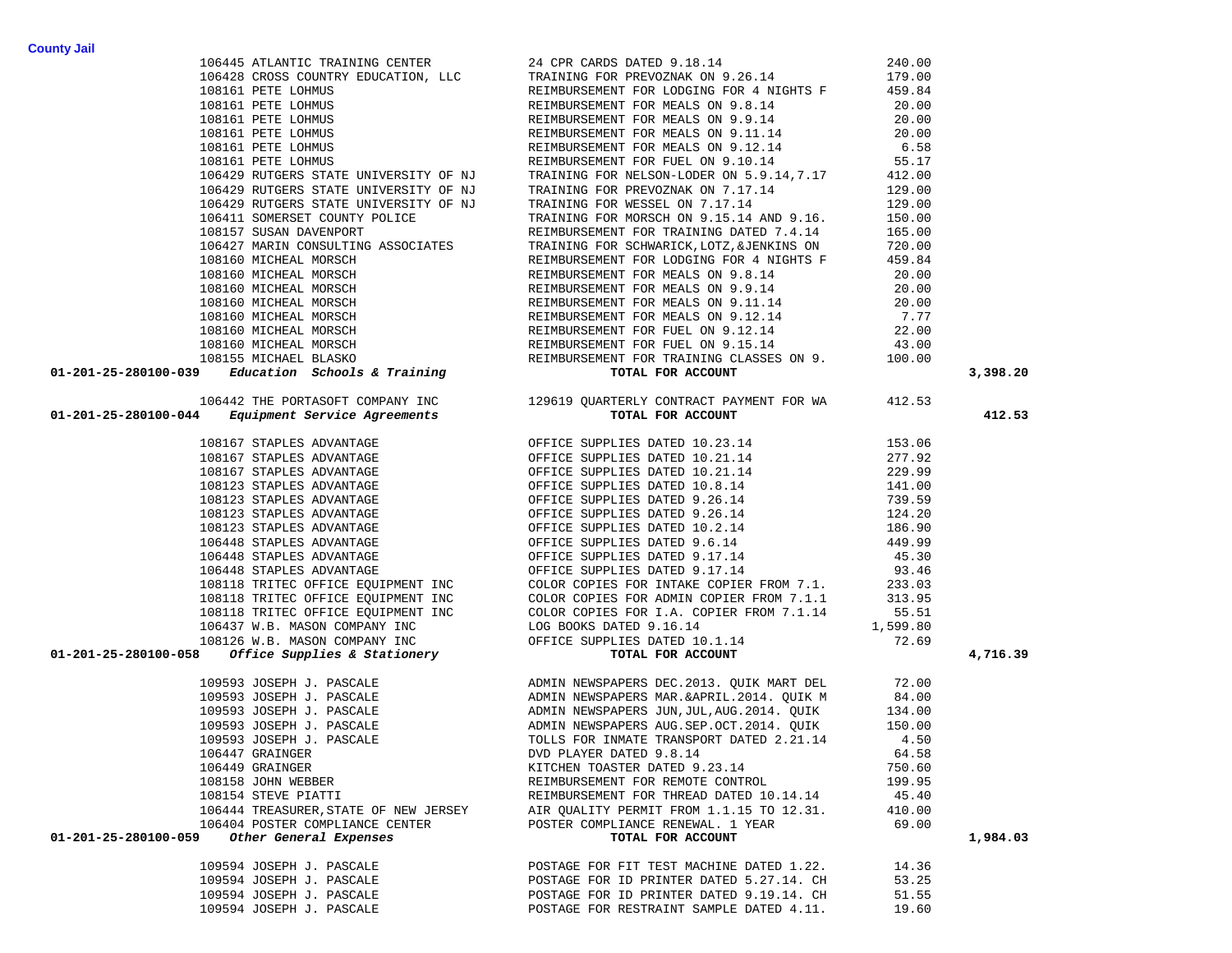|                                                                                                                                                                                                                                                                                                                                                                                                                                    |                                                                                                                                                                                                                                            |          | 239.29     |
|------------------------------------------------------------------------------------------------------------------------------------------------------------------------------------------------------------------------------------------------------------------------------------------------------------------------------------------------------------------------------------------------------------------------------------|--------------------------------------------------------------------------------------------------------------------------------------------------------------------------------------------------------------------------------------------|----------|------------|
|                                                                                                                                                                                                                                                                                                                                                                                                                                    |                                                                                                                                                                                                                                            |          |            |
|                                                                                                                                                                                                                                                                                                                                                                                                                                    |                                                                                                                                                                                                                                            |          |            |
|                                                                                                                                                                                                                                                                                                                                                                                                                                    |                                                                                                                                                                                                                                            |          |            |
|                                                                                                                                                                                                                                                                                                                                                                                                                                    |                                                                                                                                                                                                                                            |          |            |
|                                                                                                                                                                                                                                                                                                                                                                                                                                    |                                                                                                                                                                                                                                            |          | 777.00     |
|                                                                                                                                                                                                                                                                                                                                                                                                                                    |                                                                                                                                                                                                                                            |          |            |
|                                                                                                                                                                                                                                                                                                                                                                                                                                    |                                                                                                                                                                                                                                            |          |            |
|                                                                                                                                                                                                                                                                                                                                                                                                                                    |                                                                                                                                                                                                                                            |          |            |
|                                                                                                                                                                                                                                                                                                                                                                                                                                    |                                                                                                                                                                                                                                            |          | 1,485.14   |
|                                                                                                                                                                                                                                                                                                                                                                                                                                    |                                                                                                                                                                                                                                            |          |            |
|                                                                                                                                                                                                                                                                                                                                                                                                                                    |                                                                                                                                                                                                                                            |          |            |
|                                                                                                                                                                                                                                                                                                                                                                                                                                    |                                                                                                                                                                                                                                            |          |            |
|                                                                                                                                                                                                                                                                                                                                                                                                                                    |                                                                                                                                                                                                                                            |          |            |
|                                                                                                                                                                                                                                                                                                                                                                                                                                    |                                                                                                                                                                                                                                            |          |            |
|                                                                                                                                                                                                                                                                                                                                                                                                                                    |                                                                                                                                                                                                                                            |          |            |
|                                                                                                                                                                                                                                                                                                                                                                                                                                    |                                                                                                                                                                                                                                            |          |            |
|                                                                                                                                                                                                                                                                                                                                                                                                                                    |                                                                                                                                                                                                                                            |          |            |
|                                                                                                                                                                                                                                                                                                                                                                                                                                    |                                                                                                                                                                                                                                            |          |            |
|                                                                                                                                                                                                                                                                                                                                                                                                                                    |                                                                                                                                                                                                                                            |          |            |
|                                                                                                                                                                                                                                                                                                                                                                                                                                    |                                                                                                                                                                                                                                            |          |            |
|                                                                                                                                                                                                                                                                                                                                                                                                                                    |                                                                                                                                                                                                                                            |          |            |
|                                                                                                                                                                                                                                                                                                                                                                                                                                    |                                                                                                                                                                                                                                            |          |            |
| $01 - 201 - 25 - 280100 - 185$ Food                                                                                                                                                                                                                                                                                                                                                                                                | TOTAL FOR ACCOUNT                                                                                                                                                                                                                          |          | 106,346.48 |
|                                                                                                                                                                                                                                                                                                                                                                                                                                    |                                                                                                                                                                                                                                            |          |            |
|                                                                                                                                                                                                                                                                                                                                                                                                                                    |                                                                                                                                                                                                                                            |          |            |
|                                                                                                                                                                                                                                                                                                                                                                                                                                    |                                                                                                                                                                                                                                            |          |            |
|                                                                                                                                                                                                                                                                                                                                                                                                                                    |                                                                                                                                                                                                                                            |          |            |
|                                                                                                                                                                                                                                                                                                                                                                                                                                    |                                                                                                                                                                                                                                            |          |            |
|                                                                                                                                                                                                                                                                                                                                                                                                                                    |                                                                                                                                                                                                                                            |          |            |
|                                                                                                                                                                                                                                                                                                                                                                                                                                    |                                                                                                                                                                                                                                            |          |            |
|                                                                                                                                                                                                                                                                                                                                                                                                                                    |                                                                                                                                                                                                                                            |          |            |
|                                                                                                                                                                                                                                                                                                                                                                                                                                    |                                                                                                                                                                                                                                            |          |            |
|                                                                                                                                                                                                                                                                                                                                                                                                                                    |                                                                                                                                                                                                                                            |          |            |
|                                                                                                                                                                                                                                                                                                                                                                                                                                    |                                                                                                                                                                                                                                            |          |            |
|                                                                                                                                                                                                                                                                                                                                                                                                                                    |                                                                                                                                                                                                                                            |          |            |
| $\begin{tabular}{l c c c c c} \textbf{Food} & \textbf{TOTL FOR ACCOUTT} \\ \textbf{106423 ATLANTIC HEALTH SYSTEM} & \textbf{MEDICAL CARE FOR S. KNEER DATED 9.2.14} & 781.30 \\ \textbf{106423 ATLANTIC HEALTH SYSTEM} & \textbf{MEDICAL CARE FOR D. HAMMOND DATED 9.9.14} & 15.60 \\ \textbf{104155 ATLANTIC HEALTH SYSTEM} & \textbf{MEDICAL CARE FOR D. HAMMOND DATED 9.9.14} & 15.60 \\ \textbf{106424 ANESTHESTA ASSOTMES OF$ |                                                                                                                                                                                                                                            |          |            |
|                                                                                                                                                                                                                                                                                                                                                                                                                                    |                                                                                                                                                                                                                                            |          |            |
| 106425 PRACTICE ASSOCIATES MEDICAL GROUP                                                                                                                                                                                                                                                                                                                                                                                           | 106425 PRACTICE ASSOCIATES MEDICAL GROUP MEDICAL CARE FOR A.GLAESEL DATED 8.21.14 198.90<br>106425 PRACTICE ASSOCIATES MEDICAL GROUP MEDICAL CARE FOR S.KNEER DATED 9.2.14 497.90                                                          |          |            |
| 106425 PRACTICE ASSOCIATES MEDICAL GROUP                                                                                                                                                                                                                                                                                                                                                                                           |                                                                                                                                                                                                                                            |          |            |
|                                                                                                                                                                                                                                                                                                                                                                                                                                    | MEDICAL CARE FOR S.KNEER DATED 9.2.14 118.95<br>MEDICAL CARE FOR A.GLAESEL DATED 8.22.14 182.00                                                                                                                                            |          |            |
|                                                                                                                                                                                                                                                                                                                                                                                                                                    |                                                                                                                                                                                                                                            |          |            |
|                                                                                                                                                                                                                                                                                                                                                                                                                                    | 106425 PRACTICE ASSOCIATES MEDICAL GROUP MEDICAL CARE FOR A.GLAESEL DATED 8.23.14 98.80<br>106425 PRACTICE ASSOCIATES MEDICAL GROUP MEDICAL CARE FOR A.GLAESEL DATED 8.25.14 1,177.80                                                      |          |            |
|                                                                                                                                                                                                                                                                                                                                                                                                                                    |                                                                                                                                                                                                                                            |          |            |
|                                                                                                                                                                                                                                                                                                                                                                                                                                    |                                                                                                                                                                                                                                            |          |            |
|                                                                                                                                                                                                                                                                                                                                                                                                                                    |                                                                                                                                                                                                                                            |          |            |
| $01 - 201 - 25 - 280100 - 189$ Medical                                                                                                                                                                                                                                                                                                                                                                                             |                                                                                                                                                                                                                                            |          | 41,017.99  |
|                                                                                                                                                                                                                                                                                                                                                                                                                                    | 106439 MATERNAL FETAL MEDICINE<br>106439 MATERNAL FETAL MEDICINE<br>106439 MATERNAL FETAL MEDICINE<br>106439 MATERNAL FETAL MEDICINE<br>106439 MATERNAL FETAL MEDICINE<br>106439 MATERNAL FETAL MEDICINE<br>106439 MATERNAL FETAL MEDICINE |          |            |
| 106446 INSTITUTE FOR FORENSIC PSYCHOLOGY                                                                                                                                                                                                                                                                                                                                                                                           | 1 NEW HIRE EVALUATION DATED 8.19.14                                                                                                                                                                                                        | 425.00   |            |
| 106446 INSTITUTE FOR FORENSIC PSYCHOLOGY                                                                                                                                                                                                                                                                                                                                                                                           | 4 NEW HIRE EVALUATIONS DATED 8.26.14                                                                                                                                                                                                       | 1,700.00 |            |
| 106446 INSTITUTE FOR FORENSIC PSYCHOLOGY                                                                                                                                                                                                                                                                                                                                                                                           | 4 NEW HIRE EVALUATIONS DATED 8.29.14                                                                                                                                                                                                       | 1,700.00 |            |
| 106446 INSTITUTE FOR FORENSIC PSYCHOLOGY                                                                                                                                                                                                                                                                                                                                                                                           | 5 NEW HIRE EVALUATIONS DATED 8.27.14                                                                                                                                                                                                       | 2,125.00 |            |
| Psychiatric Services<br>01-201-25-280100-198                                                                                                                                                                                                                                                                                                                                                                                       | TOTAL FOR ACCOUNT                                                                                                                                                                                                                          |          | 5,950.00   |
| 108411 MICHAEL PROVENZANO                                                                                                                                                                                                                                                                                                                                                                                                          | REIMBURSEMENT FOR ACADEMY UNIFORM ITEMS                                                                                                                                                                                                    | 60.00    |            |
| 108411 MICHAEL PROVENZANO                                                                                                                                                                                                                                                                                                                                                                                                          | REIMBURSEMENT FOR ACADEMY UNIFORM ITEMS                                                                                                                                                                                                    | 96.00    |            |
| Uniform And Accessories<br>01-201-25-280100-202                                                                                                                                                                                                                                                                                                                                                                                    | TOTAL FOR ACCOUNT                                                                                                                                                                                                                          |          | 156.00     |
|                                                                                                                                                                                                                                                                                                                                                                                                                                    |                                                                                                                                                                                                                                            |          |            |
| 106433 BARRETT ROOFS INC.<br>Building Repairs<br>01-201-25-280100-223                                                                                                                                                                                                                                                                                                                                                              | ROOF CLEANING DATED 9.15.14                                                                                                                                                                                                                | 400.00   | 400.00     |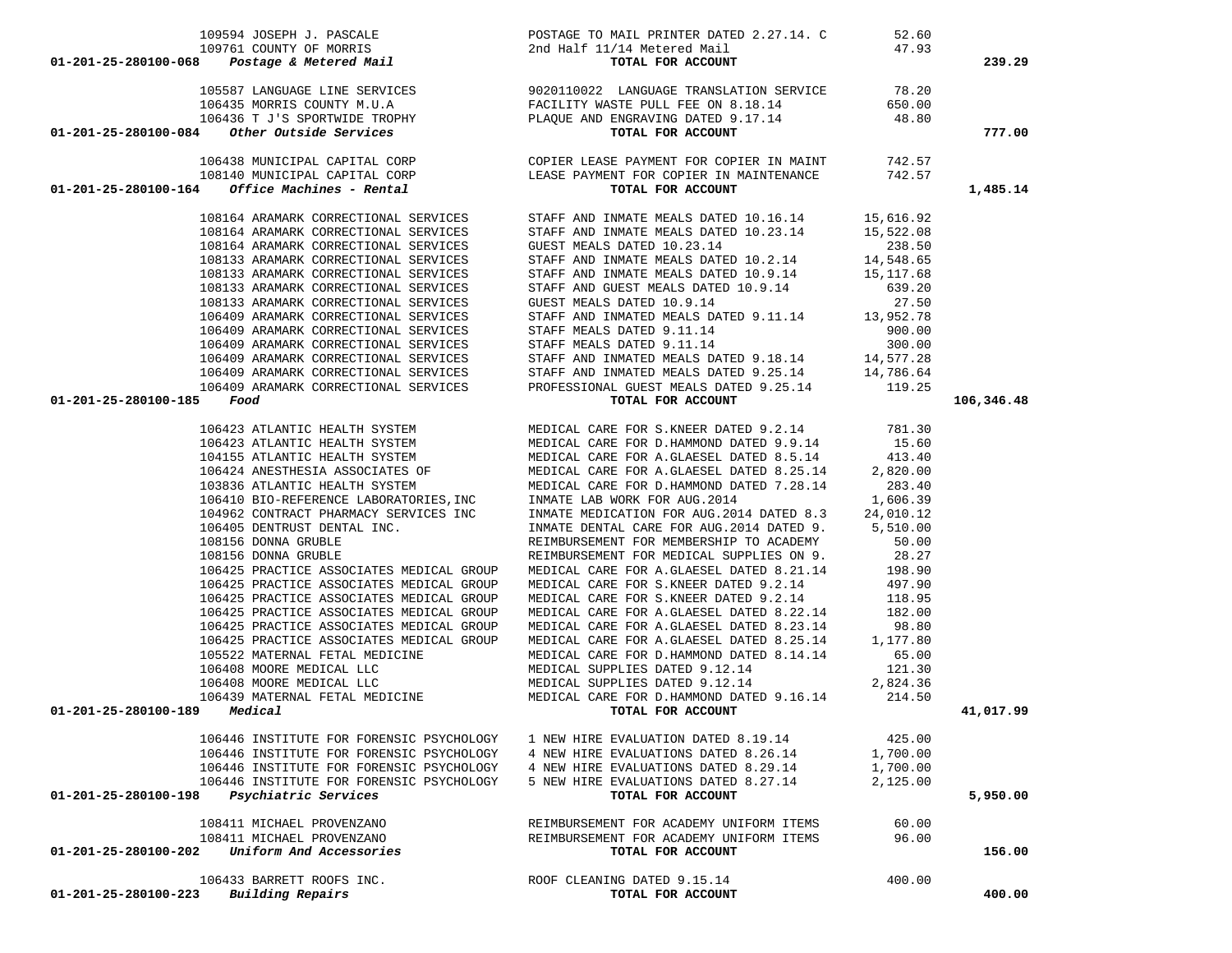| TOTAL for County Jail                                   |                                          |          | ============<br>176,956.27 |
|---------------------------------------------------------|------------------------------------------|----------|----------------------------|
| 01-203-25-280100-161<br>(2013) Communications Equipment | TOTAL FOR ACCOUNT                        |          | 34.08                      |
| 109595 JOSEPH J. PASCALE                                | PHONE CORDS FOR JAIL DATED 12.20.13. CHE | 34.08    |                            |
| 01-201-25-280100-262<br>Machinery Repairs & Parts       | TOTAL FOR ACCOUNT                        |          | 759.83                     |
| 106432 JOHNSTONE SUPPLY                                 | MOTOR FOR KITCHEN APPLIANCE DATED 9.10.1 | 316.00   |                            |
| 106443 FOWLER EOUIP CO INC.                             | WASHER REPAIR/PARTS DATED 9.18.14        | 443.83   |                            |
| 01-201-25-280100-252<br>Janitorial Supplies             | TOTAL FOR ACCOUNT                        |          | 5,618.21                   |
| 106406 JERSEY PAPER PLUS INC                            | JANITORIAL SUPPLIES DATED 9.12.14        | 14.40    |                            |
| 106430 E.A. MORSE & CO. INC.                            | JANITORIAL SUPPLIES DATED 9.11.14        | 2,775.81 |                            |
| 106407 E A MORSE & CO INC.                              | FACILITY GLOVES DATED 9.18.14            | 424.20   |                            |
| 106407 E A MORSE & CO INC.                              | FACILITY GLOVES DATED 9.11.14            | 2,403.80 |                            |
| Bldg Maintenance Supplies<br>01-201-25-280100-249       | TOTAL FOR ACCOUNT                        |          | 3,661.10                   |
| 106431 TURTLE & HUGHES, INC                             | ELECTRICAL SUPPLIES DATED 9.4.14         | 261.84   |                            |
| 106431 TURTLE & HUGHES, INC                             | ELECTRICAL SUPPLIES DATED 9.3.14         | 1,674.86 |                            |
| 106434 STANDARD TILE ROXBURY CORP.                      | TILE DATED 8.30.14                       | 464.40   |                            |
| 105515 CULLIGAN                                         | SOLAR SALT DATED 6.17.14                 | 1,260.00 |                            |

| <b>County Youth Detention Facilit</b>                          |                                          |          |              |
|----------------------------------------------------------------|------------------------------------------|----------|--------------|
| 109252 EDWARD SHAPLEY                                          | Supplies for cooking class               | 13.06    |              |
| 108507 STAPLES ADVANTAGE                                       | Sony recorder                            | 90.24    |              |
| 108507 STAPLES ADVANTAGE                                       | 3 tab folders                            | 13.61    |              |
| Education Schools & Training<br>$01 - 201 - 25 - 281100 - 039$ | TOTAL FOR ACCOUNT                        |          | 116.91       |
| 109034 STAPLES ADVANTAGE                                       | Ink Jets, Legal Post Binders, Markers, P | 518.96   |              |
| $01 - 201 - 25 - 281100 - 059$<br>Other General Expenses       | TOTAL FOR ACCOUNT                        |          | 518.96       |
| 109761 COUNTY OF MORRIS                                        | 2nd Half 11/14 Metered Mail              | 74.56    |              |
| $01 - 201 - 25 - 281100 - 068$<br>Postage & Metered Mail       | TOTAL FOR ACCOUNT                        |          | 74.56        |
| 109253 DORR KYLE                                               | Mileage @ 0.35 per mile--238 miles S.T.E | 83.30    |              |
| 109253 DORR KYLE                                               | Meals S.T.E.P training                   | 47.34    |              |
| 01-201-25-281100-082<br>Travel Expense                         | TOTAL FOR ACCOUNT                        |          | 130.64       |
| 108835 SODEXO INC & AFFILIATES                                 | Contractural Charge 10/4/14 through 10/3 | 2,215.20 |              |
| 108835 SODEXO INC & AFFILIATES                                 | Meals                                    | 3,433.08 |              |
| 108835 SODEXO INC & AFFILIATES                                 | Groceries and Snacks                     | 2,734.33 |              |
| 01-201-25-281100-185<br>Food                                   | TOTAL FOR ACCOUNT                        |          | 8,382.61     |
| 108509 WHITES HEALTHCARE                                       | Corrected Invoice for Supply of Medicine | 141.58   |              |
| 107690 LIFESAVERS INC                                          | CPR instruction course-- Officer J. Kenn | 275.00   |              |
| $01 - 201 - 25 - 281100 - 189$<br>Medical                      | TOTAL FOR ACCOUNT                        |          | 416.58       |
|                                                                |                                          |          | ============ |
| TOTAL for County Youth Detention Facilit                       |                                          |          | 9,640.26     |

# **Road Repairs**

| 108453 STAPLES ADVANTAGE<br>Office Supplies & Stationery<br>01-201-26-290100-058 | Shredder Oil, Wite-Out, Pads<br>TOTAL FOR ACCOUNT                                                                   | 40.18                                | 40.18 |
|----------------------------------------------------------------------------------|---------------------------------------------------------------------------------------------------------------------|--------------------------------------|-------|
| 109761 COUNTY OF MORRIS<br>Postage & Metered Mail<br>01-201-26-290100-068        | 2nd Half 11/14 Metered Mail<br>TOTAL FOR ACCOUNT                                                                    | 1.94                                 | 1.94  |
| 108447 CENTURYLINK<br>108880 VERIZON<br>108944 VERIZON<br>108943 VERIZON         | 310111021 - Long Valley Fax Oct 25, 201<br>Wharton Garage 973-361 2726 132 16Y bill<br>ROAD REPAIRS<br>ROAD REPAIRS | 209.41<br>281.28<br>596.89<br>189.37 |       |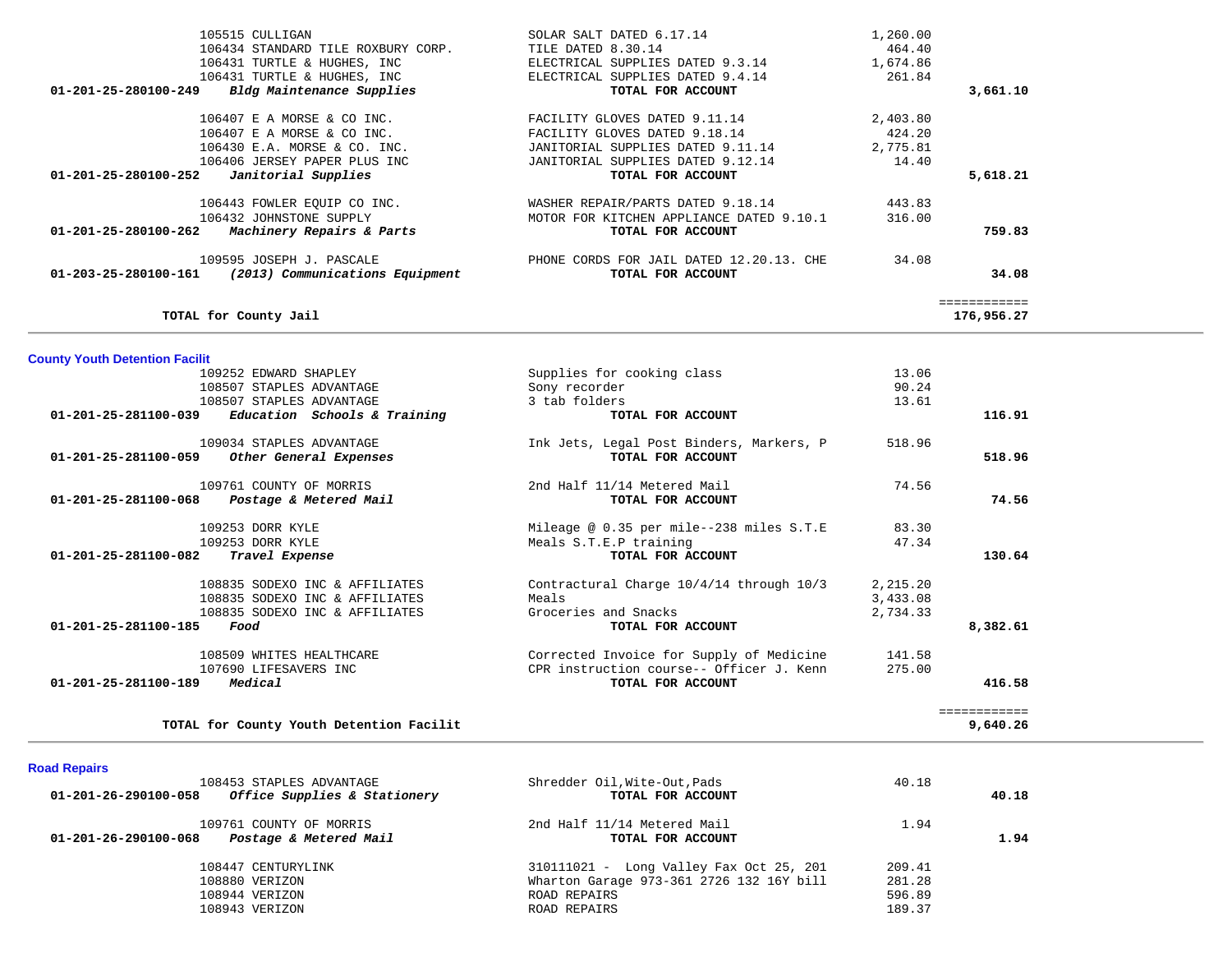| $01 - 201 - 26 - 290100 - 146$ | 108942 VERIZON<br>Telephone         | <b>ROAD REPAIRS</b><br>TOTAL FOR ACCOUNT | 213.16 | 1,490.11                 |
|--------------------------------|-------------------------------------|------------------------------------------|--------|--------------------------|
|                                |                                     |                                          |        |                          |
|                                | 108456 RIDGEDALE PIZZA & RESTAURANT | Meals $3/14-10/2/2014$                   | 120.00 |                          |
|                                | 108456 RIDGEDALE PIZZA & RESTAURANT | Gratuity                                 | 18.00  |                          |
| 01-201-26-290100-188           | Meals                               | TOTAL FOR ACCOUNT                        |        | 138.00                   |
|                                | 108449 CAMPBELL FOUNDRY COMPANY     | Rap-O Cover Rocking Prevention Coil      | 96.00  |                          |
| $01 - 201 - 26 - 290100 - 224$ | Catch Basin Drainage & Pipes        | TOTAL FOR ACCOUNT                        |        | 96.00                    |
|                                | 106618 COUNTY WELDING SUPPLY CO     | acetylene, oxygen                        | 8.85   |                          |
|                                | 106618 COUNTY WELDING SUPPLY CO     | UN1001 acetylene, dissolved              | 26.99  |                          |
|                                | 106618 COUNTY WELDING SUPPLY CO     | small acetylene, oxygen                  | 8.85   |                          |
| 01-201-26-290100-238           | Signage                             | TOTAL FOR ACCOUNT                        |        | 44.69                    |
|                                | 108450 COUNTY CONCRETE CORP.        | Yellow Mason Sand Ticket 2128154         | 195.51 |                          |
| $01 - 201 - 26 - 290100 - 244$ | Stone                               | TOTAL FOR ACCOUNT                        |        | 195.51                   |
|                                | 108454 MORRISTOWN LUMBER &          | 16" Adj Stor Org Hanger, Paint           | 18.47  |                          |
|                                | 108454 MORRISTOWN LUMBER &          | Galon Paint                              | 23.99  |                          |
|                                | 108448 SUSSEX COUNTY MUA            | CTM00001CM St Sweeping 10/2/2014         | 265.20 |                          |
|                                | 108448 SUSSEX COUNTY MUA            | St Sweeping 10/2/2014                    | 182.85 |                          |
|                                | 108448 SUSSEX COUNTY MUA            | CTM00001CM St Sweeping 10/21/2014        | 169.05 |                          |
|                                | 108448 SUSSEX COUNTY MUA            | St Sweeping 10/21/2014                   | 219.90 |                          |
| $01 - 201 - 26 - 290100 - 260$ | Construction Materials              | TOTAL FOR ACCOUNT                        |        | 879.46                   |
|                                | 108451 DEER PARK                    | 0434540175 Montville Garage bottle water | 16.54  |                          |
|                                | 108452 DEER PARK                    | 0434540159 Hanover Garage bottle water 9 | 36.07  |                          |
| $01 - 201 - 26 - 290100 - 266$ | Safety Items                        | TOTAL FOR ACCOUNT                        |        | 52.61                    |
|                                | TOTAL for Road Repairs              |                                          |        | ============<br>2,938.50 |

## **Bridges and Culverts**

| 108434 W.B. MASON COMPANY INC<br><i>Office Supplies &amp; Stationery</i><br>01-201-26-292100-058 | paper, FLGSHP bright 8.5x11Inkcart, 951<br>TOTAL FOR ACCOUNT  | 111.65 | 111.65 |
|--------------------------------------------------------------------------------------------------|---------------------------------------------------------------|--------|--------|
| 108809 VERIZON<br>01-201-26-292100-146<br>Telephone                                              | Billing Date: 11-1-2014Telephone# 973-36<br>TOTAL FOR ACCOUNT | 397.26 | 397.26 |
| 106837 COUNTY WELDING SUPPLY CO                                                                  | UN1001 Acetylene, Dissolved 2.1CWS Mediu                      | 68.85  |        |
| 106837 COUNTY WELDING SUPPLY CO                                                                  | Hazardous Material Compliance                                 | 3.00   |        |
| 106837 COUNTY WELDING SUPPLY CO                                                                  | Hobart 335A 6011 5/32 Electrodes 10# PK                       | 154.50 |        |
| 106796 COUNTY WELDING SUPPLY CO                                                                  | UN1072 Oxygen Compressed 2.2CWS 251cf Cy                      | 18.50  |        |
| 106796 COUNTY WELDING SUPPLY CO                                                                  | Acetylene Dissolved 2.1CWS Medium Acetyl                      | 65.61  |        |
| 106796 COUNTY WELDING SUPPLY CO                                                                  | Hazardous Material Complaince Chgr.                           | 3.00   |        |
| 106796 COUNTY WELDING SUPPLY CO                                                                  | Tip, ICE                                                      | 34.05  |        |
| 106796 COUNTY WELDING SUPPLY CO                                                                  | Electrode, Ice                                                | 47.95  |        |
| 106796 COUNTY WELDING SUPPLY CO                                                                  | Shield Drag ICE                                               | 14.61  |        |
| 107144 COUNTY WELDING SUPPLY CO                                                                  | 70s6 .035 11# Spool                                           | 26.62  |        |
| 107144 COUNTY WELDING SUPPLY CO                                                                  | CWS 125 CF ArgonCWS 125 AR/CO2 75/25CWS                       | 35.40  |        |
| 01-201-26-292100-248<br>Welding-Oxygen-Acetylene Etc                                             | TOTAL FOR ACCOUNT                                             |        | 472.09 |
| 107557 GALETON GLOVES                                                                            | Vuclan Hard Hat Ratchet-Orange each                           | 41.10  |        |
| 107557 GALETON GLOVES                                                                            | Class 2 BRTHB Safety Vest                                     | 28.50  |        |
| 107557 GALETON GLOVES                                                                            | Class 2 BRTHB Safety Vest Sz X-Large Lim                      | 42.75  |        |
| 107557 GALETON GLOVES                                                                            | Freight                                                       | 8.67   |        |
| 107557 GALETON GLOVES                                                                            | Panther Glvs ThinsulateSZ X-Large 12 Pai                      | 336.16 |        |
| 107557 GALETON GLOVES                                                                            | Panther Leather Palm GLV SZ M SFTY Cuff                       | 37.95  |        |
| 107557 GALETON GLOVES                                                                            | Freight                                                       | 8.67   |        |
| 01-201-26-292100-266<br>Safety Items                                                             | TOTAL FOR ACCOUNT                                             |        | 503.80 |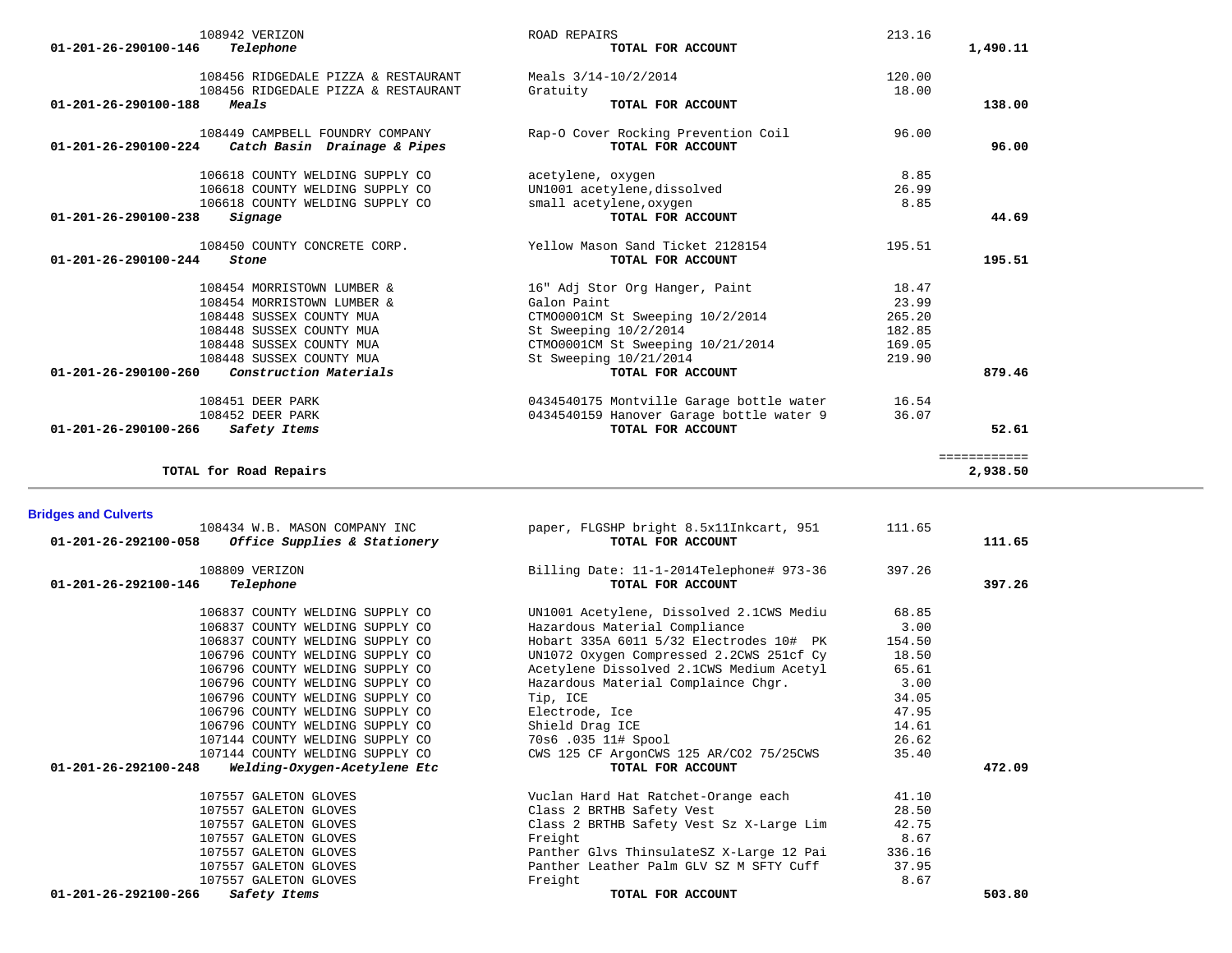| 01-201-26-300100-098           | 108418 DEER PARK<br>Other Operating&Repair Supply                          | 0434593380  09/15-10/14/2014  bottle wate<br>TOTAL FOR ACCOUNT                  | 61.99            | 223.98                 |
|--------------------------------|----------------------------------------------------------------------------|---------------------------------------------------------------------------------|------------------|------------------------|
|                                |                                                                            | 108417 NORTHERN SAFETY CO. INC. 36'x36'reflect rl up sign men working/fl        | 636.68           |                        |
|                                | 108417 NORTHERN SAFETY CO. INC.                                            | soft fit uncorded foam plug                                                     | 97.45            |                        |
| 01-201-26-300100-266           | Safety Items                                                               | TOTAL FOR ACCOUNT                                                               |                  | 734.13                 |
|                                | TOTAL for Shade Tree Commission                                            |                                                                                 |                  | ============<br>958.11 |
| <b>Buildings &amp; Grounds</b> |                                                                            |                                                                                 |                  |                        |
|                                | 105767 WEBSTER PLUMBING &                                                  | WO73376/ RE: PSTA/ 07-28-14                                                     | 329.20           |                        |
|                                | 105767 WEBSTER PLUMBING &                                                  | WO73248/ RE: 911 MEMORIAL/ 07-01-14                                             | 1,646.00         |                        |
|                                | 108756 EMAINT ENTERPRISES LLC<br>4 Equipment Service Agreements            | ANNUAL SUPPORT & SUBSCRIPTION THROUGH 12                                        | 1,299.00         |                        |
| 01-201-26-310100-044           |                                                                            | TOTAL FOR ACCOUNT                                                               |                  | 3,274.20               |
| 01-201-26-310100-084           | 108967 GPC, INC.<br><i>Other Outside Services</i>                          | RE: ADMINISTRATION BLDG - HALLS/ 10-23-1<br>TOTAL FOR ACCOUNT                   | 6,900.00         | 6,900.00               |
|                                | 108511 ALLEN PAPER & SUPPLY CO                                             | WO73839/ RE: B&G/ 11-05-14                                                      | 619.93           |                        |
|                                | 108963 MORRIS COUNTY ENGRAVING LLC                                         | WO70651/RE: ENGRAVED SIGN/10-22-14                                              | 320.00           |                        |
| 01-201-26-310100-098           | Other Operating&Repair Supply                                              | TOTAL FOR ACCOUNT                                                               |                  | 939.93                 |
|                                |                                                                            |                                                                                 |                  |                        |
|                                | 108967 GPC, INC.<br>108280 RICCIARDI BROTHERS OF                           | RE: ADMINISTRATION BLDG - HALLS/ 10-23-1<br>WO72416/ RE: OTA/ 10-01-14          | 588.00<br>82.98  |                        |
|                                | 108280 RICCIARDI BROTHERS OF                                               | WO73401/ RE: CH/ 10-06-14                                                       | 313.47           |                        |
|                                | 108280 RICCIARDI BROTHERS OF                                               | WO73401/ RE: CH/ 10-07-14                                                       | 121.38           |                        |
|                                | 108280 RICCIARDI BROTHERS OF                                               | WO73401/ RE: CH/ 10-09-14                                                       | 424.37           |                        |
|                                | 108280 RICCIARDI BROTHERS OF                                               | WO73367/ RE: B& G - HILL/ 10-10-14                                              | 81.54            |                        |
|                                | 108280 RICCIARDI BROTHERS OF                                               | WO73587/ RE: CH/ 10-15-14                                                       | 241.07           |                        |
|                                | 108280 RICCIARDI BROTHERS OF                                               | WO73593/ RE: SEU/ 10-20-14                                                      | 45.26            |                        |
|                                | 108280 RICCIARDI BROTHERS OF                                               | WO73643/ RE: CH/ 10-21-14                                                       | 495.59           |                        |
|                                | 108280 RICCIARDI BROTHERS OF                                               | WO73643/ RE: CH/ 10-24-14                                                       | 174.22           |                        |
|                                | 108322 RICCIARDI BROTHERS OF                                               | WO73643/ RE: CH/ 10-24-14                                                       | 147.05           |                        |
|                                | 108322 RICCIARDI BROTHERS OF                                               | WO73641/ RE: SEU/ 10-27-14                                                      | 233.89           |                        |
|                                | 108322 RICCIARDI BROTHERS OF                                               | WO73643/ RE: CH/ 10-28-14                                                       | 158.80           |                        |
|                                | 108322 RICCIARDI BROTHERS OF                                               | WO73643/ RE: CH/ 10-28-14                                                       | 178.36           |                        |
|                                | 108322 RICCIARDI BROTHERS OF                                               | WO73773/RE: CH/10-20-14<br>WO73773/RE: PSTA/10-29-14<br>WO73643/RE: CH/10-29-14 | 35.44            |                        |
|                                | 108322 RICCIARDI BROTHERS OF                                               | WO73643/ RE: CH/ 10-29-14                                                       | 157.90           |                        |
|                                | 108322 RICCIARDI BROTHERS OF<br>108322 RICCIARDI BROTHERS OF               | WO73787/ RE: VOTING MACHINE/ 10-29-14<br>WO73643/ RE: CH/ 10-30-14              | 355.09<br>188.98 |                        |
|                                | 108322 RICCIARDI BROTHERS OF                                               | WO73643/ RE: CH/ 10-31-14                                                       | 314.74           |                        |
|                                | 108095 SHERWIN-WILLIAMS                                                    | WO73567/ RE: CTY CLERK/ 10-21-14                                                | 91.94            |                        |
|                                | 108095 SHERWIN-WILLIAMS                                                    | WO73567/ RE: CTY CLERK/ 10-22-14                                                | 78.78            |                        |
|                                | 108095 SHERWIN-WILLIAMS                                                    | WO73616/ RE: OTA/ 10-23-14                                                      | 173.96           |                        |
| 01-201-26-310100-234           | Paint                                                                      | TOTAL FOR ACCOUNT                                                               |                  | 4,682.81               |
|                                |                                                                            |                                                                                 |                  |                        |
|                                | 108277 GENERAL PLUMBING SUPPLY INC.                                        | WO73166/ RE: STOCK/ 10-02-14                                                    | 36.29            |                        |
|                                | 108277 GENERAL PLUMBING SUPPLY INC.                                        | WO71366/ RE: STOCK/ 10-02-14                                                    | 7.53             |                        |
|                                | 108277 GENERAL PLUMBING SUPPLY INC.<br>108277 GENERAL PLUMBING SUPPLY INC. | WO73437/ RE: MED EXAMINER/ 10-06-14<br>WO73230/ RE: JDC/ 10-06-14               | 492.86<br>34.00  |                        |
|                                | 108277 GENERAL PLUMBING SUPPLY INC.                                        | WO73298/ RE: OTA/ 10-06-14                                                      | 127.39           |                        |
|                                | 108277 GENERAL PLUMBING SUPPLY INC.                                        | WO73216/ RE: OTA/ 10-14-14                                                      | 19.59            |                        |
|                                | 108277 GENERAL PLUMBING SUPPLY INC.                                        | WO73216/ RE: OTA/ 10-14-14                                                      | 220.42           |                        |
|                                | 108277 GENERAL PLUMBING SUPPLY INC.                                        | WO73216/ RE: OTA/ 10-20-14                                                      | 207.00           |                        |

108445 ONE SOURCE OF NEW JERSEY LLC One Source Alloy 500 5/32 #10 161.00<br>108418 DEER PARK 0.99 0434593380 08/15-9/14/2014 bottle water 0.99

0434593380 08/15-9/14/2014 bottle water

**TOTAL for Bridges and Culverts** 1,484.80

**Shade Tree Commission** 

============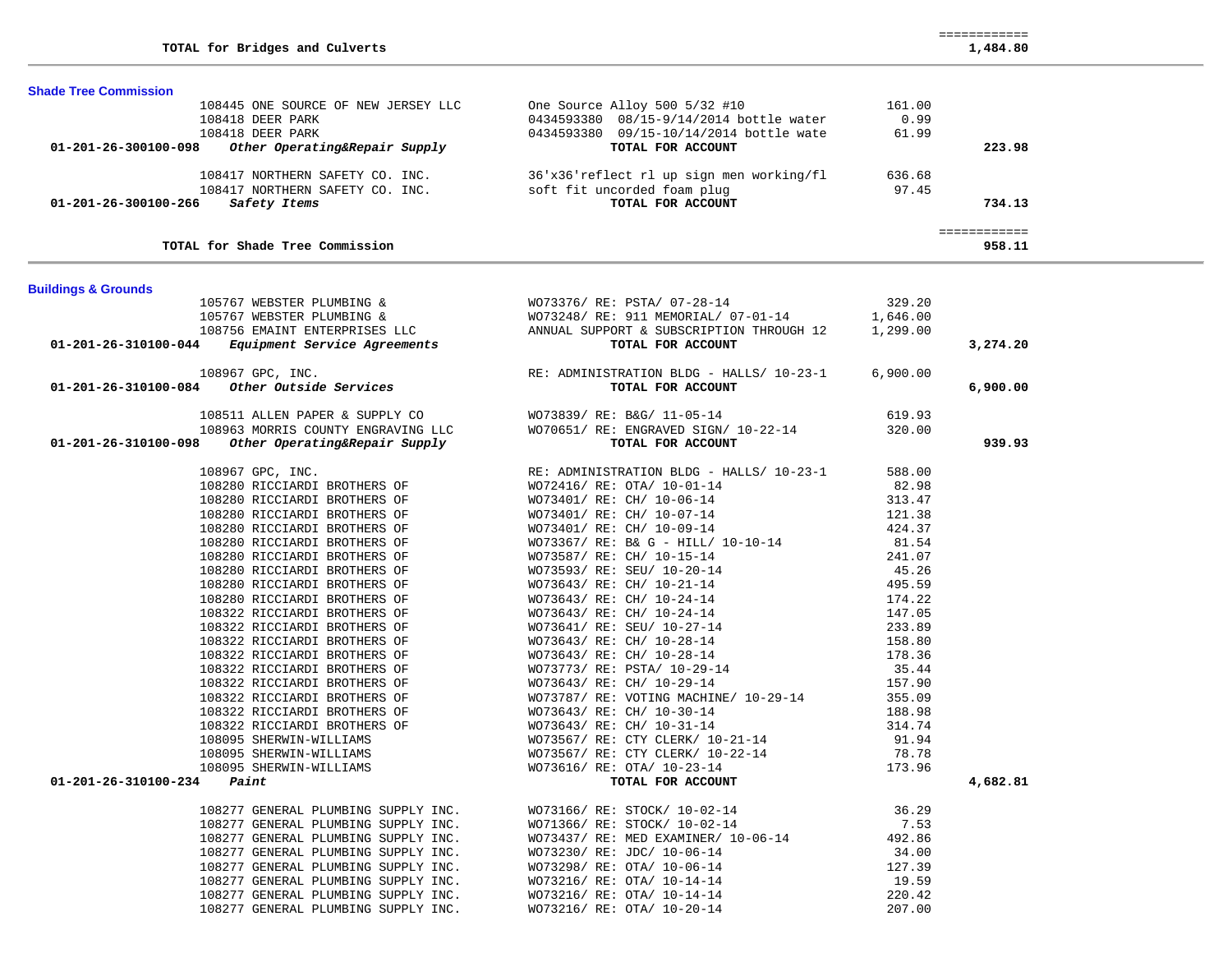| 01-201-26-310100-265<br>Electrical                                                                                                                                                                                                            | TOTAL FOR ACCOUNT                                                                                                                                                                                                                |          | 9,256.70  |
|-----------------------------------------------------------------------------------------------------------------------------------------------------------------------------------------------------------------------------------------------|----------------------------------------------------------------------------------------------------------------------------------------------------------------------------------------------------------------------------------|----------|-----------|
| 108962 BATTERIES PLUS                                                                                                                                                                                                                         | WO73683/ RE: CTY LIBRARY/ 10-31-14                                                                                                                                                                                               | 466.20   |           |
| 108484 FASTENAL COMPANY                                                                                                                                                                                                                       | WO73640/ RE: CTY COUNSEL - BULBS/ 10-30-                                                                                                                                                                                         | 437.31   |           |
| 108496 COOPER ELECTRIC SUPPLY CO.                                                                                                                                                                                                             | WO73765/ RE: VOTING MACHINE - BULBS/ 10-                                                                                                                                                                                         | 545.39   |           |
| 107768 COOPER ELECTRIC SUPPLY CO.                                                                                                                                                                                                             | WO73529/ RE: CTY CLERK/ 10-16-14                                                                                                                                                                                                 | 217.57   |           |
| 107768 COOPER ELECTRIC SUPPLY CO.                                                                                                                                                                                                             | WO73380/ RE: CTY LIBRARY/ 10-16-14                                                                                                                                                                                               | 5.00     |           |
| 108273 COOPER ELECTRIC SUPPLY CO.                                                                                                                                                                                                             | WO73700/ RE: B&G/ 10-27-14                                                                                                                                                                                                       | 1,258.05 |           |
| 108273 COOPER ELECTRIC SUPPLY CO.                                                                                                                                                                                                             | WO73700/ RE: B&G/10-27-14                                                                                                                                                                                                        | 484.56   |           |
| 107767 COOPER ELECTRIC SUPPLY CO.<br>107767 COOPER ELECTRIC SUPPLY CO.                                                                                                                                                                        | WO72304/ RE: CREDIT MEMO - BULBS/ 10-03- -4,092.45                                                                                                                                                                               |          |           |
| 107767 COOPER ELECTRIC SUPPLY CO.                                                                                                                                                                                                             | WO72304/ RE: A&R GRG - BULBS/ 10-03-14 3,900.00                                                                                                                                                                                  | 271.32   |           |
| 107767 COOPER ELECTRIC SUPPLY CO.                                                                                                                                                                                                             | W073157/ RE: B&G - BULBS/ 10-16-14<br>W073649/ CH - BULBS/ 10-21-14                                                                                                                                                              | 298.00   |           |
| 108494 COOPER ELECTRIC SUPPLY CO.                                                                                                                                                                                                             | WO71485/ RE: B&G/ 11-03-14                                                                                                                                                                                                       | 99.05    |           |
| 108494 COOPER ELECTRIC SUPPLY CO. WO71485/RE: B&G/ 11-03-14                                                                                                                                                                                   |                                                                                                                                                                                                                                  | 197.33   |           |
|                                                                                                                                                                                                                                               |                                                                                                                                                                                                                                  |          |           |
|                                                                                                                                                                                                                                               | 108104 COOPER ELECTRIC SUPPLY CO. WO73238/ RE: PSTA - BULBS/ 09-05-14 3,089.76<br>108104 COOPER ELECTRIC SUPPLY CO. WO73238/ RE: PSTA - BULBS/ 10-16-14 1,306.40<br>108104 COOPER ELECTRIC SUPPLY CO. WO73786/ RE: CTY COUNSEL - |          |           |
|                                                                                                                                                                                                                                               |                                                                                                                                                                                                                                  |          |           |
|                                                                                                                                                                                                                                               |                                                                                                                                                                                                                                  |          |           |
|                                                                                                                                                                                                                                               |                                                                                                                                                                                                                                  |          |           |
|                                                                                                                                                                                                                                               |                                                                                                                                                                                                                                  |          |           |
| 01-201-26-310100-264 Heat & A/C                                                                                                                                                                                                               |                                                                                                                                                                                                                                  |          | 14,581.87 |
|                                                                                                                                                                                                                                               |                                                                                                                                                                                                                                  |          |           |
|                                                                                                                                                                                                                                               |                                                                                                                                                                                                                                  |          |           |
|                                                                                                                                                                                                                                               |                                                                                                                                                                                                                                  |          |           |
|                                                                                                                                                                                                                                               |                                                                                                                                                                                                                                  |          |           |
|                                                                                                                                                                                                                                               |                                                                                                                                                                                                                                  |          |           |
|                                                                                                                                                                                                                                               |                                                                                                                                                                                                                                  |          |           |
|                                                                                                                                                                                                                                               |                                                                                                                                                                                                                                  |          |           |
|                                                                                                                                                                                                                                               |                                                                                                                                                                                                                                  |          |           |
|                                                                                                                                                                                                                                               |                                                                                                                                                                                                                                  |          |           |
|                                                                                                                                                                                                                                               |                                                                                                                                                                                                                                  |          |           |
| 01-201-26-310100-239 Small Tools<br>108479 PASTENAL COMPANY<br>108479 PASTENAL COMPANY<br>108479 PASTENAL COMPANY<br>108479 PASTENAL COMPANY<br>10879 SLAS-TINT, LLC<br>107876 GLAS-TINT, LLC<br>107878 GLAS-TINT, LLC<br>107878 GLAS-TINT, L |                                                                                                                                                                                                                                  |          | 15,111.42 |
|                                                                                                                                                                                                                                               |                                                                                                                                                                                                                                  |          |           |
|                                                                                                                                                                                                                                               |                                                                                                                                                                                                                                  |          | 2,612.80  |
|                                                                                                                                                                                                                                               |                                                                                                                                                                                                                                  |          |           |
|                                                                                                                                                                                                                                               |                                                                                                                                                                                                                                  |          |           |
|                                                                                                                                                                                                                                               |                                                                                                                                                                                                                                  |          | 3,095.98  |
|                                                                                                                                                                                                                                               |                                                                                                                                                                                                                                  |          |           |
|                                                                                                                                                                                                                                               |                                                                                                                                                                                                                                  |          |           |
|                                                                                                                                                                                                                                               |                                                                                                                                                                                                                                  |          |           |
|                                                                                                                                                                                                                                               |                                                                                                                                                                                                                                  |          | 1,325.98  |
|                                                                                                                                                                                                                                               |                                                                                                                                                                                                                                  |          |           |
|                                                                                                                                                                                                                                               |                                                                                                                                                                                                                                  |          |           |
|                                                                                                                                                                                                                                               |                                                                                                                                                                                                                                  |          |           |
|                                                                                                                                                                                                                                               |                                                                                                                                                                                                                                  |          |           |
|                                                                                                                                                                                                                                               |                                                                                                                                                                                                                                  |          |           |
|                                                                                                                                                                                                                                               |                                                                                                                                                                                                                                  |          |           |
| 01-201-26-310100-239 Small Tools                                                                                                                                                                                                              |                                                                                                                                                                                                                                  |          | 356.88    |
|                                                                                                                                                                                                                                               |                                                                                                                                                                                                                                  |          |           |
|                                                                                                                                                                                                                                               |                                                                                                                                                                                                                                  |          |           |
|                                                                                                                                                                                                                                               |                                                                                                                                                                                                                                  |          |           |
| $01 - 201 - 26 - 310100 - 235$ Pipes - Others                                                                                                                                                                                                 |                                                                                                                                                                                                                                  |          | 2,128.58  |
|                                                                                                                                                                                                                                               |                                                                                                                                                                                                                                  |          |           |
|                                                                                                                                                                                                                                               |                                                                                                                                                                                                                                  |          |           |
|                                                                                                                                                                                                                                               |                                                                                                                                                                                                                                  |          |           |
|                                                                                                                                                                                                                                               |                                                                                                                                                                                                                                  |          |           |
|                                                                                                                                                                                                                                               |                                                                                                                                                                                                                                  |          |           |
|                                                                                                                                                                                                                                               |                                                                                                                                                                                                                                  |          |           |
|                                                                                                                                                                                                                                               |                                                                                                                                                                                                                                  |          |           |

| RE: B&G/ 10-28-14<br>TOTAL FOR ACCOUNT                                                                                                                                                                                      | 64.20            | 2,128.58  |
|-----------------------------------------------------------------------------------------------------------------------------------------------------------------------------------------------------------------------------|------------------|-----------|
|                                                                                                                                                                                                                             |                  |           |
| RE: SMALL TOOLS/ 10-10-14<br>RE: SMALL TOOLS/10-23-14<br>RE: SMALL TOOLS/ 08-07-14                                                                                                                                          | 10.01            |           |
|                                                                                                                                                                                                                             | 215.42           |           |
| TOTAL FOR ACCOUNT                                                                                                                                                                                                           | 131.45           | 356.88    |
|                                                                                                                                                                                                                             |                  |           |
| RE: B&G/ 10-29-14                                                                                                                                                                                                           | 30.97            |           |
| RE: PSTA/ 10-30-14                                                                                                                                                                                                          | 36.09            |           |
|                                                                                                                                                                                                                             | 223.13           |           |
| RE: B&G - HILL/ 10-31-124<br>RE: B&G - HILL/ 10-31-124<br>RE: DOVER PROBATION/ 10-24-14<br>RE: JDC/ 10-27-14<br>RE: DOVER PROBATION RE: JDC / 10-27-14                                                                      | 348.00<br>687.79 |           |
| TOTAL FOR ACCOUNT                                                                                                                                                                                                           |                  | 1,325.98  |
| 2.<br>RE: 911 MEMORIAL/ 09-05-14<br>RE: CTY LIBRARY/ 09-24-14<br>2,746.00                                                                                                                                                   |                  |           |
|                                                                                                                                                                                                                             |                  |           |
|                                                                                                                                                                                                                             |                  |           |
|                                                                                                                                                                                                                             |                  |           |
| TOTAL FOR ACCOUNT                                                                                                                                                                                                           |                  | 3,095.98  |
| RE: JANITORIAL SUPPLIES/ 11-14- 2,612.80                                                                                                                                                                                    |                  |           |
| TOTAL FOR ACCOUNT                                                                                                                                                                                                           |                  | 2,612.80  |
|                                                                                                                                                                                                                             |                  |           |
| IFF WARRANTS/ 09-24-14                                                                                                                                                                                                      | 15,111.42        |           |
| TOTAL FOR ACCOUNT                                                                                                                                                                                                           |                  | 15,111.42 |
| TY LIBRARY/ 11-03-14                                                                                                                                                                                                        | 3,255.00         |           |
| RE: LAW & PUB SAFETY/ 11-18-14                                                                                                                                                                                              | 54.92            |           |
| RE: STOCK/ 11-20-14                                                                                                                                                                                                         | 24.57            |           |
| RE: CTY GRG/ 11-20-14                                                                                                                                                                                                       | 5.95             |           |
|                                                                                                                                                                                                                             |                  |           |
| ER REPAIR - CTY GRG, MOSQUITO CO 3,785.57<br>ER REPAIR - FREEDOM HOUSE/ 10-28 430.63<br>ER REPAIR - CH/ 10-29-14 285.00                                                                                                     |                  |           |
| ER REPAIR - DOVER PROB/ 11-03-14 3,080.10                                                                                                                                                                                   |                  |           |
| DOM HOUSE/ 10-23-14                                                                                                                                                                                                         | 410.13           |           |
| T UP CHECK FOR VARIOUS FACILITIE 3,250.00                                                                                                                                                                                   |                  |           |
| TOTAL FOR ACCOUNT                                                                                                                                                                                                           |                  | 14,581.87 |
| 7 RE: PSTA - BULBS/ 09-05-14<br>7 RE: PSTA - BULBS/ 10-16-14<br>7 RE: CTY COUNSEL - BULBS/ 10-23-<br>7 RE: B&G - BULBS/ 10-27-14<br>7 RE: CH/ 10-29-14<br>7 RE: B&G/ 11-03-14<br>7 RE: R&G/ 11-03-14<br>7 RE: R&G/ 11-03-14 |                  |           |
|                                                                                                                                                                                                                             |                  |           |
|                                                                                                                                                                                                                             |                  |           |
|                                                                                                                                                                                                                             |                  |           |
|                                                                                                                                                                                                                             |                  |           |
| RE: B&G/ 11-03-14<br>RE: B&G/ 11-03-14                                                                                                                                                                                      | 99.05            |           |
| $RE: B&G - BULBS/ 10-16-14$                                                                                                                                                                                                 | 298.00           |           |
| CH - BULBS/ 10-21-14                                                                                                                                                                                                        | 271.32           |           |
| RE: $A&R$ GRG - BULBS/ $10-03-14$                                                                                                                                                                                           | 3,900.00         |           |
| RE: CREDIT MEMO - BULBS/ 10-03- -4,092.45<br>RE: B&G/10-27-14                                                                                                                                                               | 484.56           |           |
| RE: B&G/ 10-27-14                                                                                                                                                                                                           |                  |           |
| RE: CTY LIBRARY/ 10-16-14                                                                                                                                                                                                   | 1,258.05<br>5.00 |           |
| RE: CTY CLERK/ 10-16-14                                                                                                                                                                                                     | $5.00$<br>217.57 |           |
| RE: CTY CLERK/ $10-10-13$<br>RE: VOTING MACHINE - BULBS/ 10-<br>RE: CTY COUNSEL - BULBS/ 10-30-                                                                                                                             | 545.39           |           |
|                                                                                                                                                                                                                             | 437.31           |           |
| RE: CTY LIBRARY/ 10-31-14<br><b>EQEAI ROD ACCOUNTER</b>                                                                                                                                                                     | 466.20           | 0.2557    |
|                                                                                                                                                                                                                             |                  |           |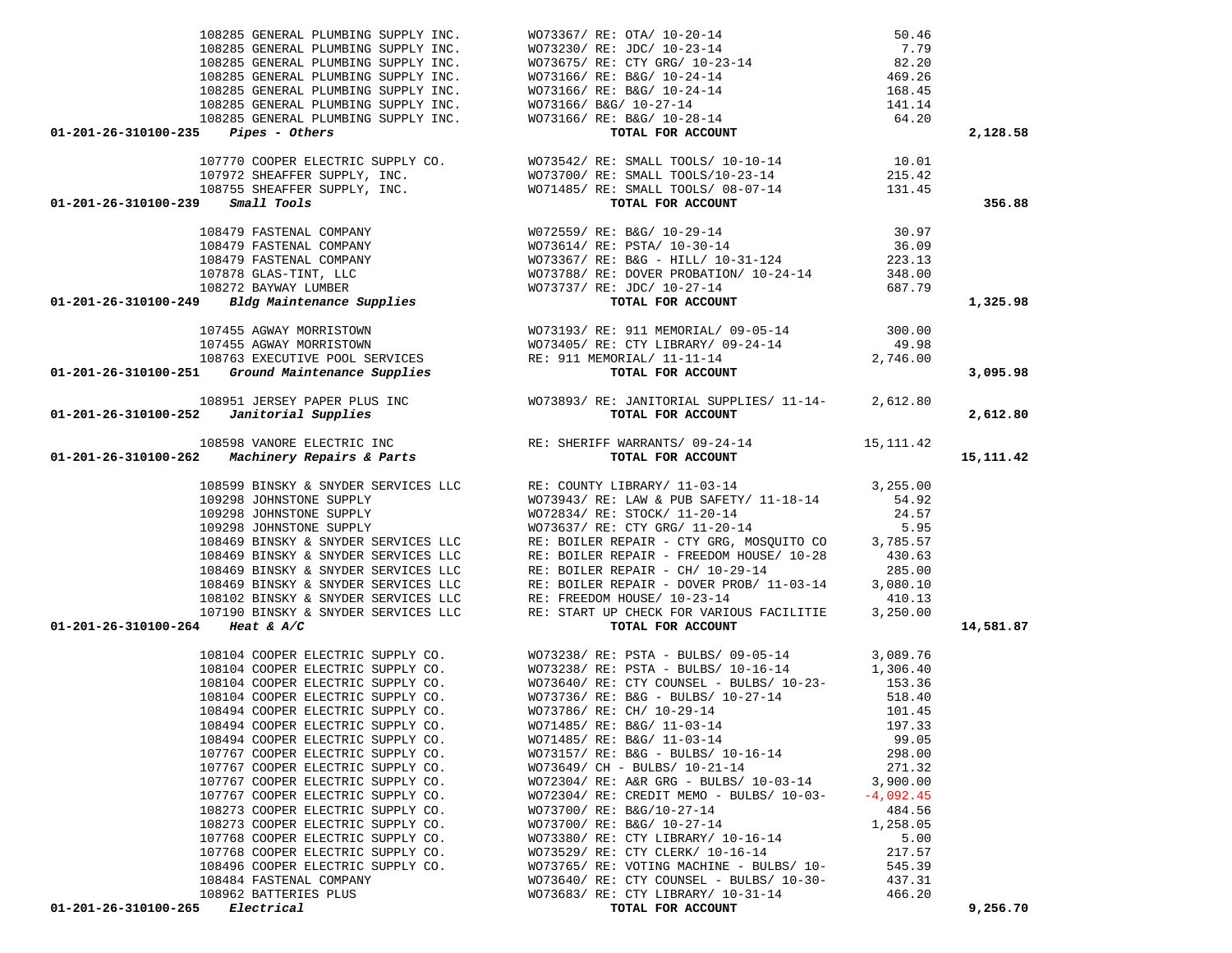| 108926 WILLIAM F. BARNISH (19926 RENT INCREASE FOR DOVER PROBATION- SEPT 108926 WILLIAM F. BARNISH (19926 RENT INCREASE FOR DOVER PROBATION- JAN 2<br>108926 WILLIAM F. BARNISH (2013) Ruilding Rental (2013) Rent RENT INCREASE |                                                                                                                                                                                                                                              | 3,466.44<br>6,932.88<br>4,110.64 | 14,509.96                 |  |
|----------------------------------------------------------------------------------------------------------------------------------------------------------------------------------------------------------------------------------|----------------------------------------------------------------------------------------------------------------------------------------------------------------------------------------------------------------------------------------------|----------------------------------|---------------------------|--|
|                                                                                                                                                                                                                                  | 0434507703/ DATED 10-15-2014 THRU 11-14- 82.03                                                                                                                                                                                               |                                  |                           |  |
| 109259 DEER PARK<br>01-203-26-310100-095 (2013) Other Administrative Supplies                                                                                                                                                    | TOTAL FOR ACCOUNT                                                                                                                                                                                                                            |                                  | 82.03                     |  |
| TOTAL for Buildings & Grounds                                                                                                                                                                                                    |                                                                                                                                                                                                                                              |                                  | ============<br>78,859.14 |  |
| <b>Motor Services Center</b>                                                                                                                                                                                                     |                                                                                                                                                                                                                                              |                                  |                           |  |
| 109101 STAPLES ADVANTAGE YELLOW INK                                                                                                                                                                                              |                                                                                                                                                                                                                                              | 30.38                            |                           |  |
|                                                                                                                                                                                                                                  | PEN                                                                                                                                                                                                                                          | 5.69                             |                           |  |
|                                                                                                                                                                                                                                  | PEN<br>INK CART,PAPER,CALENDAR                                                                                                                                                                                                               | 178.88                           |                           |  |
|                                                                                                                                                                                                                                  | TOTAL FOR ACCOUNT                                                                                                                                                                                                                            |                                  | 214.95                    |  |
| 100/02 CABLEVISION<br>109151 J & D SALES & SERVICE LLC<br>108329 MCMASTER SARE                                                                                                                                                   | $11/8/14 - 12/7/$                                                                                                                                                                                                                            | 59.95                            |                           |  |
|                                                                                                                                                                                                                                  | WHARTON                                                                                                                                                                                                                                      | 644.00                           |                           |  |
| 108329 MCMASTER-CARR SUPPLY CO                                                                                                                                                                                                   | <b>BULB</b>                                                                                                                                                                                                                                  | 72.71                            |                           |  |
| 109289 ROBERT BECKMANN                                                                                                                                                                                                           | MOTOR VEHICLE COMMISSION - 6 TITLES                                                                                                                                                                                                          | 360.00                           |                           |  |
| 109289 ROBERT BECKMANN                                                                                                                                                                                                           | NJ EMISSIONS PROGRAM - 23 TESTS<br>MOTOR VEHICLE COMMISSION - 1 TITLE                                                                                                                                                                        | 18.17                            |                           |  |
| 109446 ROBERT BECKMANN                                                                                                                                                                                                           |                                                                                                                                                                                                                                              | 60.00                            |                           |  |
| 107522 CUMMINS POWER SYSTEMS LLC                                                                                                                                                                                                 | INSITE LITE REGISTRATION                                                                                                                                                                                                                     | 461.25                           |                           |  |
| 108678 BOONTON AUTO PARTS                                                                                                                                                                                                        | ADHESIVE, NOZZLE                                                                                                                                                                                                                             | 83.37                            |                           |  |
| 108327 J & D SALES & SERVICE LLC                                                                                                                                                                                                 | SERVICE WATER RECYCLER                                                                                                                                                                                                                       | 389.00                           |                           |  |
| 106090 MSC INDUSTRIAL SUPPLY CO.                                                                                                                                                                                                 | HOSE ASY                                                                                                                                                                                                                                     | 34.27                            |                           |  |
| 108288 MSC INDUSTRIAL SUPPLY CO.                                                                                                                                                                                                 |                                                                                                                                                                                                                                              | 641.59                           |                           |  |
| 108288 MSC INDUSTRIAL SUPPLY CO.                                                                                                                                                                                                 |                                                                                                                                                                                                                                              | 118.75                           |                           |  |
| 108288 MSC INDUSTRIAL SUPPLY CO.                                                                                                                                                                                                 |                                                                                                                                                                                                                                              | 62.85                            |                           |  |
| 107948 MSC INDUSTRIAL SUPPLY CO.                                                                                                                                                                                                 | WHEEL WEIGHT<br>WASHER<br>WASHER, COTTER PIN<br>HANDLE<br>BATTERIES, DISC                                                                                                                                                                    | 10.92                            |                           |  |
| 107948 MSC INDUSTRIAL SUPPLY CO.                                                                                                                                                                                                 |                                                                                                                                                                                                                                              | 90.72                            |                           |  |
|                                                                                                                                                                                                                                  | 107948 MSC INDUSTRIAL SUPPLY CO.<br>107948 MSC INDUSTRIAL SUPPLY CO.<br>107948 MSC INDUSTRIAL SUPPLY CO.<br>107948 MSC INDUSTRIAL SUPPLY CO.<br>107928 MITCHELL 1<br>108760 MUNICIPAL CAPITAL CORP<br>108760 MUNICIPAL CAPITAL CORP<br>10876 | 19.09                            |                           |  |
|                                                                                                                                                                                                                                  |                                                                                                                                                                                                                                              | 37.36                            |                           |  |
|                                                                                                                                                                                                                                  |                                                                                                                                                                                                                                              | 70.77                            |                           |  |
|                                                                                                                                                                                                                                  |                                                                                                                                                                                                                                              | 2,244.72                         |                           |  |
|                                                                                                                                                                                                                                  |                                                                                                                                                                                                                                              | 151.52                           |                           |  |
|                                                                                                                                                                                                                                  |                                                                                                                                                                                                                                              | 792.55                           |                           |  |
| 01-201-26-315100-098 Other Operating&Repair Supply                                                                                                                                                                               | TOTAL FOR ACCOUNT                                                                                                                                                                                                                            |                                  | 6,423.56                  |  |
| 108673 AMERICAN WEAR INC.                                                                                                                                                                                                        | UNIFORMS & MATS<br>UNIFORMS                                                                                                                                                                                                                  | 262.34                           |                           |  |
|                                                                                                                                                                                                                                  | UNIFORMS                                                                                                                                                                                                                                     | 207.55                           |                           |  |
|                                                                                                                                                                                                                                  | TOTAL FOR ACCOUNT                                                                                                                                                                                                                            |                                  | 469.89                    |  |
| 108750 GRAINGER                                                                                                                                                                                                                  | CASTER WHEEL FOR JACK                                                                                                                                                                                                                        | 63.10                            |                           |  |
| $01 - 201 - 26 - 315100 - 239$ Small Tools                                                                                                                                                                                       | TOTAL FOR ACCOUNT                                                                                                                                                                                                                            |                                  | 63.10                     |  |
| 107925 METALS USA PLATES $\&$ $\hfill$ CARBON ROUND                                                                                                                                                                              |                                                                                                                                                                                                                                              | 160.00                           |                           |  |
| 01-201-26-315100-243<br>Steel                                                                                                                                                                                                    | TOTAL FOR ACCOUNT                                                                                                                                                                                                                            |                                  | 160.00                    |  |
|                                                                                                                                                                                                                                  |                                                                                                                                                                                                                                              |                                  |                           |  |
| 108325 INTER CITY TIRE                                                                                                                                                                                                           | TIRES                                                                                                                                                                                                                                        | 258.44                           |                           |  |
| 107970 STS TIRE & AUTO CENTERS                                                                                                                                                                                                   | TIRES                                                                                                                                                                                                                                        | 587.92                           |                           |  |
| 107970 STS TIRE & AUTO CENTERS<br>107970 STS TIRE & AUTO CENTERS                                                                                                                                                                 | TIRES<br>TIRES                                                                                                                                                                                                                               | 355.16<br>528.00                 |                           |  |
| 108298 STS TIRE & AUTO CENTERS                                                                                                                                                                                                   | TIRES                                                                                                                                                                                                                                        | 455.48                           |                           |  |
| 108773 STS TIRE & AUTO CENTERS                                                                                                                                                                                                   | TIRES                                                                                                                                                                                                                                        | 632.28                           |                           |  |
| 108773 STS TIRE & AUTO CENTERS                                                                                                                                                                                                   | TIRES                                                                                                                                                                                                                                        | 206.68                           |                           |  |
| 108773 STS TIRE & AUTO CENTERS                                                                                                                                                                                                   | TIRES                                                                                                                                                                                                                                        | 701.52                           |                           |  |
| Tires<br>01-201-26-315100-245                                                                                                                                                                                                    | TOTAL FOR ACCOUNT                                                                                                                                                                                                                            |                                  | 3,725.48                  |  |
|                                                                                                                                                                                                                                  |                                                                                                                                                                                                                                              |                                  |                           |  |
| 104511 PRAXAIR DISTRIBUTION                                                                                                                                                                                                      | KM959<br>TIP, DIFFUSER, RING, WASHER, RIN                                                                                                                                                                                                    | 46.81                            |                           |  |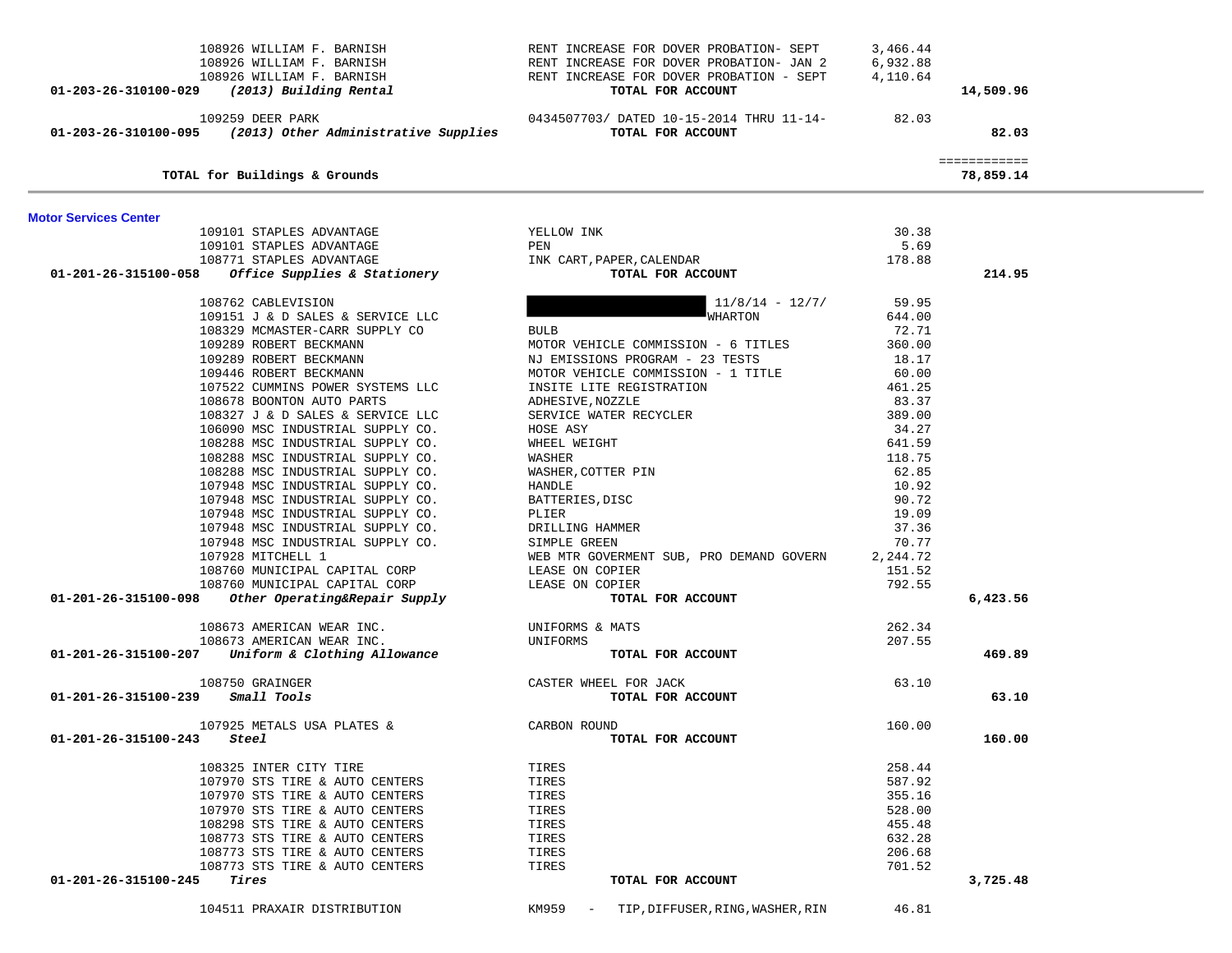|                      | 104511 PRAXAIR DISTRIBUTION                                                                  | NOZZLE                                                                                                                                                                                                                                                                                 | 18.35             |           |
|----------------------|----------------------------------------------------------------------------------------------|----------------------------------------------------------------------------------------------------------------------------------------------------------------------------------------------------------------------------------------------------------------------------------------|-------------------|-----------|
|                      |                                                                                              | ENTAL<br><b>TOTAL FOR ACCOUNT</b><br>CYLINDER RENTAL                                                                                                                                                                                                                                   | 277.50            |           |
| 01-201-26-315100-248 |                                                                                              | 3 <b>Welding-Oxygen-ACECylene acc</b><br>108300 TOMAR INDUSTRIES INC<br>108300 TOMAR INDUSTRIES INC<br>108300 TOMAR INDUSTRIES INC<br><b>CLASS CLEANER</b><br><b>CLASS CLEANER</b><br><b>CLASS CLEANER</b><br><b>CLASS CLEANER</b><br><b>CLASS CLEANER</b><br><b>CLASS CLEANER</b><br> |                   | 342.66    |
|                      |                                                                                              |                                                                                                                                                                                                                                                                                        |                   |           |
|                      |                                                                                              |                                                                                                                                                                                                                                                                                        |                   |           |
| 01-201-26-315100-252 |                                                                                              |                                                                                                                                                                                                                                                                                        |                   | 282.95    |
|                      | 108672 AIR BRAKE & EQUIPMENT <b>EXAMPLE RADIATOR</b>                                         | RADIATOR 1,685.00<br>STARTER, ALTERNATOR 1,685.00<br>MOTOR, KEY, RING, WASHER 652.70<br>CLAMP 27.51<br>CLAMP 19.04<br>VALVE 483.59<br>SENSOR, HARNESS 170.40<br>CREDIT                                                                                                                 |                   |           |
|                      | 108753 GUARANTEED REBUILDERS INC                                                             |                                                                                                                                                                                                                                                                                        |                   |           |
|                      | 108775 VERMEER NORTH ATLANTIC                                                                |                                                                                                                                                                                                                                                                                        |                   |           |
|                      | 107938 HOOVER TRUCK CENTERS INC                                                              |                                                                                                                                                                                                                                                                                        |                   |           |
|                      | 107938 HOOVER TRUCK CENTERS INC                                                              |                                                                                                                                                                                                                                                                                        |                   |           |
|                      | 107938 HOOVER TRUCK CENTERS INC                                                              |                                                                                                                                                                                                                                                                                        |                   |           |
|                      | 107938 HOOVER TRUCK CENTERS INC                                                              |                                                                                                                                                                                                                                                                                        |                   |           |
|                      | 107938 HOOVER TRUCK CENTERS INC                                                              |                                                                                                                                                                                                                                                                                        |                   |           |
|                      |                                                                                              |                                                                                                                                                                                                                                                                                        | 827.38            |           |
|                      |                                                                                              |                                                                                                                                                                                                                                                                                        | 222.76            |           |
|                      |                                                                                              |                                                                                                                                                                                                                                                                                        | 147.17            |           |
|                      |                                                                                              |                                                                                                                                                                                                                                                                                        | 378.70            |           |
|                      |                                                                                              | 107938 HOOVER TRUCK CENTERS INC<br>108735 BRISTOL DONALD COMPANY<br>107944 KENVIL POWER EQUIPMENT, INC.<br>107944 KENVIL POWER EQUIPMENT, INC.<br>107944 KENVIL POWER EQUIPMENT, INC.<br>107964 SMITH MOTOR CO., INC.<br>107966 SMITH TRAC                                             | 2,676.97          |           |
|                      |                                                                                              | BOLT, CONNECTOR, THERMOSTAT, RING, HOSE, KT                                                                                                                                                                                                                                            | 667.52            |           |
|                      | 108287 MID-ATLANTIC TRUCK CENTRE INC<br>108287 MID-ATLANTIC TRUCK CENTRE INC                 | BOLT                                                                                                                                                                                                                                                                                   | 2,294.16<br>12.48 |           |
|                      | 108287 MID-ATLANTIC TRUCK CENTRE INC                                                         | CAP, FILTER                                                                                                                                                                                                                                                                            | 151.62            |           |
|                      | 108287 MID-ATLANTIC TRUCK CENTRE INC                                                         | BOLT, STUD                                                                                                                                                                                                                                                                             | 55.06             |           |
|                      | 108287 MID-ATLANTIC TRUCK CENTRE INC                                                         | PAN                                                                                                                                                                                                                                                                                    | 441.43            |           |
|                      | 108287 MID-ATLANTIC TRUCK CENTRE INC                                                         | WASHER, TUBE, SEAL, GASKET, THERMOSTAT, TUBE,                                                                                                                                                                                                                                          | 764.05            |           |
|                      | 108758 MID-ATLANTIC TRUCK CENTRE INC                                                         |                                                                                                                                                                                                                                                                                        | 13.41             |           |
|                      | 108758 MID-ATLANTIC TRUCK CENTRE INC                                                         |                                                                                                                                                                                                                                                                                        | 454.95            |           |
|                      | 108758 MID-ATLANTIC TRUCK CENTRE INC                                                         |                                                                                                                                                                                                                                                                                        | 64.20             |           |
|                      | 108758 MID-ATLANTIC TRUCK CENTRE INC                                                         |                                                                                                                                                                                                                                                                                        | 61.56             |           |
|                      | 108758 MID-ATLANTIC TRUCK CENTRE INC                                                         |                                                                                                                                                                                                                                                                                        | 40.56             |           |
|                      | 108758 MID-ATLANTIC TRUCK CENTRE INC                                                         |                                                                                                                                                                                                                                                                                        | 348.88            |           |
|                      | 107963 TONY SANCHEZ LTD                                                                      |                                                                                                                                                                                                                                                                                        | 27.17             |           |
|                      | 108297 TONY SANCHEZ LTD<br>297 TONY SANCHEZ LTD<br><b><i>Spare Parts for Equipment</i></b>   | ASHER, TUBE, SEAL, GASABA,<br>SEAL<br>FILTER<br>TIE ROD END<br>RING<br>NUT<br>KIT MTR, FILTER, BODY, CONNECTOR<br>ELBOW                                                                                                                                                                | 625.00            |           |
| 01-201-26-315100-261 |                                                                                              | TOTAL FOR ACCOUNT                                                                                                                                                                                                                                                                      |                   | 13,805.76 |
|                      |                                                                                              | 108744 D&B AUTO SUPPLY<br>108744 D&B AUTO SUPPLY<br>108744 D&B AUTO SUPPLY<br>108744 D&B AUTO SUPPLY<br>108744 D&B AUTO SUPPLY<br>109095 PLAINSMAN AUTO SUPPLY<br>109095 PLAINSMAN AUTO SUPPLY<br>FUSE, HUB ASSY, CLAIPER, BATTERY, WHEEL NU                                           | 87.20             |           |
|                      |                                                                                              | TRIP SPG, FILTER, LAMP, BRAKCET, BULB, FILTE                                                                                                                                                                                                                                           | 483.86            |           |
|                      |                                                                                              |                                                                                                                                                                                                                                                                                        | 305.11            |           |
|                      | 108744 D&B AUTO SUPPLY<br>108744 D&B AUTO SUPPLY<br>109095 PLAINSMAN AUTO SUPPLY             |                                                                                                                                                                                                                                                                                        | 294.06            |           |
|                      |                                                                                              |                                                                                                                                                                                                                                                                                        | 760.96            |           |
|                      | 109095 PLAINSMAN AUTO SUPPLY<br>109095 PLAINSMAN AUTO SUPPLY                                 | LAMP, STARTER, PLUG WIRE SET, FILTER, CLUTC                                                                                                                                                                                                                                            | 270.43            |           |
|                      | 109095 PLAINSMAN AUTO SUPPLY                                                                 | PRESSURE SWITCH, PADS, ROTOR, WHEEL NUT, BU<br>FLORMRKR, SKT 19MM, FUSE, SENSOR                                                                                                                                                                                                        | 538.04<br>134.81  |           |
|                      | 109095 PLAINSMAN AUTO SUPPLY<br>109095 PLAINSMAN AUTO SUPPLY<br>108768 SMITH MOTOR CO., INC. | ROTOR, SOCKET, HOSE, BATTERY, SNOW BRUSH, DEI                                                                                                                                                                                                                                          | 435.73            |           |
|                      |                                                                                              | KIT-TPMS SENSOR                                                                                                                                                                                                                                                                        | 55.87             |           |
|                      | 108316 BEYER CHRYSLER JEEP                                                                   | STUD                                                                                                                                                                                                                                                                                   | 6.19              |           |
|                      | 108316 BEYER CHRYSLER JEEP                                                                   | PAD KIT                                                                                                                                                                                                                                                                                | 172.50            |           |
|                      | 108316 BEYER CHRYSLER JEEP                                                                   | T/BODY, GASKET                                                                                                                                                                                                                                                                         | 200.00            |           |
|                      | 108318 D&B AUTO SUPPLY                                                                       | KIT, COIL, NUT, LAMP, OXYGENSENSOR, FILTER                                                                                                                                                                                                                                             | 379.89            |           |
|                      | 108318 D&B AUTO SUPPLY                                                                       | ROTORS, PAD, FUEL FILTER, PENETRANT, AIR FR                                                                                                                                                                                                                                            | 389.86            |           |
|                      | 108318 D&B AUTO SUPPLY                                                                       | SPARK PLUG, COIL, FILTER, GREASE, SENSOR                                                                                                                                                                                                                                               | 499.55            |           |
|                      | 108318 D&B AUTO SUPPLY                                                                       | HANGER, FILTER, ROOTR, SENSOR, PAD, SOCKET S                                                                                                                                                                                                                                           | 607.29            |           |
|                      | 108318 D&B AUTO SUPPLY                                                                       | CREDIT                                                                                                                                                                                                                                                                                 | $-19.32$          |           |
|                      | 108318 D&B AUTO SUPPLY                                                                       | CREDIT                                                                                                                                                                                                                                                                                 | $-31.92$          |           |
|                      | 108319 FLEMINGTON CHRYSLER                                                                   | <b>BLADE</b>                                                                                                                                                                                                                                                                           | 52.80             |           |
|                      | 108319 FLEMINGTON CHRYSLER                                                                   | CABLE                                                                                                                                                                                                                                                                                  | 87.12             |           |
|                      | 108746 FLEMINGTON BUICK CHEVROLET                                                            | SHAFT                                                                                                                                                                                                                                                                                  | 73.60             |           |
|                      | 108746 FLEMINGTON BUICK CHEVROLET                                                            | BATTERY                                                                                                                                                                                                                                                                                | 117.42            |           |
|                      | 108746 FLEMINGTON BUICK CHEVROLET                                                            | LAMP, BULB                                                                                                                                                                                                                                                                             | 89.62             |           |
|                      | 108746 FLEMINGTON BUICK CHEVROLET                                                            | BRACKET                                                                                                                                                                                                                                                                                | 24.65             |           |

|                                       | 277.50           |          |
|---------------------------------------|------------------|----------|
| <b>R ACCOUNT</b>                      |                  | 342.6    |
| ER, TOWEL                             | 238.95           |          |
|                                       | 44.00            |          |
| <b>R ACCOUNT</b>                      |                  | 282.9    |
|                                       | 1,685.00         |          |
|                                       | 520.00           |          |
| IER                                   | 652.70           |          |
|                                       | 27.51            |          |
|                                       | 19.04            |          |
|                                       | 483.59           |          |
|                                       | 170.40           |          |
|                                       | $-27.51$         |          |
| TUBE, SPRING PIN                      | 827.38<br>222.76 |          |
|                                       | 147.17           |          |
|                                       | 378.70           |          |
| '3CG)                                 | 2,676.97         |          |
| ! TIRES                               | 667.52           |          |
| MOSTAT,RING, HOSE,KT                  | 2,294.16         |          |
|                                       | 12.48            |          |
|                                       | 151.62           |          |
|                                       | 55.06            |          |
|                                       | 441.43           |          |
| SKET, THERMOSTAT, TUBE,               | 764.05           |          |
|                                       | 13.41<br>454.95  |          |
|                                       | 64.20            |          |
|                                       | 61.56            |          |
|                                       | 40.56            |          |
| , CONNECTOR                           | 348.88           |          |
|                                       | 27.17            |          |
|                                       | 625.00           |          |
| <b>R ACCOUNT</b>                      |                  | 13,805.7 |
|                                       | 87.20            |          |
| IP,BRAKCET, BULB,FILTE                | 483.86           |          |
| IUFFLER,PIPE, RADIATOR                | 305.11           |          |
| ., CHAMBER                            | 294.06           |          |
| ER, BATTERY, WHEEL NUT                | 760.96           |          |
| IIRE SET, FILTER, CLUTC               | 270.43           |          |
| S,ROTOR, WHEEL NUT,BU<br>'USE, SENSOR | 538.04<br>134.81 |          |
| $\overline{a}$                        | 1257             |          |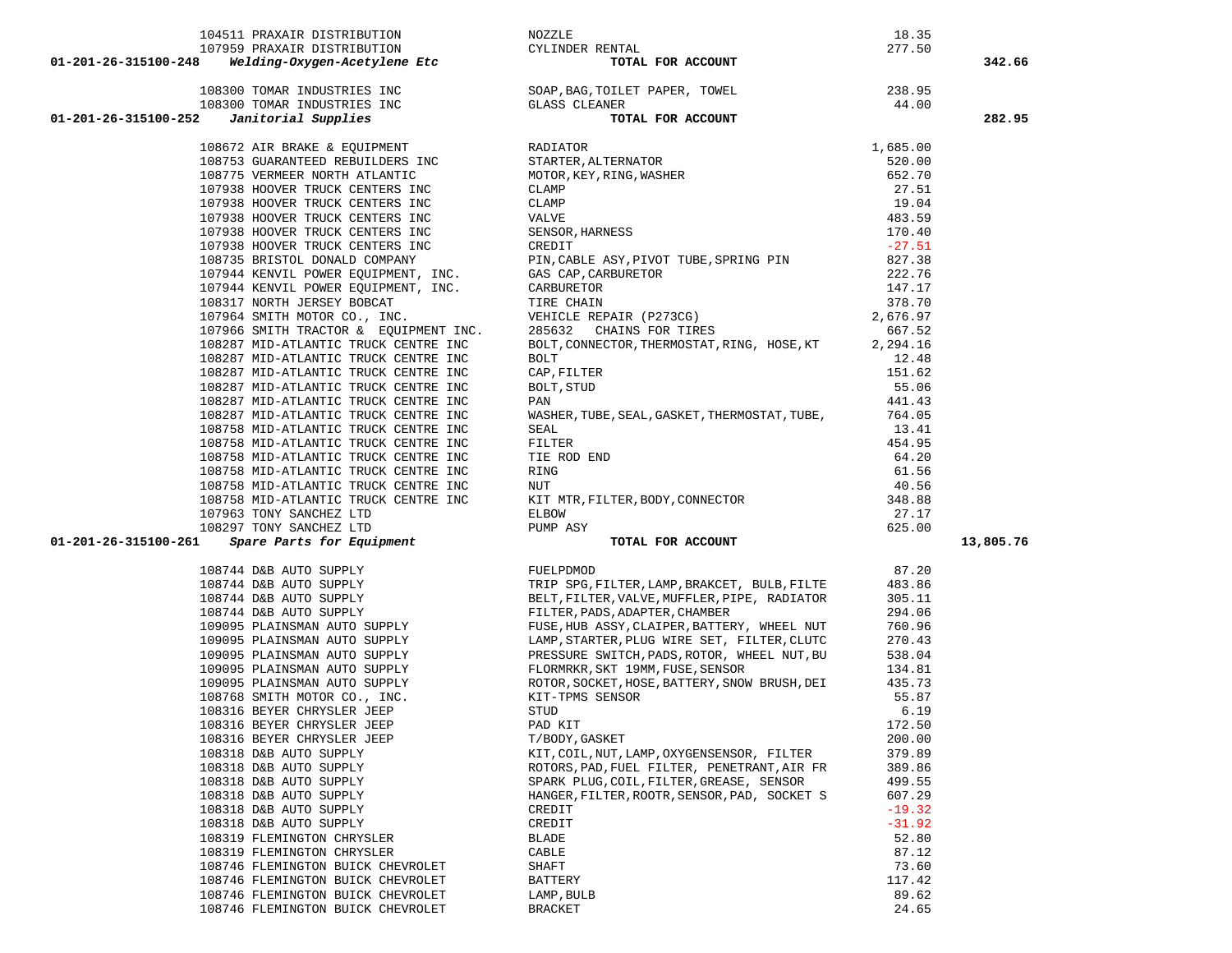| 108848 STAPLES ADVANTAGE                             | Canister Steam Cleaner                  | 110.29 |          |
|------------------------------------------------------|-----------------------------------------|--------|----------|
| 108848 STAPLES ADVANTAGE                             | Misc. Supplies                          | 74.88  |          |
| 108848 STAPLES ADVANTAGE                             | Misc. Supplies                          | 97.37  |          |
| 108848 STAPLES ADVANTAGE                             | Misc. Supplies                          | 41.60  |          |
| 108848 STAPLES ADVANTAGE                             | Misc. Supplies                          | 3.89   |          |
| 108848 STAPLES ADVANTAGE                             | Misc. Supplies                          | 31.56  |          |
| 108848 STAPLES ADVANTAGE                             | Misc. Supplies                          | 144.59 |          |
| 108848 STAPLES ADVANTAGE                             | Misc. Supplies                          | 71.61  |          |
| 108848 STAPLES ADVANTAGE                             | Misc. Supplies                          | 84.96  |          |
| Office Supplies & Stationery<br>01-201-26-320100-058 | TOTAL FOR ACCOUNT                       |        | 660.75   |
|                                                      |                                         |        |          |
| 108046 AMERICAN WEAR INC.                            | Clean Uniforms 10-2-14                  | 43.41  |          |
| 108046 AMERICAN WEAR INC.                            | Clean Uniforms 10-9-14                  | 43.41  |          |
| 108046 AMERICAN WEAR INC.                            | Clean Uniforms 10-16-14                 | 41.16  |          |
| 108046 AMERICAN WEAR INC.                            | Clean Uniforms 10-23-14                 | 41.16  |          |
| 108046 AMERICAN WEAR INC.                            | Clean Uniforms 10-30-14                 | 41.16  |          |
| 107648 HANOVER POWER SPORTS                          | WP ACC Tire Mud Lite 27 X 9-12 #57-5655 | 290.00 |          |
| 107648 HANOVER POWER SPORTS                          | WP ACC Tire Mud Lite XTR 26 X 11R-12 #5 | 396.00 |          |
| 107648 HANOVER POWER SPORTS                          | TR BAT YTX20L-BS YUASA BATT #581318     | 113.95 |          |
| 107648 HANOVER POWER SPORTS                          | YA Fill Element Assy, Oil OL #5GH-13440 | 97.86  |          |
| 107648 HANOVER POWER SPORTS                          | TR ACC Battery Tender JR 1 #212102      | 39.99  |          |
| Other Outside Services<br>01-201-26-320100-084       | TOTAL FOR ACCOUNT                       |        | 1,148.10 |
|                                                      |                                         |        |          |

**Mosquito Extermination** 

 ============ **TOTAL for Motor Services Center 36,658.18**

| 108296 ROUTE 23 AUTOMALL LLC     | CREDIT                                                                                                                                                                                                                                                                                                                            | $-13.37$                                                                                                                 |
|----------------------------------|-----------------------------------------------------------------------------------------------------------------------------------------------------------------------------------------------------------------------------------------------------------------------------------------------------------------------------------|--------------------------------------------------------------------------------------------------------------------------|
|                                  |                                                                                                                                                                                                                                                                                                                                   |                                                                                                                          |
| 108296 ROUTE 23 AUTOMALL LLC     | SEAL                                                                                                                                                                                                                                                                                                                              | 154.74                                                                                                                   |
| 108296 ROUTE 23 AUTOMALL LLC     | SHIELD                                                                                                                                                                                                                                                                                                                            | 41.50                                                                                                                    |
| 108296 ROUTE 23 AUTOMALL LLC     | SEAL                                                                                                                                                                                                                                                                                                                              | 9.56                                                                                                                     |
| 108296 ROUTE 23 AUTOMALL LLC     | JOINT ASY, RING, NUT                                                                                                                                                                                                                                                                                                              | 264.60                                                                                                                   |
| 107962 ROUTE 23 AUTOMALL LLC     | CREDIT                                                                                                                                                                                                                                                                                                                            | $-22.49$                                                                                                                 |
| 107962 ROUTE 23 AUTOMALL LLC     | STRIKER                                                                                                                                                                                                                                                                                                                           | 51.11                                                                                                                    |
| 107962 ROUTE 23 AUTOMALL LLC     | FILTER ASY                                                                                                                                                                                                                                                                                                                        | 57.72                                                                                                                    |
| 107962 ROUTE 23 AUTOMALL LLC     | STRAP                                                                                                                                                                                                                                                                                                                             | 95.10                                                                                                                    |
| 107962 ROUTE 23 AUTOMALL LLC     | MOTOR, ARM ASY, PRETENSIONER                                                                                                                                                                                                                                                                                                      | 301.11                                                                                                                   |
| 107962 ROUTE 23 AUTOMALL LLC     | GASKET, STUD, NUT, CONNECTOR, MANIFOLD, PLUG                                                                                                                                                                                                                                                                                      | 258.41                                                                                                                   |
| 107962 ROUTE 23 AUTOMALL LLC     | ELEMENT, PAD                                                                                                                                                                                                                                                                                                                      | 149.28                                                                                                                   |
| 107962 ROUTE 23 AUTOMALL LLC     | LAMP                                                                                                                                                                                                                                                                                                                              | 50.22                                                                                                                    |
| 107962 ROUTE 23 AUTOMALL LLC     | COVER                                                                                                                                                                                                                                                                                                                             | 27.09                                                                                                                    |
| 108294 RE-TRON TECHNOLOGIES INC. | BATTERY                                                                                                                                                                                                                                                                                                                           | 547.75                                                                                                                   |
| 108764 PLAINSMAN AUTO SUPPLY     | 6PTDP SAE, WRENCH, PUMP, MOUNT, HOSE, RUGLYD                                                                                                                                                                                                                                                                                      | 266.48                                                                                                                   |
| 108764 PLAINSMAN AUTO SUPPLY     | LAMP, BULB, HYD FLUID, HUB CAP, BATTERY, SWI                                                                                                                                                                                                                                                                                      | 847.48                                                                                                                   |
| 108764 PLAINSMAN AUTO SUPPLY     | STARTER, PAD, FILTER, SUPPORT                                                                                                                                                                                                                                                                                                     | 251.03                                                                                                                   |
| 108764 PLAINSMAN AUTO SUPPLY     | TAPE, SHOE, OIL, LAMP, SEAL, SPARK PLUG                                                                                                                                                                                                                                                                                           | 71.76                                                                                                                    |
| 108764 PLAINSMAN AUTO SUPPLY     | ROTOR, PAD, SENSOR, TENSIONER, BELT, FILTER 1, 119.16                                                                                                                                                                                                                                                                             |                                                                                                                          |
| 108674 BEYER CHRYSLER JEEP       | FILTER                                                                                                                                                                                                                                                                                                                            | 11.69                                                                                                                    |
| 108674 BEYER CHRYSLER JEEP       | WIRING                                                                                                                                                                                                                                                                                                                            | 29.25                                                                                                                    |
|                                  |                                                                                                                                                                                                                                                                                                                                   | 14.74                                                                                                                    |
| 108676 BEYER FORD                | 3BFOB                                                                                                                                                                                                                                                                                                                             | 96.19                                                                                                                    |
|                                  |                                                                                                                                                                                                                                                                                                                                   | 150.00                                                                                                                   |
|                                  |                                                                                                                                                                                                                                                                                                                                   | 150.00                                                                                                                   |
|                                  |                                                                                                                                                                                                                                                                                                                                   | 150.00                                                                                                                   |
|                                  |                                                                                                                                                                                                                                                                                                                                   | 175.00                                                                                                                   |
|                                  |                                                                                                                                                                                                                                                                                                                                   | $-291.67$                                                                                                                |
|                                  |                                                                                                                                                                                                                                                                                                                                   | 21.94                                                                                                                    |
|                                  |                                                                                                                                                                                                                                                                                                                                   | 49.52<br>69.61                                                                                                           |
|                                  | 108746 FLEMINGTON BUICK CHEVROLET<br>108746 FLEMINGTON BUICK CHEVROLET<br>108746 FLEMINGTON BUICK CHEVROLET<br>108746 FLEMINGTON BUICK CHEVROLET<br>107886 BUNKY'S TOWING & AUTO REPAIR<br>107886 BUNKY'S TOWING & AUTO REPAIR<br>107886 BUNKY'S TOWING & AUTO REPAIR<br>107886 BUNKY'S TOWING & AUTO REPAIR<br>108676 BEYER FORD | DEFLECTOR<br>CABLE<br>SOLENOID<br>CREDIT<br>TOWING (6-77)<br>TOWING (6-83)<br>TOWING $(6-44)$<br>TOWING $(6-61)$<br>BOLT |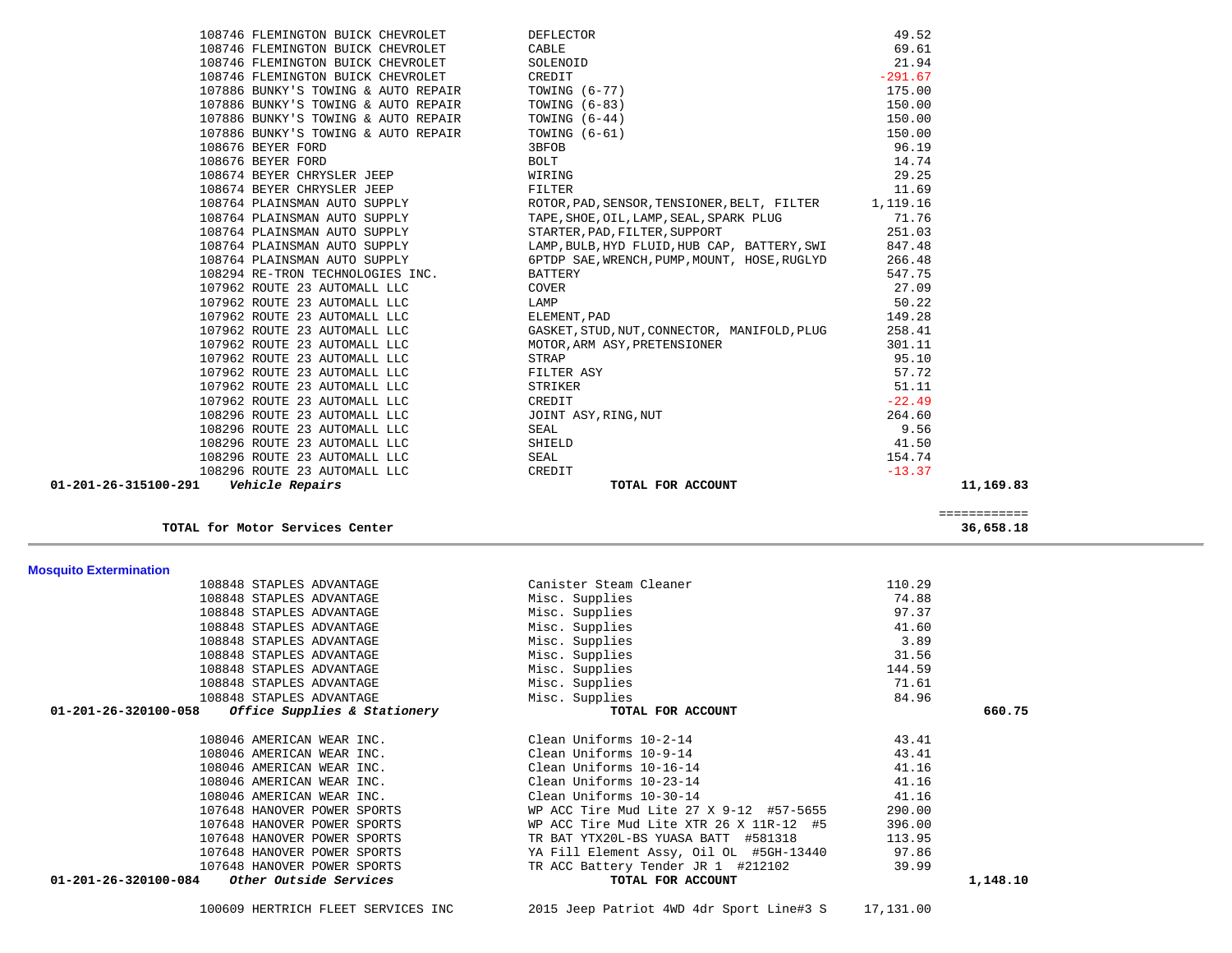|                                                                  | 106950 CLARKE MOSQUITO CONTROL ULV Flushing Solvent 2X2.5G #11520 206.60<br>106950 CLARKE MOSQUITO CONTROL Dippers Box/10 #31696 11520 110.00<br>106950 CLARKE MOSQUITO CONTROL Shipping and Handling 24.13<br>5 Chemicals & Sprays TO                                                                                                                                                                            |                | 340.73   |
|------------------------------------------------------------------|-------------------------------------------------------------------------------------------------------------------------------------------------------------------------------------------------------------------------------------------------------------------------------------------------------------------------------------------------------------------------------------------------------------------|----------------|----------|
|                                                                  |                                                                                                                                                                                                                                                                                                                                                                                                                   |                |          |
|                                                                  |                                                                                                                                                                                                                                                                                                                                                                                                                   |                |          |
|                                                                  |                                                                                                                                                                                                                                                                                                                                                                                                                   |                |          |
|                                                                  |                                                                                                                                                                                                                                                                                                                                                                                                                   |                |          |
|                                                                  |                                                                                                                                                                                                                                                                                                                                                                                                                   |                |          |
|                                                                  |                                                                                                                                                                                                                                                                                                                                                                                                                   |                |          |
|                                                                  |                                                                                                                                                                                                                                                                                                                                                                                                                   |                |          |
|                                                                  |                                                                                                                                                                                                                                                                                                                                                                                                                   |                | 204.22   |
|                                                                  |                                                                                                                                                                                                                                                                                                                                                                                                                   |                |          |
|                                                                  | $\begin{tabular}{lllllllllllllllll} \textbf{108046 AMERTCAN WEAR INC.} & \textbf{Clean Uniforms} & 10-2-14 & 43.40 \\ \textbf{108046 AMERTCAN WEAR INC.} & \textbf{Clean Uniforms} & 10-9-14 & 43.40 \\ \textbf{108046 AMERTCAN WEAR INC.} & \textbf{Clean Uniforms} & 10-16-14 & 41.16 \\ \textbf{108046 AMERTCAN WEAR INC.} & \textbf{Clean Uniforms} & 10-23-14 & 41.16 \\ \textbf{108046 AMERTCAN WEAR INC.}$ |                |          |
|                                                                  |                                                                                                                                                                                                                                                                                                                                                                                                                   |                |          |
|                                                                  |                                                                                                                                                                                                                                                                                                                                                                                                                   |                |          |
|                                                                  |                                                                                                                                                                                                                                                                                                                                                                                                                   |                |          |
|                                                                  |                                                                                                                                                                                                                                                                                                                                                                                                                   |                |          |
|                                                                  |                                                                                                                                                                                                                                                                                                                                                                                                                   |                |          |
| 105792 STRONGWEAR GARMENT CORP                                   | Camber 131 Safety Lime Sweatshirt Jacket                                                                                                                                                                                                                                                                                                                                                                          | 199.96         |          |
| 105792 STRONGWEAR GARMENT CORP                                   | Camber 131 Safety Lime Sweatshirt Jacket                                                                                                                                                                                                                                                                                                                                                                          | 349.93         |          |
| 105792 STRONGWEAR GARMENT CORP                                   | Camber 131 Safety Lime Sweatshirt Jacket                                                                                                                                                                                                                                                                                                                                                                          | 274.95         |          |
| 105792 STRONGWEAR GARMENT CORP                                   | Camber 131 Safety Lime Sweatshirt Jacket                                                                                                                                                                                                                                                                                                                                                                          | 59.99          |          |
| 105792 STRONGWEAR GARMENT CORP<br>105792 STRONGWEAR GARMENT CORP | Camber 131 Safety Lime Sweatshirt Jacket<br>Jerzees 436P Maroon Shirts - Size M                                                                                                                                                                                                                                                                                                                                   | 64.99<br>35.97 |          |
| 105792 STRONGWEAR GARMENT CORP                                   |                                                                                                                                                                                                                                                                                                                                                                                                                   |                |          |
| 105792 STRONGWEAR GARMENT CORP                                   |                                                                                                                                                                                                                                                                                                                                                                                                                   |                |          |
| 105792 STRONGWEAR GARMENT CORP                                   | Jerzees 436P Maroon Shirts - Size L<br>Devon & Jones D110 Burgundy Size XL<br>Jerzees 436P Maroon Shirt Size 2XL<br>111.93                                                                                                                                                                                                                                                                                        |                |          |
| 105792 STRONGWEAR GARMENT CORP                                   |                                                                                                                                                                                                                                                                                                                                                                                                                   | 19.99          |          |
| 105792 STRONGWEAR GARMENT CORP                                   | Jerzees 436P Maroon Shirt Size 3XL<br>Jerzees 436P Maroon Shirt Size 4XL<br>Jerzees 436P Maroon Shirt Size 4XL<br>Jerzees 436P Maroon Shirt Size 4XL<br>Disposable Lithium Battery, 3 Volts, .61 22.00<br>Sure-Grip Light Duty Work Glove, with Gr 11.52<br>Three outlet, Light Duty Spring-Rewind R 94.14                                                                                                        |                |          |
| 107672 MCMASTER-CARR SUPPLY CO                                   |                                                                                                                                                                                                                                                                                                                                                                                                                   |                |          |
| 107672 MCMASTER-CARR SUPPLY CO                                   |                                                                                                                                                                                                                                                                                                                                                                                                                   |                |          |
| 107672 MCMASTER-CARR SUPPLY CO                                   |                                                                                                                                                                                                                                                                                                                                                                                                                   |                |          |
| 107672 MCMASTER-CARR SUPPLY CO                                   | Medium-Base Incandescent Light Bulb, Pea<br>Incadescent Light Bulb, Pea<br>Incadescent Light Bulb, Medium Base, Pea<br>19.65<br>1/4" Shank-Mount Light Cleaning Brush, f 12.80                                                                                                                                                                                                                                    |                |          |
| 107672 MCMASTER-CARR SUPPLY CO                                   |                                                                                                                                                                                                                                                                                                                                                                                                                   |                |          |
| 107672 MCMASTER-CARR SUPPLY CO                                   |                                                                                                                                                                                                                                                                                                                                                                                                                   |                |          |
| 107672 MCMASTER-CARR SUPPLY CO                                   | Waterproof 3-roll Multipurpose Sanding A $20.76$                                                                                                                                                                                                                                                                                                                                                                  |                |          |
| 107672 MCMASTER-CARR SUPPLY CO                                   | Shipping & Handling                                                                                                                                                                                                                                                                                                                                                                                               | 9.23           |          |
| Equipment                                                        | TOTAL FOR ACCOUNT                                                                                                                                                                                                                                                                                                                                                                                                 |                | 1,737.92 |
|                                                                  |                                                                                                                                                                                                                                                                                                                                                                                                                   |                |          |
|                                                                  |                                                                                                                                                                                                                                                                                                                                                                                                                   |                |          |
|                                                                  |                                                                                                                                                                                                                                                                                                                                                                                                                   |                |          |
|                                                                  |                                                                                                                                                                                                                                                                                                                                                                                                                   |                |          |
|                                                                  |                                                                                                                                                                                                                                                                                                                                                                                                                   |                |          |
|                                                                  |                                                                                                                                                                                                                                                                                                                                                                                                                   |                |          |
| 108822 PLAINSMAN AUTO SUPPLY                                     | Core Deposit #LE5246                                                                                                                                                                                                                                                                                                                                                                                              | 50.00          |          |
| 108822 PLAINSMAN AUTO SUPPLY                                     | Caliper W/Pads & Hdwr - R/Frt #LE5245                                                                                                                                                                                                                                                                                                                                                                             | 78.45          |          |
| 108822 PLAINSMAN AUTO SUPPLY                                     | Core Deposit                                                                                                                                                                                                                                                                                                                                                                                                      | 50.00          |          |
| 108822 PLAINSMAN AUTO SUPPLY                                     | Front Brake Hose #BH140247                                                                                                                                                                                                                                                                                                                                                                                        | 20.78          |          |
| 108822 PLAINSMAN AUTO SUPPLY                                     | Front Brake Hose #BH140248                                                                                                                                                                                                                                                                                                                                                                                        | 20.78          |          |
| 108822 PLAINSMAN AUTO SUPPLY                                     | Tire Bead Sealer #710-1204                                                                                                                                                                                                                                                                                                                                                                                        | 17.22          |          |
| 108822 PLAINSMAN AUTO SUPPLY                                     | Tire Rep Rad Strings #710-1185                                                                                                                                                                                                                                                                                                                                                                                    | 9.00           |          |
| 108822 PLAINSMAN AUTO SUPPLY                                     | Oil Filter Pro Select #21036                                                                                                                                                                                                                                                                                                                                                                                      | 2.23           |          |
| 108822 PLAINSMAN AUTO SUPPLY                                     | Oil Filter Pro Select #21516<br>Oil Filter Pro Select #21040                                                                                                                                                                                                                                                                                                                                                      | 2.23<br>2.23   |          |
| 108822 PLAINSMAN AUTO SUPPLY<br>108822 PLAINSMAN AUTO SUPPLY     | Core Deposit #LE5246                                                                                                                                                                                                                                                                                                                                                                                              | $-50.00$       |          |
| 108822 PLAINSMAN AUTO SUPPLY                                     | Core Deposit #LE5245                                                                                                                                                                                                                                                                                                                                                                                              | $-50.00$       |          |
|                                                                  |                                                                                                                                                                                                                                                                                                                                                                                                                   |                |          |

01-201-26-320100-249 *Bldg Maintenance Supplies* 

01-201-26-320100-225 *Chemicals & Sprays* 

01-201-26-320100-258 *Equipment*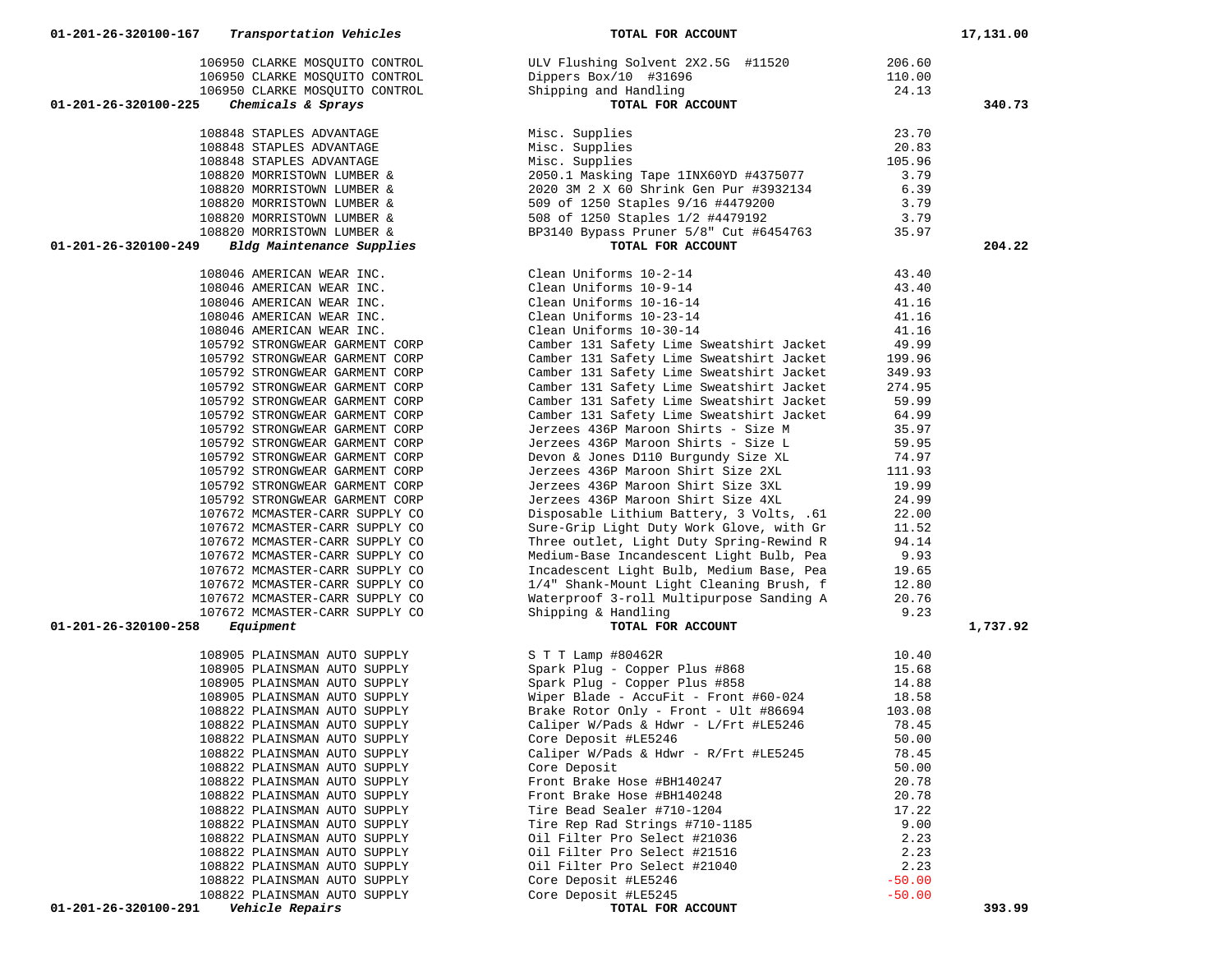| <b>Health Management</b>                             |                                          |           |                           |
|------------------------------------------------------|------------------------------------------|-----------|---------------------------|
| 109112 STAPLES ADVANTAGE                             | Customer NYC 1054187 Supplies            | 47.09     |                           |
| Office Supplies & Stationery<br>01-201-27-330100-058 | TOTAL FOR ACCOUNT                        |           | 47.09                     |
| 109154 AHS HOSPITAL CORP                             |                                          |           |                           |
|                                                      | For the month of October 2014            | 10,000.00 |                           |
| Special Projects<br>01-201-27-330100-079             | TOTAL FOR ACCOUNT                        |           | 10,000.00                 |
| 109191 CARLOS PEREZ JR.                              | Reimbursement for travel                 | 78.66     |                           |
| 01-201-27-330100-084<br>Other Outside Services       | TOTAL FOR ACCOUNT                        |           | 78.66                     |
| 107604 FF1 PROFESSIONAL SAFETY SERVICES              | Quote 140329 Item # 10045035             | 320.80    |                           |
| 107273 GEN-EL SAFETY & INDUSTRIAL                    | Item 14-oil-dry Quote 24325              | 540.00    |                           |
| 105133 JAMES E DEACON                                | Reimbursement for Cleanway Wash Service  | 16.61     |                           |
| 103512 RUTGERS UNIVERSITY                            | Visible Emissions Evaluation Recert. 10/ | 40.00     |                           |
|                                                      |                                          |           |                           |
| 107271 RUTGERS UNIVERSITY                            | Noise Certification course 12/10/2014-12 | 195.00    |                           |
| 108239 STAPLES ADVANTAGE                             | Customer NYC 1054187 Supplies            | 3.92      |                           |
| 108239 STAPLES ADVANTAGE                             |                                          | 11.33     |                           |
| 108239 STAPLES ADVANTAGE                             |                                          | 74.95     |                           |
| 01-201-27-330100-210<br>Environmental Compliance     | TOTAL FOR ACCOUNT                        |           | 1,202.61                  |
| 109519 DEER PARK                                     | 0434540191 billing period 10/15/14-11/14 | 19.53     |                           |
| 01-201-27-330100-258<br>Equipment                    | TOTAL FOR ACCOUNT                        |           | 19.53                     |
|                                                      |                                          |           |                           |
| TOTAL for Health Management                          |                                          |           | ============<br>11,347.89 |
|                                                      |                                          |           |                           |
| 01-201-27-331100-068<br>Postage & Metered Mail       | TOTAL FOR ACCOUNT                        |           | 390.55                    |
| TOTAL for Human Services                             |                                          |           | ============<br>390.55    |
|                                                      |                                          |           |                           |
| <b>Youth Shelter</b>                                 |                                          |           |                           |
| 108103 PROFESSIONAL RESOURCES                        | Upgrade disk to MASIWARE 4               | 85.00     |                           |
| Education Schools & Training<br>01-201-27-331110-039 | TOTAL FOR ACCOUNT                        |           | 85.00                     |
| 108292 STAPLES ADVANTAGE                             | Credit for Returned ink cartridges       | $-177.84$ |                           |
| 108292 STAPLES ADVANTAGE                             | Poster Board                             | 26.11     |                           |
| 108292 STAPLES ADVANTAGE                             | Indoor Berber runner                     | 83.88     |                           |
| 108292 STAPLES ADVANTAGE                             | Tape, staples, ink                       | 193.62    |                           |
| 01-201-27-331110-058<br>Office Supplies & Stationery | TOTAL FOR ACCOUNT                        |           | 125.77                    |
|                                                      |                                          |           |                           |
| 109256 THOMAS POLLIO                                 | Petty Cash Reimbursement                 | 160.18    |                           |
| 108295 AGWAY MORRISTOWN                              | 10/07 purchase                           | 30.17     |                           |
| 108295 AGWAY MORRISTOWN                              | 10/21 Purchase                           | 80.70     |                           |
| 106018 AGWAY MORRISTOWN                              | Hay, stakes, twine                       | 33.84     |                           |
| 106018 AGWAY MORRISTOWN                              | Pumpkin decorations                      | 14.97     |                           |
| 108293 DEER PARK                                     | 0434508388  09/15/14-10/14/14 Resident D | 47.84     |                           |
| 106494 MOUNTAIN CREEK RESORT, INC.                   | Waterpark Admission                      | 895.68    |                           |
| 01-201-27-331110-059<br>Other General Expenses       | TOTAL FOR ACCOUNT                        |           | 1,263.38                  |
| 108103 PROFESSIONAL RESOURCES                        | Shipping                                 | 7.65      |                           |
| 109761 COUNTY OF MORRIS                              | 2nd Half 11/14 Metered Mail              | 14.90     |                           |
| 01-201-27-331110-068<br>Postage and Metered Mail     | TOTAL FOR ACCOUNT                        |           | 22.55                     |
|                                                      |                                          |           |                           |

============

**TOTAL for Mosquito Extermination 21,616.71**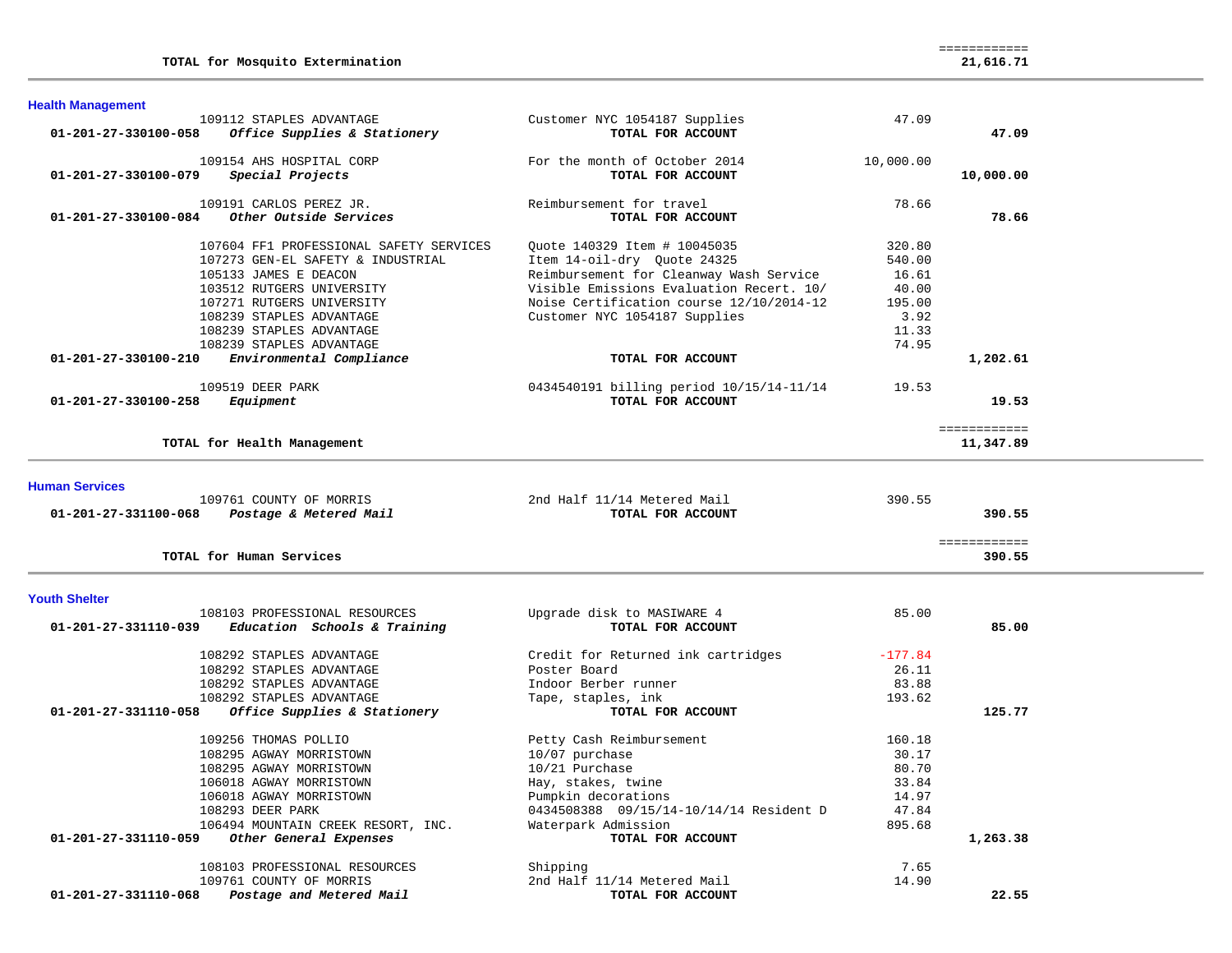| 108290 MUNICIPAL CAPITAL CORP<br>Office Machines - Rental<br>$01 - 201 - 27 - 331110 - 164$ | Quartly Copy Machine Rental<br>TOTAL FOR ACCOUNT | 1,029.09             | 1,029.09                  |
|---------------------------------------------------------------------------------------------|--------------------------------------------------|----------------------|---------------------------|
| 108810 SODEXO INC & AFFILIATES<br>108810 SODEXO INC & AFFILIATES                            | Contractual charges<br>Congregate Meals          | 2,846.32<br>1,503.48 |                           |
| 108810 SODEXO INC & AFFILIATES<br>01-201-27-331110-185<br>Food                              | AFI & Other<br>TOTAL FOR ACCOUNT                 | 1,504.00             | 5,853.80                  |
| 108286 ATLANTIC HEALTH/                                                                     | Juvenile Resident Services October 2104          | 7,037.33             |                           |
| 108292 STAPLES ADVANTAGE<br>Medical<br>01-201-27-331110-189                                 | Storage File Cabinet<br>TOTAL FOR ACCOUNT        | 417.99               | 7,455.32                  |
| TOTAL for Youth Shelter                                                                     |                                                  |                      | ============<br>15,834.91 |
| <b>Office on Aging</b>                                                                      |                                                  |                      |                           |
| 108887 ANDREA BATISTONI                                                                     | Car Insurance reimbursement for Sept 201         | 12.00                |                           |
| 108879 DAVID GILLIHAM                                                                       | Car Insurance reimbursement for October          | 12.00                |                           |
| 108878 BETH DENMEAD                                                                         | Car Insurance reimbursement for October          | 12.00                |                           |
| 108498 KRISTINE A. BEIRNE                                                                   | Car Insurance Reimbursement for Sep-Oct-         | 24.00                |                           |
| 108497 KAREN WEBSTER                                                                        | Car Insurance Reimbursement                      | 12.00                |                           |
| 108503 VERA BLOSSOM                                                                         | Car Insurance Reimbursement for Oct-2014         | 12.00                |                           |
| 01-201-27-333100-048<br>Insurance                                                           | TOTAL FOR ACCOUNT                                |                      | 84.00                     |
| 109127 SODEXO INC & AFFILIATES                                                              | Meals for Advisory Counicl meeting. Nov,         | 162.60               |                           |
| 01-201-27-333100-059<br>Other General Expenses                                              | TOTAL FOR ACCOUNT                                |                      | 162.60                    |
| 109761 COUNTY OF MORRIS                                                                     | 2nd Half 11/14 Metered Mail                      | 233.11               |                           |
| 01-201-27-333100-068<br>Postage & Metered Mail                                              | TOTAL FOR ACCOUNT                                |                      | 233.11                    |
| 108887 ANDREA BATISTONI                                                                     | Miles reimbursement for September 2014           | 44.80                |                           |
| 108502 CARMEN N. AYALA                                                                      | Miles reimbursement for Oct-2014                 | 64.40                |                           |
| 108879 DAVID GILLIHAM                                                                       | Miles reimbursement for October 2014             | 45.50                |                           |
| 108878 BETH DENMEAD                                                                         | Miles reimbursement for October 2014             | 96.95                |                           |
| 108498 KRISTINE A. BEIRNE                                                                   | Miles Reimbursement for Sep-Oct-2014             | 39.90                |                           |
| 108497 KAREN WEBSTER                                                                        | Miles reimbursement for Oct-2014                 | 30.10                |                           |
| 108503 VERA BLOSSOM                                                                         | Miles reimbursement for Oct-2014                 | 29.40                |                           |
| 108503 VERA BLOSSOM                                                                         | Parkway Tolls                                    | 18.00                |                           |
| Travel Expense<br>01-201-27-333100-082                                                      | TOTAL FOR ACCOUNT                                |                      | 369.05                    |
| 109341 HUBER & ASSOCIATES                                                                   | Competency Evaluation of APS client (J.P         | 400.00               |                           |
| 109126 GET WELL HOUSE CALLS P.C.                                                            | Compentency evaluation of APS client (J.         | 400.00               |                           |
| Other Outside Services<br>01-201-27-333100-084                                              | TOTAL FOR ACCOUNT                                |                      | 800.00                    |
| 108904 LORI E. ADAMS                                                                        | Int. Serv. for 11/6/14 PPRM1 unit @ \$175        | 175.00               |                           |
| 108904 LORI E. ADAMS                                                                        | Int. Serv. for ACADV MTG. 11/13/14 1 uni         | 175.00               |                           |
| 01-201-27-333100-117<br>Interpretor Fees                                                    | TOTAL FOR ACCOUNT                                |                      | 350.00                    |
| TOTAL for Office on Aging                                                                   |                                                  |                      | ============<br>1,998.76  |
|                                                                                             |                                                  |                      |                           |

٠

**Grant in Aid** 

| 108514 EL PRIMER PASO, LTD.                                          | ESL CLASSES OCTOBER 2014                  | 1,440.00 |           |
|----------------------------------------------------------------------|-------------------------------------------|----------|-----------|
| 108514 EL PRIMER PASO, LTD.                                          | PRE SCHOOL CLASSES OCTOBER 2014           | 2,772.00 |           |
| 108514 EL PRIMER PASO, LTD.                                          | PRE SCHOOL SCHOLARSHIPS OCTOBER 2014      | 1,950.00 |           |
| 108514 EL PRIMER PASO, LTD.                                          | AFTERSCHOOL PROGRAM OCTOBER 2014          | 1,200.00 |           |
| 108515 HOUSING PARTNERSHIP                                           | SERVICES FOR THE 3RD OUARTER OF 2014 GIA  | 2,844.00 |           |
| Grant in Aid GIA: HISPANIC AFFAIRS<br>$01 - 201 - 27 - 342000 - 459$ | TOTAL FOR ACCOUNT                         |          | 10,206.00 |
|                                                                      |                                           |          |           |
| 108513 CFCS - HOPE HOUSE                                             | 2 SUPPORT GROUPS @ \$235.50               | 471.00   |           |
| 108513 CFCS - HOPE HOUSE                                             | 2.5 INDIVIDUAL COUNSELING SESSIONS @ \$58 | 147.00   |           |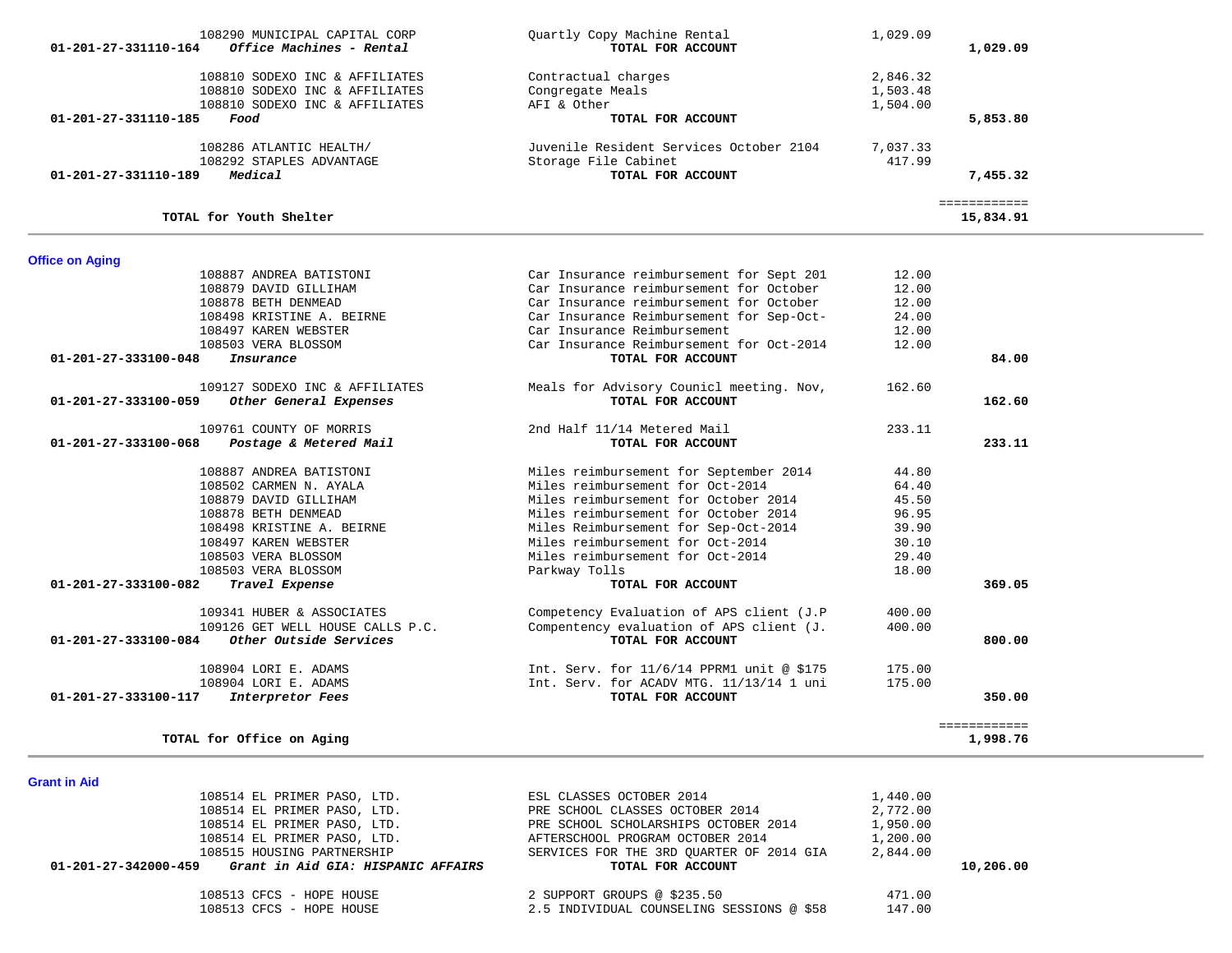| 108513 CFCS - HOPE HOUSE<br>108909 CFCS - HOPE HOUSE<br>109025 CFCS - HOPE HOUSE          | 6.5 AIDS EDUCATION SESSIONS @ \$117.76<br>#GIA 1439 Chore<br>Period 10/1<br>Fix-it #1425<br>Period 10/1/1 | 765.00<br>4,702.00<br>3,982.00 |                           |  |
|-------------------------------------------------------------------------------------------|-----------------------------------------------------------------------------------------------------------|--------------------------------|---------------------------|--|
| 01-201-27-342000-480<br>Grant in Aid GIA: HOPEHOUSEOPERTNFIXIT                            | TOTAL FOR ACCOUNT                                                                                         |                                | 10,067.00                 |  |
| TOTAL for Grant in Aid                                                                    |                                                                                                           |                                | ============<br>20,273.00 |  |
| <b>Seniors, Disabled &amp; Veterans</b>                                                   |                                                                                                           |                                |                           |  |
| 109023 CORNERSTONE FAMILY<br>Contracted Services - Adult Day Care<br>01-201-27-343100-036 | MVADC<br>Period $10/1/1$<br>TOTAL FOR ACCOUNT                                                             | 19,687.14                      | 19,687.14                 |  |
| 109343 CHARLES JURGENSEN<br>01-201-27-343100-059<br>Other General Expenses                | NJ ASSOC. of County Veteran Service Offi<br>TOTAL FOR ACCOUNT                                             | 25.00                          | 25.00                     |  |
| TOTAL for Seniors, Disabled & Veterans                                                    |                                                                                                           |                                | ============<br>19,712.14 |  |
| <b>County Board of Social Service</b>                                                     |                                                                                                           |                                |                           |  |
| 108074 W.B. MASON COMPANY INC<br>Office Supplies & Stationery<br>01-201-27-345100-058     | Purchase of Office Supplies - Order #S02<br>TOTAL FOR ACCOUNT                                             | 3,843.06                       | 3,843.06                  |  |
| 108972 AT&T                                                                               | OFFICE OF TEMP ASSISTANCE                                                                                 | 63.23                          |                           |  |
| 108971 AT&T<br>108853 AT&T                                                                | OFFICE OF TEMP ASSISTANCE<br>OFFICE OF TEMP ASSISTANCE                                                    | 97.52<br>118.70                |                           |  |
| 108944 VERIZON                                                                            | OFFICE OF TEMP ASSISTANCE                                                                                 | 818.99                         |                           |  |
| 108943 VERIZON                                                                            | OFFICE OF TEMP ASSISTAMCE                                                                                 | 588.05                         |                           |  |
| 108942 VERIZON<br>01-201-27-345100-146<br>Telephone                                       | OFFICE OF TEMP ASSISTANCE<br>TOTAL FOR ACCOUNT                                                            | 661.92                         | 2,348.41                  |  |
| 108897 U.S. SECURITY ASSOCIATES, INC.<br>108897 U.S. SECURITY ASSOCIATES, INC.            | Payment for Security Officer - Client #5<br>$10/31/14 - 11/06/14$                                         | 693.50<br>496.40               |                           |  |
| 108249 UNITRONIX DATA SYSTEMS INC<br>01-201-27-345100-325<br>Special Services             | Software maintenance for the month of No<br>TOTAL FOR ACCOUNT                                             | 5,412.00                       | 6,601.90                  |  |
| 108075 HORIZON BLUE CROSS BLUE SHIELD                                                     | Dental coverage for the month of Novembe                                                                  | 4,255.45                       |                           |  |
| 01-201-27-345100-329<br>Hospital Insurance Premiums                                       | TOTAL FOR ACCOUNT                                                                                         |                                | 4,255.45                  |  |
| 108900 OLGA MATOS                                                                         | FIS - Insurance reimb. for July to Decem                                                                  | 72.00                          |                           |  |
| 108895 MAIRA ROGERS<br>Other Allowances<br>01-201-27-345100-333                           | MAP - Insurance reimb. for July to Decem<br>TOTAL FOR ACCOUNT                                             | 72.00                          | 144.00                    |  |
| 107751 R.D. SALES DOOR & HARDWARE LLC<br>Repairs & Alterations<br>01-201-27-345100-336    | Installation of Mount Electric Door Stri<br>TOTAL FOR ACCOUNT                                             | 690.00                         | 690.00                    |  |
| 107257 LABORATORY CORPORATION OF<br>01-201-27-345100-351<br>Paternity Expenses            | DNA testing from $8/30/14$ to $9/27/14$ - Ac<br>TOTAL FOR ACCOUNT                                         | 193.50                         | 193.50                    |  |
| 104998 NISIVOCCIA, LLP<br>01-203-27-345100-024<br>(2013) Audit                            | Professional fees for auditing, accounti<br>TOTAL FOR ACCOUNT                                             | 39,795.00                      | 39,795.00                 |  |
| TOTAL for County Board of Social Service                                                  |                                                                                                           |                                | ============<br>57,871.32 |  |
| DEPARTMENT 349110                                                                         |                                                                                                           |                                |                           |  |
| 108915 ESSEX COUNTY HOSPITAL                                                              | D.H., September 1-30, 2014                                                                                | 3,775.80                       |                           |  |
| 108915 ESSEX COUNTY HOSPITAL<br>108915 ESSEX COUNTY HOSPITAL                              | J.P., September 1-30, 2014<br>J.P., September Recoveries                                                  | 3,775.80<br>$-161.80$          |                           |  |
|                                                                                           |                                                                                                           |                                |                           |  |

 **01-201-27-349110-090** *Program Expenditures* **TOTAL FOR ACCOUNT 7,389.80**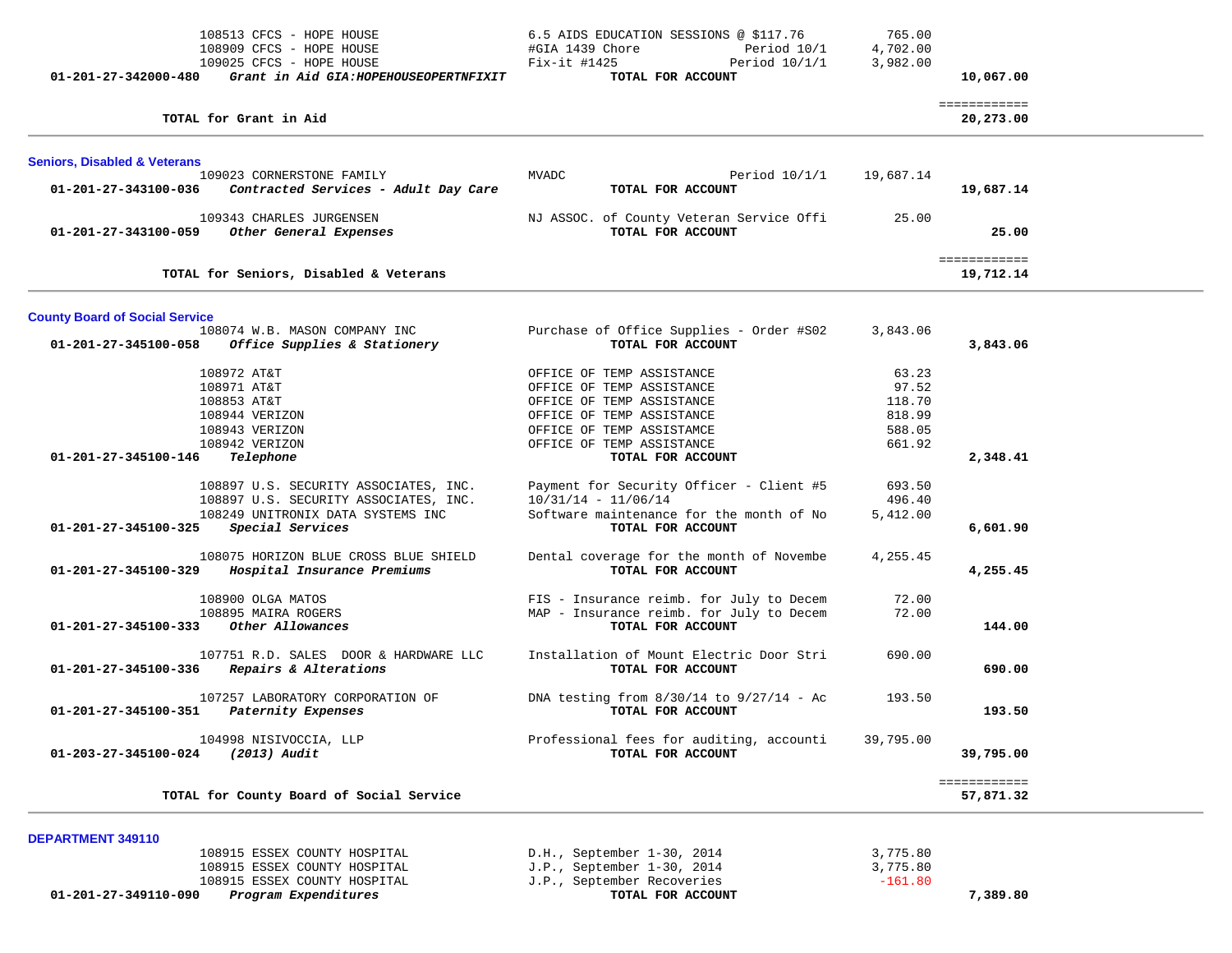**MV:Administration** 

|                                   | -------------<br>_____________ |
|-----------------------------------|--------------------------------|
| TOTAL<br>DEPARTMENT 349110<br>for | 7.389.80                       |

|                      | 109507 ARNEL P GARCIA                                                                                                                           | LPN, 11-26-2014 thru 11-29-2014                                                                                                                                                                                                                  | 2,552.00  |           |
|----------------------|-------------------------------------------------------------------------------------------------------------------------------------------------|--------------------------------------------------------------------------------------------------------------------------------------------------------------------------------------------------------------------------------------------------|-----------|-----------|
|                      |                                                                                                                                                 |                                                                                                                                                                                                                                                  | 464.00    |           |
|                      |                                                                                                                                                 |                                                                                                                                                                                                                                                  | 1,036.00  |           |
|                      |                                                                                                                                                 |                                                                                                                                                                                                                                                  | 2,897.10  |           |
|                      |                                                                                                                                                 | 109508 BARKEL FLEMMING<br>109508 BARKEL FLEMMING<br>109510 CARLO N DURAN<br>109511 CARRELLE L CALIXTE<br>109512 COLLETE K NYANARO<br>109512 COLLETE K NYANARO<br>109513 DAMACINA L. OKE<br>109524 DANILO LAPID<br>109524 DANILO LAPID<br>2014 th | 1,184.00  |           |
|                      |                                                                                                                                                 |                                                                                                                                                                                                                                                  | 3,037.17  |           |
|                      |                                                                                                                                                 |                                                                                                                                                                                                                                                  | 1,346.25  |           |
|                      | 109514 DAVID JEAN-LOUIS                                                                                                                         | LPN, 11-26-2014 thru 11-29-2014                                                                                                                                                                                                                  | 2,461.40  |           |
|                      | 109515 EDITHA MARQUEZ                                                                                                                           | RN, 11-26-2014 thru 11-29-2014                                                                                                                                                                                                                   | 903.91    |           |
|                      | 109516 ELIZABETH VILLASENOR                                                                                                                     | RN, 11-26-2014 thru 11-29-2014                                                                                                                                                                                                                   | 3,404.00  |           |
|                      | 109517 ELLEN M. NOLL                                                                                                                            | LPN, 11-26-2014 thru 11-29-2014                                                                                                                                                                                                                  | 928.00    |           |
|                      | 109518 GEORGINA GRAY-HORSLEY                                                                                                                    | LPN, 11-26-2014 thru 11-29-2014                                                                                                                                                                                                                  | 493.00    |           |
|                      | 109520 HARRIET VALLECER RN                                                                                                                      | RN, 11-26-2014 thru 11-29-2014                                                                                                                                                                                                                   | 1,332.00  |           |
|                      | 109521 ILLIENE CHARLES, RN                                                                                                                      | RN, 11-26-2014 thru 11-29-2014                                                                                                                                                                                                                   | 4,356.75  |           |
|                      | 109522 JESSY JACOB                                                                                                                              | LPN, 11-26-2014 thru 11-29-2014                                                                                                                                                                                                                  | 217.50    |           |
|                      | 109523 LOUISE R. MACCHIA                                                                                                                        | RN, 11-26-2014 thru 11-29-2014                                                                                                                                                                                                                   | 1,957.30  |           |
|                      | 109526 MA. LIZA IMPERIAL                                                                                                                        | RN,11-26-2014 thru 11-29-2014                                                                                                                                                                                                                    | 3,626.00  |           |
|                      | 109527 MADUKWE IMO IBOKO, RN                                                                                                                    | RN, 11-26-2014 thru 11-29-2014                                                                                                                                                                                                                   | 2,368.00  |           |
|                      | 109487 MARIA CARMELITA OBLINA                                                                                                                   | LPN, 11-26-2014 thru 11-29-2014                                                                                                                                                                                                                  | 696.00    |           |
|                      | 109488 MARION ENNIS                                                                                                                             | LPN, 11-26-2014 thru 11-29-2014                                                                                                                                                                                                                  | 2,964.60  |           |
|                      | 109489 MARTHA YAGHI                                                                                                                             | RN, 11-26-2014 thru 11-29-2014                                                                                                                                                                                                                   | 1,036.00  |           |
|                      | 109490 MELOJANE CELESTINO                                                                                                                       | RN,11-26-2014 thru 11-29-2014                                                                                                                                                                                                                    | 1,330.89  |           |
|                      | 109491 MICHAEL ZINN                                                                                                                             | RN, 11-26-2014 thru 11-29-2014                                                                                                                                                                                                                   | 2,220.00  |           |
|                      | 109492 MICHELLE CAPILI                                                                                                                          | RN, 11-26-2014 thru 11-29-2014                                                                                                                                                                                                                   | 1,813.00  |           |
|                      | 109493 MIRLENE ESTRIPLET                                                                                                                        |                                                                                                                                                                                                                                                  |           |           |
|                      |                                                                                                                                                 | RN,11-16-2014 thru 11-29-2014<br>RN, 11-16-2014 thru 11-29-2014                                                                                                                                                                                  | 4,351.94  |           |
|                      | 109494 ROSE DUMAPIT                                                                                                                             |                                                                                                                                                                                                                                                  | 2,220.00  |           |
|                      | 109495 ROSEMARY BATANE COBCOBO                                                                                                                  | RN,11-16-2014 thru 11-29-2014                                                                                                                                                                                                                    | 1,637.25  |           |
|                      | 109496 SUZIE COLLIN                                                                                                                             | RN, 11-16-2014 thru 11-29-2014<br>RN, 11-16-2014 thru 11-29-2014<br>RN, 11-16-2014 thru 11-29-2014                                                                                                                                               | 2,889.33  |           |
|                      | 109497 TEODORA O. DELEON                                                                                                                        |                                                                                                                                                                                                                                                  | 1,175.49  |           |
|                      | 109498 TERESA OMWENGA                                                                                                                           |                                                                                                                                                                                                                                                  | 888.00    |           |
|                      | 109499 EVELYN TOLENTINO<br><b>Temporary Help - Per Diem Nurses<br/>Temporary Help - Per Diem Nurses</b>                                         | RN, 11-16-2014 thru 11-29-2014                                                                                                                                                                                                                   | 675.25    |           |
| 01-201-27-350100-013 |                                                                                                                                                 | TOTAL FOR ACCOUNT                                                                                                                                                                                                                                |           | 58,462.13 |
|                      | 109393 AEQUOR HEALTHCARE SERVICES, LLC                                                                                                          | Agency Nursing for 11-2-2014 thru 11-8-2 7,048.00                                                                                                                                                                                                |           |           |
| 01-201-27-350100-016 | Outside Salaries & Wages                                                                                                                        | TOTAL FOR ACCOUNT                                                                                                                                                                                                                                |           | 7,048.00  |
|                      | 109396 CORNERSTONE FAMILY PROGRAMS                                                                                                              | Social Work Services, October~2014                                                                                                                                                                                                               | 21,000.00 |           |
| 01-201-27-350100-036 | Contracted Services                                                                                                                             | TOTAL FOR ACCOUNT                                                                                                                                                                                                                                |           | 21,000.00 |
|                      | 109407 KILBOURNE & KILBOURNE                                                                                                                    | 128, 10-13-2014                                                                                                                                                                                                                                  | 80.70     |           |
|                      | 109407 KILBOURNE & KILBOURNE                                                                                                                    | 128,10-21-2014                                                                                                                                                                                                                                   | 81.10     |           |
| 01-201-27-350100-041 | Employee Recognition Program                                                                                                                    | TOTAL FOR ACCOUNT                                                                                                                                                                                                                                |           | 161.80    |
|                      | 109761 COUNTY OF MORRIS                                                                                                                         | 2nd Half 11/14 Metered Mail                                                                                                                                                                                                                      | 151.63    |           |
| 01-201-27-350100-068 | 761 COUNTY OF MORRIS<br><b>Postage &amp; Metered Mail</b>                                                                                       | TOTAL FOR ACCOUNT                                                                                                                                                                                                                                |           | 151.63    |
|                      | MV: ADMINISTRATION<br>MV: ADMINISTRATION<br>MV: ADMINISTRATION<br>MV: ADMINISTRATION<br>MV: ADMINISTRATION<br>MV: ADMINISTRATION<br>108972 AT&T |                                                                                                                                                                                                                                                  | 99.87     |           |
|                      | 108971 AT&T                                                                                                                                     |                                                                                                                                                                                                                                                  | 159.35    |           |
|                      | 108853 AT&T                                                                                                                                     |                                                                                                                                                                                                                                                  | 196.06    |           |
|                      | 108944 VERIZON                                                                                                                                  |                                                                                                                                                                                                                                                  | 1,415.89  |           |
|                      | 108943 VERIZON                                                                                                                                  |                                                                                                                                                                                                                                                  | 1,006.65  |           |
|                      | 108942 VERIZON                                                                                                                                  |                                                                                                                                                                                                                                                  | 1,133.11  |           |
| 01-201-27-350100-146 | Telephone                                                                                                                                       | TOTAL FOR ACCOUNT                                                                                                                                                                                                                                |           | 4,010.93  |
|                      |                                                                                                                                                 |                                                                                                                                                                                                                                                  |           |           |
|                      |                                                                                                                                                 |                                                                                                                                                                                                                                                  |           |           |
|                      | 109411 MUNICIPAL CAPITAL CORP                                                                                                                   | Six Savin Copiers for 4th Qtr. 2014                                                                                                                                                                                                              | 2,707.08  |           |
| 01-201-27-350100-164 | 109411 MUNICIPAL CAPITAL CORP<br>Office Machines - Rental                                                                                       | One Savin Color Copier for 4th Qtr. 2014<br>TOTAL FOR ACCOUNT                                                                                                                                                                                    | 1,085.92  | 3,793.00  |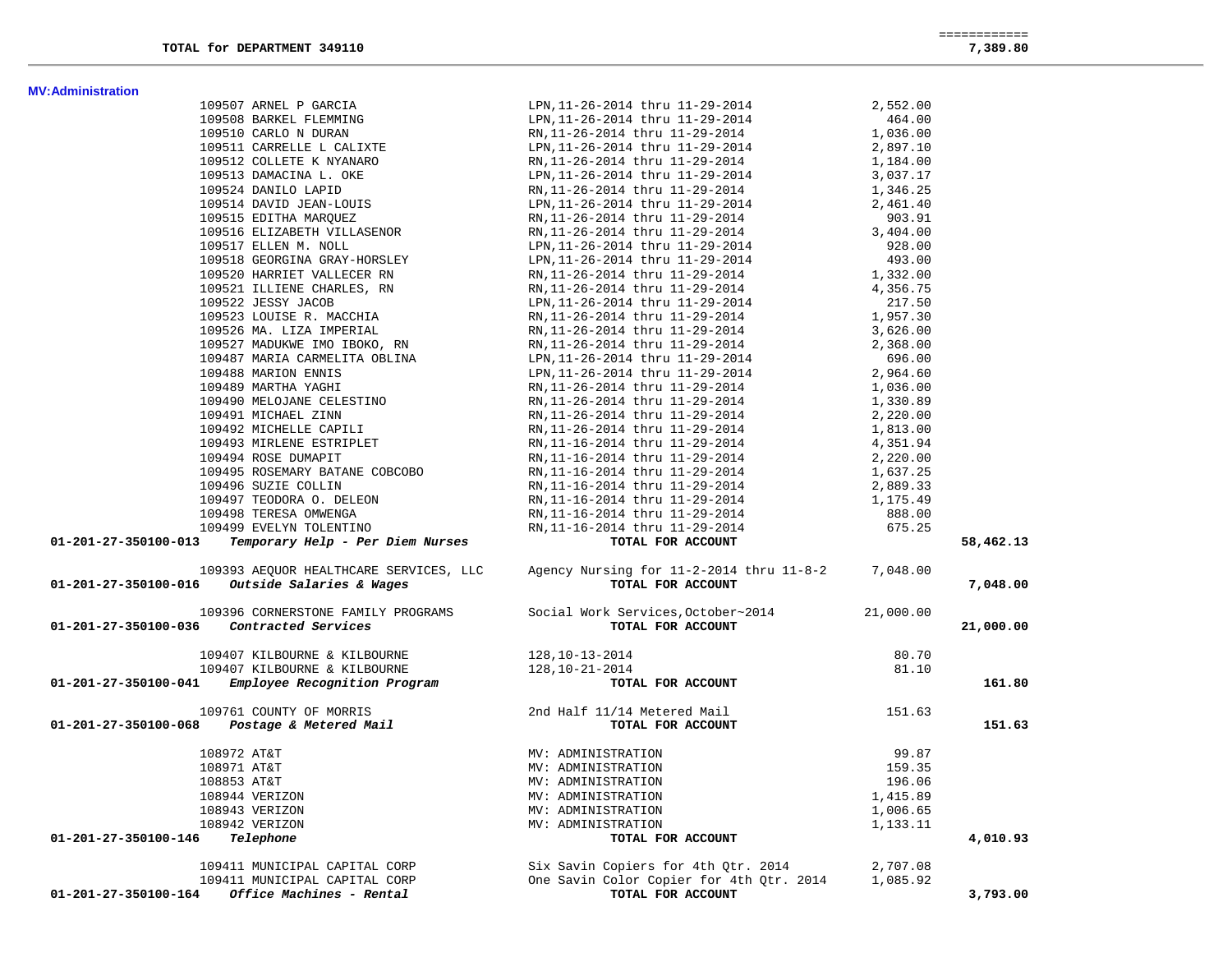| <b>MV:Building Services</b>                                         |                                                              |          |                          |
|---------------------------------------------------------------------|--------------------------------------------------------------|----------|--------------------------|
| 109297 MONTVILLE TWP WATER & SEWER<br>01-201-27-350110-144<br>Sewer | ACCOUNT# 103379/ SEWER<br>TOTAL FOR ACCOUNT                  | 113.25   | 113.25                   |
| 109419 SOUTHEAST MORRIS COUNTY<br>01-201-27-350110-147<br>Water     | 2120000537.00,10-9-2014 thru 11-13-2014<br>TOTAL FOR ACCOUNT | 5,772.10 | 5,772.10                 |
| 109399 DIRECT SUPPLY INC                                            | 29406,10-17-2014                                             | 536.50   |                          |
| 109399 DIRECT SUPPLY INC                                            | 29406, 11-10-2014                                            | 695.84   |                          |
| 109399 DIRECT SUPPLY INC                                            | 29406, 11-18-2014                                            | 15.78    |                          |
| 109399 DIRECT SUPPLY INC                                            | 29406, 11-18-2014                                            | 416.19   |                          |
| 109420 SPEEDWELL ELECTRIC MOTORS                                    | Purchase of New Motor, 11-17-2014                            | 456.50   |                          |
| 109422 U-LINE SHIPPING SUPPLY                                       | 6576155,10-23-2014                                           | 339.64   |                          |
| Plant Operation<br>01-201-27-350110-204                             | TOTAL FOR ACCOUNT                                            |          | 2,460.45                 |
| 109412 NATIONAL INDUSTRIES                                          | MVNH065, 11-13-2014                                          | 1,827.00 |                          |
| 109417 SCALES INDUSTRIAL                                            | 20869, 11-7-2014                                             | 706.00   |                          |
| 109418 SCHINDLER ELEVATOR CORPORATION                               | 5000013604, 11-18-2014                                       | 1,079.49 |                          |
| 109418 SCHINDLER ELEVATOR CORPORATION                               | 5000013604, 11-18-2014                                       | 1,079.49 |                          |
| 108752 MORRISTOWN LUMBER &                                          | 1990, 9-23-2014                                              | 71.04    |                          |
| 01-201-27-350110-262<br>Machinery Repairs & Parts                   | TOTAL FOR ACCOUNT                                            |          | 4,763.02                 |
|                                                                     |                                                              |          | ============             |
| TOTAL for MV: Building Services                                     |                                                              |          | 13,108.82                |
| <b>MV:Dietary</b>                                                   |                                                              |          |                          |
| 109421 STAR LEDGER                                                  | 947758 - Star Ledger for Bistro, w/e 1                       | 61.59    |                          |
| 109421 STAR LEDGER                                                  | 947758 - Star Ledger for Bistro, w/e 11-                     | 26.22    |                          |
| 01-201-27-350115-186<br>Coffee / Gift Shop                          | TOTAL FOR ACCOUNT                                            |          | 87.81                    |
|                                                                     |                                                              |          | ============             |
| TOTAL for MV: Dietary                                               |                                                              |          | 87.81                    |
| <b>MV:Laundry</b>                                                   |                                                              |          |                          |
| 109415 READY SUPPLY                                                 | B060,10-30-2014                                              | 384.00   |                          |
| 01-201-27-350125-046<br>General Stores                              | TOTAL FOR ACCOUNT                                            |          | 384.00                   |
| 109415 READY SUPPLY                                                 | B06Q, 9-19-2014                                              | 2,960.00 |                          |
| 01-201-27-350125-182<br>Diapers                                     | TOTAL FOR ACCOUNT                                            |          | 2,960.00                 |
| TOTAL for MV: Laundry                                               |                                                              |          | ============<br>3,344.00 |
|                                                                     |                                                              |          |                          |
| <b>MV:Nursing</b>                                                   |                                                              |          |                          |
| 109397 DANNY BELOUS                                                 | Correction of Online Resident Census and                     | 87.00    |                          |
| 01-201-27-350130-035<br>Consultation Fee                            | TOTAL FOR ACCOUNT                                            |          | 87.00                    |

| 109403 JAMES H WOLF<br>Contracted Services<br>01-201-27-350130-036 | Medical Director for Morris View, 11-13 t<br>TOTAL FOR ACCOUNT | 1,415.00  | 1,415.00 |
|--------------------------------------------------------------------|----------------------------------------------------------------|-----------|----------|
| 109404 JML MEDICAL INC.                                            | 5MOC02,10-09-2014                                              | 3,725.16  |          |
| 109404 JML MEDICAL INC.                                            | 5MOC02,10-16-2014                                              | 412.56    |          |
| 109404 JML MEDICAL INC.                                            | 5MOC02,10-20-2014                                              | 141.42    |          |
| 109404 JML MEDICAL INC.                                            | 5MOC02, 10-20-2014 [Credit Memo]                               | $-425.29$ |          |
| 109404 JML MEDICAL INC.                                            | 5MOC02,10-16-2014                                              | 1,666.20  |          |
| 109404 JML MEDICAL INC.                                            | 5MOC02, 10-22-2014                                             | 542.50    |          |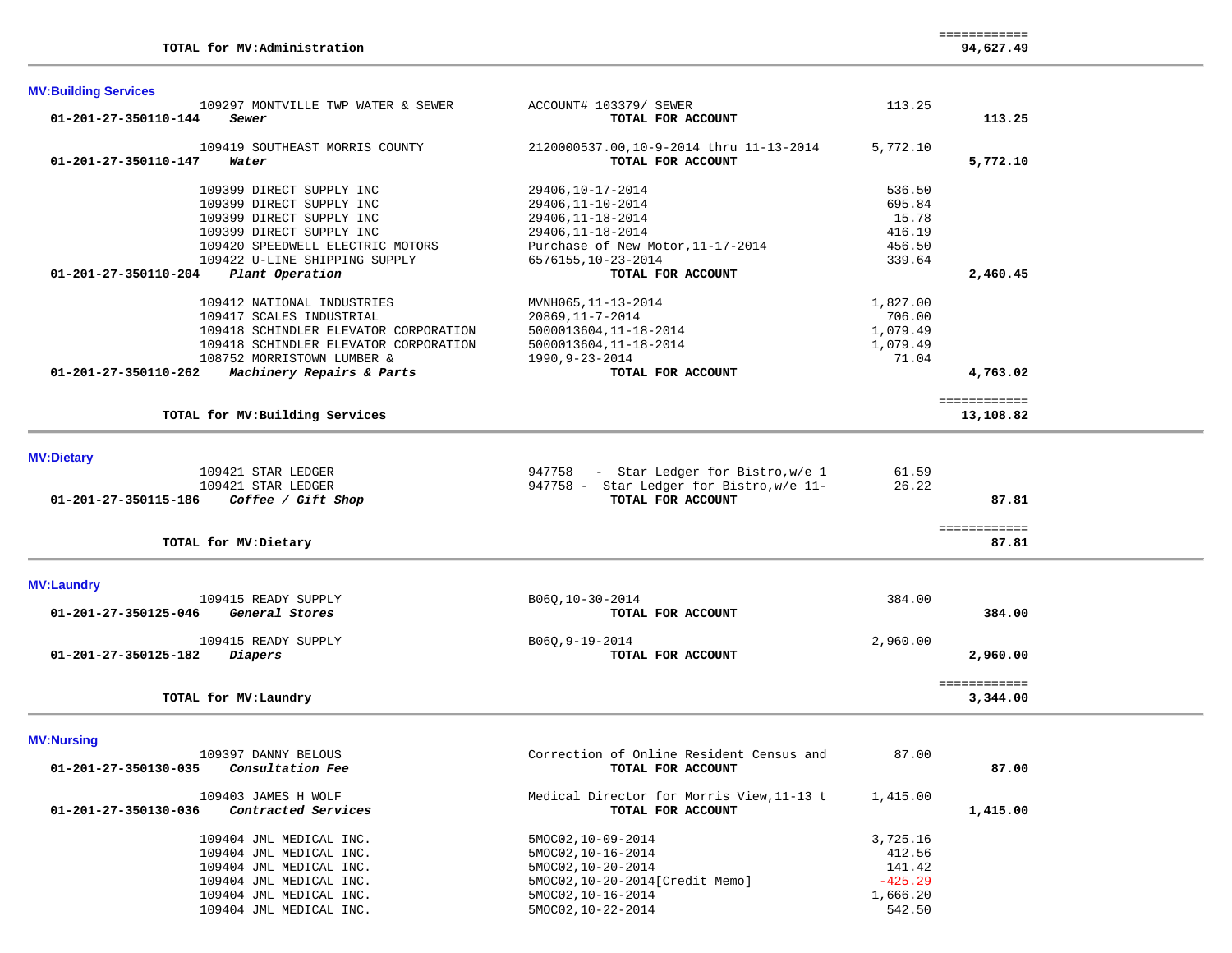| 109404 JML MEDICAL INC.                             | 5MOC02, 10-27-2014                     | 2,712.50     |
|-----------------------------------------------------|----------------------------------------|--------------|
| 109404 JML MEDICAL INC.                             | 5MOC02, 10-16-2014                     | 42.31        |
| 109404 JML MEDICAL INC.                             | 5MOC02, 10-16-2014                     | 147.00       |
| 109404 JML MEDICAL INC.                             | 5MOC02, 10-20-2014                     | 1,870.68     |
| 109404 JML MEDICAL INC.                             | 5MOC02, 11-03-2014                     | 141.00       |
| General Stores<br>01-201-27-350130-046              | TOTAL FOR ACCOUNT                      | 10,976.04    |
| 109401 DISCOVER RX                                  | 5438, Legendary for October~2014       | 37,486.25    |
| 01-201-27-350130-171<br>Legend Drugs (Prescription) | TOTAL FOR ACCOUNT                      | 37,486.25    |
| 109402 DISCOVER RX                                  | 5438, October~2014                     | 2,530.63     |
| 109402 DISCOVER RX                                  | 5438, October~2014                     | 1,312.66     |
| 109402 DISCOVER RX                                  | 5438, October~2014                     | 2,914.47     |
| 109401 DISCOVER RX                                  | 5438, IV Stock Supply for October~2014 | 2,547.12     |
| 01-201-27-350130-172<br>Non-Legend Drugs (OTC)      | TOTAL FOR ACCOUNT                      | 9,304.88     |
| 108698 DOREEN B MCBEAN                              | CNA Re-Certification, 11-12-2014       | 30.00        |
| 108699 MILISSYA A GRENVILLE                         | CNA Re-Certification, 10-30-2014       | 30.00        |
| 108700 STEPHANIE GORDON                             | CNA Re-Certification, 11-12-2014       | 30.00        |
| 01-201-27-350130-191<br>Nursing                     | TOTAL FOR ACCOUNT                      | 90.00        |
|                                                     |                                        | ============ |
| TOTAL for MV: Nursing                               |                                        | 59,359.17    |
|                                                     |                                        |              |

**MV:Recreation/Volunteer Svc**

| <b>County Adjuster</b>                     |                                           |                          |  |
|--------------------------------------------|-------------------------------------------|--------------------------|--|
| TOTAL for MV: Recreation/Volunteer Svc     |                                           | ============<br>2,014.01 |  |
| 01-201-27-350135-194<br>Patient Activities | TOTAL FOR ACCOUNT                         | 2,014.01                 |  |
| 109416 RUSSELL KRAJICK                     | Resident Halloween Party, 10-29-2014      | 150.00                   |  |
| 109413 NICHOLAS L. ROCCAFORTE              | Music w/Nick on 2D, 11-04-2014            | 75.00                    |  |
| 109409 M & N PARTY STORE                   | 0419559914,11-15-2014                     | 256.01                   |  |
| 109392 KAREN HOGAN                         | Christmas Outdoor Tree Lights for Reside  | 344.24                   |  |
| 109408 KRISTINE PHIPANY                    | Music Entertainment in Atrium, 11-20-2014 | 150.00                   |  |
| 109406 JENNIFER CARPINTERI                 | Morris View Petty Cash Fund Reimbursemen  | 107.26                   |  |
| 109398 DENNIS GRAU                         | Music Therapy, 11-12-2014 & 11-19-2014    | 300.00                   |  |
| 109395 ARTS! BY THE PEOPLE INC.            | Poetry Workshop on 11-3-2014              | 75.00                    |  |
| 109394 ARTISTIC AOUARIA INC                | Fish Tank Maintenance, November~2014      | 556.50                   |  |

# 108911 TELESEARCH INC T.Kennedy w/e 11/9/14 570.38 108686 TELESEARCH INC T.Kennedy w/e 10/26/14 682.50 108686 TELESEARCH INC <br>11-201-27-357100-016 Outside Salaries & Wages TOTAL FOR ACCOUNT  **01-201-27-357100-016** *Outside Salaries & Wages* **TOTAL FOR ACCOUNT 1,769.63** 108043 WEST PAYMENT CENTER 2015 PAMPHLET 72.00 108043 WEST PAYMENT CENTER<br>3 Books & Periodicals extended by the pamphlyet por account  **01-201-27-357100-028** *Books & Periodicals* **TOTAL FOR ACCOUNT 141.00** 109761 COUNTY OF MORRIS 109761 COUNTY OF MORRIS 215.44<br>3 Postage & Metered Mail 215.44  **01-201-27-357100-068** *Postage & Metered Mail* **TOTAL FOR ACCOUNT 215.44** ============ **TOTAL for County Adjuster 2,126.07**

**Dental Clinic**

| 01-201-27-365100-095 |                                  | Dental Clinic Other Administrative Suppl |                   | TOTAL FOR ACCOUNT                        |       | 120.00 |
|----------------------|----------------------------------|------------------------------------------|-------------------|------------------------------------------|-------|--------|
|                      | 108593 ROBERT A. CHARMOY, DMD PA |                                          |                   | MORRIS COUNTY DENTAL PROGRAM - MELANIE C | 60.00 |        |
|                      | 109208 ROBERT A. CHARMOY, DMD PA |                                          | Sebastian Nemocon | 11/10/14                                 | 60.00 |        |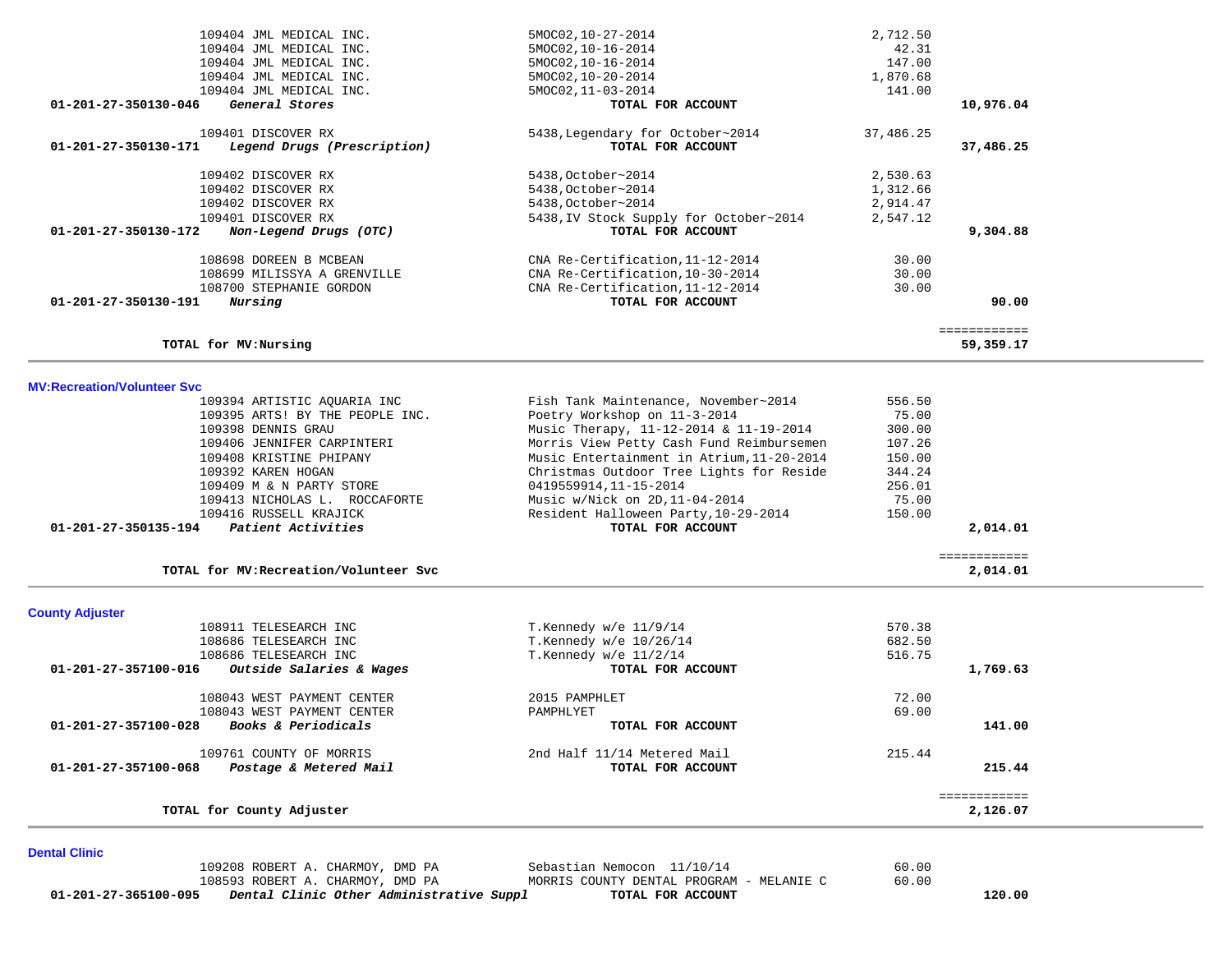| <b>County Library</b> |  |
|-----------------------|--|
|-----------------------|--|

| 108785 DARREN O'NEILL                                            | Sierra                                              | 12.00     |
|------------------------------------------------------------------|-----------------------------------------------------|-----------|
| 108785 DARREN O'NEILL                                            | Traditional Home                                    | 24.00     |
| 108785 DARREN O'NEILL                                            | Arthritis Today                                     | 10.00     |
| 108785 DARREN O'NEILL                                            | Reminisce Extra                                     | 29.98     |
| 108785 DARREN O'NEILL                                            | Time for Kids                                       | 29.95     |
| 108785 DARREN O'NEILL                                            | Civil War Times                                     | 43.95     |
| 108785 DARREN O'NEILL                                            | Military History                                    | 38.95     |
| 108785 DARREN O'NEILL                                            | The Sun                                             | 42.00     |
| 108785 DARREN O'NEILL                                            | The Horn Book                                       | 39.00     |
| 108785 DARREN O'NEILL                                            | NY/NJ Trail Conference                              | 9.06      |
| 108785 DARREN O'NEILL                                            | AutoWeek                                            | 59.95     |
| 108785 DARREN O'NEILL                                            | Guitar Player                                       | 33.99     |
| 108785 DARREN O'NEILL                                            | Health & Nutrition Letter                           | 26.00     |
| 108785 DARREN O'NEILL                                            | MORE Magazine                                       | 30.00     |
| 108785 DARREN O'NEILL                                            | Time Out New York                                   | 45.98     |
| 108785 DARREN O'NEILL                                            | OCU Dulaney-Browne Library                          | 31.99     |
| 108785 DARREN O'NEILL                                            | University of Minnesota                             | 20.00     |
| 108785 DARREN O'NEILL                                            | University of Michigan                              | 20.00     |
| 109579 DARREN O'NEILL                                            | Birds & Blooms                                      | 29.98     |
| 109579 DARREN O'NEILL                                            | AAII                                                | 99.00     |
| 109579 DARREN O'NEILL                                            | Reminisce                                           | 15.00     |
| 109579 DARREN O'NEILL                                            | League of Historical Societies of New Je            | 40.00     |
| 105625 EBSCO INFORMATION SERVICES                                | TN-S-31910-00 dated 08/08/14                        | 26,389.37 |
| 106340 EBSCO INFORMATION SERVICES                                | TN-S-18038-00 dated 09/20/14                        | 1,531.56  |
| 106416 GANN LAW BOOKS                                            | NJ Condominium Law                                  | 150.00    |
| 108787 NEWSBANK INC                                              | 124737 dated 11/06/14<br>24737 dated 11/06/14       | 5,252.12  |
| 108788 NEWSBANK INC                                              |                                                     | 4,747.88  |
| 107703 WEST PAYMENT CENTER                                       | 1003308031 dated 10/01/14                           | 861.24    |
| 107704 WEST PAYMENT CENTER<br>108807 INGRAM LIBRARY SERVICES     | 1000689797 dated 10/04/14<br>20C0083 dated 10/30/14 | 1,102.00  |
|                                                                  |                                                     | 2,699.23  |
| 108807 INGRAM LIBRARY SERVICES                                   | 20C0083 dated 11/04/14                              | 1,410.02  |
| 108805 INGRAM LIBRARY SERVICES                                   | 20C0083 dated 10/24/14                              | 57.71     |
| 108805 INGRAM LIBRARY SERVICES                                   | 20C0083 dated 10/24/14 Split Object Code            | 961.55    |
| 108805 INGRAM LIBRARY SERVICES                                   | 20C0083 dated 10/27/14                              | 47.34     |
| 108805 INGRAM LIBRARY SERVICES                                   | 20C0083 dated 10/27/14                              | 29.47     |
| 108805 INGRAM LIBRARY SERVICES                                   | 20C0083 dated 10/28/14                              | 103.45    |
| 108805 INGRAM LIBRARY SERVICES                                   | 20C0083 dated 10/28/14                              | 58.29     |
| 108805 INGRAM LIBRARY SERVICES                                   | 20C0083 dated 10/28/14 Split Object Code            | 303.47    |
| 108805 INGRAM LIBRARY SERVICES                                   | 20C0083 dated 10/28/14                              | 1,075.86  |
| 108802 INGRAM LIBRARY SERVICES                                   | 20C0083 dated 10/14/14                              | 733.46    |
| 108802 INGRAM LIBRARY SERVICES                                   | 20C0083 dated 10/14/14                              | 482.46    |
| 108802 INGRAM LIBRARY SERVICES<br>108802 INGRAM LIBRARY SERVICES | 20C0083 dated 10/16/14                              | 28.18     |
| 108802 INGRAM LIBRARY SERVICES                                   | 20C0083 dated 10/16/14                              | 48.43     |
| 100002 INGRAM LIBRARY SERVICES<br>108802 INGRAM LIBRARY SERVICES | 20C0083 dated 10/16/14                              | 262.18    |
| 108802 INGRAM LIBRARY SERVICES                                   | 20C0083 dated 10/16/14                              | 53.63     |
| 108802 INGRAM LIBRARY SERVICES                                   | 20C0083 dated 10/17/14                              | 502.64    |
| 108802 INGRAM LIBRARY SERVICES                                   | 20C0083 dated 10/24/14                              | $-46.79$  |
| 108806 INGRAM LIBRARY SERVICES                                   | 20C0083 dated 10/29/14                              | 977.42    |
| 108806 INGRAM LIBRARY SERVICES                                   | 20C0083 dated 10/30/14                              | 8.37      |
| 108806 INGRAM LIBRARY SERVICES                                   | 20C0083 dated 10/30/14                              | 31.03     |
| 108806 INGRAM LIBRARY SERVICES                                   | 20C0083 dated 10/31/14 Split Object Code            | 125.82    |
| 108806 INGRAM LIBRARY SERVICES                                   | 20C0083 dated 11/03/14                              | 59.26     |
| 108806 INGRAM LIBRARY SERVICES                                   | 20C0083 dated 11/03/14                              | 583.99    |
| 108806 INGRAM LIBRARY SERVICES                                   | 20C0083 dated 11/05/14                              | 285.69    |
| 108806 INGRAM LIBRARY SERVICES                                   | 20C0083 dated 11/06/14                              | 117.42    |
| 108806 INGRAM LIBRARY SERVICES                                   | 20C0083 dated 11/06/14                              | 79.63     |
| 108804 INGRAM LIBRARY SERVICES                                   | 20C0083 dated 10/17/14 Split Object Code            | 11.99     |
| 108804 INGRAM LIBRARY SERVICES                                   | 20C0083 dated 10/20/14                              | 195.11    |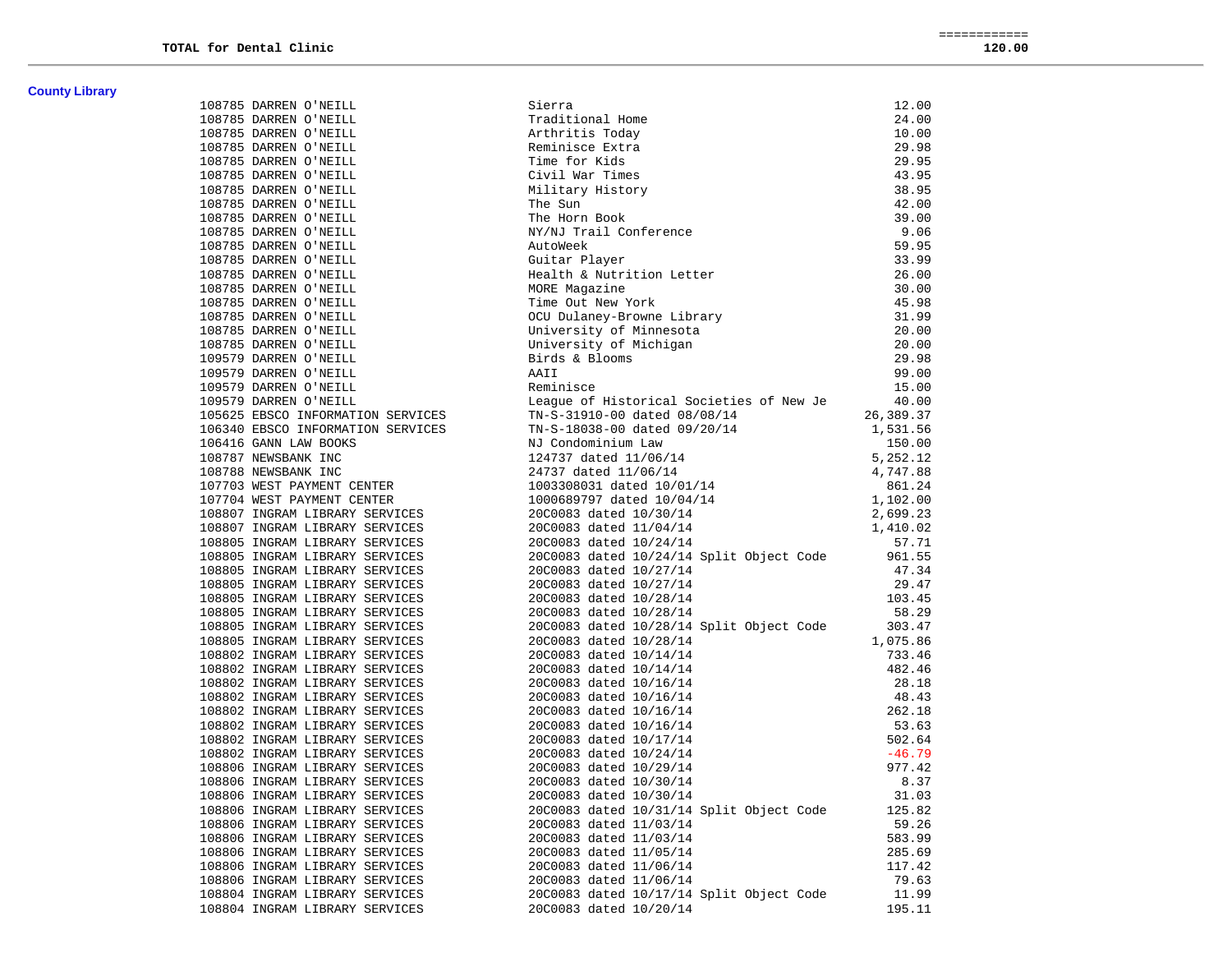|                                                                                          | TOTAL for County Superintendent of Schoo                         |                                                                                                                                                                                     |                 | ============<br>109.70 |  |
|------------------------------------------------------------------------------------------|------------------------------------------------------------------|-------------------------------------------------------------------------------------------------------------------------------------------------------------------------------------|-----------------|------------------------|--|
| <b>County Superintendent of Schoo</b><br>109761 COUNTY OF MORRIS<br>01-201-29-392100-068 | Postage & Metered Mail                                           | 2nd Half 11/14 Metered Mail<br>TOTAL FOR ACCOUNT                                                                                                                                    | 109.70          | 109.70                 |  |
| TOTAL for County Library                                                                 |                                                                  |                                                                                                                                                                                     |                 | 56,403.64              |  |
|                                                                                          |                                                                  |                                                                                                                                                                                     |                 | eessessesse            |  |
| 01-201-29-390100-095                                                                     | Other Administrative Supplies                                    | C1033751 dated 10/21/14 Split Object Cod<br>TOTAL FOR ACCOUNT                                                                                                                       | 471.03          | 528.78                 |  |
|                                                                                          |                                                                  |                                                                                                                                                                                     | 8.90            |                        |  |
|                                                                                          |                                                                  | NYC1054187 dated 10/31/14 Split Object C                                                                                                                                            | 18.85           |                        |  |
|                                                                                          |                                                                  |                                                                                                                                                                                     | 30.00           |                        |  |
|                                                                                          |                                                                  |                                                                                                                                                                                     |                 |                        |  |
| 01-201-29-390100-083                                                                     | 108801 INGRAM LIBRARY SERVICES<br>Video & Film Materials         | TOTAL FOR ACCOUNT                                                                                                                                                                   | 129.98          | 853.70                 |  |
|                                                                                          | 108801 INGRAM LIBRARY SERVICES                                   | 20C0083 dated 10/10/14 Split Object Code<br>20C0083 dated 10/10/14 Split Object Code                                                                                                | 22.99           |                        |  |
|                                                                                          | 108804 INGRAM LIBRARY SERVICES                                   | 20C0083 dated 10/21/14                                                                                                                                                              | 20.25           |                        |  |
|                                                                                          | 108804 INGRAM LIBRARY SERVICES                                   | 20C0083 dated 10/17/14 Split Object Code                                                                                                                                            | 454.94          |                        |  |
|                                                                                          | 108806 INGRAM LIBRARY SERVICES                                   | 20C0083 dated 10/31/14 Split Object Code                                                                                                                                            | 17.99           |                        |  |
|                                                                                          | 108802 INGRAM LIBRARY SERVICES                                   | 20C0083 dated 10/17/14                                                                                                                                                              | 92.66           |                        |  |
|                                                                                          | 108802 INGRAM LIBRARY SERVICES                                   | 20C0083 dated 10/16/14                                                                                                                                                              | 39.46           |                        |  |
|                                                                                          | 108802 INGRAM LIBRARY SERVICES                                   | 20C0083 dated 10/13/14                                                                                                                                                              | 32.24           |                        |  |
|                                                                                          | 108805 INGRAM LIBRARY SERVICES                                   | 108805 INGRAM LIBRARY SERVICES 20C0083 dated 10/24/14 Split Object Code<br>20C0083 dated 10/28/14 Split Object Code                                                                 | 22.97<br>20.22  |                        |  |
|                                                                                          |                                                                  |                                                                                                                                                                                     |                 |                        |  |
| 108774 DONNA BURKEY<br>Travel Expense<br>01-201-29-390100-082                            |                                                                  | Mileage TO and FROM Princeton on 10/31/1<br>TOTAL FOR ACCOUNT                                                                                                                       | 22.44           | 22.44                  |  |
| 01-201-29-390100-068                                                                     | Postage & Metered Mail                                           | TOTAL FOR ACCOUNT                                                                                                                                                                   |                 | 701.41                 |  |
| 109761 COUNTY OF MORRIS                                                                  |                                                                  | 2nd Half 11/14 Metered Mail                                                                                                                                                         | 701.41          |                        |  |
|                                                                                          |                                                                  |                                                                                                                                                                                     |                 |                        |  |
| 01-201-29-390100-058                                                                     |                                                                  | TOTAL FOR ACCOUNT                                                                                                                                                                   | 135.72          | 156.02                 |  |
|                                                                                          |                                                                  | 108794 STAPLES ADVANTAGE 108795 W.B. MASON COMPANY INC<br>108795 W.B. MASON COMPANY INC 1033751 dated 10/21/14<br>8 <b>Office Supplies &amp; Stationery CIO33751 dated 10/21/14</b> | 20.30           |                        |  |
|                                                                                          |                                                                  |                                                                                                                                                                                     |                 |                        |  |
| 01-201-29-390100-034                                                                     | Conference Expenses                                              | TOTAL FOR ACCOUNT                                                                                                                                                                   |                 | 45.00                  |  |
| 108774 DONNA BURKEY                                                                      |                                                                  | Conference in Princeton on $10/31/14$ 45.00                                                                                                                                         |                 |                        |  |
| Books & Periodicals<br>01-201-29-390100-028                                              |                                                                  | TOTAL FOR ACCOUNT                                                                                                                                                                   |                 | 54,096.29              |  |
|                                                                                          |                                                                  | 20C0083 dated 10/10/14 Split Object Code                                                                                                                                            | 77.16           |                        |  |
|                                                                                          | 108801 INGRAM LIBRARY SERVICES<br>108801 INGRAM LIBRARY SERVICES | 20C0083 dated 10/10/14                                                                                                                                                              | 17.49           |                        |  |
|                                                                                          | 108801 INGRAM LIBRARY SERVICES                                   | 20C0083 dated 10/10/14 Split Object Code                                                                                                                                            | 12.97           |                        |  |
|                                                                                          | 108801 INGRAM LIBRARY SERVICES                                   | 20C0083 dated 10/09/14                                                                                                                                                              | 56.36           |                        |  |
|                                                                                          | 108801 INGRAM LIBRARY SERVICES                                   | 20C0083 dated 10/07/14                                                                                                                                                              | 252.76          |                        |  |
|                                                                                          | 108801 INGRAM LIBRARY SERVICES                                   | 20C0083 dated 10/06/14                                                                                                                                                              | 64.04           |                        |  |
|                                                                                          | 108801 INGRAM LIBRARY SERVICES<br>108801 INGRAM LIBRARY SERVICES | 20C0083 dated 10/06/14<br>20C0083 dated 10/06/14                                                                                                                                    | 198.71<br>15.62 |                        |  |
|                                                                                          | 108801 INGRAM LIBRARY SERVICES                                   | 20C0083 dated 10/06/14                                                                                                                                                              | 16.22           |                        |  |
|                                                                                          | 108804 INGRAM LIBRARY SERVICES                                   | 20C0083 dated 10/20/14<br>20C0083 dated 10/21/14<br>20C0083 dated 10/21/14<br>20C0083 dated 10/21/14<br>20C0083 dated 10/21/14                                                      | 60.51           |                        |  |
|                                                                                          | 108804 INGRAM LIBRARY SERVICES                                   |                                                                                                                                                                                     | 119.31          |                        |  |
|                                                                                          | 108804 INGRAM LIBRARY SERVICES                                   |                                                                                                                                                                                     | 34.95           |                        |  |
|                                                                                          | 108804 INGRAM LIBRARY SERVICES                                   |                                                                                                                                                                                     | 13.18           |                        |  |
|                                                                                          | 108804 INGRAM LIBRARY SERVICES                                   |                                                                                                                                                                                     | 50.99           |                        |  |
|                                                                                          | 108804 INGRAM LIBRARY SERVICES                                   |                                                                                                                                                                                     | 1,038.54        |                        |  |
|                                                                                          | 108804 INGRAM LIBRARY SERVICES                                   |                                                                                                                                                                                     | 16.22           |                        |  |

**Contribution to County College**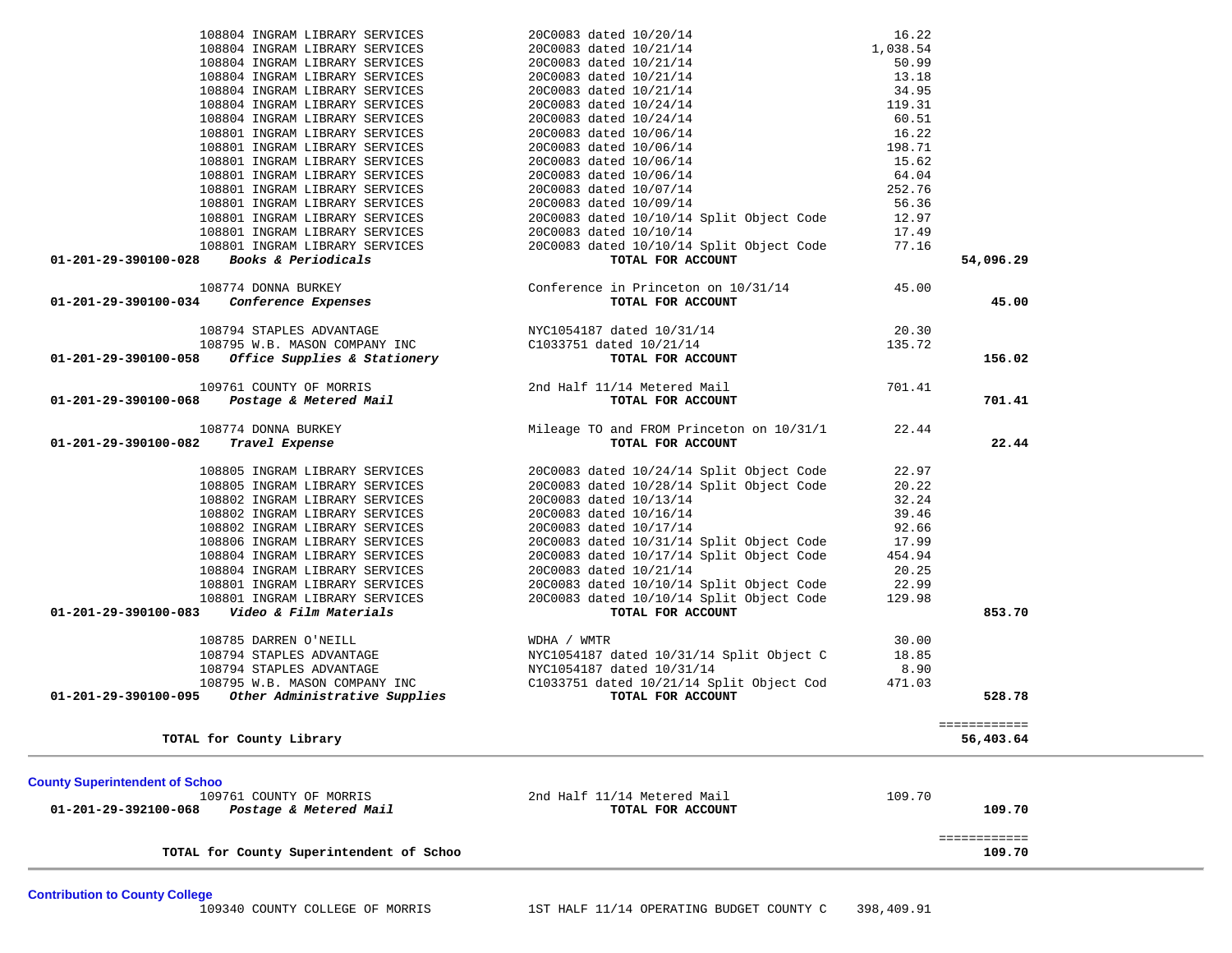| 01-201-29-395100-090<br>Expenditures                 | TOTAL FOR ACCOUNT           | 398,409.91                 |  |
|------------------------------------------------------|-----------------------------|----------------------------|--|
| TOTAL for Contribution to County College             |                             | ============<br>398,409.91 |  |
| <b>Rutgers Extension Service</b>                     |                             |                            |  |
| 108821 STAPLES ADVANTAGE                             | office supplies             | 117.63                     |  |
| 108821 STAPLES ADVANTAGE                             | office supplies             | 8.29                       |  |
| 01-201-29-396100-058<br>Office Supplies & Stationery | TOTAL FOR ACCOUNT           | 125.92                     |  |
| 109761 COUNTY OF MORRIS                              | 2nd Half 11/14 Metered Mail | 26.15                      |  |
| Postage & Metered Mail<br>01-201-29-396100-068       | TOTAL FOR ACCOUNT           | 26.15                      |  |
| 108870 SUZANNE LEVENBACH                             | Mileage                     | 14.00                      |  |
| Travel Expense<br>01-201-29-396100-082               | TOTAL FOR ACCOUNT           | 14.00                      |  |
|                                                      |                             | ============               |  |
| TOTAL for Rutgers Extension Service                  |                             | 166.07                     |  |
| <b>Fire and Police Academy</b>                       |                             |                            |  |
| 108597 PAPER MART INC                                | Paper                       | 480.00                     |  |
| Office Supplies & Stationery<br>01-201-29-407100-058 | TOTAL FOR ACCOUNT           | 480.00                     |  |
| 107761 ATLANTIC TRAINING CENTER                      | CPR Cards                   | 52.50                      |  |
| 01-201-29-407100-059<br>Other General Expenses       | TOTAL FOR ACCOUNT           | 52.50                      |  |
| 109761 COUNTY OF MORRIS                              | 2nd Half 11/14 Metered Mail | 147.85                     |  |
| Postage & Metered Mail<br>01-201-29-407100-068       | TOTAL FOR ACCOUNT           | 147.85                     |  |
| 108575 MUNICIPAL CAPITAL CORP                        | Copier Payment              | 946.02                     |  |
| Office Machines - Rental<br>01-201-29-407100-164     | TOTAL FOR ACCOUNT           | 946.02                     |  |
| 108577 AIRPOWER INTERNATIONAL INC.                   | Labor                       | 190.00                     |  |
| 108577 AIRPOWER INTERNATIONAL INC.                   | Drain Pad                   | 10.00                      |  |
| 108573 TELE-MEASUREMENTS, INC.                       | Labor                       | 312.50                     |  |
| 108573 TELE-MEASUREMENTS, INC.                       | Mileage                     | 31.50                      |  |
| 01-201-29-407100-223<br>Building Repairs             | TOTAL FOR ACCOUNT           | 544.00                     |  |
| 106130 CONTINENTAL FIRE & SAFETY INC.                | Regulator $(Q_14-2689)$     | 522.50                     |  |
| 106130 CONTINENTAL FIRE & SAFETY INC.                | Relief Valves (Q 14-2689)   | 573.80                     |  |
| Equipment<br>01-201-29-407100-258                    | TOTAL FOR ACCOUNT           | 1,096.30                   |  |
|                                                      |                             | ============               |  |

### **TOTAL for Fire and Police Academy 3,266.67**

## **Utilities**

| 108289 NATIONAL FUEL OIL INC.<br>01-201-31-430100-136<br><i>Diesel Fuel</i> | 1051.0 GAL. DIESEL FUEL FOR MONTVILLE<br>TOTAL FOR ACCOUNT | 2,789.56  | 2,789.56 |
|-----------------------------------------------------------------------------|------------------------------------------------------------|-----------|----------|
|                                                                             |                                                            |           |          |
| 109588 JERSEY CENTRAL POWER & LIGHT                                         | 100 102 459 516- WARRANTS/ 10-18-14 TO 1                   | 764.87    |          |
| 109591 JERSEY CENTRAL POWER & LIGHT                                         | 200-000-971-008/ RUTH DAVIS DRIVE/ DATE                    | 278.97    |          |
| 109551 JERSEY CENTRAL POWER & LIGHT                                         | 20 00 00 0538 4 9 -MASTER ACCOUNT#/ REMO                   | 3,190.89  |          |
| 109299 JERSEY CENTRAL POWER & LIGHT                                         | 100 102 601 695 - COMM CENTER/ 09-19-14                    | 16,564.21 |          |
| 109349 JERSEY CENTRAL POWER & LIGHT                                         | 100 079 438 253 - CAC COMPLEX/ 10-21-14                    | 14,522.70 |          |
| 109354 JERSEY CENTRAL POWER & LIGHT                                         | 100 102 601 695 - COMM CENTER/ 10-18-14                    | 17,564.76 |          |
| 109300 JERSEY CENTRAL POWER & LIGHT                                         | 200-000-971-008/ RUTH DAVIS DRIVE/ 08-2                    | 382.09    |          |
| 109300 JERSEY CENTRAL POWER & LIGHT                                         | REVERSED INVOICE CREDIT 100 084 807 872                    | $-7.78$   |          |
| 109213 JERSEY CENTRAL POWER & LIGHT                                         | 10-00-01-6063-0-8 Street Lighting Dover                    | 645.64    |          |
| 109212 JERSEY CENTRAL POWER & LIGHT                                         | 10-00-05-8414-2-2 St Lighting 11/17/2014                   | 341.47    |          |
| 109214 JERSEY CENTRAL POWER & LIGHT                                         | 10-00-44-7627-6-1 Rt 46 & Canfield Ave M                   | 30.77     |          |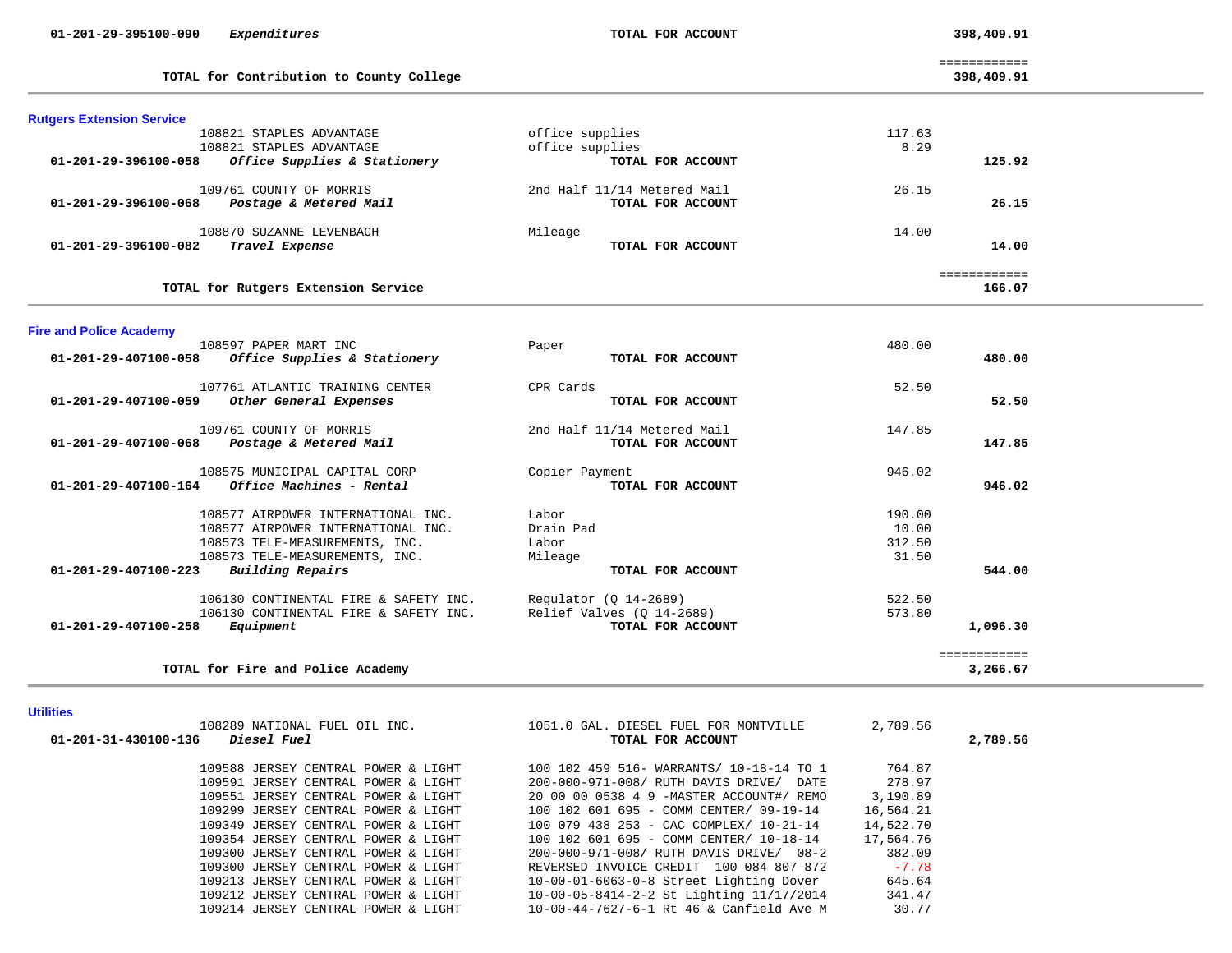| 109028 JERSEY CENTRAL POWER & LIGHT     | 10-00-84-5117-1-4 O Berkshire Valley Rd                                                                                                                                                                                                                                                                                                                                                                              | 20.00    |            |
|-----------------------------------------|----------------------------------------------------------------------------------------------------------------------------------------------------------------------------------------------------------------------------------------------------------------------------------------------------------------------------------------------------------------------------------------------------------------------|----------|------------|
| 109162 JERSEY CENTRAL POWER & LIGHT     | 100 004 885 628- MOSQUITO CONTROL/ 09-25                                                                                                                                                                                                                                                                                                                                                                             | 668.29   |            |
|                                         |                                                                                                                                                                                                                                                                                                                                                                                                                      |          |            |
|                                         | 109163 JERSEY CENTRAL POWER & LIGHT<br>109163 JERSEY CENTRAL POWER & LIGHT<br>109163 JERSEY CENTRAL POWER & LIGHT<br>109163 JERSEY CENTRAL POWER & LIGHT<br>109163 JERSEY CENTRAL POWER & LIGHT<br>109163 JERSEY CENTRAL POWER & LIGHT<br>                                                                                                                                                                           |          |            |
|                                         |                                                                                                                                                                                                                                                                                                                                                                                                                      |          |            |
|                                         |                                                                                                                                                                                                                                                                                                                                                                                                                      |          |            |
|                                         |                                                                                                                                                                                                                                                                                                                                                                                                                      |          |            |
|                                         |                                                                                                                                                                                                                                                                                                                                                                                                                      |          |            |
|                                         |                                                                                                                                                                                                                                                                                                                                                                                                                      |          |            |
|                                         |                                                                                                                                                                                                                                                                                                                                                                                                                      |          |            |
|                                         |                                                                                                                                                                                                                                                                                                                                                                                                                      |          |            |
|                                         |                                                                                                                                                                                                                                                                                                                                                                                                                      |          |            |
| 01-201-31-430100-137                    | 109163 JERSEY CENTRAL POWER & LIGHT<br>109163 JERSEY CENTRAL POWER & LIGHT<br>109163 JERSEY CENTRAL POWER & LIGHT<br>108861 JERSEY CENTRAL POWER & LIGHT<br>107806 TIOGA SOLAR MORRIS COUNTY 1 LLC<br>107806 TIOGA SOLAR MORRIS COUNTY 1                                                                                                                                                                             |          | 116,266.89 |
|                                         |                                                                                                                                                                                                                                                                                                                                                                                                                      |          |            |
| 109592 DIRECT ENERGY BUSINESS MARKETING | 612830/ 612953 - LONG VALLEY GRG/ DATED                                                                                                                                                                                                                                                                                                                                                                              | 84.35    |            |
| 109586 DIRECT ENERGY BUSINESS MARKETING | 1317 - SUMMARY GROUP #/ MORRIS COUNTY (6 298.79                                                                                                                                                                                                                                                                                                                                                                      |          |            |
| 109554 DIRECT ENERGY BUSINESS MARKETING | 1316 - SUMMARY GROUP #/ MORRIS COUNTY (6                                                                                                                                                                                                                                                                                                                                                                             | 7,259.53 |            |
| 109303 DIRECT ENERGY BUSINESS MARKETING | 612830/ 612953 - LONG VALLEY GRG/ DATED                                                                                                                                                                                                                                                                                                                                                                              | 18.69    |            |
| 109304 DIRECT ENERGY BUSINESS MARKETING | 1317 - SUMMARY GROUP #/ MORRIS COUNTY (6                                                                                                                                                                                                                                                                                                                                                                             | 66.86    |            |
| 109306 DIRECT ENERGY BUSINESS MARKETING | 1317 - SUMMARY GROUP #/ MORRIS COUNTY (6<br>1316 - SUMMARY GROUP #/ MORRIS COUNTY (6                                                                                                                                                                                                                                                                                                                                 | 4,663.46 |            |
| 109589 ELIZABETHTOWN GAS COMPANY        |                                                                                                                                                                                                                                                                                                                                                                                                                      |          |            |
| 109301 ELIZABETHTOWN GAS COMPANY        | 3333344641 / RE: LONG VALLEY / 10-07-14 106.74<br>3333344641 / RE: LONG VALLEY / 09-08-14 69.12                                                                                                                                                                                                                                                                                                                      |          |            |
|                                         |                                                                                                                                                                                                                                                                                                                                                                                                                      |          |            |
|                                         |                                                                                                                                                                                                                                                                                                                                                                                                                      |          |            |
|                                         |                                                                                                                                                                                                                                                                                                                                                                                                                      |          |            |
|                                         |                                                                                                                                                                                                                                                                                                                                                                                                                      |          |            |
|                                         |                                                                                                                                                                                                                                                                                                                                                                                                                      |          |            |
|                                         |                                                                                                                                                                                                                                                                                                                                                                                                                      |          |            |
|                                         |                                                                                                                                                                                                                                                                                                                                                                                                                      |          |            |
|                                         |                                                                                                                                                                                                                                                                                                                                                                                                                      |          |            |
|                                         |                                                                                                                                                                                                                                                                                                                                                                                                                      |          |            |
|                                         |                                                                                                                                                                                                                                                                                                                                                                                                                      |          |            |
|                                         |                                                                                                                                                                                                                                                                                                                                                                                                                      |          |            |
|                                         |                                                                                                                                                                                                                                                                                                                                                                                                                      |          |            |
|                                         |                                                                                                                                                                                                                                                                                                                                                                                                                      |          |            |
|                                         |                                                                                                                                                                                                                                                                                                                                                                                                                      |          |            |
|                                         |                                                                                                                                                                                                                                                                                                                                                                                                                      |          |            |
| 01-201-31-430100-141 Natural Gas        |                                                                                                                                                                                                                                                                                                                                                                                                                      |          | 22,739.33  |
|                                         |                                                                                                                                                                                                                                                                                                                                                                                                                      |          |            |
|                                         |                                                                                                                                                                                                                                                                                                                                                                                                                      |          |            |
|                                         |                                                                                                                                                                                                                                                                                                                                                                                                                      |          |            |
|                                         |                                                                                                                                                                                                                                                                                                                                                                                                                      |          |            |
|                                         |                                                                                                                                                                                                                                                                                                                                                                                                                      |          |            |
|                                         |                                                                                                                                                                                                                                                                                                                                                                                                                      |          |            |
|                                         |                                                                                                                                                                                                                                                                                                                                                                                                                      |          |            |
|                                         |                                                                                                                                                                                                                                                                                                                                                                                                                      |          |            |
| 01-201-31-430100-144                    |                                                                                                                                                                                                                                                                                                                                                                                                                      |          | 67,857.70  |
|                                         | $\begin{tabular}{l c c c c} \hline 107758 SUBURBAN PROPANE -2347 & Rounding & 0.06 \\ 107758 SUBURBAN PROPANE -2347 & Transportation & 0.95 \\ 107758 SUBURBAN PROPANE -2347 & Safety PAT Free & 0.95 \\ \hline \end{tabular} \hline \\ \hline \begin{tabular}{l c c c c} \hline \multicolumn{3}{c}{\textbf{Matural Gas}} & 0.06 \\ 109161 TAX COLLECTOR & 502-0 & / A & R BLDG & 12,767.04 \\ 109161 TAX COLLECTOR$ |          |            |
|                                         |                                                                                                                                                                                                                                                                                                                                                                                                                      |          |            |
|                                         |                                                                                                                                                                                                                                                                                                                                                                                                                      |          |            |
|                                         | 109013 VERIZON<br>109013 VERIZON 109013 VERIZON<br>109013 VERIZON 973-455-1700 480 36Y, 11/2/14, Emerg Non<br>109013 VERIZON 973-829-0312 882 15Y, 11/4/14, Randolph 65.91<br>109013 VERIZON 973-328-3165 445 58Y, 11/4/14, Dover WT 32.06                                                                                                                                                                           |          |            |
|                                         |                                                                                                                                                                                                                                                                                                                                                                                                                      |          |            |
| 109013 VERIZON                          | 973-328-3165 445 58Y, 11/4/14, Dover WT                                                                                                                                                                                                                                                                                                                                                                              | 32.06    |            |
| 109021 VERIZON                          | 973-299-6835 828 04Y, 11/10/14, Boonton                                                                                                                                                                                                                                                                                                                                                                              | 32.03    |            |
| 109021 VERIZON                          | 973-584-2050 195 53Y, 11/11/14, Mt Rd Ro                                                                                                                                                                                                                                                                                                                                                                             | 28.33    |            |
| 108972 AT&T                             | UTILITIES - TELEPHONE                                                                                                                                                                                                                                                                                                                                                                                                | 1,458.70 |            |
| 108971 AT&T                             | CTY WEIGHTS & MEASURES 1001-102-9542 09                                                                                                                                                                                                                                                                                                                                                                              | 25.94    |            |
| 108971 AT&T                             | UTILITES - TELEPHONE                                                                                                                                                                                                                                                                                                                                                                                                 | 1,932.60 |            |
| 108853 AT&T                             | UTILITIES - TELEPHONE                                                                                                                                                                                                                                                                                                                                                                                                | 2,215.25 |            |
| 108888 VERIZON                          | 973 993-1440 628 16Y<br>11/01/14                                                                                                                                                                                                                                                                                                                                                                                     | 65.91    |            |
| 108326 VERIZON                          |                                                                                                                                                                                                                                                                                                                                                                                                                      |          |            |
|                                         | 201 V03-1289 703 57Y, 10/30/14, Mine Hil                                                                                                                                                                                                                                                                                                                                                                             | 68.26    |            |
| 108305 VERIZON                          | 973-326-8955 127 49Y, 10/25/14, Sheriff'                                                                                                                                                                                                                                                                                                                                                                             | 28.36    |            |
| 108305 VERIZON                          | 973-838-8083 446 48Y, 10/28/14, Kinnelon                                                                                                                                                                                                                                                                                                                                                                             | 32.07    |            |

100268 JERSEY CENTRAL POWER & LIGHT 100 105 119 190 0 Rt 10 Hillside Ave Jun 46.50

10-00-84-5137-1-0 O Berkshire Valley Roa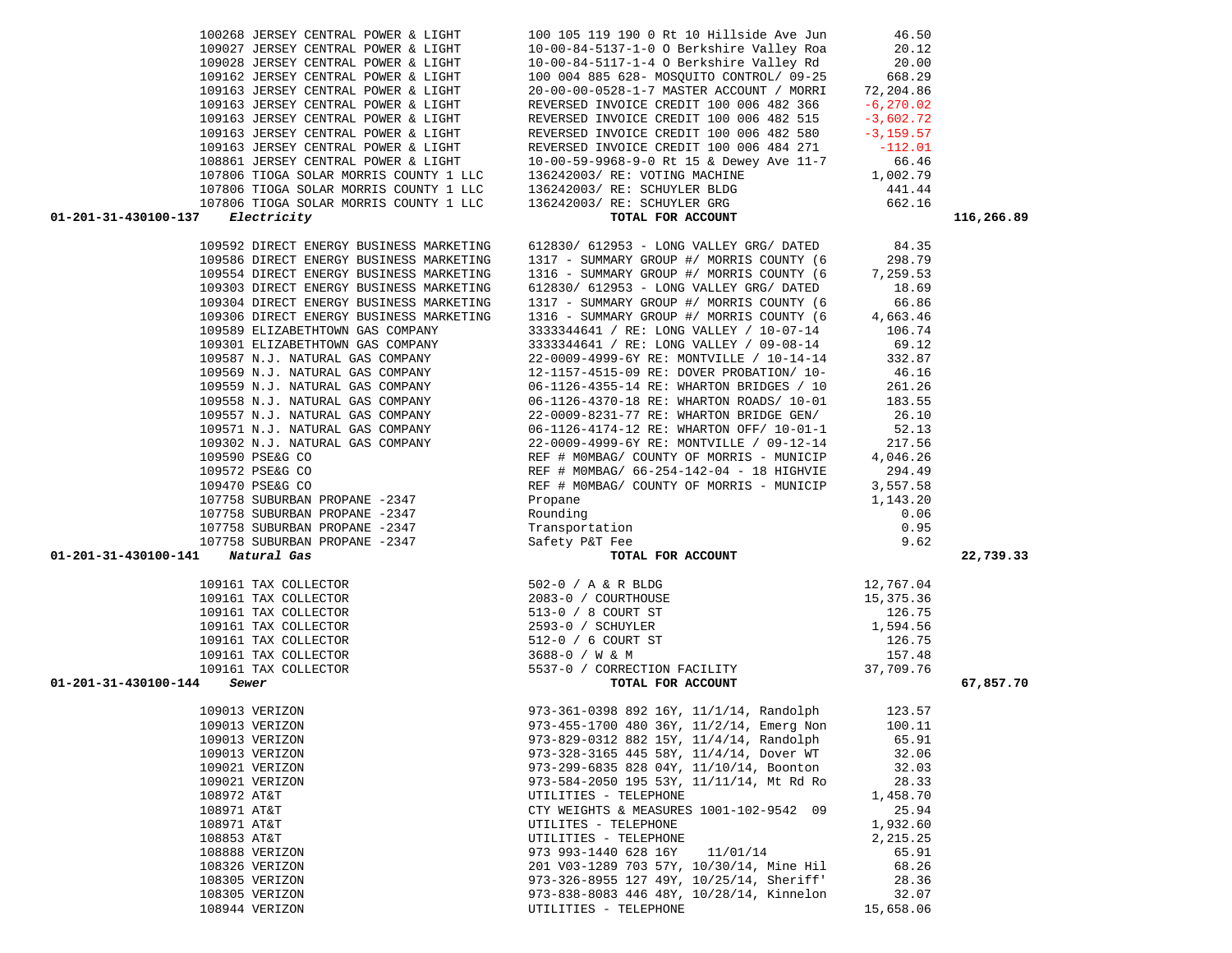| 108943 VERIZON                                       | UTILITIES - TELEPHONE                    | 11,162.90  |              |  |
|------------------------------------------------------|------------------------------------------|------------|--------------|--|
| 108942 VERIZON                                       | UTILITIES - TELEPHONE                    | 12, 273.47 |              |  |
| 01-201-31-430100-146<br>Telephone                    | TOTAL FOR ACCOUNT                        |            | 45,303.53    |  |
| 109297 MONTVILLE TWP WATER & SEWER                   | ACCOUNT# 103379/ WATER                   | 23.25      |              |  |
| 108964 WHARTON WATER DEPARTMENT                      | 10841 / 2465 - WHARTON OFFICE            | 2.50       |              |  |
| 108964 WHARTON WATER DEPARTMENT                      | 10859 / 2465A - WHARTON ROAD             | 40.42      |              |  |
| 108964 WHARTON WATER DEPARTMENT                      | 10866 / 2465B - WHARTON ROAD             | 18.30      |              |  |
|                                                      |                                          | 39.26      |              |  |
| 108964 WHARTON WATER DEPARTMENT                      | 10873 / 2465C - WHARTON BRIDGE           |            |              |  |
| 109265 SOUTHEAST MORRIS COUNTY                       | 211000004000/ A & R BLDG                 | 758.35     |              |  |
| 109265 SOUTHEAST MORRIS COUNTY                       | 211000004500/ CH                         | 1,916.90   |              |  |
| 109265 SOUTHEAST MORRIS COUNTY                       | 212000084700/ CORRECTION FACILITY        | 5,503.50   |              |  |
| 109265 SOUTHEAST MORRIS COUNTY                       | 211000005000/ ADM CTS                    | 387.05     |              |  |
| 109265 SOUTHEAST MORRIS COUNTY                       | 212000053001/ SHADETREE                  | 489.75     |              |  |
| 108957 SOUTHEAST MORRIS COUNTY                       | 3423203530.00/ JDC/ 08-05-14 TO 11-04-14 | 560.03     |              |  |
| 108957 SOUTHEAST MORRIS COUNTY                       | 3423203520.01/ 9-11/ SEASONAL/ 08-04-14  | 1,288.82   |              |  |
| 108958 TOWNSHIP OF RANDOLPH                          | 9999 593/ HEALTH MNGMNT/ 07-15-14 THRU 1 | 53.75      |              |  |
| 01-201-31-430100-147<br>Water                        | TOTAL FOR ACCOUNT                        |            | 11,081.88    |  |
|                                                      |                                          |            | ============ |  |
| TOTAL for Utilities                                  |                                          |            | 266,038.89   |  |
|                                                      |                                          |            |              |  |
| <b>Social Security</b>                               |                                          |            |              |  |
| 109729 MORRIS COUNTY PARK COMMISSION                 | PP#25 2014 - ELECTION WORKERS EMPLOYER F | 49.73      |              |  |
| Social Security Expenditures<br>01-201-36-472100-090 | TOTAL FOR ACCOUNT                        |            | 49.73        |  |
|                                                      |                                          |            | ============ |  |
| TOTAL for Social Security                            |                                          |            | 49.73        |  |
|                                                      |                                          |            |              |  |
| <b>Nutrition</b>                                     |                                          |            |              |  |
| 109342 DOROTHY TAYLOR                                | Nutrition Site Halloween Treats.         | 16.24      |              |  |
| 01-201-41-716100-059<br>Other General Expenses       | TOTAL FOR ACCOUNT                        |            | 16.24        |  |
| 108480 MARK RHINESMITH                               | Miles reimbursement for Oct-2014         | 22.75      |              |  |
| 01-201-41-716100-082<br>Travel Expense               | TOTAL FOR ACCOUNT                        |            | 22.75        |  |
| 108903 VERIZON                                       | Monthly Service Charge. NOV 2014Acct#201 | 793.15     |              |  |
| 108903 VERIZON                                       | Less Late Payment Charge on first 23.19  | $-5.00$    |              |  |
| 01-201-41-716100-146<br>Telephone                    | TOTAL FOR ACCOUNT                        |            | 788.15       |  |
|                                                      |                                          |            |              |  |
| 109120 SODEXO INC & AFFILIATES                       | Daily Meals, services for 10/4/14 throu  | 149,786.55 |              |  |
| 109120 SODEXO INC & AFFILIATES                       | Weekend Meals                            | 8,240.00   |              |  |
| 109120 SODEXO INC & AFFILIATES                       | Frozen Meals                             | 9,062.04   |              |  |
| 109120 SODEXO INC & AFFILIATES                       | Boxed Meals                              | 17,330.43  |              |  |
| 109120 SODEXO INC & AFFILIATES                       | Coffee                                   | 461.52     |              |  |
| 109120 SODEXO INC & AFFILIATES                       | Other                                    | 957.02     |              |  |
| 01-201-41-716100-185<br>Food                         | TOTAL FOR ACCOUNT                        |            | 185,837.56   |  |
|                                                      |                                          |            |              |  |
|                                                      |                                          |            | ============ |  |
| TOTAL for Nutrition                                  |                                          |            | 186,664.70   |  |
|                                                      |                                          |            |              |  |
| <b>Area Plan Grant</b><br>109165 CFCS - HOPE HOUSE   | OAA Fix-it<br>Period 10/1                | 3,375.00   |              |  |
| 108907 NEWBRIDGE SERVICES INC                        | Oper. SailPeriod 7/1/14-9/30/14328 I&A u | 20,521.00  |              |  |
| Expenditures<br>01-201-41-716110-090                 | TOTAL FOR ACCOUNT                        |            | 23,896.00    |  |
|                                                      |                                          |            | ============ |  |
| TOTAL for Area Plan Grant                            |                                          |            | 23,896.00    |  |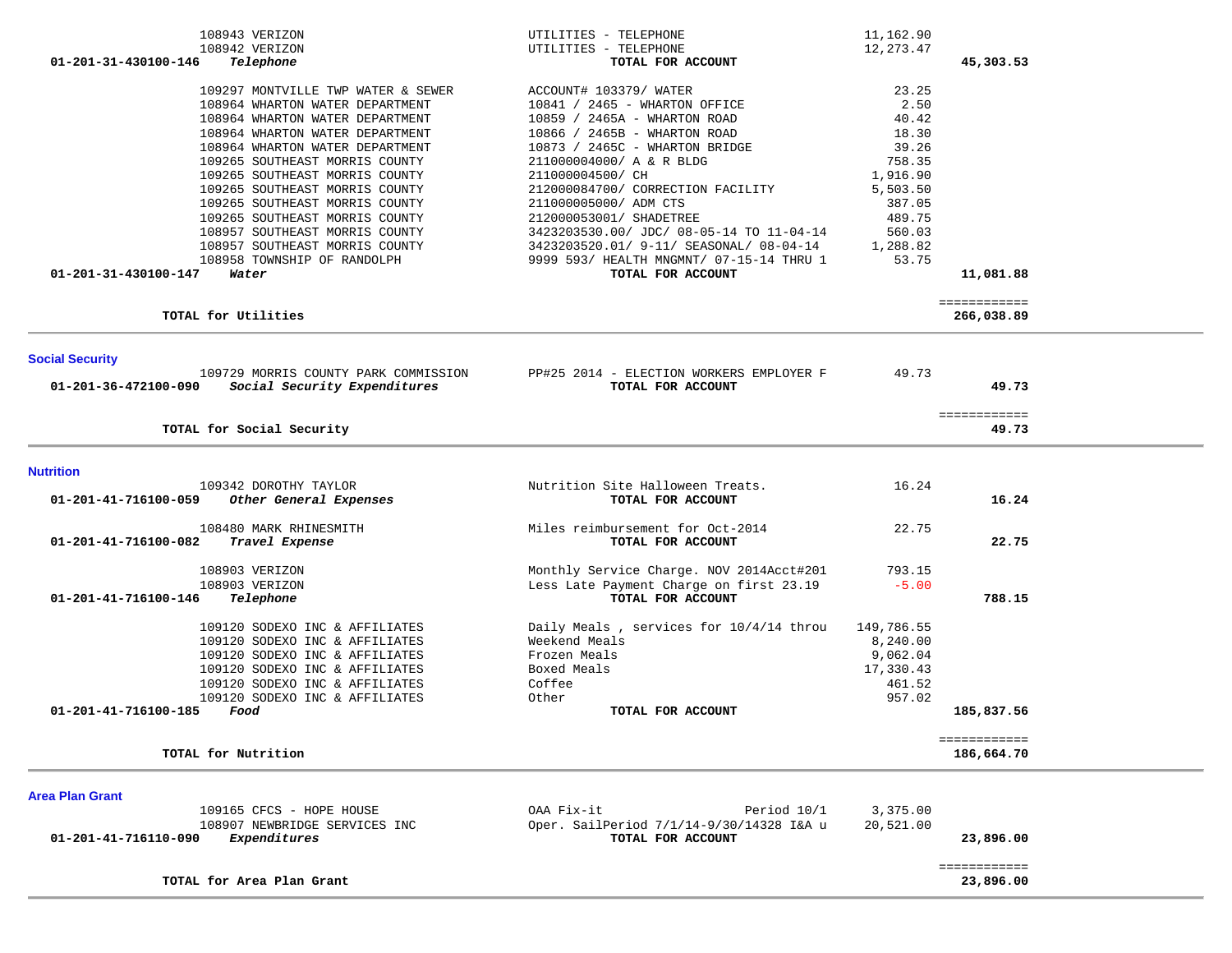| <b>ALPN</b>                                                         |                                                    |                |                          |
|---------------------------------------------------------------------|----------------------------------------------------|----------------|--------------------------|
| 108908 CFCS - HOPE HOUSE<br>01-201-41-759000-063 ALPN Peer Grouping | Period $10/1/$<br>Chore #1403<br>TOTAL FOR ACCOUNT | 6,047.00       | 6,047.00                 |
|                                                                     |                                                    |                |                          |
| TOTAL for ALPN                                                      |                                                    |                | ============<br>6,047.00 |
|                                                                     |                                                    |                |                          |
|                                                                     | <b>Grant Fund</b>                                  |                |                          |
| <b>Bio-Terrorism Grant</b>                                          |                                                    |                |                          |
| 107754 CAREER DEVELOPMENT INSTITUTE                                 | Ebola Preparedness Training Nov 3-Cindie           | 139.00         |                          |
| 109758 COUNTY OF MORRIS                                             | 2nd Half 11/14 Metered Mail                        | 159.84         |                          |
| 02-213-41-718505-391 Public Health Emer Grant(7/1/14-6/30/15)       | TOTAL FOR ACCOUNT                                  |                | 298.84                   |
|                                                                     |                                                    |                |                          |
|                                                                     |                                                    |                | ============             |
| TOTAL for Bio-Terrorism Grant                                       |                                                    |                | 298.84                   |
| <b>DEPARTMENT 741415</b>                                            |                                                    |                |                          |
| 100979 US LIFE INSURANCE COMPANY                                    |                                                    | 14.89          |                          |
| $02 - 213 - 41 - 741415 - 392$ WFNJ-TANF $(7/1/13 - 6/30/14)$       | TOTAL FOR ACCOUNT                                  |                | 14.89                    |
|                                                                     |                                                    |                |                          |
|                                                                     |                                                    |                | ============             |
| TOTAL for DEPARTMENT 741415                                         |                                                    |                | 14.89                    |
| DEPARTMENT 741420                                                   |                                                    |                |                          |
| 109328 WARREN COUNTY COMMUNITY COLL.                                | Lori R.                                            | 609.80         |                          |
| 100979 US LIFE INSURANCE COMPANY                                    |                                                    | 11.91          |                          |
| $02-213-41-741420-392$ WFNJ-General Assistance(7/1/13-6/30/14)      | TOTAL FOR ACCOUNT                                  |                | 621.71                   |
| TOTAL for DEPARTMENT 741420                                         |                                                    |                | ============<br>621.71   |
|                                                                     |                                                    |                |                          |
| <b>DEPARTMENT 741515</b>                                            |                                                    |                |                          |
| 107475 AT&T<br>108976 EDWARDS LEARNING CENTER                       | Michelle P.                                        | 0.58<br>444.00 |                          |
| 108976 EDWARDS LEARNING CENTER                                      | Shante W.                                          | 444.00         |                          |
| 108440 JOHN PATTEN                                                  |                                                    | 35.47          |                          |
| 108558 MUNICIPAL CAPITAL CORP                                       |                                                    | 35.85          |                          |
| 108559 MUNICIPAL CAPITAL CORP                                       |                                                    | 35.85          |                          |
| 109209 AEROFUND FINANCIAL INC.                                      | Transportation; 11/10/14 to 11/14/14.              | 2,725.97       |                          |
| 108952 VERIZON                                                      |                                                    | 10.86          |                          |
| 108990 EDWARDS LEARNING CENTER                                      | Placement: Jennifer O.                             | 444.00         |                          |
| 108990 EDWARDS LEARNING CENTER                                      | Placement: Vicki 0.                                | 444.00         |                          |
| 107396 R.D. SALES DOOR & HARDWARE LLC                               |                                                    | 29.15          |                          |
| 108547 STAPLES ADVANTAGE<br>108561 TELESEARCH INC                   |                                                    | 4.60<br>26.59  |                          |
| 108561 TELESEARCH INC                                               |                                                    | 27.65          |                          |
| 108561 TELESEARCH INC                                               |                                                    | 30.51          |                          |
| 108541 TELESEARCH INC                                               |                                                    | 25.24          |                          |
| 108541 TELESEARCH INC                                               |                                                    | 27.65          |                          |

108541 TELESEARCH INC 27.65 108541 TELESEARCH INC 27.51 108542 TELESEARCH INC Brad S.; W/E 10/26 1,023.05

 **02-213-41-741515-392** *WFNJ-TANF (7/1/14-12/31/15)* **TOTAL FOR ACCOUNT 5,850.74**

107468 US LIFE INSURANCE COMPANY 8.21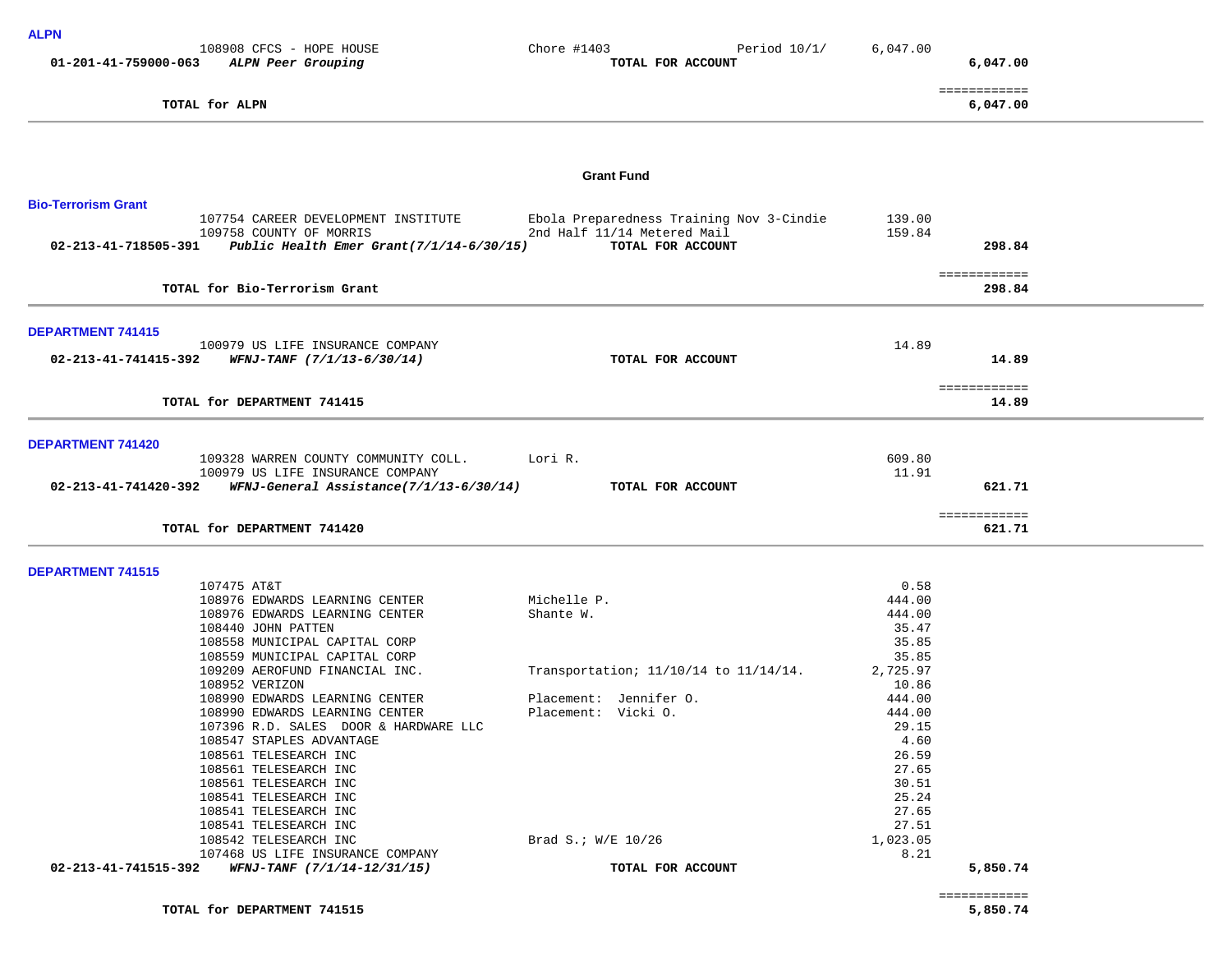| <b>DEPARTMENT 741520</b>                                         |                          |          |  |
|------------------------------------------------------------------|--------------------------|----------|--|
| 107475 AT&T                                                      |                          | 0.29     |  |
| 109329 INFORMATION & TECHNOLOGY                                  | Libia M.                 | 870.00   |  |
| 109326 INFORMATION & TECHNOLOGY                                  | Ana r.                   | 810.00   |  |
| 109320 INFORMATION & TECHNOLOGY                                  | Eusebia M.               | 1,470.00 |  |
| 108440 JOHN PATTEN                                               |                          | 17.73    |  |
| 108558 MUNICIPAL CAPITAL CORP                                    |                          | 17.92    |  |
| 108559 MUNICIPAL CAPITAL CORP                                    |                          | 17.92    |  |
| 109209 AEROFUND FINANCIAL INC.                                   |                          | 681.49   |  |
| 108560 TELESEARCH INC                                            | Abigail P., W/E 11/2/14. | 1,001.00 |  |
| 108952 VERIZON                                                   |                          | 5.43     |  |
| 107396 R.D. SALES DOOR & HARDWARE LLC                            |                          | 14.58    |  |
| 108547 STAPLES ADVANTAGE                                         |                          | 2.30     |  |
| 107471 MANPOWER                                                  | Sarah D., W/E 10/12/14.  | 790.56   |  |
| 108561 TELESEARCH INC                                            |                          | 13.30    |  |
| 108561 TELESEARCH INC                                            |                          | 13.83    |  |
| 108561 TELESEARCH INC                                            |                          | 15.26    |  |
| 108561 TELESEARCH INC                                            | Teresa S., W/E 11/2/14.  | 1,046.50 |  |
| 108541 TELESEARCH INC                                            |                          | 12.62    |  |
| 108541 TELESEARCH INC                                            |                          | 13.83    |  |
| 108541 TELESEARCH INC                                            |                          | 13.76    |  |
| 108541 TELESEARCH INC                                            | Teresa S.; W/E 10/26     | 1,121.50 |  |
| 108543 TELESEARCH INC                                            | Abigail P., W/E 10/26    | 1,001.00 |  |
| 107468 US LIFE INSURANCE COMPANY                                 |                          | 4.10     |  |
| 02-213-41-741520-392<br>WFNJ-General Assistance(7/1/14-12/31/15) | TOTAL FOR ACCOUNT        | 8,954.92 |  |

 ============ **TOTAL for DEPARTMENT 741520 8,954.92**

**DEPARTMENT 742505** 

| 107475 AT&T                                                   |                                          | 4.34     |          |
|---------------------------------------------------------------|------------------------------------------|----------|----------|
| 109183 ASHLEY NORTON, INC.                                    | Wanda J.                                 | 3,840.00 |          |
| 109210 INFORMATION & TECHNOLOGY                               | Lindon E.                                | 800.00   |          |
| 108440 JOHN PATTEN                                            |                                          | 265.99   |          |
| 109202 MANUELA SCHUSTER                                       |                                          | 30.83    |          |
| 108558 MUNICIPAL CAPITAL CORP                                 | Contract $#10239$                        | 268.93   |          |
| 108559 MUNICIPAL CAPITAL CORP                                 |                                          | 268.93   |          |
| 108952 VERIZON                                                |                                          | 81.48    |          |
| 108412 LORI L. KINTNER                                        | travel reimbursement from 10/3/14 to 10/ | 9.15     |          |
| 107396 R.D. SALES DOOR & HARDWARE LLC Ticket # 10017.         |                                          | 218.64   |          |
| 108547 STAPLES ADVANTAGE                                      |                                          | 34.46    |          |
| 108959 MADELEINE LACZHAZY                                     |                                          | 100.26   |          |
| 108561 TELESEARCH INC                                         |                                          | 199.43   |          |
| 108561 TELESEARCH INC                                         |                                          | 207.38   |          |
| 108561 TELESEARCH INC                                         |                                          | 228.83   |          |
| 108541 TELESEARCH INC                                         |                                          | 189.30   |          |
| 108541 TELESEARCH INC                                         |                                          | 207.38   |          |
| 108541 TELESEARCH INC                                         |                                          | 206.33   |          |
| 107468 US LIFE INSURANCE COMPANY                              |                                          | 61.55    |          |
| 100979 US LIFE INSURANCE COMPANY                              |                                          | 65.49    |          |
| $02 - 213 - 41 - 742505 - 391$ WIA Adult $(7/1/13 - 6/30/15)$ | TOTAL FOR ACCOUNT                        |          | 7,288.70 |
|                                                               |                                          |          |          |
| TOTAL for DEPARTMENT 742505                                   |                                          |          | 7,288.70 |

**DEPARTMENT 742510** 

| 107475 AT&T             | 1001-196-9846 Phillipsburg - bill dtd. | 7.67   |
|-------------------------|----------------------------------------|--------|
| 109004 AVTECH INSTITUTE | Arinthia                               | 800.00 |
| 109003 BERKELEY COLLEGE | inda C.                                | 875.00 |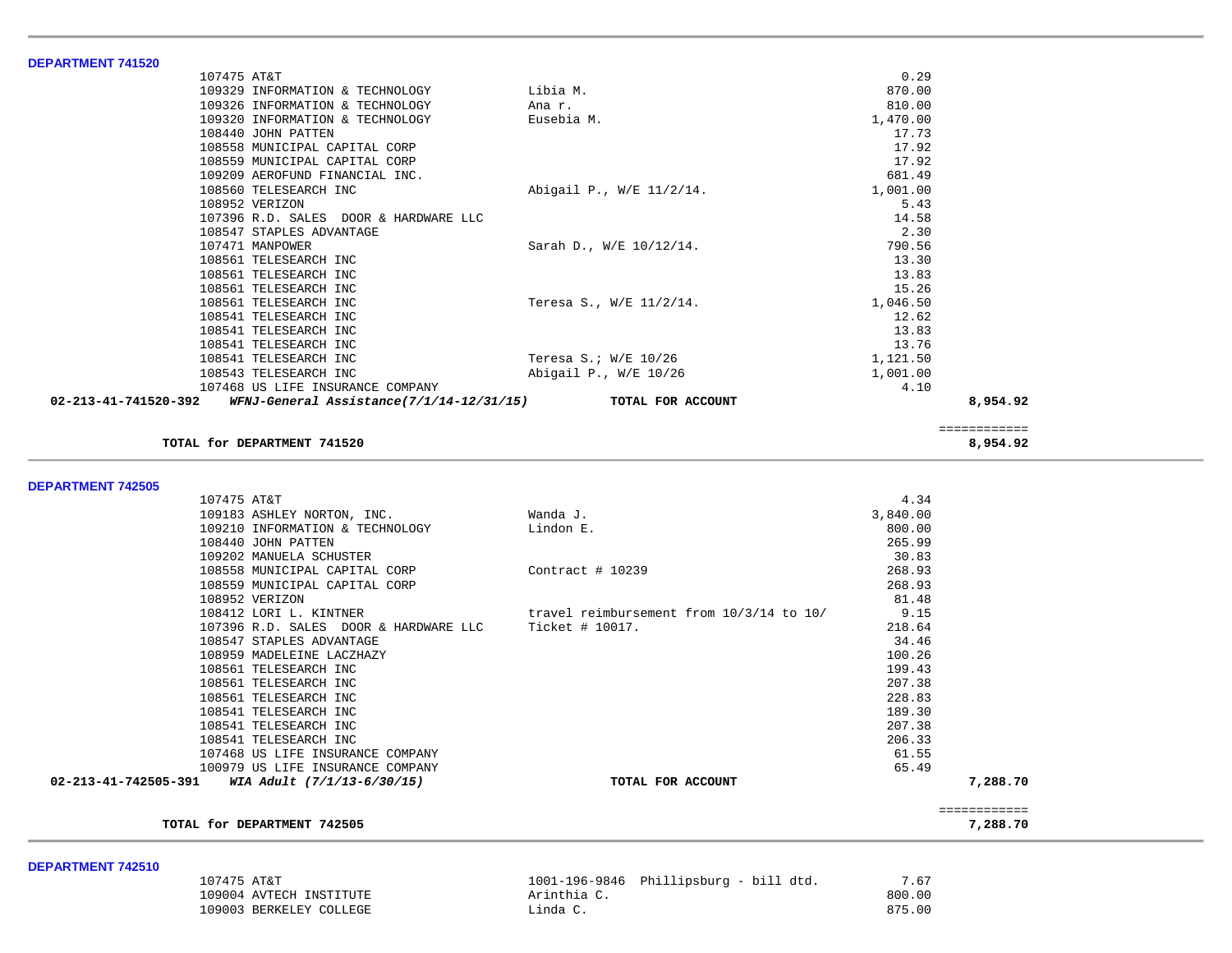| 109057 FAIRLEIGH DICKINSON UNIVERSITY                                                              | Efthimia V.                                                        | 41.68     |              |  |
|----------------------------------------------------------------------------------------------------|--------------------------------------------------------------------|-----------|--------------|--|
| 108440 JOHN PATTEN                                                                                 | Travel expenses from $7/1/14$ to $11/5/14$ .                       | 469.91    |              |  |
| 109202 MANUELA SCHUSTER                                                                            | May 15th-Nov.12, 2014.                                             | 88.59     |              |  |
| 108558 MUNICIPAL CAPITAL CORP                                                                      | Aug., Sept., Oct. quarterly payment for                            | 475.10    |              |  |
| 108559 MUNICIPAL CAPITAL CORP                                                                      | Digital Copier - #MP5002SP, Nov., Dec.,                            | 475.10    |              |  |
| 108952 VERIZON                                                                                     | 908-859-3220 143 27Y<br>$11/04/14$ .                               | 143.95    |              |  |
| 109758 COUNTY OF MORRIS                                                                            | 2nd Half 11/14 Metered Mail                                        | 183.83    |              |  |
| 108979 JERSEY TRACTOR-TRAILER                                                                      | Salif K.                                                           | 800.00    |              |  |
| 108412 LORI L. KINTNER                                                                             | travel reimbursement from 10/3/14 to 10/                           | 19.43     |              |  |
| 108998 NEW HORIZONS COMPUTER LEARNING                                                              | Jeffrey V.                                                         | 3,200.00  |              |  |
| 109002 NEW HORIZONS COMPUTER LEARNING                                                              | Lori S.                                                            | 3,200.00  |              |  |
| 108997 NEW HORIZONS COMPUTER LEARNING                                                              | Richelle F.                                                        | 3,200.00  |              |  |
| 107396 R.D. SALES DOOR & HARDWARE LLC                                                              | Supplied & installed entry locks, issued                           | 386.26    |              |  |
| 108994 RUTGERS, THE STATE UNIVERSITY                                                               | Marlon E.                                                          | 800.00    |              |  |
| 108547 STAPLES ADVANTAGE                                                                           | Datatraveler; 8GB                                                  | 60.88     |              |  |
| 108959 MADELEINE LACZHAZY                                                                          | Travel from 2/6/14 to 10/28/14.                                    | 178.24    |              |  |
| 108561 TELESEARCH INC                                                                              | Robert A.; W/E 11/2/14.                                            | 352.31    |              |  |
| 108561 TELESEARCH INC                                                                              | Linda B., $W/E$ 11/2/14.                                           | 366.35    |              |  |
| 108561 TELESEARCH INC                                                                              | Lilly H., W/E 11/2/14.                                             | 404.25    |              |  |
| 108541 TELESEARCH INC                                                                              | Robert A., W/E 10/26                                               | 334.43    |              |  |
| 108541 TELESEARCH INC                                                                              | Linda B., $W/E$ 10/26                                              | 366.35    |              |  |
| 108541 TELESEARCH INC                                                                              | Lilly H., W/E 10/26                                                | 364.50    |              |  |
| 107468 US LIFE INSURANCE COMPANY                                                                   | G026433 10/19/14-11/18/14 Group life i                             | 108.75    |              |  |
| 100979 US LIFE INSURANCE COMPANY<br>WIA Dislocated Worker (7/1/13-6/30/15)<br>02-213-41-742510-391 | group premium from $7/19/14$ to $8/18/14$ . P<br>TOTAL FOR ACCOUNT | 154.80    | 19,197.38    |  |
|                                                                                                    |                                                                    |           |              |  |
|                                                                                                    |                                                                    |           | ============ |  |
| TOTAL for DEPARTMENT 742510                                                                        |                                                                    |           | 19,197.38    |  |
|                                                                                                    |                                                                    |           |              |  |
| <b>DEPARTMENT 742520</b>                                                                           |                                                                    |           |              |  |
| 107475 AT&T                                                                                        |                                                                    | 1.60      |              |  |
| 108440 JOHN PATTEN                                                                                 |                                                                    | 97.53     |              |  |
| 108558 MUNICIPAL CAPITAL CORP                                                                      |                                                                    | 98.60     |              |  |
| 108559 MUNICIPAL CAPITAL CORP                                                                      |                                                                    | 98.60     |              |  |
| 109313 NEWBRIDGE SERVICES INC                                                                      | Jacquelyn S.                                                       | 211.25    |              |  |
| 109315 NEWBRIDGE SERVICES INC                                                                      | Autumn S.                                                          | 211.25    |              |  |
| 108952 VERIZON                                                                                     |                                                                    | 29.87     |              |  |
| 105578 CDW GOVERNMENT LLC                                                                          | Monitors, computers and printers for New                           | 1,541.60  |              |  |
| 105578 CDW GOVERNMENT LLC                                                                          | Monitors, computers and printers for New                           | 12,856.00 |              |  |
| 107396 R.D. SALES DOOR & HARDWARE LLC                                                              |                                                                    | 80.17     |              |  |
| 108547 STAPLES ADVANTAGE                                                                           |                                                                    | 12.64     |              |  |
| 108561 TELESEARCH INC                                                                              |                                                                    | 73.12     |              |  |
| 108561 TELESEARCH INC                                                                              |                                                                    | 76.04     |              |  |
| 108561 TELESEARCH INC                                                                              |                                                                    | 83.90     |              |  |
| 108541 TELESEARCH INC                                                                              |                                                                    | 69.41     |              |  |
| 108541 TELESEARCH INC                                                                              |                                                                    | 76.04     |              |  |
| 108541 TELESEARCH INC                                                                              |                                                                    | 75.65     |              |  |
| 107468 US LIFE INSURANCE COMPANY                                                                   |                                                                    | 22.57     |              |  |
| 100979 US LIFE INSURANCE COMPANY                                                                   |                                                                    | 50.61     |              |  |
| 02-213-41-742520-391<br>WIA Youth (7/1/13-6/30/15)                                                 | TOTAL FOR ACCOUNT                                                  |           | 15,766.45    |  |
|                                                                                                    |                                                                    |           | ============ |  |
| TOTAL for DEPARTMENT 742520                                                                        |                                                                    |           | 15,766.45    |  |
|                                                                                                    |                                                                    |           |              |  |
| DEPARTMENT 742605                                                                                  |                                                                    |           |              |  |
|                                                                                                    |                                                                    |           |              |  |

109001 BERKELEY COLLEGE 109001 BERKELEY COLLEGE 109000 BERKELEY COLLEGE 109000 BERKELEY COLLEGE 109000 BERKELEY COLLEGE 109000 BERKELEY COLLEGE CArla P. Carla P. 630.00<br>109057 FAIRLEIGH DICKINSON UNIVERSITY Efthimia V. 630.00

| 109030 AVTECH INSTITUTE         | Lina A.          | 1,493.00 |
|---------------------------------|------------------|----------|
| 109005 AVTECH INSTITUTE         | Natalie P.       | 1,400.00 |
| 109316 FLORAL SCHOOL OF DESIGN  | Nelly H. / 21312 | 612.00   |
| 109323 INFORMATION & TECHNOLOGY | Juana R.         | 840.00   |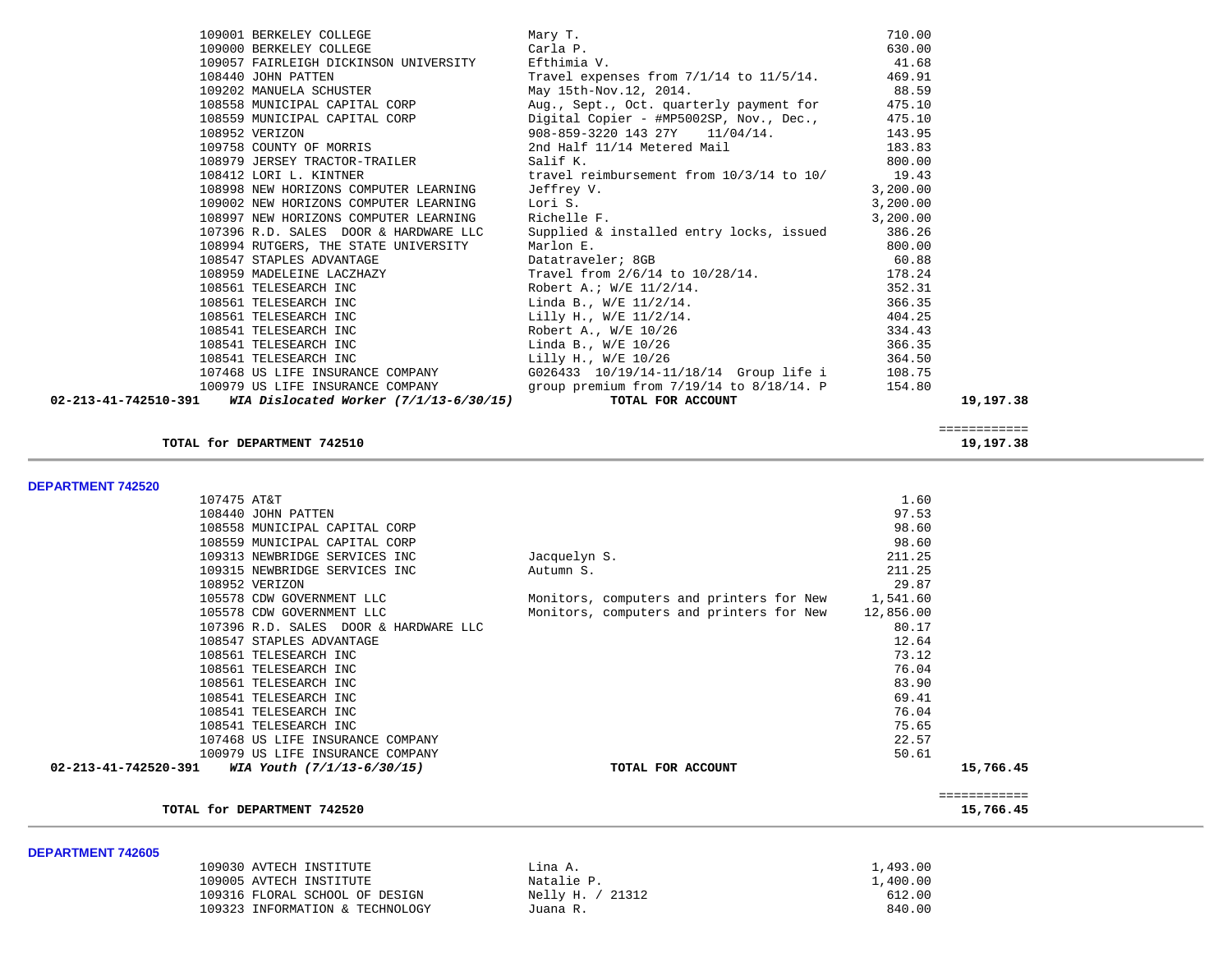|                      | 109319 INFORMATION & TECHNOLOGY          | Wilson D.                                | 870.00   |                           |  |
|----------------------|------------------------------------------|------------------------------------------|----------|---------------------------|--|
|                      | 108995 JKB EDUCATION RESOURCES           | Bianca F.                                | 1,586.00 |                           |  |
|                      | 105034 MII PUBLICATIONS                  |                                          | 215.28   |                           |  |
|                      | 108991 WILLIAM PATERSON UNIVERSITY       | Linda Mc.                                | 1,066.40 |                           |  |
|                      | 108993 WILLIAM PATERSON UNIVERSITY       | Mark M.                                  | 1,866.20 |                           |  |
| 02-213-41-742605-391 | WIA Adult (7/1/14-6/30/16)               | TOTAL FOR ACCOUNT                        |          | 9,948.88                  |  |
|                      |                                          |                                          |          | ============              |  |
|                      | TOTAL for DEPARTMENT 742605              |                                          |          | 9,948.88                  |  |
| DEPARTMENT 742610    |                                          |                                          |          |                           |  |
|                      | 109019 ASHLEY NORTON, INC.               | Christie P.; 8/4/14 to 10/24/14.         | 3,998.85 |                           |  |
|                      | 109031 AVTECH INSTITUTE                  | Dhruma P.                                | 1,472.00 |                           |  |
|                      | 109006 AVTECH INSTITUTE                  | Leyla V.                                 | 1,413.00 |                           |  |
|                      | 109211 AVTECH INSTITUTE                  | Donna P.                                 | 1,840.00 |                           |  |
|                      | 109330 FORTIS INSTITUTE                  | Monica P.                                | 932.80   |                           |  |
|                      | 109321 INFORMATION & TECHNOLOGY          | Santa V.                                 | 870.00   |                           |  |
|                      | 109322 INFORMATION & TECHNOLOGY          | Nataly P.                                | 750.00   |                           |  |
|                      | 109324 INFORMATION & TECHNOLOGY          | Erika R.                                 | 810.00   |                           |  |
|                      | 109325 INFORMATION & TECHNOLOGY          | Elizabeth C.                             | 870.00   |                           |  |
|                      | 109327 INFORMATION & TECHNOLOGY          | Altagracia S.                            | 810.00   |                           |  |
|                      | 109318 RUTGERS, THE STATE UNIVERSITY     | Rosalba G.                               | 3,200.00 |                           |  |
|                      | 109317 RUTGERS, THE STATE UNIVERSITY     | Richard E.                               | 3,196.00 |                           |  |
|                      | 108978 DENTAL & MEDICAL CAREER           | Cecelia O.                               | 3,140.00 |                           |  |
|                      | 108996 DENTAL & MEDICAL CAREER           | Debra C.                                 | 3,140.00 |                           |  |
|                      | 108977 JERSEY TRACTOR-TRAILER            | Kimberly H.                              | 800.00   |                           |  |
|                      | 108999 RUTGERS CENTER FOR CONTINUING     | Susan R.                                 | 2,076.00 |                           |  |
|                      | 105034 MII PUBLICATIONS                  | 1 Year subscription. Renewal #407187-R1  | 511.29   |                           |  |
|                      | 108981 WILLIAM PATERSON UNIVERSITY       | Georgiana S.                             | 1,813.90 |                           |  |
|                      | 108975 WILLIAM PATERSON UNIVERSITY       | Brigette G.                              | 1,520.00 |                           |  |
|                      | 108992 WILLIAM PATERSON UNIVERSITY       | Jennifer P.                              | 2,653.70 |                           |  |
| 02-213-41-742610-391 | WIA Dislocated Worker $(7/1/14-6/30/16)$ | TOTAL FOR ACCOUNT                        |          | 35,817.54                 |  |
|                      | TOTAL for DEPARTMENT 742610              |                                          |          | ============<br>35,817.54 |  |
|                      |                                          |                                          |          |                           |  |
| DEPARTMENT 742620    |                                          |                                          |          |                           |  |
|                      | 105034 MII PUBLICATIONS                  |                                          | 170.43   |                           |  |
| 02-213-41-742620-391 | WIA Youth (7/1/14-6/30/16)               | TOTAL FOR ACCOUNT                        |          | 170.43                    |  |
|                      | TOTAL for DEPARTMENT 742620              |                                          |          | ============<br>170.43    |  |
|                      |                                          |                                          |          |                           |  |
| DEPARTMENT 783410    |                                          |                                          |          |                           |  |
|                      | 106230 AIR SCIENCE USA LLC               | SAFESWAB Swab Drying Cabinet #SAFESWAB F | 675.00   |                           |  |
|                      | 106230 AIR SCIENCE USA LLC               | Shipping (special handling)              | 175.00   |                           |  |
| 02-213-41-783410-391 | SART/SANE Program(10/1/13-9/30/14)       | TOTAL FOR ACCOUNT                        |          | 850.00                    |  |
|                      | TOTAL for DEPARTMENT 783410              |                                          |          | ============<br>850.00    |  |
|                      |                                          |                                          |          |                           |  |
| <b>MAPS</b>          |                                          |                                          |          |                           |  |
|                      | 108799 NETCONG DIAL-A-RIDE               | Subgrant 3SC004 (SCARDRTAP)Netcong Dial  | 1,590.50 |                           |  |
|                      | 108799 NETCONG DIAL-A-RIDE               | Subgrant 3SC004 (SCARDTAP)Netcong Dial a | 1,590.50 |                           |  |
|                      | 108799 NETCONG DIAL-A-RIDE               | Subgrant 3SC004 (SCARDTAP)Netcong Dial a | 1,590.50 |                           |  |
| 02-213-41-786405-394 | MAPS (1/1/14-12/31/14)                   | TOTAL FOR ACCOUNT                        |          | 4,771.50                  |  |
|                      |                                          |                                          |          |                           |  |
|                      |                                          |                                          |          | ============              |  |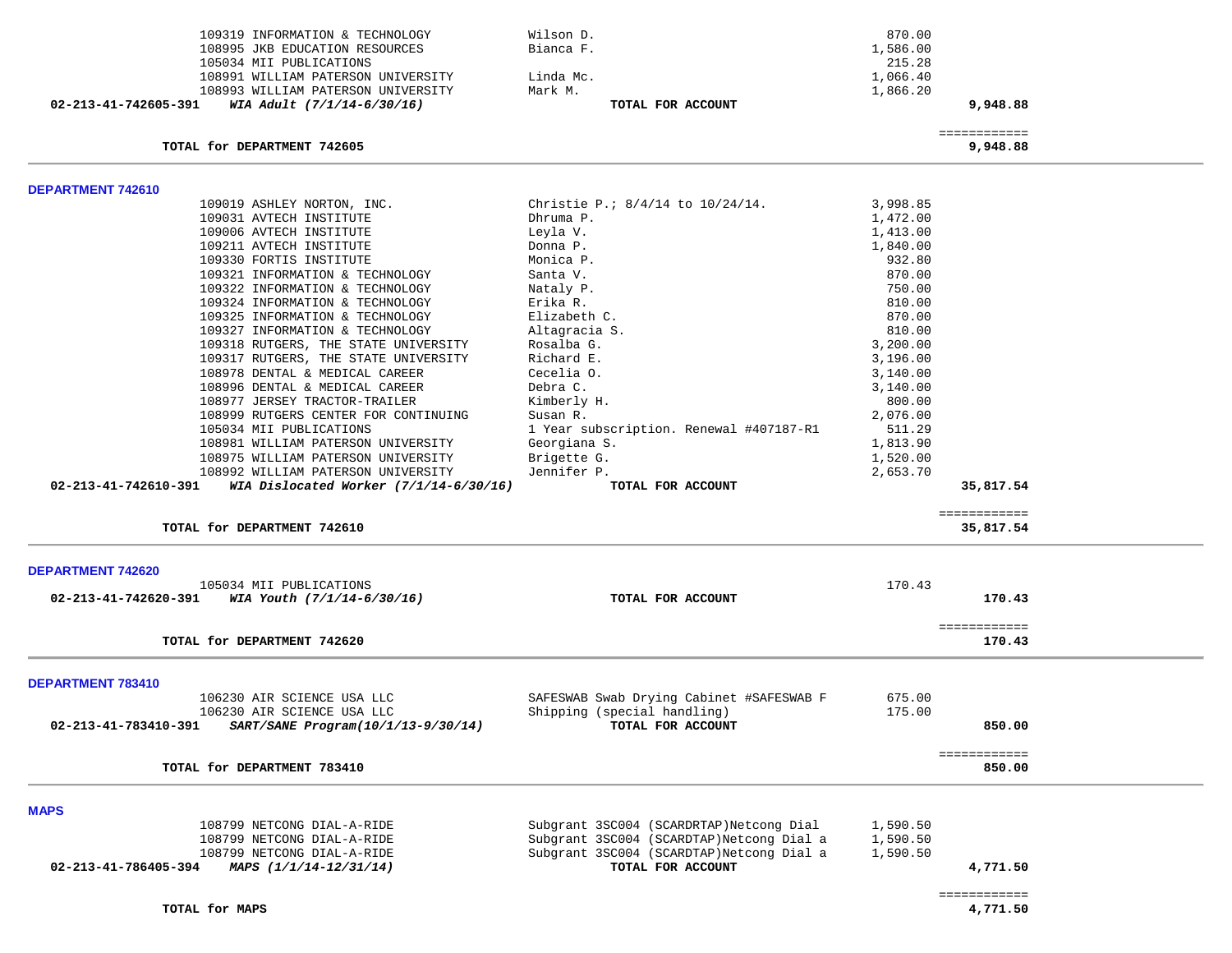|            | 1,698.06                              |                                                                                           |
|------------|---------------------------------------|-------------------------------------------------------------------------------------------|
|            | 1,698.06                              |                                                                                           |
|            |                                       |                                                                                           |
|            | 55.34                                 |                                                                                           |
|            | 55.34                                 |                                                                                           |
|            |                                       |                                                                                           |
| 1,819.30   |                                       |                                                                                           |
|            | 2,717.86                              |                                                                                           |
|            |                                       |                                                                                           |
|            |                                       |                                                                                           |
|            |                                       |                                                                                           |
| 12,009.65  |                                       |                                                                                           |
|            |                                       |                                                                                           |
|            | ============<br>12,009.65             |                                                                                           |
|            |                                       |                                                                                           |
|            |                                       |                                                                                           |
| 199.00     |                                       |                                                                                           |
|            | 524.00                                |                                                                                           |
|            | ============                          |                                                                                           |
|            |                                       |                                                                                           |
|            |                                       |                                                                                           |
| 456.80     |                                       |                                                                                           |
|            |                                       |                                                                                           |
|            | ============<br>456.80                |                                                                                           |
|            |                                       |                                                                                           |
| 174,481.80 |                                       |                                                                                           |
|            | 174,481.80                            |                                                                                           |
|            | ============                          |                                                                                           |
|            | 1,698.06<br>55.34<br>898.56<br>325.00 | ============<br>============<br>============<br>2,717.86<br>12,009.65<br>524.00<br>456.80 |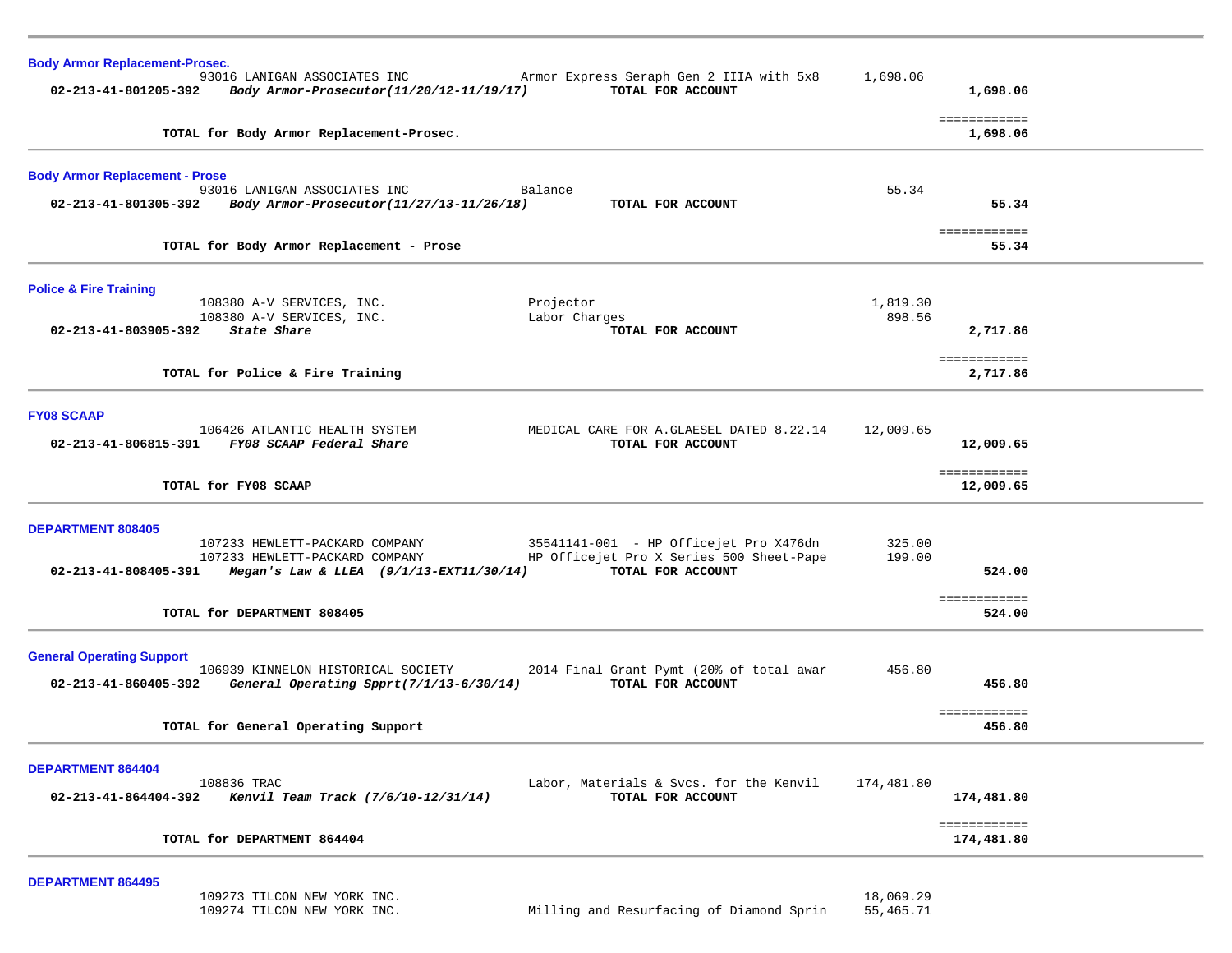| 109137 SCHIFANO CONSTRUCTION CORP.<br>108936 TILCON NEW YORK INC.<br>108841 TOP LINE CONSTRUCTION CORP<br>02-213-41-864495-391<br>2014 ATP- County Aid                                         | Milling & Resurfacing of West Main Stree<br>Mill & Resurf of Schooleys Mountain Road<br>Milling & Resurfacing of Lake Denmark Ro<br>TOTAL FOR ACCOUNT | 58,752.16<br>33, 449. 43<br>23,698.18 | 189,434.77                             |  |
|------------------------------------------------------------------------------------------------------------------------------------------------------------------------------------------------|-------------------------------------------------------------------------------------------------------------------------------------------------------|---------------------------------------|----------------------------------------|--|
| TOTAL for DEPARTMENT 864495                                                                                                                                                                    |                                                                                                                                                       |                                       | ============<br>189,434.77             |  |
| <b>DEPARTMENT 864505</b><br>108840 CHERRY WEBER & ASSOC. PC<br>02-213-41-864505-392<br>Nwbrgh Rd STP-C00S(211)(9/11/12-9/11/15)                                                                | Prof. Engineering Svcs. for the Replacem<br>TOTAL FOR ACCOUNT                                                                                         | 7,506.76                              | 7,506.76                               |  |
| TOTAL for DEPARTMENT 864505                                                                                                                                                                    |                                                                                                                                                       |                                       | ============<br>7,506.76               |  |
| <b>DEPARTMENT 864515</b><br>108846 CHRISTOPHER P STATILE PA<br>02-213-41-864515-392<br>UnionSchl/STP-C00S(337)(9/11/12-9/11/15)<br>TOTAL for DEPARTMENT 864515                                 | Construction inspection svcs. for the Re<br>TOTAL FOR ACCOUNT                                                                                         | 20,372.50                             | 20,372.50<br>============<br>20,372.50 |  |
|                                                                                                                                                                                                |                                                                                                                                                       |                                       |                                        |  |
|                                                                                                                                                                                                | <b>County Capital</b>                                                                                                                                 |                                       |                                        |  |
| <b>Bridge Design/Const Var Cty Br</b><br>109087 MALICK AND SCHERER PC<br>04-216-55-953089-909<br>Miscellaneous - Other                                                                         | Professional Engineering Svcs. for the R<br>TOTAL FOR ACCOUNT                                                                                         | 11,466.45                             | 11,466.45                              |  |
| TOTAL for Bridge Design/Const Var Cty Br                                                                                                                                                       |                                                                                                                                                       |                                       | ============<br>11,466.45              |  |
| Cty roadwy drainage improv<br>108520 TOBY BARKMAN EXCAVATING, INC.<br>04-216-55-953098-940<br>Hard Costs<br>TOTAL for Cty roadwy drainage improv                                               | Susan & Thomas Fuller769 Shunpike RoadC<br>TOTAL FOR ACCOUNT                                                                                          | 3,583.25                              | 3,583.25<br>============<br>3,583.25   |  |
| <b>Renov CentralAveBldg Greystone</b><br>108850 THE MUSIAL GROUP PA<br>108852 THE MUSIAL GROUP PA<br>04-216-55-953146-909<br>Miscellaneous - Other<br>TOTAL for Renov CentralAveBldg Greystone | Final Design and Construction Documents<br>Central Avenue Complex Building AREA SIX<br>TOTAL FOR ACCOUNT                                              | 2,475.00<br>10,631.00                 | 13,106.00<br>============<br>13,106.00 |  |
|                                                                                                                                                                                                |                                                                                                                                                       |                                       |                                        |  |
| <b>Analysis/Rehab Dam Conditions</b><br>108941 RON-JON CONSTRUCTION CORP.<br>04-216-55-953158-951<br>Building & Improvements                                                                   | REHABILITATION OF LEDDELL'S POND DAM<br>TOTAL FOR ACCOUNT                                                                                             | 189,409.50                            | 189,409.50                             |  |
| TOTAL for Analysis/Rehab Dam Conditions                                                                                                                                                        |                                                                                                                                                       |                                       | ============<br>189,409.50             |  |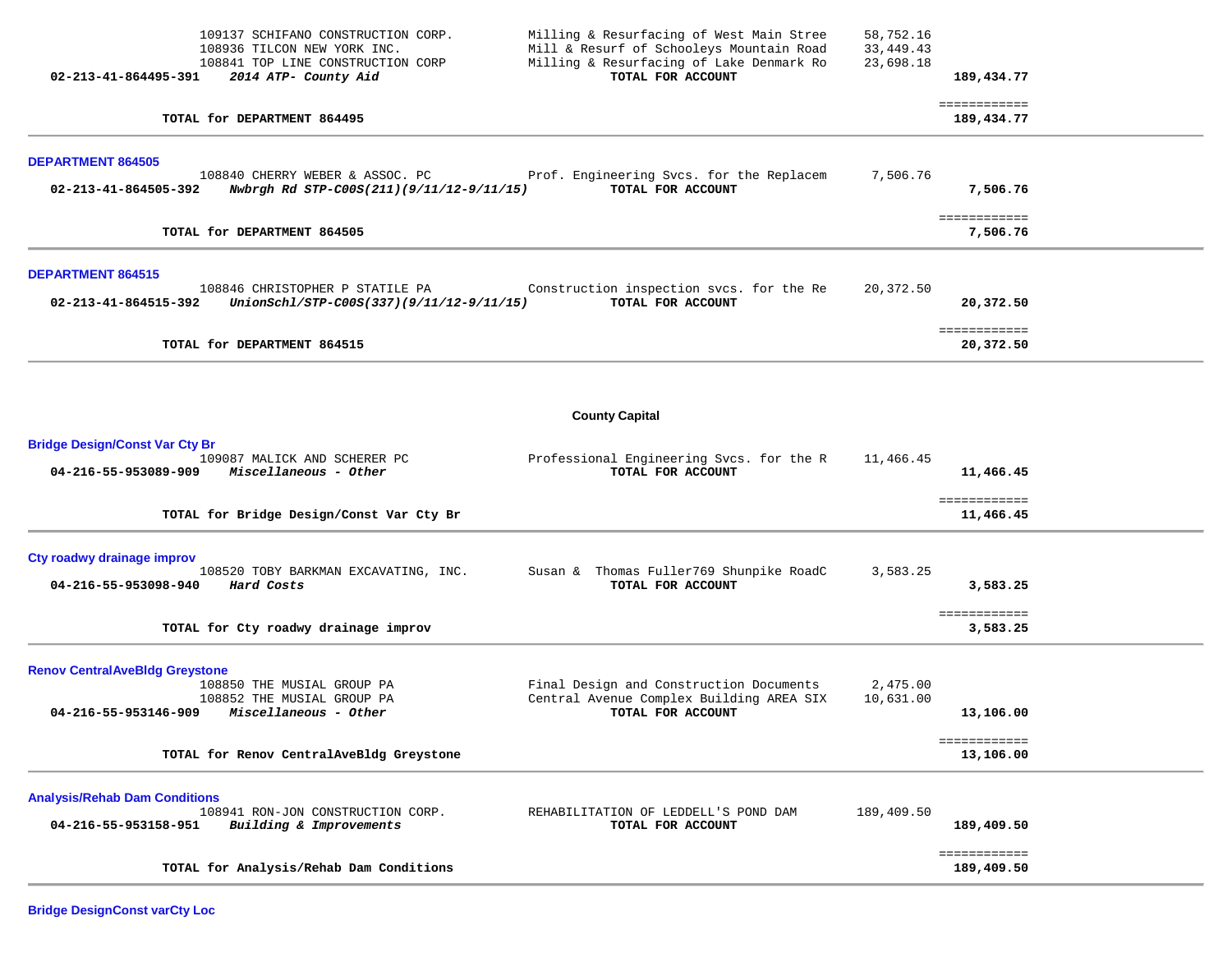| 04-216-55-953184-951                             | 109305 REIVAX CONTRACTING CORP<br>Building & Improvements                                                                                                | Replacement of Bridge No. 1000 on Canal<br>TOTAL FOR ACCOUNT                                                                                          | 105,565.20                     | 105,565.20                               |  |
|--------------------------------------------------|----------------------------------------------------------------------------------------------------------------------------------------------------------|-------------------------------------------------------------------------------------------------------------------------------------------------------|--------------------------------|------------------------------------------|--|
|                                                  | TOTAL for Bridge DesignConst varCty Loc                                                                                                                  |                                                                                                                                                       |                                | ============<br>105,565.20               |  |
| DEPARTMENT 953202<br>04-216-55-953202-951        | 109139 WASHINGTON TWP POLICE DEPT<br>Road Resurfacing/Construction/Imprvments                                                                            | Project: Traffic Control of Schooleys Mt<br>TOTAL FOR ACCOUNT                                                                                         | 696.00                         | 696.00                                   |  |
|                                                  | TOTAL for DEPARTMENT 953202                                                                                                                              |                                                                                                                                                       |                                | ============<br>696.00                   |  |
| DEPARTMENT 953211<br>04-216-55-953211-951        | 105767 WEBSTER PLUMBING &<br>105767 WEBSTER PLUMBING &<br>Replace Plumbing Fixtures - Var Facil                                                          | WO73376/ RE: PSTA/ 07-28-14<br>WO73248/ RE: 911 MEMORIAL/ 07-01-14<br>TOTAL FOR ACCOUNT                                                               | 95.00<br>1,080.00              | 1,175.00                                 |  |
|                                                  | TOTAL for DEPARTMENT 953211                                                                                                                              |                                                                                                                                                       |                                | ============<br>1,175.00                 |  |
| DEPARTMENT 953233<br>04-216-55-953233-951        | 108520 TOBY BARKMAN EXCAVATING, INC.<br>County Roadway Drainage Improvements                                                                             | TOTAL FOR ACCOUNT                                                                                                                                     | 266.75                         | 266.75                                   |  |
|                                                  | TOTAL for DEPARTMENT 953233                                                                                                                              |                                                                                                                                                       |                                | ============<br>266.75                   |  |
| DEPARTMENT 953269<br>04-216-55-953269-909        | 108845 CHERRY WEBER & ASSOC. PC<br>109206 IZENBERG APPRAISAL ASSOCIATES<br>Bridge Design/Constr - var locations<br>TOTAL for DEPARTMENT 953269           | Clerk of the Works Agreement for the Con<br>Appraisal services<br>TOTAL FOR ACCOUNT                                                                   | 15,211.00<br>270.00            | 15,481.00<br>============<br>15,481.00   |  |
| DEPARTMENT 953270<br>04-216-55-953270-951        | 109307 EARTH-TEC ASSOCIATES, INC.<br>Road Design/Construc - var locations<br>TOTAL for DEPARTMENT 953270                                                 | Sight distance for Improvements for Powe<br>TOTAL FOR ACCOUNT                                                                                         | 183,914.40                     | 183,914.40<br>============<br>183,914.40 |  |
| <b>DEPARTMENT 953291</b><br>04-216-55-953291-909 | 109110 D.R. JOHNSON & ASSOCIATES, LLC<br>Var Roadway Drainage Proj - Public Works                                                                        | General Engineering Services for the per<br>TOTAL FOR ACCOUNT                                                                                         | 2,065.54                       | 2,065.54<br>============                 |  |
|                                                  | TOTAL for DEPARTMENT 953291                                                                                                                              |                                                                                                                                                       |                                | 2,065.54                                 |  |
| DEPARTMENT 953309<br>04-216-55-953309-951        | 108183 AUTOMATED BUILDING CONTROLS<br>108275 AUTOMATED BUILDING CONTROLS<br>108275 AUTOMATED BUILDING CONTROLS<br>Upgr HVAC BldgAutomationSys-BldgsGrnds | RE: SCHEUYLER - REPLACE FAULTY VAV CONTR<br>RE: SCHUYLER - REPLACED CONTROL TRANSFOR<br>RE: A&R - FAULTY AIR SUPPLY READING/ 10-<br>TOTAL FOR ACCOUNT | 1,800.00<br>2,300.00<br>350.00 | 4,450.00                                 |  |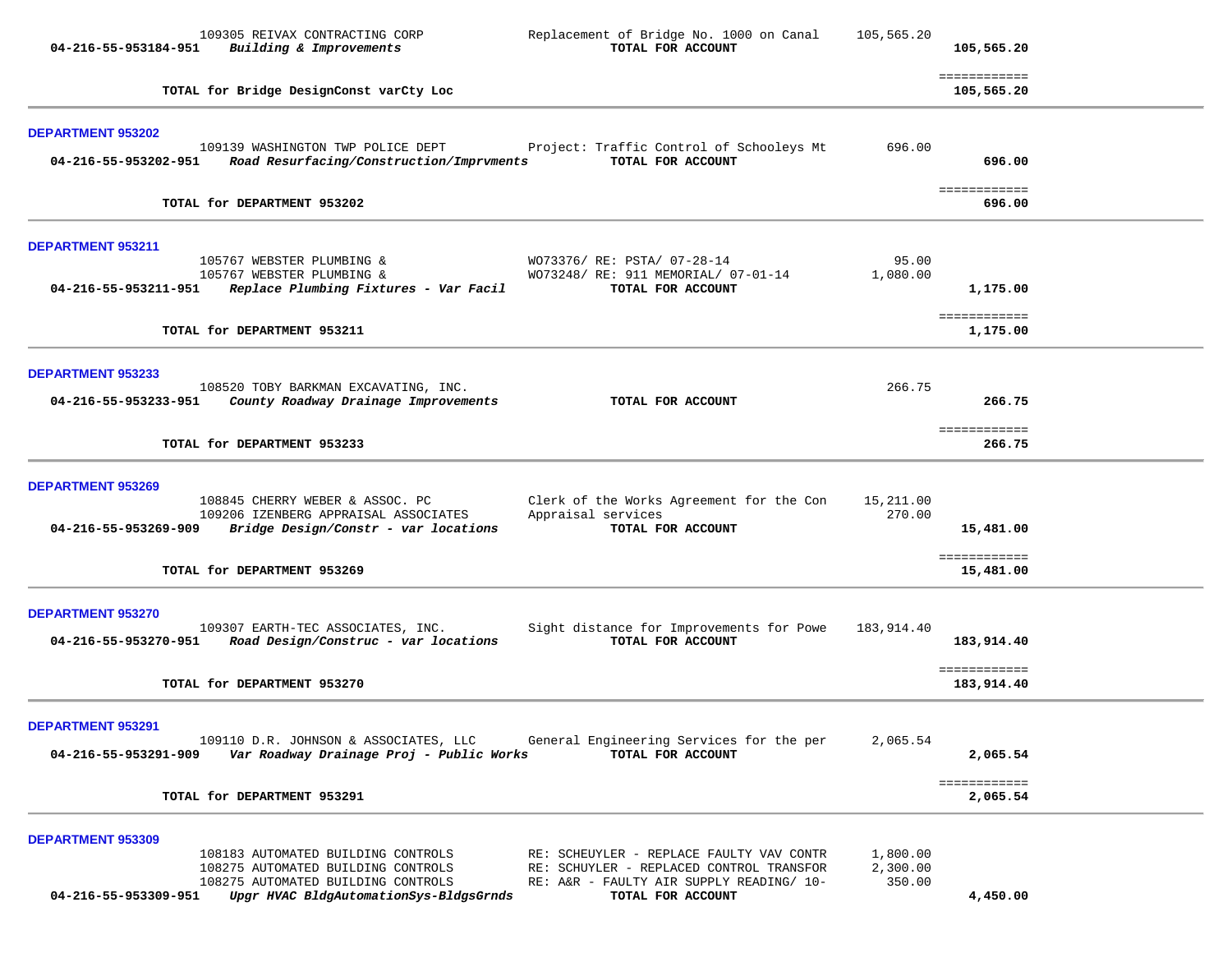| <b>DEPARTMENT 953314</b> |                                            |                                                    |           |                            |
|--------------------------|--------------------------------------------|----------------------------------------------------|-----------|----------------------------|
|                          | 109160 LS ENGINEERING ASSOCIATES CORP.     | Re: Construction Adminstration for Asbes           | 1,875.00  |                            |
|                          | 109160 LS ENGINEERING ASSOCIATES CORP.     | Re: Construction Adminstration for Asbes           | 1,875.00  |                            |
| 04-216-55-953314-909     | Repair/Rplcment/Upgrd VarEquip-BldgGrnds   | TOTAL FOR ACCOUNT                                  |           | 3,750.00                   |
|                          | 109156 BAYWAY LUMBER                       | WO72901/ RE: CTY LIBRARY/ 11-14-14                 | 1,975.00  |                            |
|                          | 108478 BAYWAY LUMBER                       | WO73808/ RE: CH/ 11-04-14                          | 678.00    |                            |
|                          | 108187 FIRE AND SECURITY TECHNOLOGIES      | RE: WARRANTS - REINSTALL DEVICES IN BASE           | 973.50    |                            |
|                          | 109266 GMT CONTRACTING CORP.               | RE: ASBESTOS ABATEMENT AT MORRIS COUNTY            | 72,882.14 |                            |
|                          | 108409 RUG AND FLOOR STORE                 | WO73577/ RE: CH/ 10-29-14                          | 5,800.00  |                            |
|                          | 108956 VANORE ELECTRIC INC                 | Re: Morris County Fueling Station,<br>$\mathbb{A}$ | 5,118.00  |                            |
|                          | 108955 VANORE ELECTRIC INC                 | Re: Morris County Fueling Station                  | 9,359.00  |                            |
| 04-216-55-953314-951     | Repair/Rplcment/Upgrd VarEquip-BldgGrnds   | TOTAL FOR ACCOUNT                                  |           | 96,785.64                  |
|                          |                                            |                                                    |           |                            |
|                          | TOTAL for DEPARTMENT 953314                |                                                    |           | ============<br>100,535.64 |
|                          |                                            |                                                    |           |                            |
|                          |                                            |                                                    |           |                            |
| <b>DEPARTMENT 953316</b> | 109158 TSUJ CORPORATION                    | Re: 125kW Standby Generator Installation           | 29,260.00 |                            |
|                          | 109157 TSUJ CORPORATION                    | RE: 125kW Standby Generator Installation           | 4,940.00  |                            |
| 04-216-55-953316-951     | Generator/OTA&Trailers/Sheriff-BldgGrnds   | TOTAL FOR ACCOUNT                                  |           | 34,200.00                  |
|                          |                                            |                                                    |           |                            |
|                          |                                            |                                                    |           | ============               |
|                          | TOTAL for DEPARTMENT 953316                |                                                    |           | 34,200.00                  |
|                          |                                            |                                                    |           |                            |
| <b>DEPARTMENT 953328</b> |                                            |                                                    |           |                            |
|                          | 108443 GRAINGER                            | Portable Inverter Generator 2000W rated,           | 2,517.56  |                            |
|                          | 108455 NORTHEASTERN HARDWARE CO INC        | wacker                                             | 1,879.00  |                            |
| 04-216-55-953328-956     | Purchase of Various Equip - PublicWorks    | TOTAL FOR ACCOUNT                                  |           | 4,396.56                   |
|                          |                                            |                                                    |           | ============               |
|                          | TOTAL for DEPARTMENT 953328                |                                                    |           | 4,396.56                   |
|                          |                                            |                                                    |           |                            |
| <b>DEPARTMENT 953352</b> |                                            |                                                    |           |                            |
|                          | 107877 RUG AND FLOOR STORE                 | WO73265/ RE: PROSECUTOR'S SEU/ 10-22-14            | 5,949.00  |                            |
|                          | 107877 RUG AND FLOOR STORE                 | WO73265/ RE: PROSECUTOR'S SEU/ 10-22-14            | 1,695.00  |                            |
| 04-216-55-953352-951     | Replace-Carpet, Flooring, etc Various Bldg | TOTAL FOR ACCOUNT                                  |           | 7,644.00                   |
|                          |                                            |                                                    |           | ============               |
|                          | TOTAL for DEPARTMENT 953352                |                                                    |           | 7,644.00                   |
|                          |                                            |                                                    |           |                            |
| <b>DEPARTMENT 953353</b> |                                            |                                                    |           |                            |
|                          | 108966 LS ENGINEERING ASSOCIATES CORP.     | RE: Construction Adminstration for Asbes           | 2,880.00  |                            |
| 04-216-55-953353-909     | Various Improvements at Courthouse         | TOTAL FOR ACCOUNT                                  |           | 2,880.00                   |
|                          | 103930 EXEMPLIS CORPORATION                | QTY 8 / ITEM# 2222 B1 MC20 Z2 T A - WIT            | 2,073.60  |                            |
| 04-216-55-953353-951     | Various Improvements at Courthouse         | TOTAL FOR ACCOUNT                                  |           | 2,073.60                   |
|                          |                                            |                                                    |           |                            |
|                          |                                            |                                                    |           | ============               |
|                          | TOTAL for DEPARTMENT 953353                |                                                    |           | 4,953.60                   |
|                          |                                            |                                                    |           |                            |

============

**TOTAL for DEPARTMENT 953309 4,450.00**

#### **DEPARTMENT 953356**

| 109273 TILCON NEW YORK INC. | Milling & Resurfacing of Main Rd., North | 33,592.09 |
|-----------------------------|------------------------------------------|-----------|
| 109274 TILCON NEW YORK INC. |                                          | 467.50    |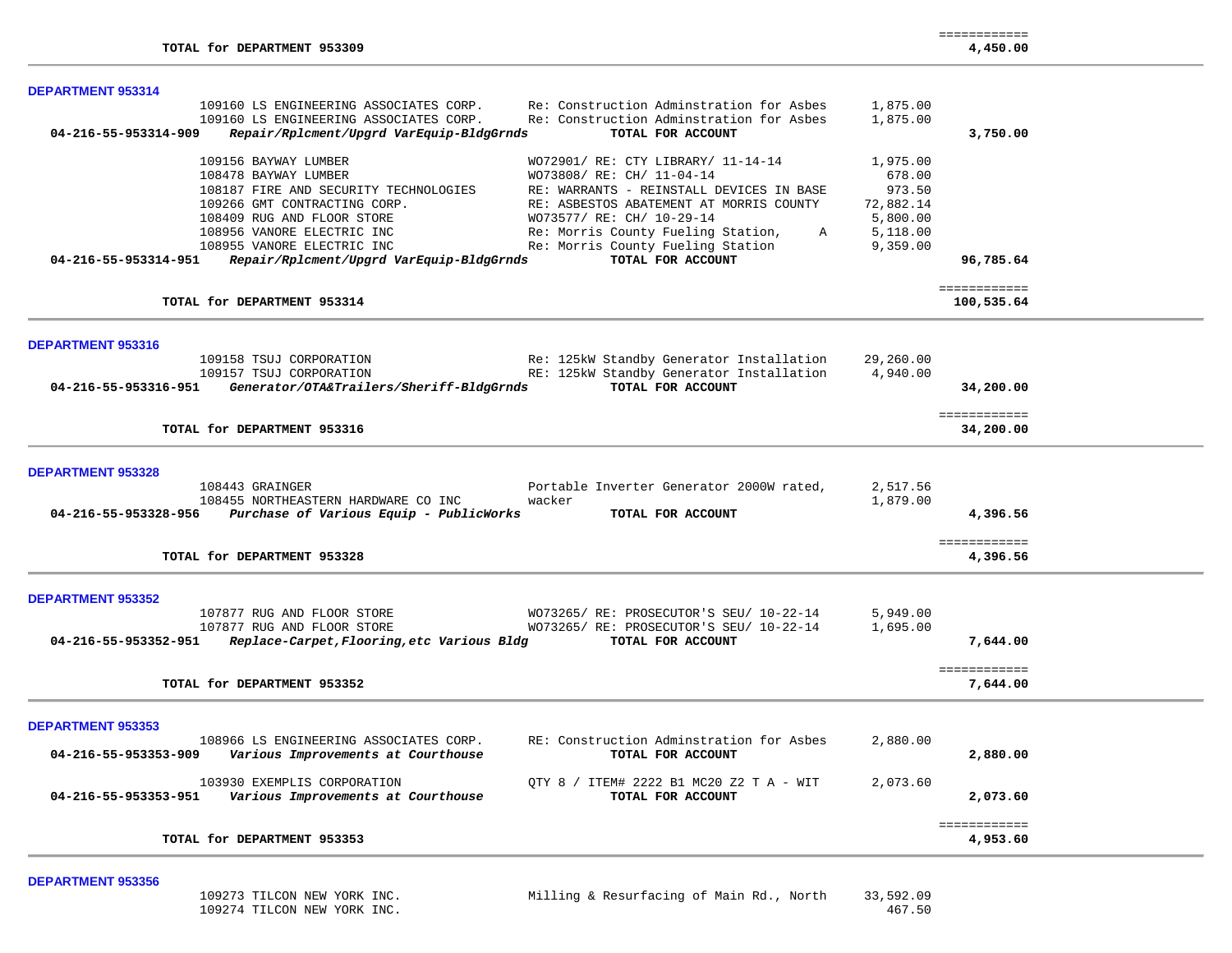| 109137 SCHIFANO CONSTRUCTION CORP.<br>108936 TILCON NEW YORK INC.<br>108841 TOP LINE CONSTRUCTION CORP<br>Various Road-Designs & Construction<br>04-216-55-953356-940                                                                                                                                                                                                                                                                                                                                                                                                | TOTAL FOR ACCOUNT                                                                                                                                                                                                                                                                                                                                                                                                                                                                                                                                          | 16,425.00<br>3,351.50<br>15,071.88                                                                                                               | 68,907.97                        |  |
|----------------------------------------------------------------------------------------------------------------------------------------------------------------------------------------------------------------------------------------------------------------------------------------------------------------------------------------------------------------------------------------------------------------------------------------------------------------------------------------------------------------------------------------------------------------------|------------------------------------------------------------------------------------------------------------------------------------------------------------------------------------------------------------------------------------------------------------------------------------------------------------------------------------------------------------------------------------------------------------------------------------------------------------------------------------------------------------------------------------------------------------|--------------------------------------------------------------------------------------------------------------------------------------------------|----------------------------------|--|
| TOTAL for DEPARTMENT 953356                                                                                                                                                                                                                                                                                                                                                                                                                                                                                                                                          |                                                                                                                                                                                                                                                                                                                                                                                                                                                                                                                                                            |                                                                                                                                                  | ============<br>68,907.97        |  |
| <b>DEPARTMENT 954340</b>                                                                                                                                                                                                                                                                                                                                                                                                                                                                                                                                             |                                                                                                                                                                                                                                                                                                                                                                                                                                                                                                                                                            |                                                                                                                                                  |                                  |  |
| 99601 LAWMEN SUPPLY CO OF NJ, INC.<br>99601 LAWMEN SUPPLY CO OF NJ, INC.<br>99601 LAWMEN SUPPLY CO OF NJ, INC.<br>99601 LAWMEN SUPPLY CO OF NJ, INC.<br>99601 LAWMEN SUPPLY CO OF NJ, INC.<br>99601 LAWMEN SUPPLY CO OF NJ, INC.<br>99601 LAWMEN SUPPLY CO OF NJ, INC.<br>99601 LAWMEN SUPPLY CO OF NJ, INC.<br>99601 LAWMEN SUPPLY CO OF NJ, INC.<br>99601 LAWMEN SUPPLY CO OF NJ, INC.<br>99601 LAWMEN SUPPLY CO OF NJ, INC.<br>99601 LAWMEN SUPPLY CO OF NJ, INC.<br>99601 LAWMEN SUPPLY CO OF NJ, INC.<br>Ballistic Helmets & Body Armor<br>04-216-55-954340-956 | PARACLET - RMV-024 AXIIIA Complete. Incl<br>PARACLET - 10260-1 Level III Plate<br>56157 - AR/G36 BUNGEE W COVER DBL, 1-Siz<br>56161 - MP5 Bungee/Cover Single, 1-Size,<br>5.11 Radio Pouch, 1-Size, BLK 019<br>5.11 6.6 Pouch, 1-Size, BLK 019<br>5.11 6.6 Med Pouch, 1-Size, BLK 019<br>TACTEC Plate Carrier in Blk<br>PARACLETE - Paraclete SHLS10SCTP Level I<br>BLACK HAWK - 561601 Thigh Rig for M4/M16<br>PARACLETE - JCWJ210000 Jersey Claw Breac<br>56185 - NBT DUFFLE X-RAY, 1-Size<br>NE-05015-BK LED Lig - Night Evolution<br>TOTAL FOR ACCOUNT | 74,340.00<br>39,060.00<br>1,224.65<br>874.65<br>699.65<br>979.65<br>1,154.65<br>5,223.75<br>9,473.60<br>948.80<br>720.00<br>3,849.65<br>1,918.00 | 140,467.05                       |  |
| TOTAL for DEPARTMENT 954340                                                                                                                                                                                                                                                                                                                                                                                                                                                                                                                                          |                                                                                                                                                                                                                                                                                                                                                                                                                                                                                                                                                            |                                                                                                                                                  | ============<br>140,467.05       |  |
| <b>DEPARTMENT 955306</b><br>108675 THE RBA GROUP INC.<br>Renovate Resident Tub/Shower Area-MV<br>04-216-55-955306-909<br>TOTAL for DEPARTMENT 955306                                                                                                                                                                                                                                                                                                                                                                                                                 | A4517.00,10-13-2014<br>TOTAL FOR ACCOUNT                                                                                                                                                                                                                                                                                                                                                                                                                                                                                                                   | 543.84                                                                                                                                           | 543.84<br>============<br>543.84 |  |
|                                                                                                                                                                                                                                                                                                                                                                                                                                                                                                                                                                      |                                                                                                                                                                                                                                                                                                                                                                                                                                                                                                                                                            |                                                                                                                                                  |                                  |  |
| <b>DEPARTMENT 955321</b><br>108740 EI ASSOCIATES & ENGINEERS PA<br>04-216-55-955321-951<br>Var Cap Proj at Morris View - MV                                                                                                                                                                                                                                                                                                                                                                                                                                          | EG6999.01,10-08-2014<br>TOTAL FOR ACCOUNT                                                                                                                                                                                                                                                                                                                                                                                                                                                                                                                  | 2,940.00                                                                                                                                         | 2,940.00<br>============         |  |
| TOTAL for DEPARTMENT 955321                                                                                                                                                                                                                                                                                                                                                                                                                                                                                                                                          |                                                                                                                                                                                                                                                                                                                                                                                                                                                                                                                                                            |                                                                                                                                                  | 2,940.00                         |  |
| <b>DEPARTMENT 955345</b><br>109399 DIRECT SUPPLY INC                                                                                                                                                                                                                                                                                                                                                                                                                                                                                                                 | 29406, 11-20-2014                                                                                                                                                                                                                                                                                                                                                                                                                                                                                                                                          | 7,700.00                                                                                                                                         |                                  |  |
| Various Projects - Morris View<br>04-216-55-955345-909                                                                                                                                                                                                                                                                                                                                                                                                                                                                                                               | TOTAL FOR ACCOUNT                                                                                                                                                                                                                                                                                                                                                                                                                                                                                                                                          |                                                                                                                                                  | 7,700.00                         |  |
| 109400 DIRECT SUPPLY INC<br>109400 DIRECT SUPPLY INC<br>109400 DIRECT SUPPLY INC<br>109400 DIRECT SUPPLY INC<br>109400 DIRECT SUPPLY INC<br>109400 DIRECT SUPPLY INC<br>108754 WEBSTER PLUMBING &<br>04-216-55-955345-940<br>Various Projects - Morris View                                                                                                                                                                                                                                                                                                          | 29406, 11-21-2014<br>29406, 11-21-2014<br>29406, 11-21-2014<br>29406, 11-21-2014<br>29406, 11-21-2014<br>29406, 11-21-2014<br>Emergency Pump Out to Morris View Sewer<br>TOTAL FOR ACCOUNT                                                                                                                                                                                                                                                                                                                                                                 | 7,634.02<br>5,209.68<br>11,901.09<br>16,162.08<br>16,109.88<br>2,867.43<br>5,161.00                                                              | 65,045.18                        |  |
| TOTAL for DEPARTMENT 955345                                                                                                                                                                                                                                                                                                                                                                                                                                                                                                                                          |                                                                                                                                                                                                                                                                                                                                                                                                                                                                                                                                                            |                                                                                                                                                  | ============<br>72,745.18        |  |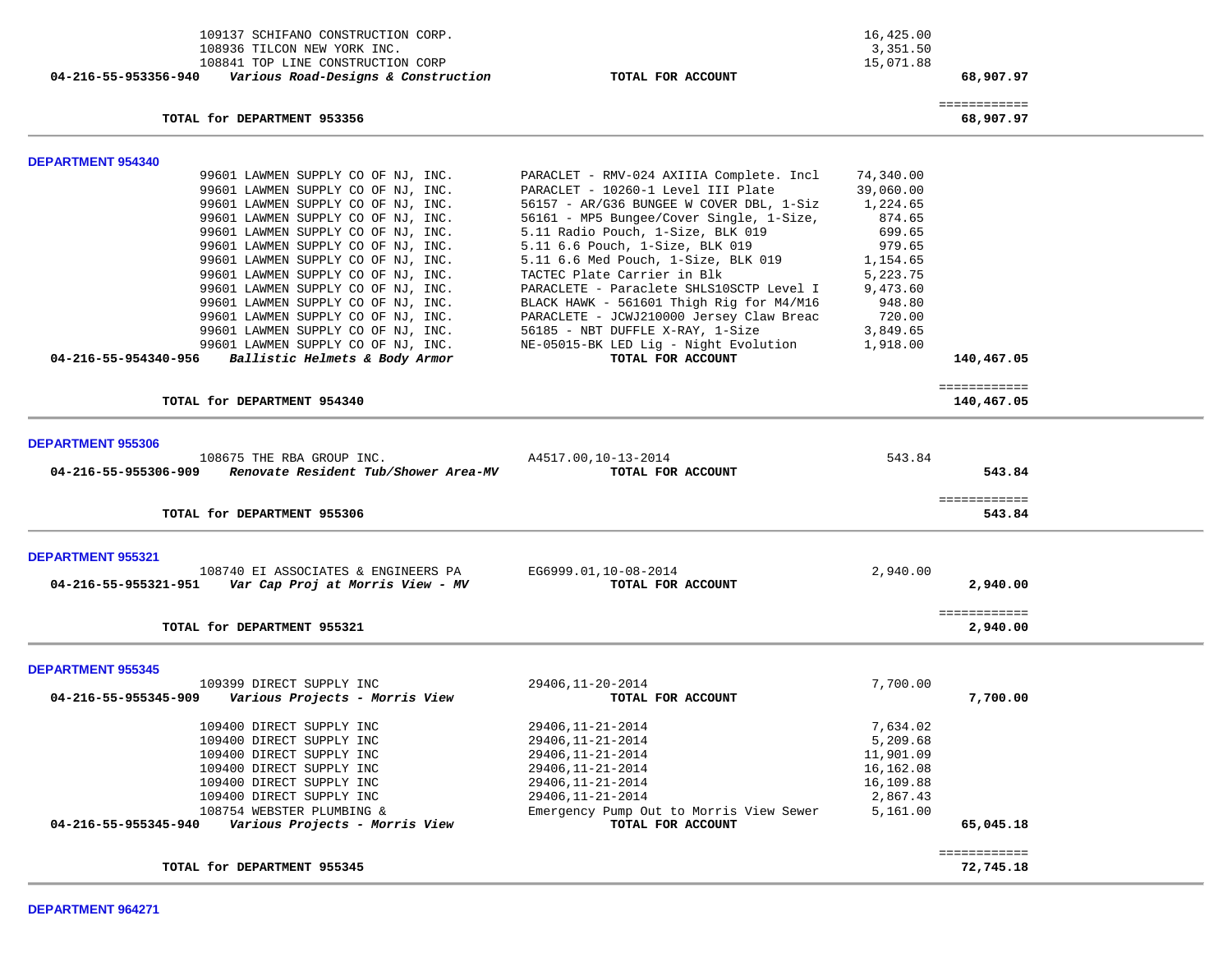|                                                       | TOTAL for Weights & Measures                                                                                                        |                                                                                         |                  | 42,480.21                  |  |
|-------------------------------------------------------|-------------------------------------------------------------------------------------------------------------------------------------|-----------------------------------------------------------------------------------------|------------------|----------------------------|--|
| <b>Weights &amp; Measures</b><br>13-290-56-575801-888 | 109769 COUNTY OF MORRIS<br>Weights & Measures                                                                                       | TRANSFER FUNDS FOR DEDICATED WEIGHTS & M<br>TOTAL FOR ACCOUNT                           | 42,480.21        | 42,480.21<br>============  |  |
|                                                       | TOTAL for Motor Vehicle Fines                                                                                                       |                                                                                         |                  | ============<br>127,935.47 |  |
| <b>Motor Vehicle Fines</b><br>13-290-56-575701-888    | 109768 COUNTY OF MORRIS<br>Motor Vehicle Fines                                                                                      | <b>Dedicated Trust</b><br>TRANSFER FUNDS FOR DEDICATED MOTOR VEHIC<br>TOTAL FOR ACCOUNT | 127,935.47       | 127,935.47                 |  |
|                                                       |                                                                                                                                     |                                                                                         |                  |                            |  |
|                                                       | TOTAL for DEPARTMENT 969336                                                                                                         |                                                                                         |                  | ============<br>451,999.66 |  |
| DEPARTMENT 969336                                     | 108590 COUNTY COLLEGE OF MORRIS<br>04-216-55-969336-951  Various Projects at CCM-Hard Costs                                         | EXPENDITURES RE: MAJOR REPAIRS AND RESTO<br>TOTAL FOR ACCOUNT                           | 451,999.66       | 451,999.66                 |  |
|                                                       | TOTAL for DEPARTMENT 969332                                                                                                         |                                                                                         |                  | ============<br>25,988.85  |  |
| DEPARTMENT 969332<br>04-216-55-969332-951             | 108589 COUNTY COLLEGE OF MORRIS BENJAMIN R. HARVEY CO. (SEE ATTACHED)<br>Expansion/Renovation Various Facil - CCM TOTAL FOR ACCOUNT |                                                                                         | 25,988.85        | 25,988.85                  |  |
|                                                       | TOTAL for DEPARTMENT 969315                                                                                                         |                                                                                         |                  | ============<br>7,273.46   |  |
|                                                       | 109215 COUNTY COLLEGE OF MORRIS<br>04-216-55-969315-951 HVAC Improvements - CCM                                                     | DeSesa Engineering<br>TOTAL FOR ACCOUNT                                                 | 7,010.36         | 7,010.36                   |  |
| DEPARTMENT 969315                                     | 109215 COUNTY COLLEGE OF MORRIS<br>04-216-55-969315-909 HVAC Improvements - CCM                                                     | EI Associates Architects and Engineer<br>TOTAL FOR ACCOUNT                              | 263.10           | 263.10                     |  |
|                                                       | TOTAL for DEPARTMENT 969295                                                                                                         |                                                                                         |                  | ============<br>821.18     |  |
| <b>DEPARTMENT 969295</b>                              | 108588 COUNTY COLLEGE OF MORRIS<br>04-216-55-969295-909     Various Imprvmnts to Grnds & Bldgs-CCM                                  | EXPENDITURES IN CONNECTION WITH MAJOR RE<br>TOTAL FOR ACCOUNT                           | 821.18           | 821.18                     |  |
|                                                       | TOTAL for DEPARTMENT 964271                                                                                                         |                                                                                         |                  | ============<br>1,089.85   |  |
|                                                       | 107383 COLONIAL TELEVISION<br>107383 COLONIAL TELEVISION<br>04-216-55-964271-956    Purchase Equip/Upgr Control Rm-JovDetCtr        | 42" Sansui LED TV, Mount, Shelf<br>Installation Labor<br>TOTAL FOR ACCOUNT              | 639.85<br>450.00 | 1,089.85                   |  |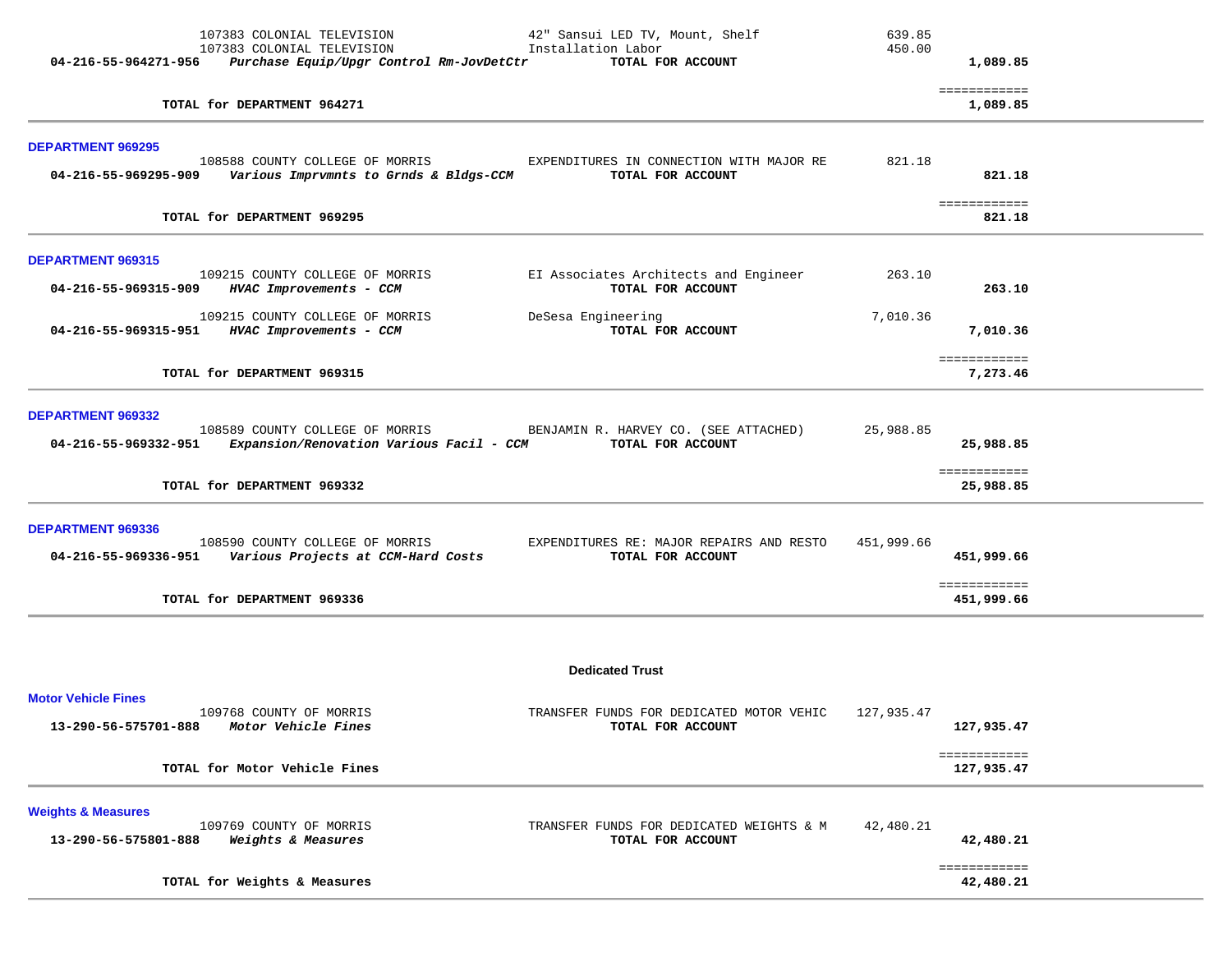| TOTAL for DEPARTMENT 580558                                                                               |                                                                                      |                    | ============<br>877.50   |  |
|-----------------------------------------------------------------------------------------------------------|--------------------------------------------------------------------------------------|--------------------|--------------------------|--|
| <b>DEPARTMENT 580558</b><br>109082 HARRY L SCHWARZ & CO<br>13-290-56-580558-888<br>Open Space - Ancillary | Professional services rendered for the p<br>TOTAL FOR ACCOUNT                        | 877.50             | 877.50                   |  |
|                                                                                                           |                                                                                      |                    |                          |  |
| TOTAL for Environ Quality & Enforcement                                                                   |                                                                                      |                    | ============<br>2,080.73 |  |
| Environ Quality & Enforcement<br>13-290-56-578901-888                                                     | TOTAL FOR ACCOUNT                                                                    |                    | 2,080.73                 |  |
| <b>Environ Quality &amp; Enforcement</b><br>105885 DELL MARKETING L.P.<br>105885 DELL MARKETING L.P.      | Laptop for CEHA Solid Waste Workplan veh                                             | 2,015.74<br>64.99  |                          |  |
| TOTAL for County Surrogate - \$2.00 Fund                                                                  |                                                                                      |                    | 2,300.00                 |  |
| 13-290-56-578701-888<br>County Surrogate - \$2.00 Fund                                                    | TOTAL FOR ACCOUNT                                                                    |                    | 2,300.00<br>============ |  |
| <b>County Surrogate - \$2.00 Fund</b><br>106816 E-PROBATE LLC<br>106816 E-PROBATE LLC                     | INSTALLING APPLICATION EXTENDER 6.5.2 PR<br>CHANGE WEB SEARCH SYSTEM TO DISPLAY GUAR | 600.00<br>1,700.00 |                          |  |
| TOTAL for County Clerk \$1.00 Fund                                                                        |                                                                                      |                    | ============<br>4,694.20 |  |
| 108320 STATEWIDE COMMUNICATIONS INC<br>13-290-56-578401-888<br>County Clerk \$1.00 Fund                   | clerks-vault -relocate maps-public cable<br>TOTAL FOR ACCOUNT                        | 3,235.00           | 4,694.20                 |  |
| <b>County Clerk \$1.00 Fund</b><br>106694 CDW GOVERNMENT LLC<br>106694 CDW GOVERNMENT LLC                 | item#3357306, HPsb elitepad 1000G2Z3795 1                                            | 1,308.00<br>151.20 |                          |  |
| TOTAL for Tax Board                                                                                       |                                                                                      |                    | 5,135.01                 |  |
|                                                                                                           |                                                                                      |                    | ============             |  |
| 108601 WILLIAM KERSEY<br>108601 WILLIAM KERSEY<br>13-290-56-577101-888<br>Tax Board                       | Breakfast/Lunch/Dinner 10/25<br>Breakfast/Lunch/Dinner 10/26<br>TOTAL FOR ACCOUNT    | 40.00<br>40.00     | 5,135.01                 |  |
| 108601 WILLIAM KERSEY<br>108601 WILLIAM KERSEY                                                            | Dinner 10/23<br>Lunch/Dinner 10/24                                                   | 20.00<br>38.12     |                          |  |
| 108601 WILLIAM KERSEY<br>108601 WILLIAM KERSEY                                                            | Tips-maid/bellman<br>Parking                                                         | 12.00<br>47.00     |                          |  |
| 108601 WILLIAM KERSEY<br>108601 WILLIAM KERSEY                                                            | Registration<br>Sheraton Hotel 10/23-10/26                                           | 150.00<br>395.85   |                          |  |
| 107061 TOWN OF DOVER<br>108601 WILLIAM KERSEY                                                             | The Grand Hotel<br>Mileage to and from Providence RI                                 | 738.00<br>161.83   |                          |  |
| 106644 OFFICE TEAM<br>107061 TOWN OF DOVER                                                                | Professional services w/e 9/26/14<br>Conf. Registration                              | 633.15<br>435.00   |                          |  |
| 107853 OFFICE TEAM<br>106644 OFFICE TEAM                                                                  | Professional services w/e 10/17/14<br>Professional services w/e 9/19/14              | 506.52<br>651.24   |                          |  |
| 107390 OFFICE TEAM                                                                                        | Professional Services w/e 10/10/14                                                   | 633.15             |                          |  |
| <b>Tax Board</b><br>107390 OFFICE TEAM                                                                    | Professional Services w/e 10/3/14                                                    | 633.15             |                          |  |

 108712 LANDMARK 1 APPRAISAL, LLC Professional Services - Invoice Date 10/ 3,900.00 108712 LANDMARK 1 APPRAISAL, LLC Scheller Farm, Vacant Land Only - Block 3,900.00<br>108747 LANDMARK 1 APPRAISAL, LLC Professional Services - Invoice Date 10/ 4,100.00 Professional Services - Invoice Date 10/